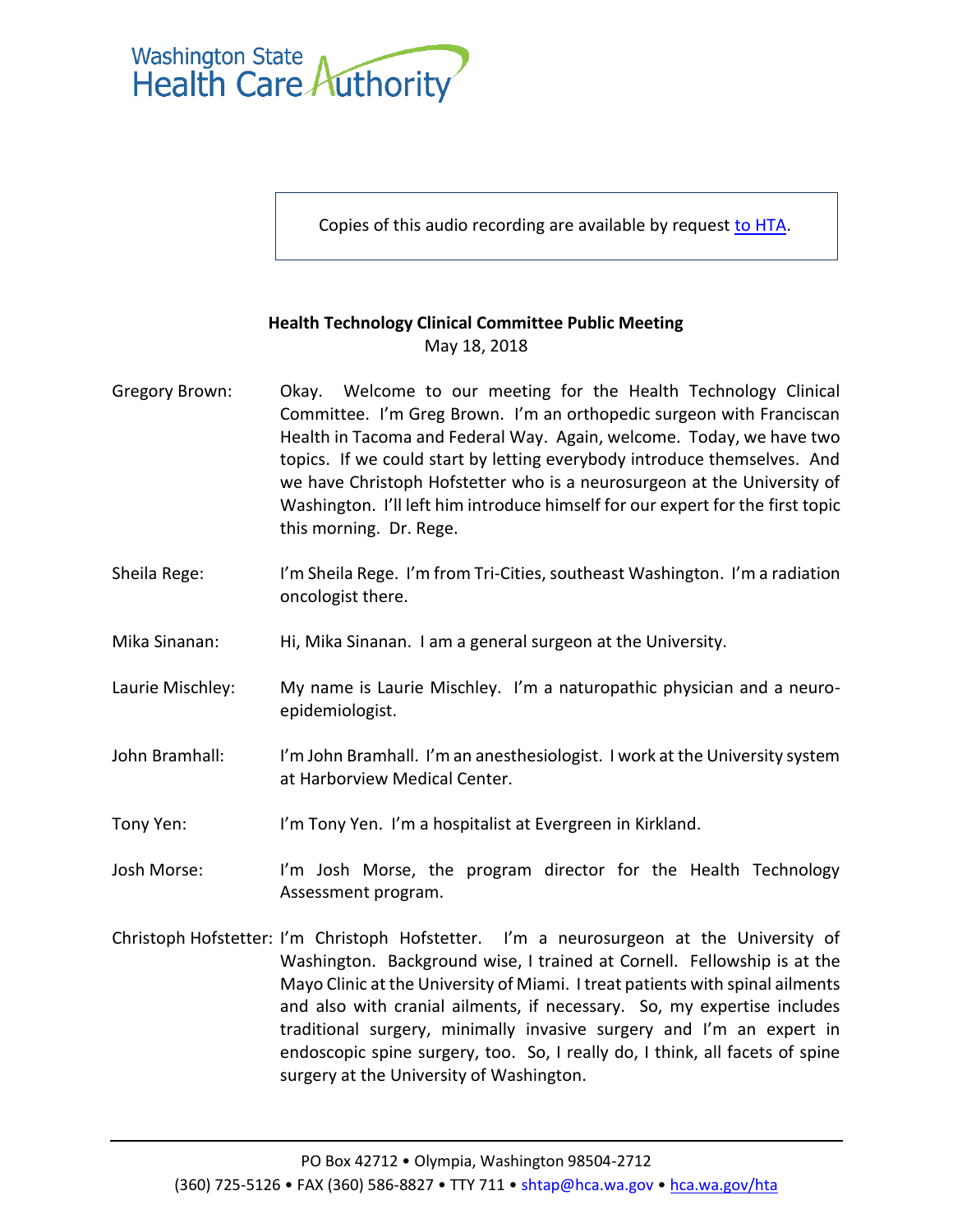Kevin Walsh: I'm Kevin Walsh. I'm a family medicine physician in Ellensburg.

Carson Odegard: I'm Carson Odegard. I'm a chiropractor. I practice in Kirkland, Washington.

- Gregory Brown: Wonderful. Thanks, everybody. We have eight of our nine members. So, we have our quorum, and Josh, if we can proceed with the Health Technology Assessment program updates.
- Josh Morse: Okay. Thank you. Welcome to the meeting today. Today's topics on today's agenda in the morning is the topic of surgery for symptoms of lumbar radiculopathy, and/or sciatica. Following that topic, the committee will look at pharmacogenetic testing for patients being treated with anticoagulants.

A few meeting reminders. So, this meeting is being recorded. The microphones are quite sensitive. So, please be aware that the things you say are being recorded. When you do wish to give comment, please try to remember to state your name for the transcriptionist.

So, anyone who wishes to provide public comment at today's meeting can do so and sign up on the table, which is right outside the door towards the back of the room.

So, a little background about the Health Technology Assessment program. This program is administered by the Washington State Health Care Authority. It was created in 2006 through legislation. They designed this program to use evidence reports and this panel of clinicians to make coverage decisions for selected medical procedures and tests, based on the evidence related to their safety, efficacy, and cost-effectiveness. Multiple state agencies participate to identify topics and ultimately implement the determinations that come from this program, and they include the Health Care Authority programs, which are the Uniform Medical Plan and Medicaid, the Department of Labor and Industries, the Department of Corrections, and as I said, the agencies implement these determinations within their existing statutory frameworks following the completion of the process to make these decisions final.

So, the purpose of the Health Technology Assessment program is to ensure that the medical treatments, devices, and services that are paid for with state healthcare dollars are safe and proven to work. This program provides a resource for the state agencies that purchase healthcare. The program aims to develop scientific evidence based reports on the medical devices and procedures or tests that are selected. And we provide staff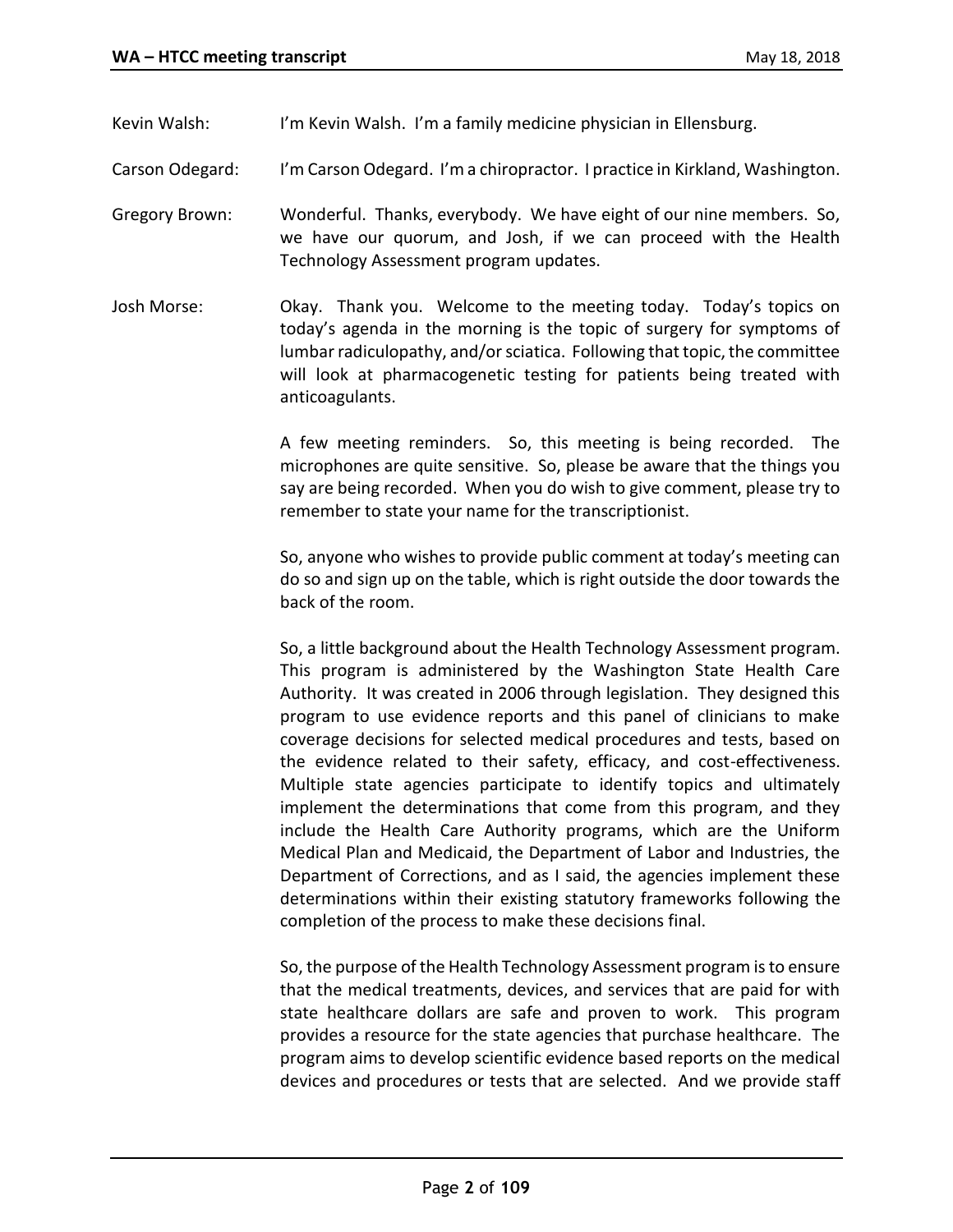support to this clinical committee who are a group of individuals from across the states in active practice.

This is a high-level view of how this process works. Topics are nominated. Anyone may nominate a topic. There are public comment periods related to the topic selection phase. Ultimately, the director of the Health Care Authority, Sue Birch, who will be here later today, has the authority to select topics for review through this process. We then develop key questions, work plans, drafts, put these out for public comment. And then our contracted technology assessment centers produce evidence reports. Those are then published for public comment. They're made final prior to the public meeting when they're brought here before this committee. Again, following the completion of the determinations, the agencies implement the decisions.

A brief look at our calendar, as we schedule for the next year. The next meeting of this group is scheduled for July 13<sup>th</sup>. This is a phone webinar meeting to finalize decisions from today's meeting. The next meeting is scheduled for September. Traditionally, the committee's retreat. November, we have scheduled a re-review of Optune or Novocure, and a rereview of the Positron Emission Tomography, or PET scans, for lymphoma.

Looking into 2019, we currently have scheduled for January a review of sacroiliac joint fusion and peripheral nerve ablation procedures for knee pain. In March, we will be looking at wearable defibrillators. In May, a rereview of the Proton Beam Therapy previous decision.

Anyone may participate in this program. We have all of our information on the Health Care Authority webpages under the Health Technology Assessment program. A person can sign up to receive program updates via email, and that information is on that webpage. Anyone, again, may provide comment at today's meeting or on proposed topics when we go through that selection phase on key questions when they're published, and on draft and final reports, and on the draft decisions. Thank you very much.

Gregory Brown: Thank you, Josh. Next order of business is review of our meetings from December. We have those in the binder here. Any comments or questions. There have been a couple of proposed changes to the minutes regarding our bylaws. We voted to approve them. There is a suggestion just to revise this to under the... basically why they were revised and to change that. The bylaws were revised in order to first bullet point align with updates to Washington Administrative Code and Revised Code of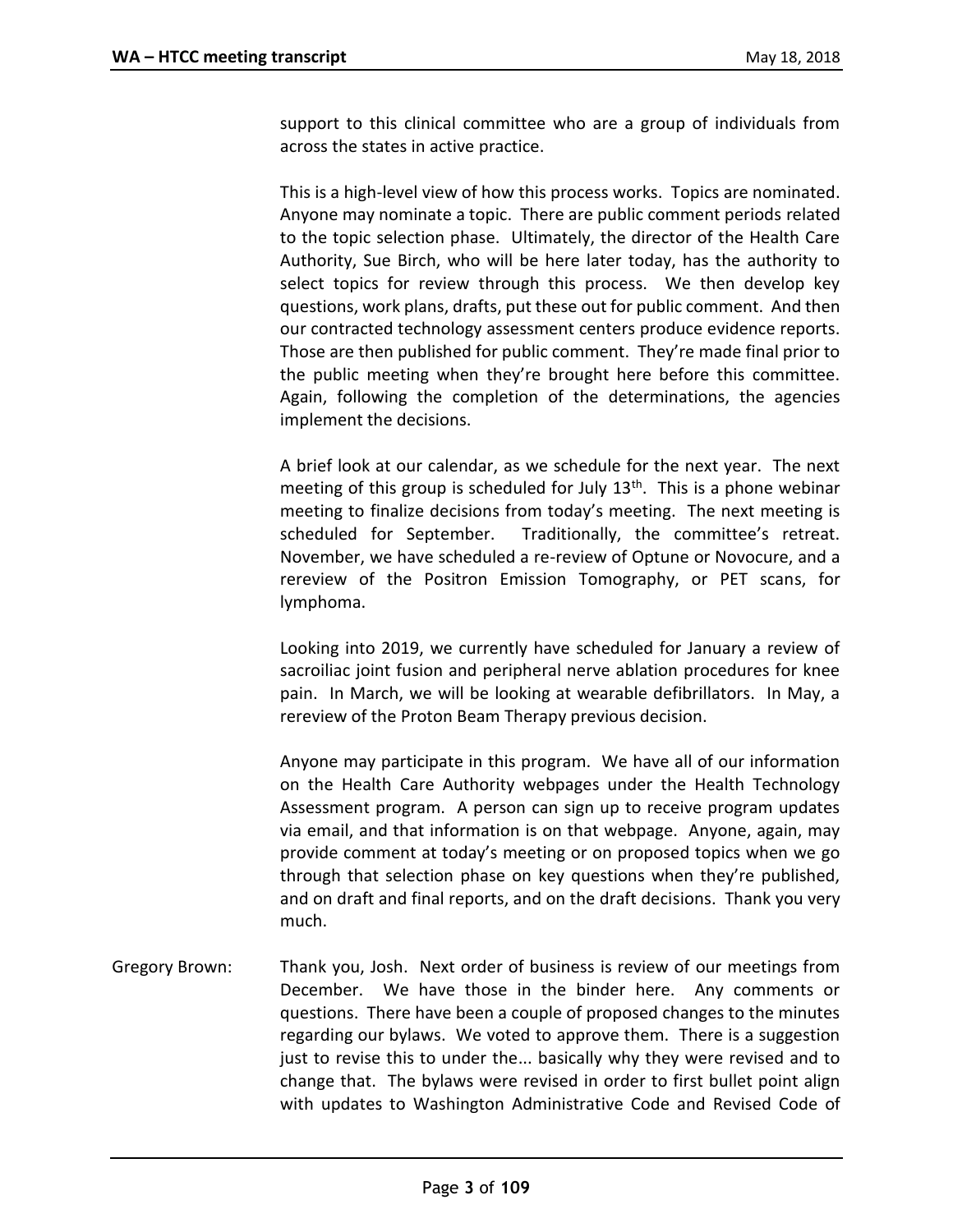Washington changes in 2016, improve readability, and guarantee consistency between topic areas and the new laws. So, any other comments or suggested changes to the minutes?

- Sheila Rege: I move for approval.
- Mika Sinanan: Second.
- Gregory Brown: Second. Question?
- Sheila Rege: Alright, I'm Sheila.
- Mika Sinanan: And Mika Sinanan for the second.
- Gregory Brown: Okay. Then vote to approve the March minutes with the changes just in describing why we did the bylaw changes. All in favor, aye.
- Group: Aye.
- Gregory Brown: Any opposed? Passed unanimously.
- Josh Morse: Okay. All approved. Thank you.
- Gregory Brown: So, next we had one topic for our last meeting, and that was gene expression profile testing for cancer tissue. We had our draft findings and decisions. There was a comment received from Myriad Genetic Laboratories, and under prostate cancer, they suggested changing early stage disease to low-risk or favorable intermediate risk disease. I'm not sure if the...
- Sheila Rege: This is Sheila Rege. It is clearer. So, I like that language.
- Gregory Brown: As our radiation oncologist, a topic that's more close to your specialty than certainly mine.
- Mika Sinanan: Mika Sinanan, I agree. That sounds clearer.
- Josh Morse: I think you have two copies, you should have two copies of this draft decision in your binder.
- Gregory Brown: Well, it's actually just before lumbar radiculopathy sciatica tab in our book.
- Sheila Rege: I'd like to read it. I'm having trouble finding it.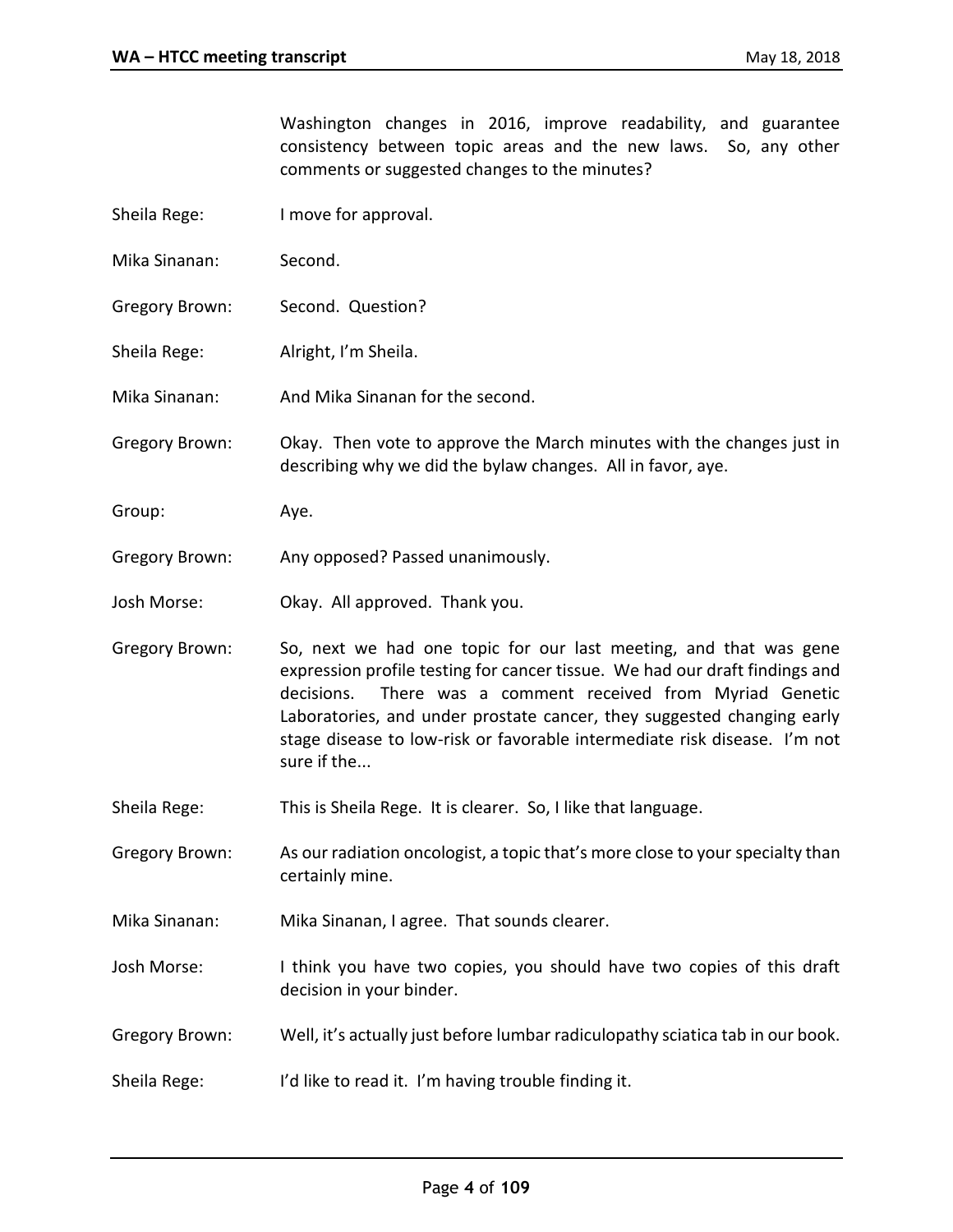- Josh Morse: This is one copy, and if you turn the page again, and then behind that. I apologize. You have the correct copy in your... we can show you the previous version. So, the version that you have in here has not been subject to really change, but the one that we published was formatted a bit differently.
- Gregory Brown: Okay.
- Josh Morse: And what you're not seeing is the comparison of what was published to what we then reformatted for clarity. So, you're seeing what we recommend be used, and it aligns with your previous intent.
- Gregory Brown: So, the Health Technology Clinical Committee coverage determination, gene expression profile testing, is a covered benefit with conditions for breast cancer or prostate cancer. Gene expression profile testing is not a covered benefit for multiple myeloma or colon cancer. Then, the limitation of coverages, as listed here. So, under additional conditions by test towards the bottom of the page, prostate cancer tests, Oncotype DX and Prolaris are covered only for early-stage disease, and that would be where we would substitute low-risk or favorable intermediate risk disease.
- Josh Morse: Okay. Thank you.
- Gregory Brown: Yep. So, we have two members supporting that change for clarity. Any other discussion or comments? Okay. Are we ready to vote on that? Then all in favor of adapting that change and approving our decision?
- Group: Aye.
- Gregory Brown: Any opposed?
- Josh Morse: All approved.
- Gregory Brown: Unanimous decision. Okay. Thank you. And so, we are ready to move forward for our first topic of today, surgery for lumbar radiculopathy/sciatica.
- Gary Franklin: Can you pull that up on here, too?
- Female: I don't have the ability to do that.
- Gary Franklin: You can't do that?
- Female: No.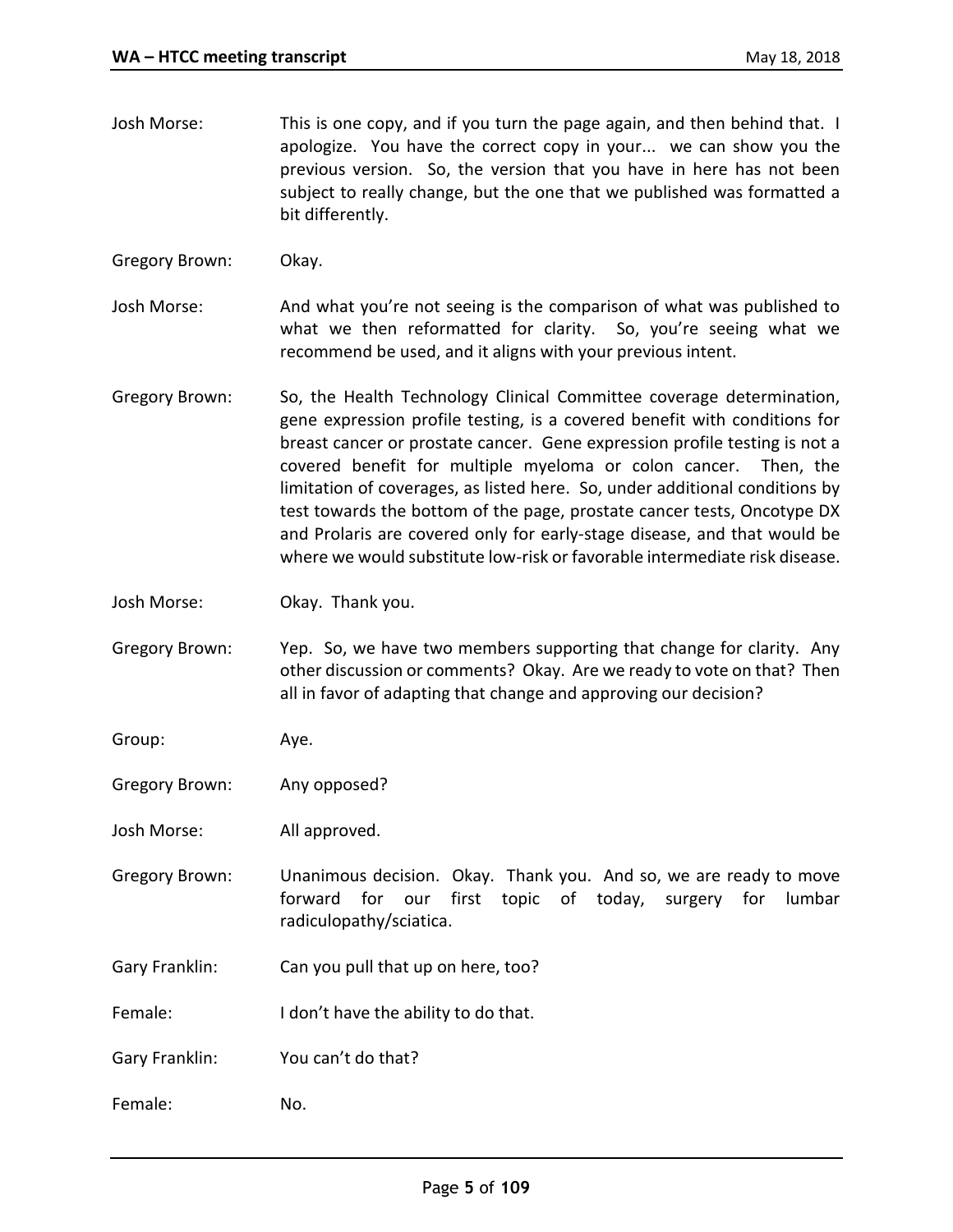Gary Franklin: Okay. Alright. Hi, I'm Gary Franklin. I'm the medical director at Labor and Industries, and the co-chair of the agency medical directors' group. I'm also a neuro-epidemiologist. Thank you. So, I think the report was great. We did have a few things to comment on there, but we're talking about today is trying to unroof a nerve that has been pinched by either an extruded disc or stenotic bones. And the report really... most of the evidence is on decompressive discectomies and laminectomies, but another topic in here is minimally invasive surgery through any manner of devices, and there are nine different devices, I believe, 14 studies or so. Our main concern is on the minimally invasive surgery, not on the regular procedures for unroofing a nerve. Those are pretty much standard of practice, and the only question there is, are you going to get better quicker or not. That's really a patient decision with her physician on that. So, we don't really have any issues at all with the routine procedures, but we do have issues with the minimally invasive procedures, which we actually think are a problem. Most of the open procedures are done by surgeons, but a lot of the minimally invasive procedures are done by all manner of people, pain people, rehabilitation people. I know a neurologist in Eugene, Oregon, who does a lot of these at a spine center, and a laser center was on the spine of the Seattle yellow pages. That guy did a lot of these minimally invasive procedures. So, one of the problems is how these things are regulated and who does them, but our main concern, and the purposes of this discussion is the evidence on minimally invasive is not strong, and there's a potential adverse effect.

> I can't really see this. So, I'm not going to go into a lumbar radiculopathy. This is all pretty clear stuff. I mentioned there were nine different techniques for minimally invasive, about 14 RCTs represented here. One of my spine surgery friends in the state said one of the main problems here is there's no direct visualization. It's only indirect visualization for most of these procedures.

Gregory Brown: Dr. Franklin, would you like to borrow my paper copy so you can...

Gary Franklin: Sorry?

Gregory Brown: Would you like to borrow my paper copy, and then you can be on the other... then you have it in front of you on paper, or is that?

- Gary Franklin: Yeah. I, I have a paper copy.
- Gregory Brown: Oh, okay. My neck's getting sore watching you, sorry.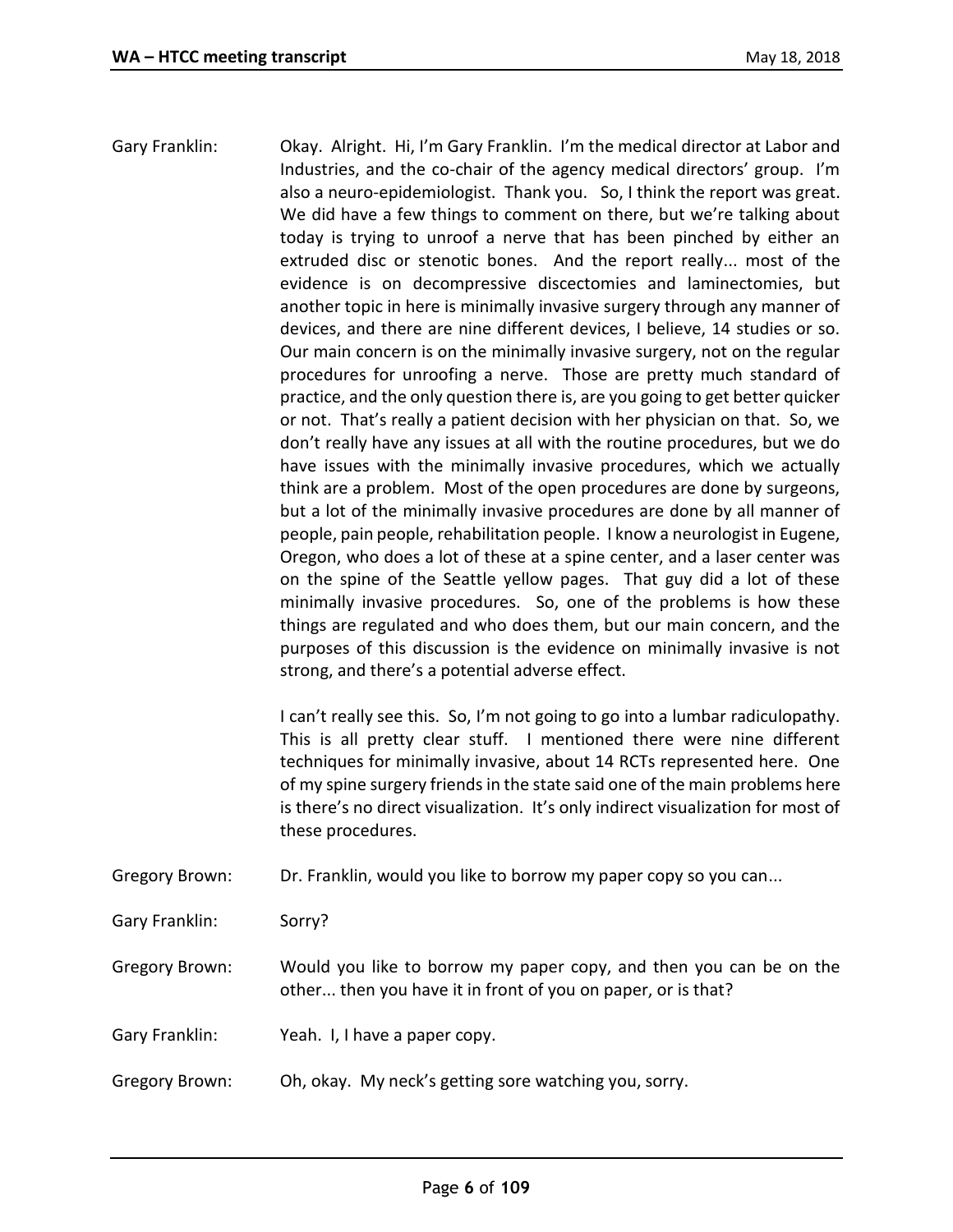Gary Franklin: Sorry. So, this is a slide that I've used for a long time. It summarizes federal oversight of all of our medical interventions, and the Food and Drug Administration approves drugs based on two randomized trials, and then they approve a drug for the indications from the studies that were done, but then once the drug is approved, any doctor can write a prescription for any off-label use. So, the off-label use of these drugs is not regulated, for the most part. So, that leaves it up to states to try to make decisions about whether that's working or not. One example of that was when gabapentin was shown to be effective for zoster and neuropathy pain, we started getting a lot of prescriptions in Labor and Industries for gabapentin, but the vast majority was being written for back pain, not for neuropathy or radiculopathy. So, that's just an example of, you know, the best oversight of the federal government is on drugs, but there's a lot of off-label use.

> Then, medical devices have way lower standards of approval. The invasive procedures that include devices have what's called PMA studies. You can get a hold of these studies, and they're usually published, both by the FDA and also in peer review journals, but the vast majority of devices that are approved are approved under what's called 510K equivalence, which means that the device, and that's true for, I think, all of the minimallyinvasive devices that we're looking at here today, are approved based on that they're similar to some other device that was around before 1976. I'll come back to that in a minute. Then, most surgical procedures have no federal oversight at all. So, you know, this kind of framework of regulation of healthcare, you can see how it leaves a lot of holes in regard to what a payer has to, you know, what kind of information does the payer have to use to make decisions about whether it's safe and effective and worthwhile.

> So, on one of the minimally-invasive devices that was mentioned in the report, the disk effect system, I found the actual FDA letter that approved that procedure under the 510K regulation. Again, it's approved... it's not... when the FDA approves these things, it's not approved... when they approve it, it's not, like, they're saying this work. They approve it for marketing, in that it is substantially equivalent to something before 1976. So, the language on this one was, we have reviewed your section 510K premarket notification of attempt to market the device and have determined the device is substantially equivalent for the indication for use, blah, blah, blah. So, I just wanted to point out that none of these... all of the procedures related to the minimally invasive stuff that we're looking at here were based on this 510K approval, in terms of the devices that are used.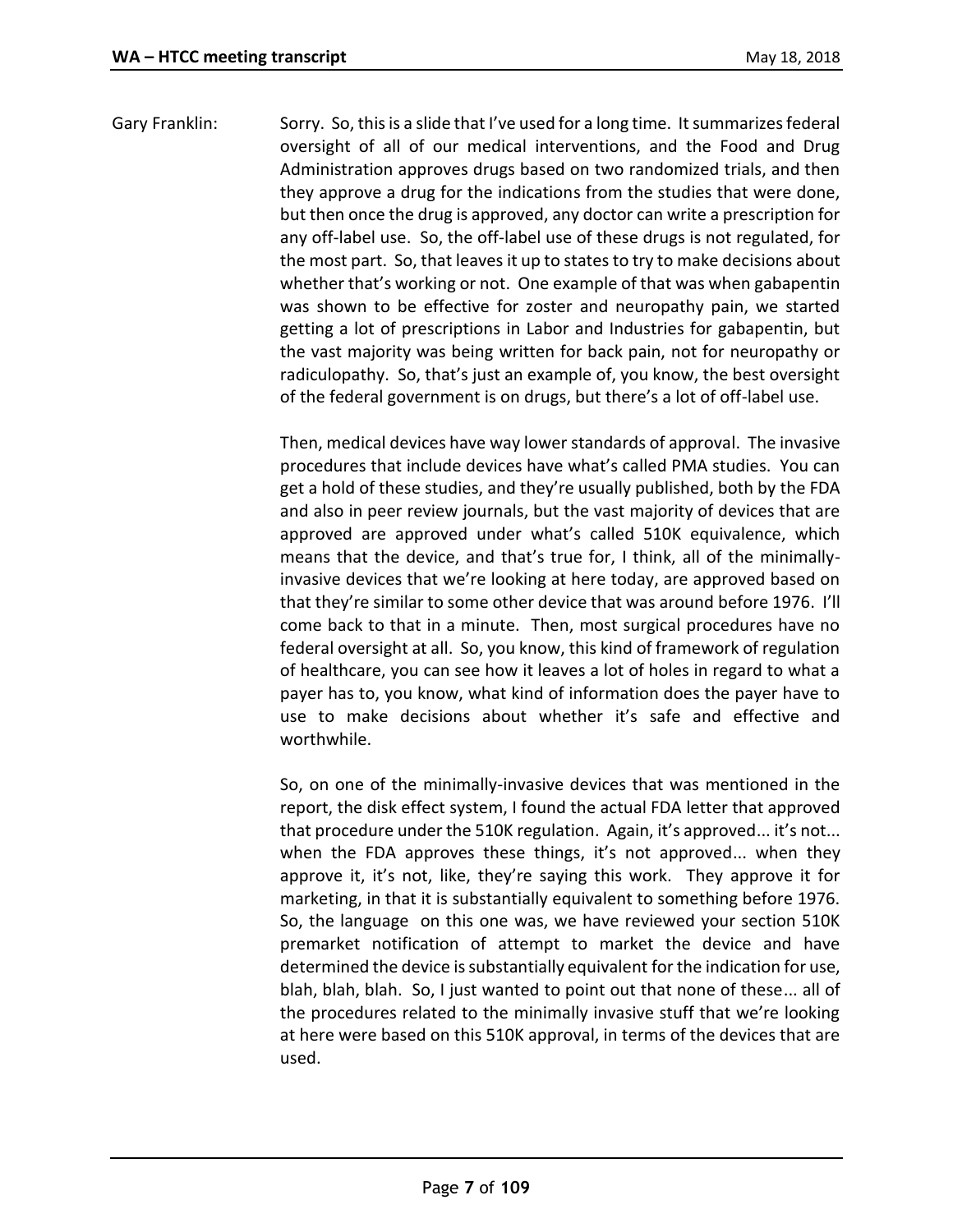The agency medical directors' group have... these are the concerns that we have had all along, safety medium concerns, efficacy medium to high concerns, again primarily for the minimally-invasive stuff, and the cost is high.

There are a few things in here that are covered with prior authorization, like endoscopic decompression, but again, these were not looked at formally, and this decision was not made based on any formal technology assessment by the agencies.

The costs have been moderate across the agencies. I don't really need to go into gory detail here. So, a lot of those that are being done.

So, there are open surgical procedures, as you could tell from the report. There are seven RCTs that compared surgery to conservative management. I feel like these are probably the most valid comparators for validity, and again, we don't really have much question short-term if patients are better off, and longer term, say at one year, things are pretty much equivalent. So, it sort of comes down to what does the patient want and how much radiculopathy do they have, and do they have any motor findings, etc. So, we're not really, again, too concerned about that.

The effectiveness of the open 'micro' discectomy procedures is also decent, and we don't have much concern on that, although the evidence is not as strong.

The effectiveness of minimally-invasive procedures compared to standard procedures, I don't believe there was any study that compared them to good conservative management. So, things in some of these studies, pain reduction, function improvement, quality of life, are similar in the shortterm for the standard versus minimally-invasive. Then, there is... some of the studies that comment on return to work, which is said to be improved in some of these studies, but I have some issues with those studies and how important those outcomes were. None of those studies had return to work as a primary outcome. It was always a secondary outcome, and that's an issue. The quality of evidence on most of these studies is very low or moderate. The procedures were all quite different. We took some issue with the evidence-based folks who are going to do the presentation in a minute, as to why these were lumped together in the report, and we felt like they should not have been lumped together, because they were all different technologies.

So, the way I came at this was to look at some of the individual studies and to look at some of the more detail, but since the RTI's use the grade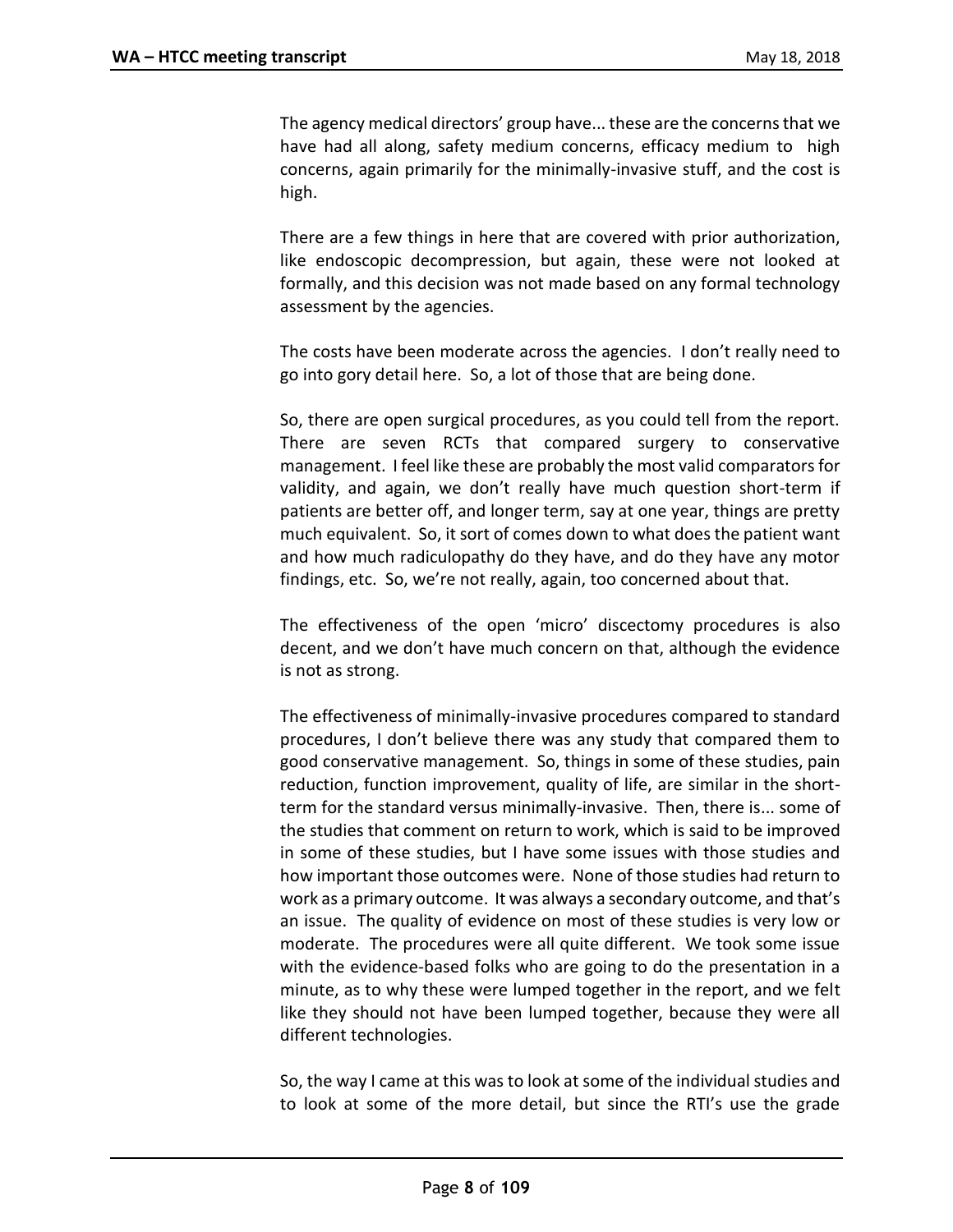methodology, grade kind of implores groups to lump things together, but that is, to me, a flaw in the analysis here on the minimally-invasive surgery.

So, just some examples of problems, for example, reference 36, I'm not sure it's still reference 36, maybe it changed with the redo of the... update of the report, but the Chatterjee study and Spine, this was automated percutaneous lumbar discectomy versus microdiscectomy, and they specified it had to be only for small contained disks. A lot of people think that if you have radiculopathy, you need to have an extruded disk to be able to tell anything. These were small contained disks. So, you can imagine, lots of people with small contained disks with symptoms that are a little bit like radiculopathy are doing these kinds of procedures would be a problem. This trial was done in the U.K., and they found that the automated group had much less satisfactorily outcome, 29%, compared to the microdiscectomy, 80%. This was funded publically in the U.K., and this trial was stopped early, due to poor outcomes. So, this is probably one of the stronger studies, even though I don't love the controls. So, that's kind of a problem.

Reference 37, Brouwer and the Spine Journal in 2015, this was percutaneous laser disc decompression versus microdiscectomy. It was a non-inferiority design. Again, public health funding. They used the Roland-Morris, and they did find speedier recovery compared to conventional surgery, but reoperations in the percutaneous group was 38% versus 16% in the conventional operation. So, this is a recurrent theme in this literature, even though the literature is weak, there is a substantial underlying question, because you can't really directly visualize things, and because it's not an open procedure. I know a certain friend who came today may disagree with me here, but if you've got a rehab specialist and a pain guy in Edmonds doing these procedures, and you can't really see things very well, and you have a higher reoperation rate, you've got a problem.

There was a Cochrane review, and most of the studies in the Cochrane Review were included in the RTI review. So, that's great. Cochrane concluded that minimally-invasive surgery had a higher risk of rehospitalization due to recurrent disc herniation, increased dural tear, and slightly worse pain outcomes.

Then, there was a... one of the best studies that was cited was Arts in the report. Arts did a follow-up five-year study. So, this was one of the best studies that was included here, and this was a five-year follow-up, which was not originally included in the RTI study, because it wasn't in their reference year range that they looked at. It was published after that. One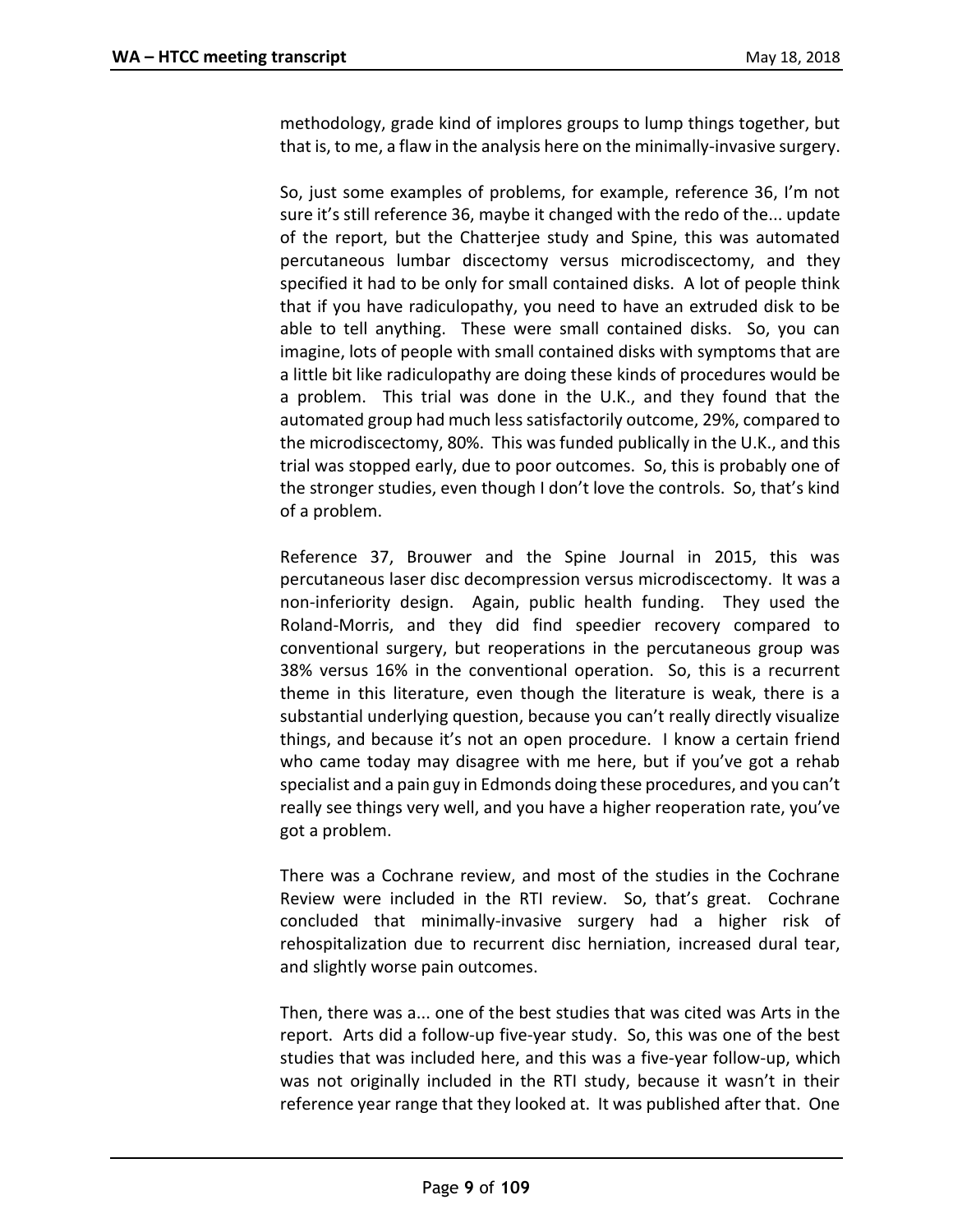of the things in this study was, reoperation rate was 18% in tubular discectomy and 13% in microdiscectomy. That was not significant, but six patients in the tubular group ended up with instrumented fusion versus none in the conventional microdiscectomy group. So, again, can you really see what you're doing? Depending on who is doing it, I presume that some great neurosurgeons could do this extremely well and maybe not have these outcomes, and I presume we'll hear a little bit about that from our guests.

Then, one of the conclusions in the RTI report was that a number of these studies reported on a better return to work outcome. I had a problem with that, as well. So, the Thome study, reference 26 from 2005, for example, that used an outcome, which they called a Prolo-score, which was a combination of pain interference with function and capacity for return to work. Those are two different things. So, that was a combined score. You couldn't tell from the fact that the score was somewhat better at the end, which part of that combined score was actually better, but it wasn't specifically on return to work. It was just combination. Then, the Hermantin study, 1999 video-assisted arthroscopic microdiscectomy versus open discectomy, this study was conducted in a surgeon's office. I don't know if you remember one of the studies that we looked at previously for treatment of plantar fasciitis with the blasting machine, what's that called?

Gregory Brown: Lithotripsy?

Gary Franklin: Yeah, it's like lithotripsy. This is not a... this was just done in somebody's office. It looked... the study had all the I's dotted and the T's crossed for a randomized trial, but there were some issues with how it was conducted.

> Then, reference 29, the Ruetten study, 2008. This was a German study. There was no conflict of interest stated. This was a randomized trial to endoscopic versus conventional microsurgical discectomy, and they used these instruments. There were three reoperations and three fusions, and these were not included in the follow-up. The reoperation rates were 6.6% and 5.7%. So, they weren't so different. Then, the mean postop work disability was less in the endoscopic group, 25 days versus 49 days, but you can't tell what proportion of patients had preoperative or postoperative disability. There were no methods presented. No details presented, as to what all that meant that they reported.

> You have to look at the gory detail in these studies before you conclude overall that yes, there's a little bit of the hint that maybe return to work is better, but when you get into the weeds here, it doesn't look so good.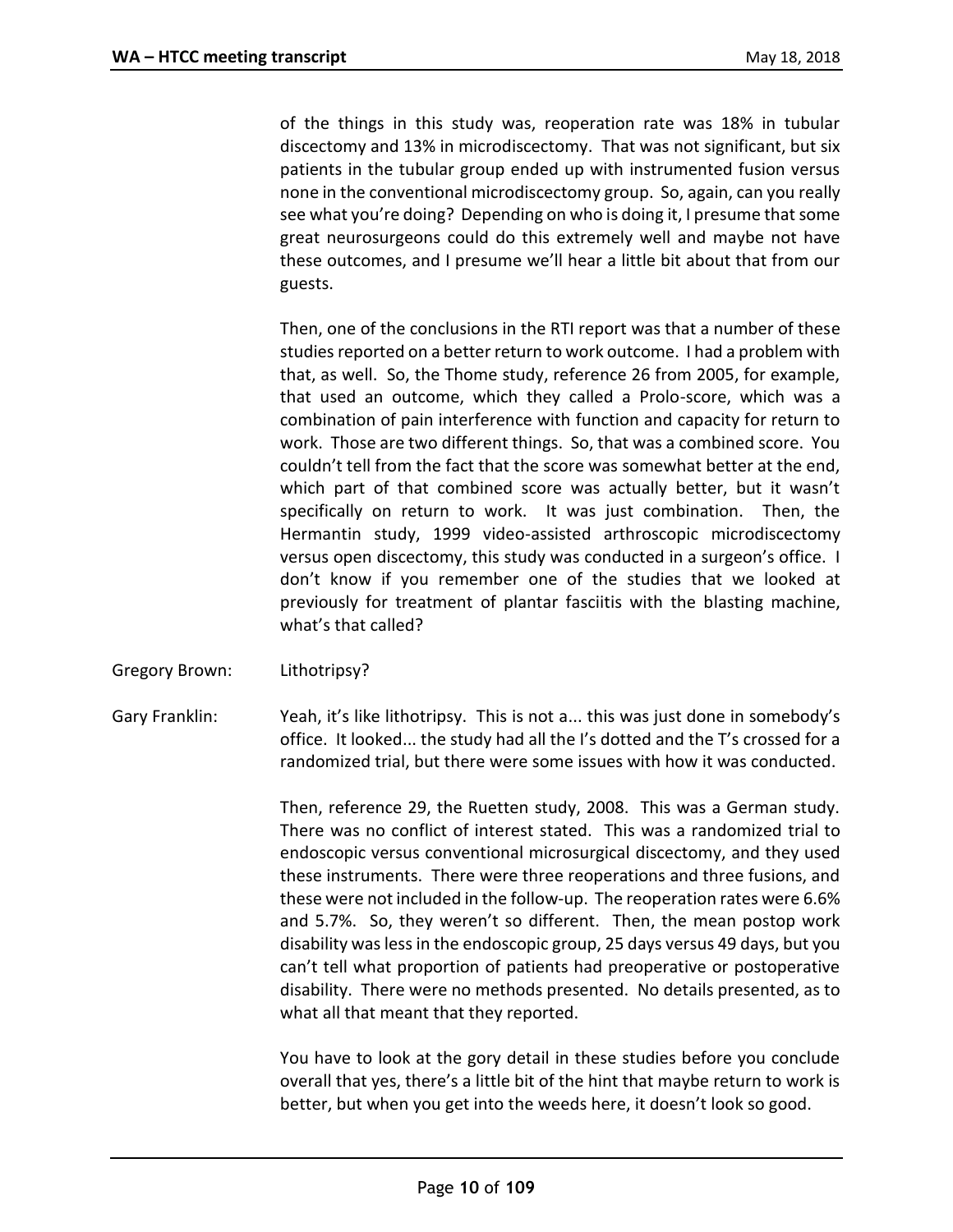Then reference 32, Mayer, these are all pretty old studies, by the way, 1993. The title of this study said preliminary results. So, I don't think I need to go into a lot more detail there.

On repeat surgery, and we'll get back to this in a little bit when we get to our recommendations, there's almost nothing on this. This is a real problem, because you're going to be left with a decision, and you have the regulatory authority to make a decision, even with no evidence, because the burden is really on the manufacturers to study these things, not on state agencies to prove that it doesn't work. So, there's nothing here, and you'll have to figure out for yourself, whether you can make a decision on that.

So, I wanted to mention one study that actually is not completely in the wheel house of this topic. This is the Spine scope group in Washington State that has been getting information from hospitals with a consortium of spine surgeons. This is a great consortium of [inaudible], and most of this is looking at things like reoperation rate, blood loss, and stuff like that, that you can get from hospital records, but they also tried to talk to patients at baseline and in follow-up to see if they could figure out what functional outcomes were. They weren't able to get a hold of a large proportion of people, but the people they were able to get a hold of, they could report the outcomes. One of the things that they found was that lumbar spine discectomy was... I'm sorry, lumbar fusion outcomes and workers compensation is way worse, and this is consistent with all the other studies that have been published, over a hundred studies probably, that have looked at various procedures comparing worker's comp outcomes to non-worker's comp outcomes, and the outcomes in worker's comp are usually three to four times worse in regard to any function or return to work.

I'm not going to get into the safety of the surgery. I think that the report from the vendors will adequately cover that, but one issue is the reoperation rate. I believe that the reoperation rate that was reported from the randomized trials are actually quite a bit lower than the reoperation rate that has been seen in population based observational studies. Martin, I think, is one of the people that has looked at this. This is from 2012, using Washington State hospital discharge date. The hospital reoperation rates at four years was 13.8%, and that is a high variation in the reop... much higher... the variation based on surgeon was much higher than the variation based on hospital. So, the surgeon base variation was more important. We already talked about the questions in minimallyinvasive about higher reop rates and the quality of the evidence. I'm not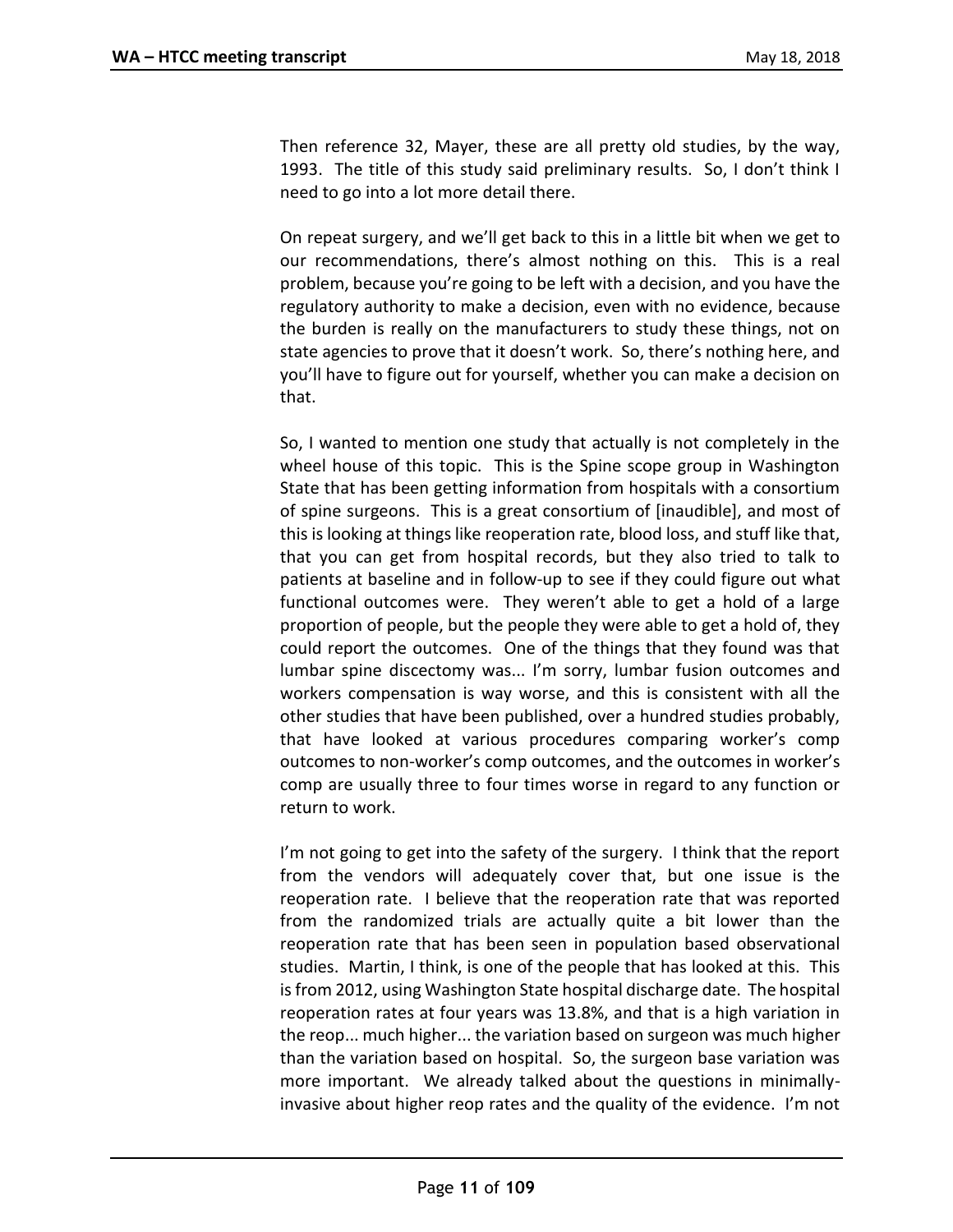going to say much about cost-effectiveness here. You'll hear a lot more about that in a minute.

Private payers typically have not covered most of the minimally-invasive procedures. There are probably examples where some of it is covered.

Then, this is the Spine SCOAP study that I mentioned earlier. This is mostly lumbar fusion, and one of the great things about this study, so 20% of it was decompressive procedures, but you can't really sort it out, you can't say this was related to that, is that they included in their paper, which I think was published in JAMA Surgery, that they actually included a tool that any patient who might be having a fusion can put in their own data and figure out what their risk of not getting better is at one or two years. The odds of functional improvement, if you're a worker's comp patient, was 20%. So, this is a little hard to believe that that is going on. So, I think that supports your earlier decision on lumbar fusion.

So, our state agency recommendations are for the open procedures, it should be covered with conditions. Adult patients with lumbar radiculopathy, and I think it's important to define what's subjective and objective neurologic findings that are corroborated with an advanced imaging test, and failure to improve with a minimum of four weeks of nonsurgical care, unless there is progressive motor weakness. Then, for the minimally-invasive procedures, we think that they should be noncovered and that the concerns about reoperation rates, low quality data, and in some cases, higher cost.

Then, you're going to have to grope with, you know, figure out the reoperation decision. So, we took a shot at this. If you do decide to make a decision, this is just an example of a way to think about it. So, this is reoperation from the open procedures. By the way, a lot of those patients that have reoperations go into lumbar fusion. So, reoperation only for recurrent symptoms that occur after a period of clinically meaningful improvement in pain and function lasting at least six months, and clear-cut evidence of a recurrent disk herniation. If a recurrent or residual or herniated nucleus polyposis seen on a postoperative MRI is equal in size or larger than the original HNP, earlier surgical intervention may be required for reoperation. Then, absence of comorbidities that could explain lack of improvement, such as smoker's, opioids, worker's comp, and I had another thing in here, but my surgeon friend said that there's not enough evidence on it, but I'm pretty sure that it's important, which is scarring after these operations. We have seen many patients at L&I, and the only way you can find the scarring is by doing a gadolinium MRI. It's the only thing where the scarring lights up, and I have seen many requests for reoperations in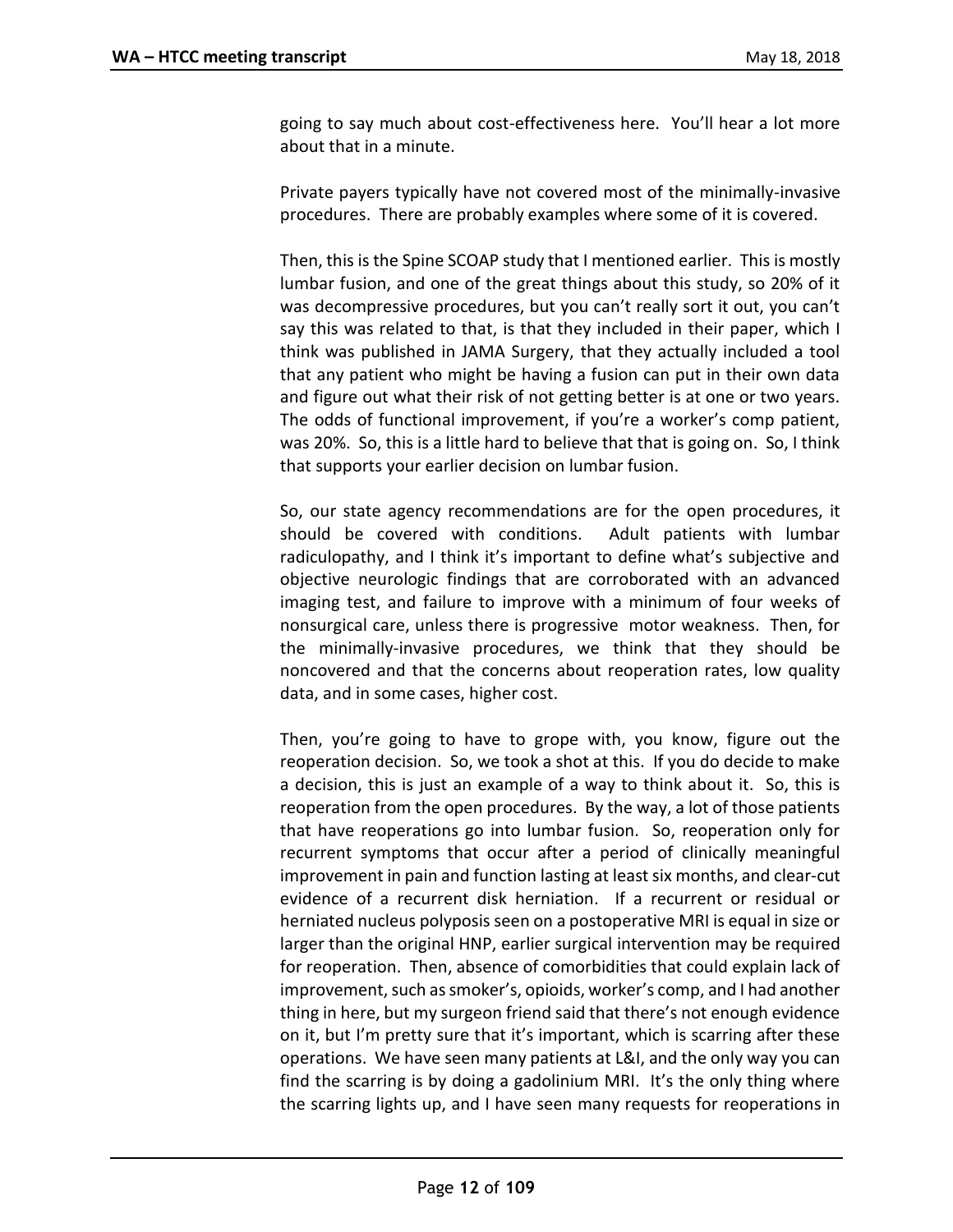patients that have substantial epidural scarring. I did not include it here, because it is not an evidence-based opinion. So, I think that's it, and thank you.

- Gregory Brown: Thank you, Dr. Franklin. So, next is our, actually, any questions for Dr. Franklin? Yeah, sure.
- Kevin Walsh: This is Kevin Walsh. At the end, looking at your reoperation conditions, so is the last condition, you're saying that to be considered for reoperation, the person would have to not smoke, not be taking opioids, and not be on worker's comp? Am I interpreting that correctly?
- Gary Franklin: Well, yeah. I mean, I know that would be a tough sell, you know, and hard to employ.
- Kevin Walsh: It would greatly reduce the number of candidates.
- Gary Franklin: Well, I'm more concerned about how people are doing. I actually don't care. I, I'll pay for anything that works, but, we see a lot of reoperations that the outcome, again, there's almost no data in this whole literature on the effectiveness and the safety of reoperations, but we see a lot of it at L&I. So, I'm just offering some ideas here. I'm not saying they're all solid. This is ... there are worse outcomes with those things.
- Christoph Hofstetter: Dr. Hofstetter, University of Washington. So, thank you for putting this talk together. I think it's always humbling, kind of, to see what the evidence is. I think you give a very, very nice summary. I think there's a couple issues, I think, that everybody should be very much aware of. First of all, let's start with the title of this meeting. Here we go. We're talking about lumbar radiculopathy. Okay. So, your talk was about one little aspect of lumbar radiculopathy. Additional reasons for lumbar radiculopathy, I don't have to go into, but it ranges from cancer, patients have, you know, like, cancer in the pedicles and the spine compression, cauda equina, lateral recess stenosis, central stenosis, spondylolisthesis, spondylolysis, [inaudible] lysis, chronic disk herniations, acute disk herniations, plus/minus neurological deficits, and so on. I think I could go on forever here right now. So, I think the title of this meeting is interesting, but it does not define what we are talking about right now. Number one, so I think we don't have a topic defined we're talking right now, and I think it was represented very nice in your talk where you talked about fusion surgeries. You talked about this and that and this and that, useless. Number two...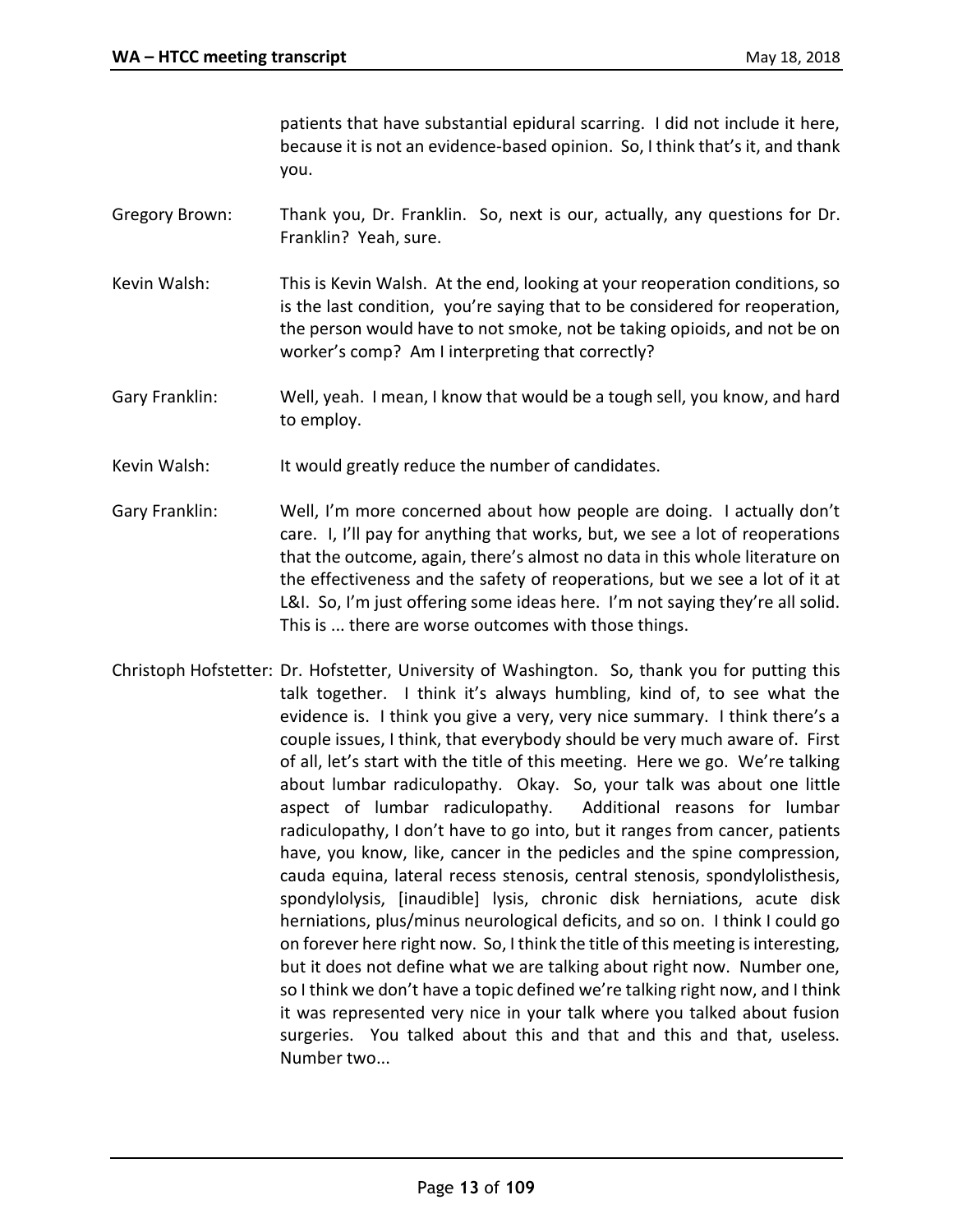- Gary Franklin: Can I just say one thing about that. So, so the group could, when they come to the decision, include in their decision, well this decision does not apply to, you know, these other conditions or to cancer or, I understand your point. I think it's a great point, and I think it should be addressed.
- Christoph Hofstetter: ...and actually, so, I'll just keep, you guys can stop me. So, the other thing is, you know, I think I'm shocked being here and, you know, who is paying for all of us here, being here? Who is paying for this? It's Washington State. It's the people that live in this country, the people that come to my office, all of our offices that we take care of. There's not a single representative here for a patient who had surgery, not had surgery. I mean, I think it's embarrassing here that we are discussing this, and we don't include our customers. I mean, they pay for this. They pay for you. They pay for me, and we are just making this decision. It is a shame.
- Kevin Walsh: I mean, I could, I disagree with you.
- Christoph Hofstetter: Yeah. No. I think they should be here, and I think we should have patients that have different treatments.
- Kevin Walsh: I appreciate your opinion, but that's not the opinion of the other...

Christoph Hofstetter: I think I'm done with my...

- Gregory Brown: Yeah. I was going to say. I think we can, we can bring this up in the discussion later on. Certainly, in answer to that, we have open comment and public and patients and surgeons and industry are all free to make comment during that public comment period, which is actually our next scheduled section. So, do we have a list of...
- Josh Morse: We have one scheduled...

Sheila Rege: So, just as a response, this is Sheila Rege. People can even call in, so they don't have to come here, and that's what this public comment is about. So, any patient who wants to can call in, and give us their story. They are also welcome to come in person, and we've had that in previous meetings. So, this is an open meeting. Let's go to the public now.

- Josh Morse: We have one scheduled public comment, and then we'll go to the signups from today. Dr. Leveque, and we have... so you have three minutes, sir.
- Dr. Leveque: Okay. Thank you. Can I make one small editorial comment before my three minutes?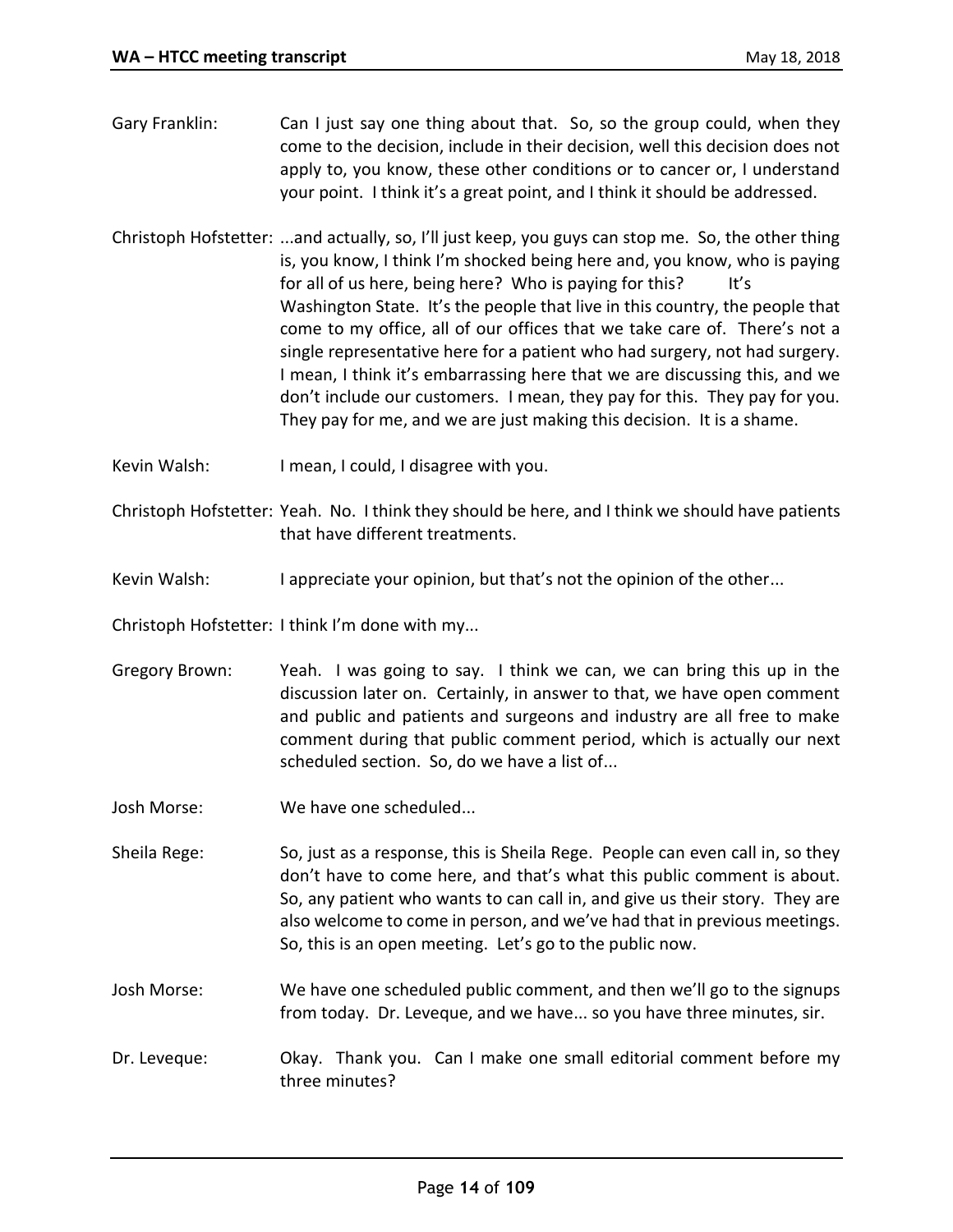Josh Morse: Go for it.

Dr. Leveque: First off, I just wanna say I'm here representing these organizations today. I'm current president of the Washington State Association but have signed off on this presentation from the Association. It's listed here, which represents most, I would say many spine surgeons, including orthopedic surgeons and neurosurgeons across the United States. My editorial comment is that I agree with Dr. Hofstetter's point that I think that some of our definitions here are a little bit vague. And I believe that many of us interpreted this as a question on operative procedures for likelihood ratio in toto. Gary, as you stood up, I think one of your first statements was, we're not debating that open procedures can work. Well, I think that's what we felt was open for debate. And I think that you, overall, I think many surgeons would agree with you that there may be some novel procedures that have been left along the highway of various treatments that probably should have been left along the side of the highway. There may be providers who provide substandard care, either through lack of training or other nefarious reasons. I think that as surgeons we would agree that we want the best for our patients. I'm not sure that the manner in which this is structured actually tries to get to that answer, because I believe that in trying to address many of these edge cases, you've thrown the whole thing into question, as a means of trying to get to these edge cases, and I don't believe that that's actually really an intelligent way to go about it. So, most of this presentation is focused on the defense of any sort of surgical treatment for likelihood ratio, which again, I think you opened by saying, I don't have any issue with that. So, there we go. So, I think that... and I'm sorry to just be reading slides, but unfortunately in three minutes, that's about all I have time to do.

> The cited literature does not warrant a policy change. We do not believe that there has been a substantial change in evidence on this topic, and to be clear, this topic is surgical treatment of likelihood ratio from disc herniation via discectomy. We do not support a change of the current coverage policy and do have some issues with some of the specific elements of the report.

> I think there were... the majority of the studies were non-U.S. based, and we felt that the non-U.S. studies evaluated impact in other healthcare systems that have different socioeconomics and demographics, i.e. many of these Netherlands or U.K. studies. They may be vulnerable to error when applied to the U.S. and limiting the analysis to the studies from the U.S. alone may have been more appropriate in making this coverage decision. The conclusion on long-term outcomes is inaccurate. The draft evidence report concludes that compared to non-surgical treatment,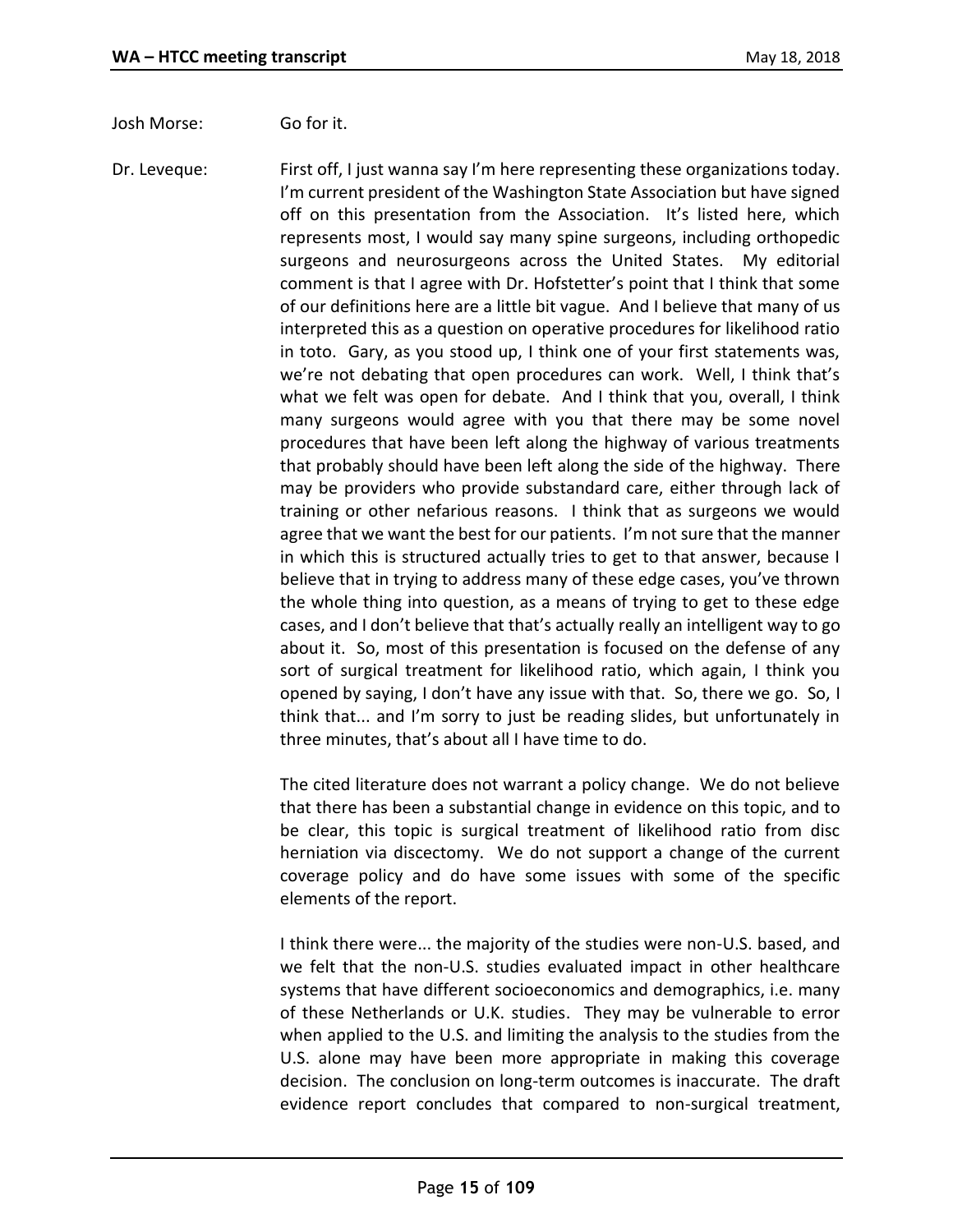surgery reduces pain and improves function up to 26 weeks of follow-up, but the difference does not persist at one year or longer. There is a fair amount of data that contradicts this, including the SPORT trial, and I don't... I think all of you have this presentation available. So, I'm not gonna read every single part of this, but we did see that there was, in this SPORT trial, an improvement in sciatica and saw great improvement at one and four years in favor of surgery, as-treated analysis in favor of surgery for all primary and secondary outcome measures, at every time point, and demonstrated persistence at eight years, and also demonstrated benefits to patients who cross-over surgery. In terms of minimally-invasive surgery, outcomes for minimally-invasive approaches were comparable to more traditional open discectomy and microdiscectomy in the draft evidence report. I will add the editorial comment that I think that the terminology minimally-invasive surgery is very vague and perhaps in defining these types of coverage decisions, needs to be broken down, because if you just tell me percutaneous, I don't really know what that is. If you tell me minimally-invasive surgery, there's about eight different things that would apply to that. And I think that a blanket decision has been made for something that is much more detailed than that.

So, overall, I think that minimally-invasive techniques, and again, that may be a subset then, may have distinct patient advantages and choice based on patient factors. We support the continued use of, I would add, specific minimally-invasive approaches for appropriately selected patients. In terms of meta-analysis, patients from different studies often represent distinct patient populations and grouping these patients together may be inappropriate, and there may be biases introduced when defining inclusion and exclusion criteria.

So, in conclusion, we believe that surgery remains a cornerstone treatment option for patients with likelihood ratio when considering both therapeutic value and cost-effectiveness, and the cited literature, as aggregated together, we believe does not warrant a policy change, and here are the references. Thank you.

- Gregory Brown: Excuse me. Can I make question. I know it's not normal. I struggle the same thing with terminology for our discussion last night. If we said direct visualization versus indirect, would that distinction help?
- Dr. Leveque: So, what's interesting was, in Gary's presentation, indirect visualization included view with a microscope or view with loops. I mean, I would argue that given my aging eyes, a microscope may give me more direct visualization than actually just looking down through a wound. So, I guess I would... and, you know, Dr. Hofstetter is very experienced in endoscopic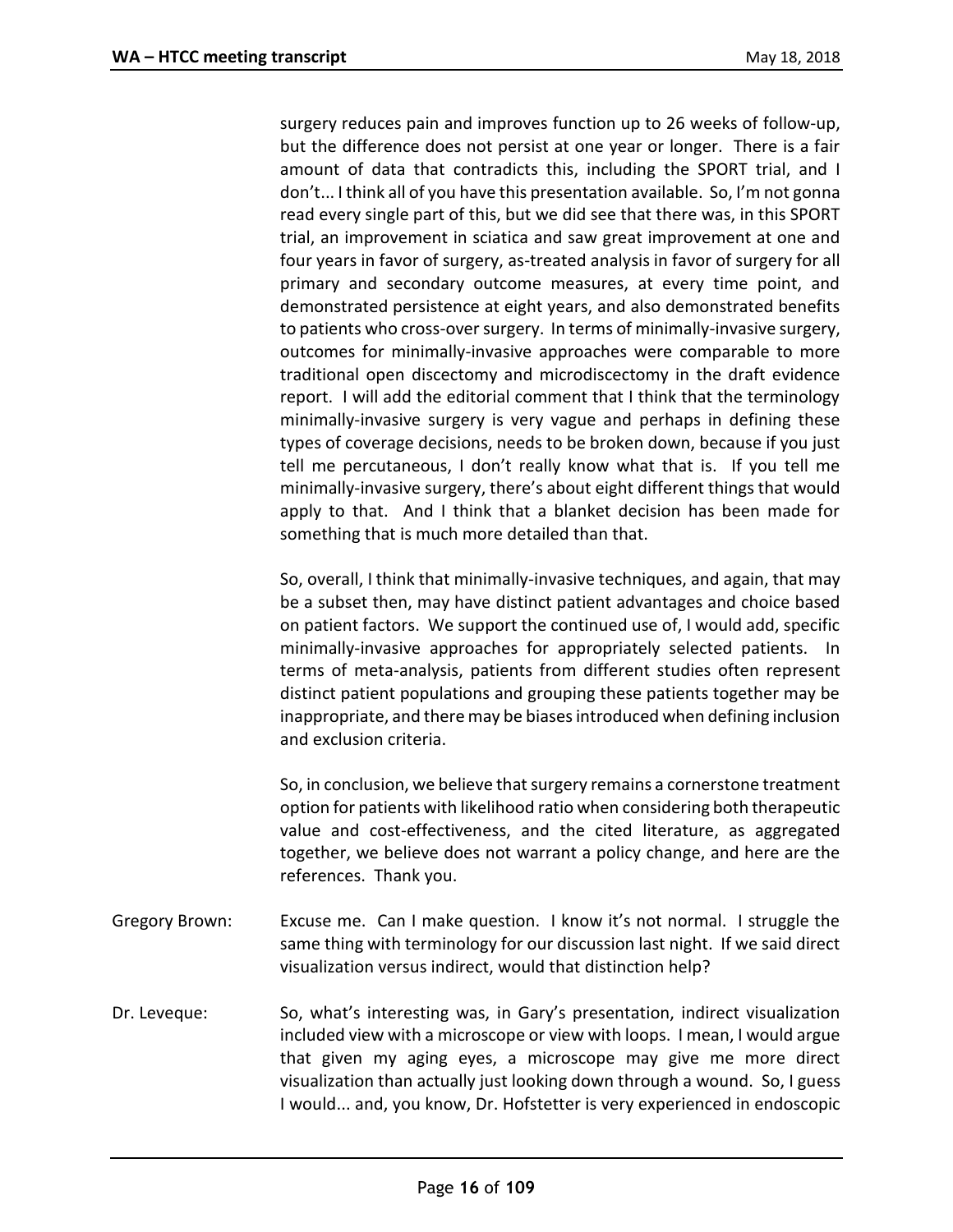surgery. Again, he could make a very strong argument that putting a camera a millimeter or two away from a nerve is probably going to give a better visualization of what's actually anatomically going on there on a screen than a view a foot and a half away. I think our laparoscopic colleagues in general surgery would agree. I think that the concept may be sound in thinking that way about it. I'm not sure that just stating it as direct visualization or indirect, as it was subdivided in Gary's presentation, necessarily gets us there.

- Gregory Brown: Maybe I'll rephrase it. Maybe visualization versus no visualization of the herniation. I mean, so the percutaneous techniques without visualization, laser, disc ablation, thermographic disc ablation where you're removing the nucleus but not directly visualizing the herniation. Is visualization versus non-visualization a better?
- Dr. Leveque: Christoph any thoughts?
- Christoph Hofstetter: Again, I came back from Singapore a couple of days ago, and the head of the MI taskforce for the AO Spine Society. So, it's a worldwide organization, and I think if we could, at some point, I would like to slap up one slide again. I didn't know what to expect here right now, but I like that, and I think when I talk to my colleagues in South Korea and Germany, what they typically do in these procedures, is they document what they've done, right? So, you just look at the pathology. You look at the goal of surgery. For example, disc herniation, for example a lateral recess and we are fairly experienced now with what we have to accomplish. In Germany, for example, one of the 29 references that Gary had of Dr. [inaudible] when I was there, and I do the same thing at the University. When you've got accomplished and done what you want to do, you take your picture and you document it. I think visualization is key as a surgeon. For me, I want to see what I'm doing. And for me, I agree with that.
- Gregory Brown: Okay. Thank you.
- Dr. Leveque: So, I will just end my thing. I think that the concept may be sound. The devil is in the details on this.
- Gregory Brown: Sure. Thank you. For people that signed up today.
- Josh Morse: So, yes. We have one other signup, Dr. Tredway, and then we'll check the phone.
- Trent Tredway: Thanks. I'm Trent Tredway. I'm a neurosurgeon here in the State of Washington. I was at the University of Washington for nine years one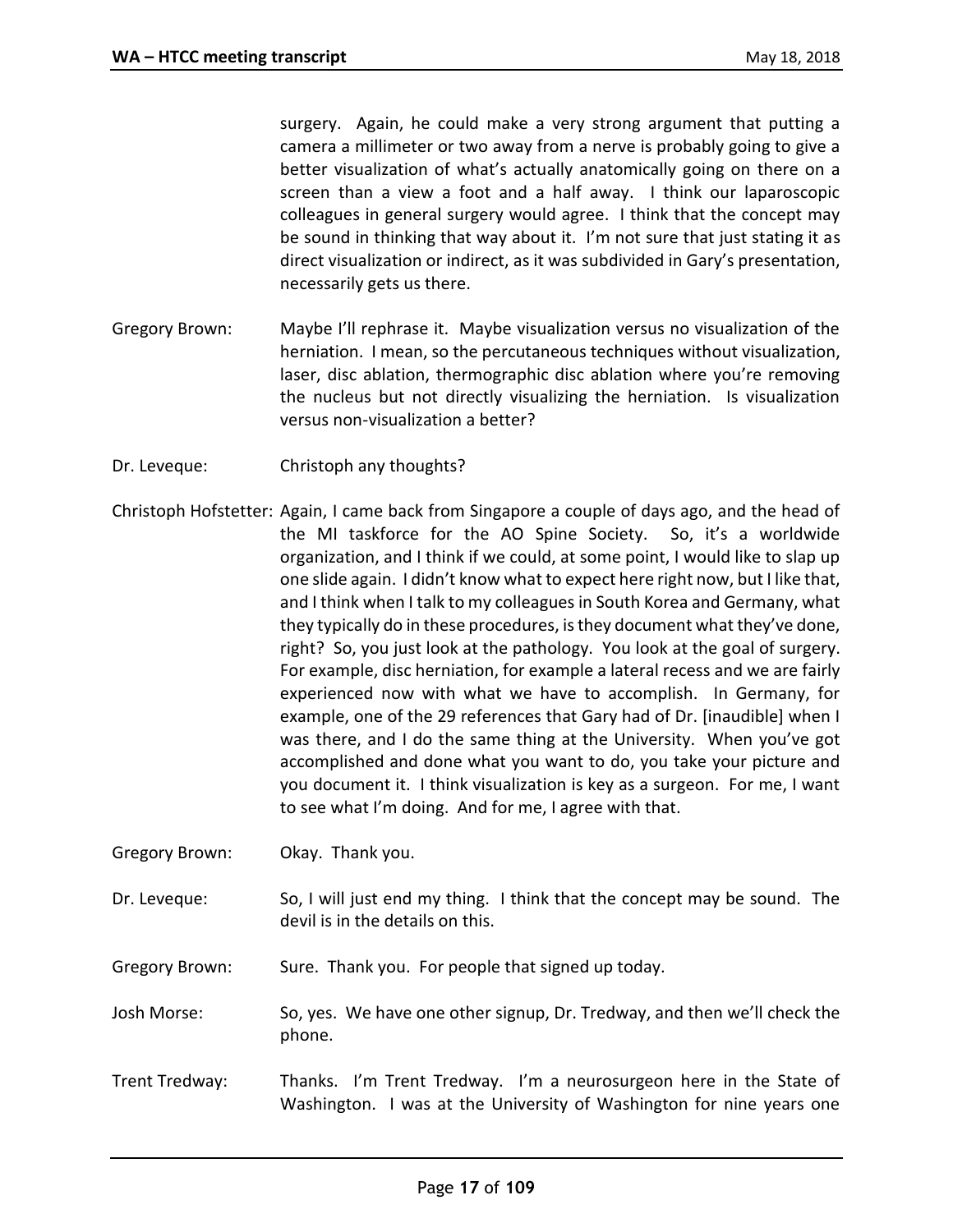month and 11 days. So, I know some of the folks that are here. I am actually in private practice right now, one of about three neurosurgeons that are still in private practice. I'd like to say that I'm a little bit shocked that we're here to discuss this. When I saw this, just all the other neurosurgeons here, were like decompression for a nerve root? Are you kidding me? This is absolutely ridiculous. This is what we do on everything, whether it's carpal tunnel, ulnar nerve, and trigeminal neuralgia. This may be the first time I ever say that I agree with Dr. Franklin on this. This is standard of care. This is absolutely unbelievable that we should be talking about this, yet, the way that this came around is some of these minimallyinvasive procedures. I was the first minimally-invasive spine surgeon fellowship trained in the State of Washington. Christoph now is there, right? So, the whole deal of it is, is everybody that does a decompression should be visualizing the nerve root, whether it's done with an endoscope, whether it's done with your eyeballs, if Dr. Franklin is using the same glasses he used in 1978, that's ridiculous. We need good visualization. Nobody does decompression without visualization. If that's happening, it should be thrown out. No way. So, the other thing, too, is what are we discussing here with this minimally-invasive procedures? You're bringing up things that I didn't see in the book. I mean, what are we doing? We're decompressing nerve root. The decision that you guys are going make is going to be determined on a CPT code, right? What are we going to approve? A decompression, 63030, 63047. Those are the CPT codes. Anything else that's being done by other people that are not surgeons should be looked at, but that's an NQAC [sounds like] or DOH issue. Okay? In 2004, when I got here, I was contacted that an anesthesiologist was doing these procedures, and they asked me to testify. That has to do with the actual hospital, and the surgery center giving privileges, not what we do. So, we should be able to have our patients undergo decompressions, whether it's a laminectomy, whether it's a discectomy, whether you do it with an endoscope, whether you do it with my aging eyeballs, a great new microscope, that's absolutely what needs to be done. And to go against standard of care is absolutely ridiculous. So, once again, I actually agree with Dr. Franklin for the first time. Decompression should be approved. Now, what I argued when I put in a couple of my nice little comments that no one else. Do you see other neurosurgeons out there, besides J.C.? No, because they're busy doing surgery, right? Probably two and three level fusions, because we can't do single-level fusions. We have to be careful what we're doing here. If you guys would have come to us before, we'd say, no. We're not going to allow some of these people to do these procedures. And if you're looking at actual specific procedures, what the Health Technology Assessment was supposed to do, new technology, whether it's a Coflex device, whether it's an interbody device, ask us. We'll say, okay. Look at that, but a decompression for a nerve root, ridiculous.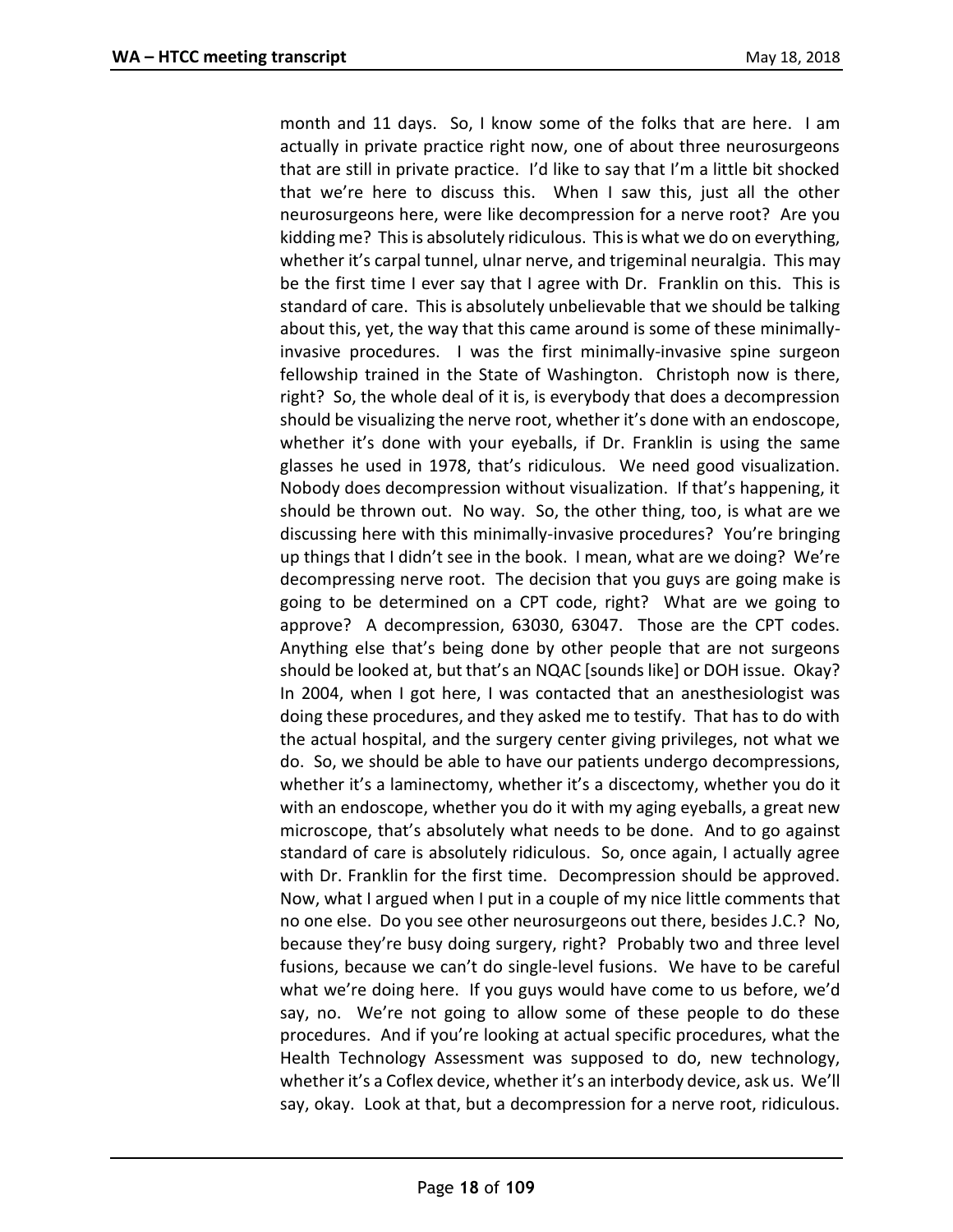What we need to define are these other things that you're talking about, which isn't even in the, I mean, basically isn't even the results here. So, just talking to the WSANS, which we have a meeting today, which a lot of folks will be at. That's the Washington State Association of Neurological Surgeons, and the WSMA, which you guys are supposed to talk with us when we kind of review this, but decompression for nerve root stuff that we've been doing since 1978 with a microscope, and since 1934 when Mixter and Barr first notified us about the disc herniations and radiculopathy, this is kind of a moot point. So, I implore you guys to actually allow us to continue to decompress nerve roots in Washington State injured patients and Medicaid patients. That's absolutely got to be paramount to this decision here. If we want to talk about other things, then use the Health Technology Assessment to go and look at the technologies that you're describing so that they're not being done. Thank you.

Josh Morse: Thanks, Dr. Tredway.

- Gregory Brown: So, that's our scheduled and write-in. So, now the phone, is our phone line open? Okay. This is Greg Brown, Chair of the Health Technology Clinical Committee for the Washington State Health Care Authority. We are reviewing surgery for likelihood ratio, sciatica. Is there anybody on the line that would like to make a public comment? Please check to make sure you're not on mute if you're trying to let us know you're there. Okay. I am not hearing anything. So, that concludes our open public comment period. We are ready for our evidence report from RTI.
- Leila Kahwati: Alright. Thank you all. I'm delighted to be here today on behalf of the RTI University of North Carolina Evidence Based Practice Center. My name is Leilaa Kahwati. I am one of our center's associate directors. With me here today is Rachel Clark in the back, and boy are we looking forward to presenting this topic. It sounds like it's going to be a very interesting discussion.

Here's just an overview of today's presentation. You'll find abbreviations that we use on the very last slide of our deck. I think there is a laser pointer here? Yes. At the very bottom of the left in this little orange box of each is the table, figure, or page number in the full technical report that contains more detailed information about what's being presented on the slide. In addition, I think we have a binder with a hard copy of the report and all the included study articles, which are on the back table, if needed for reference.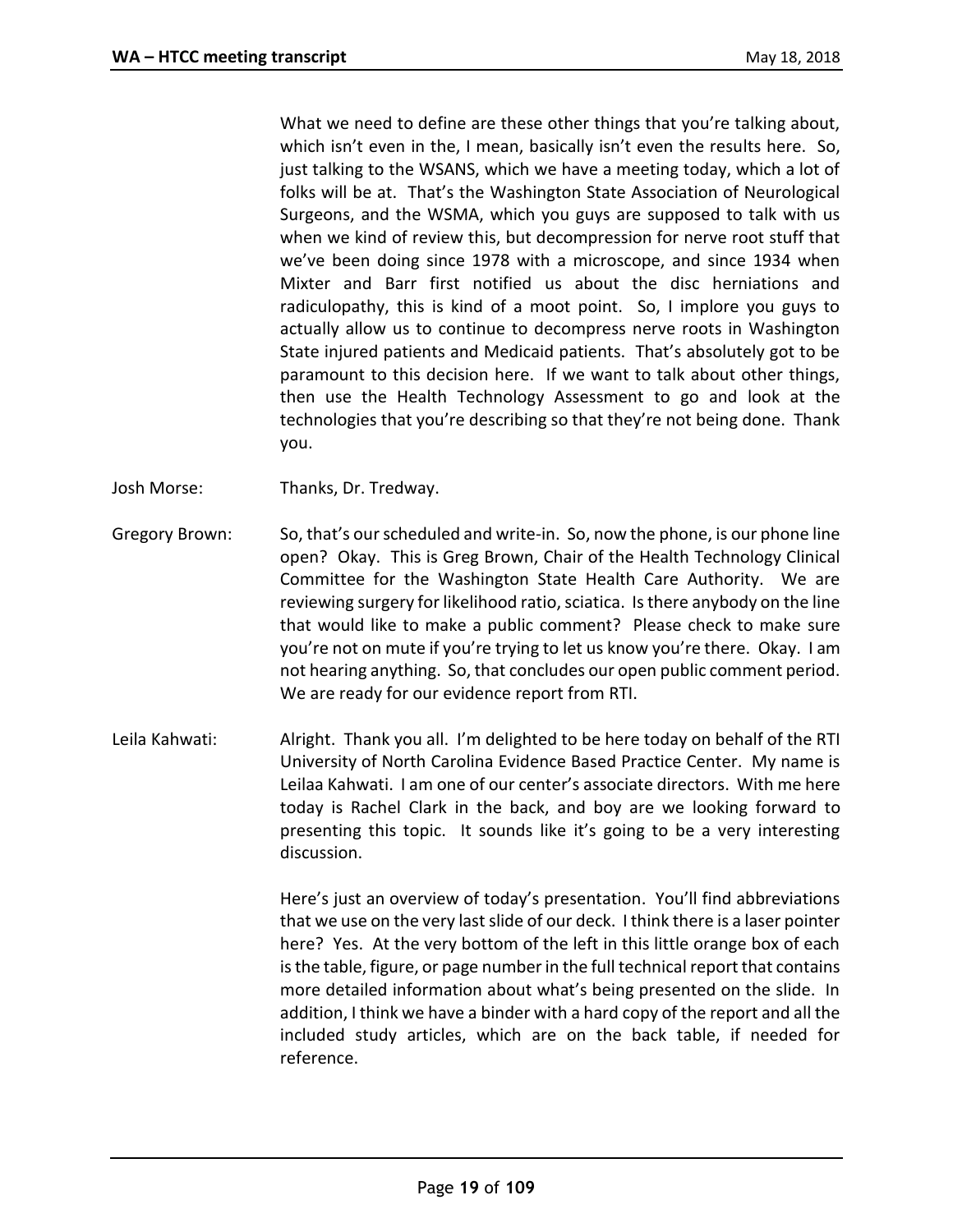Okay. So, we'll go through the background quickly, because I think you've already heard a lot about it. So, as you know, lumbar radiculopathy also referred to as sciatica, is the clinical syndrome characterized by radiating leg pain with or without motor weakness and sensory disturbances in a nerve root distribution, as illustrated by the graphic here on the right of the of the slide. It results from spinal nerve root compression caused by a number of different things. So, intervertebral disc herniation, spondylosis or degenerative changes, or various other pathologic processes, like tumors and infections, as has already been alluded to. The diagnosis of radiculopathy is not standardized. While EMG could be a gold standard, it is rarely used in everyday clinical practice. So, diagnosis is usually based on history, physical examination, and/or imaging confirmation. The treatment objective of sciatica is essentially symptom relief, and whether that's through nonsurgical management of symptoms or surgical interventions to address the underlying cause of the mechanisms, or both.

In terms of epidemiology, as you can see, the prevalence estimates for sciatica vary widely, as you can see on these slides. These estimates are from a 2008 systematic review of 23 studies. The estimates vary so widely because of the different ascertainment techniques these studies use that range from just self-record of radicular pain to actual clinical assessment and verified diagnosis. Several risk factors for radiculopathy have been identified, and they are listed here on the bottom of the slide.

So, you've already heard a little bit about what the technology we're talking about here today. I have to admit when we first got this topic, we were a little challenged to understand how to translate the clinical diagnosis into actual surgery or a procedure. So, the way we went about it in consultation with our clinical advisor, a neurosurgeon at UNC, is to sort of group procedures into two basic categories. So, the first standard open procedures. This includes disc removal procedures, for example, discectomy, and decompression procedures, for example, laminectomy, removal of facet joints or other soft tissues impinging on the nerve root, and these procedures are often performed with each other to achieve an adequate decompression. Then microdiscectomy, or micro laminectomy, are a type of open standard procedure that they often use microscopes or microsurgical instruments to allow for smaller incisions or small areas of dissection. So, those are the two standard open procedures.

The other class of interventions are those that we termed minimallyinvasive surgery. These procedures use very small incisions with endoscopy, or they are done via percutaneous approaches. The goal of these procedures is the same as standard open procedures, in terms of decompression, and they might vary in terms of which ablative mechanism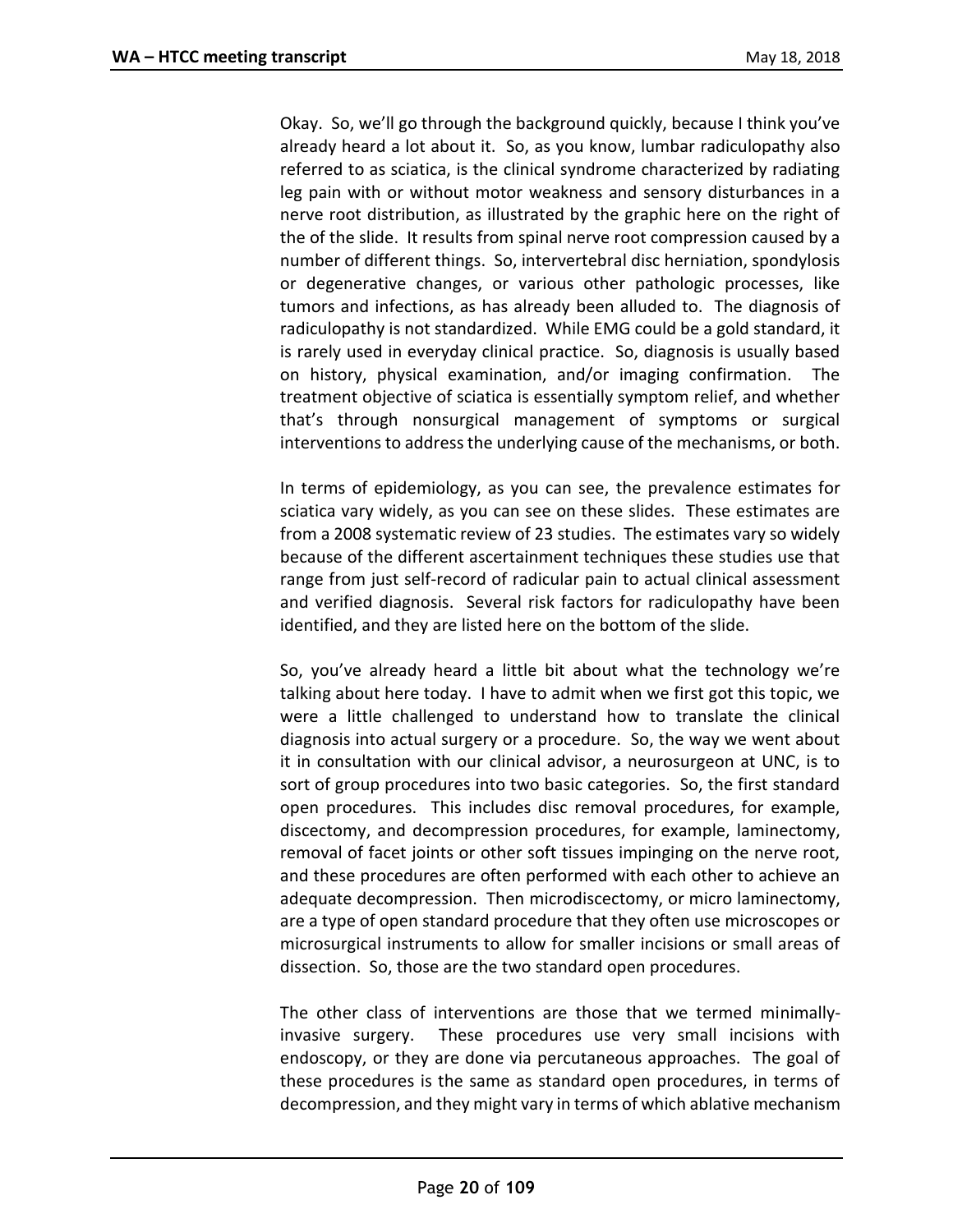they use, mechanical, laser, radiofrequency, thermal, or co-ablation, also known as plasma, but the underlying goal is similar, to decompress the nerve root.

So, Dr. Franklin talked a little bit about this already, but I'll just kind of reemphasize that the FDA clears surgical instruments and devices. They don't clear surgeries, per se, and they typically do that through the 510K process, which is a process that requires manufacturers to provide evidence that the device is substantially equivalent to a device that the FDA has already cleared, or one that was marketed before 1976. The full report describes some of the instruments and devices. With this slide here, we've observed in some of the language in those 510K clearance documents for instruments specifically cleared for discectomy and nerve root decompression. Note, none of the instruments or devices were approved through the pre-market approval process, as Dr. Franklin mentioned, the PMA process, which requires manufacturers to demonstrate that a device is safe and effective, which is a higher standard than the 510K process. Lastly, the FDA has already cleared a number of endoscopes, arthroscopes, and lasers, which have been cleared for general incision, excision, resection ablation, vaporization during surgical procedures generally, not necessarily limited to discectomy.

I think Dr. Franklin went through that already, so I'll move on. So, in terms of the methods for this evidence, there's two parts. First, we will synthesize primary research studies. Then, we'll go through a brief synthesis of relevant clinical practice guidelines.

This is the analytic framework that guided our primary use of synthesis. Our main efficacy question, or EQ1, looked at the effectiveness and comparative effectiveness of surgical interventions. Then, we also looked at a subsidiary efficacy question 2 on two specific patient populations. First, in patients who are not employed because of disability, and second in patients undergoing recurrent symptom for relapse. We considered one safety question as EQ1 over here to look at the adverse events associated with surgery, and finally, we considered one cost question to look at the cost and cost-effectiveness of surgery. Over here on the right are some of the outcomes that were eligible to be included in the review.

Here are the criteria for study selection. We focused on adult patients with primary symptoms of lumbar radiculopathy and focused on decompressive procedures, including discectomy, laminectomy, and closely related procedures designed to relieve nerve root compression. This included both standard open procedures, as well as microsurgical and minimallyinvasive approaches. We required studies to have a comparator group,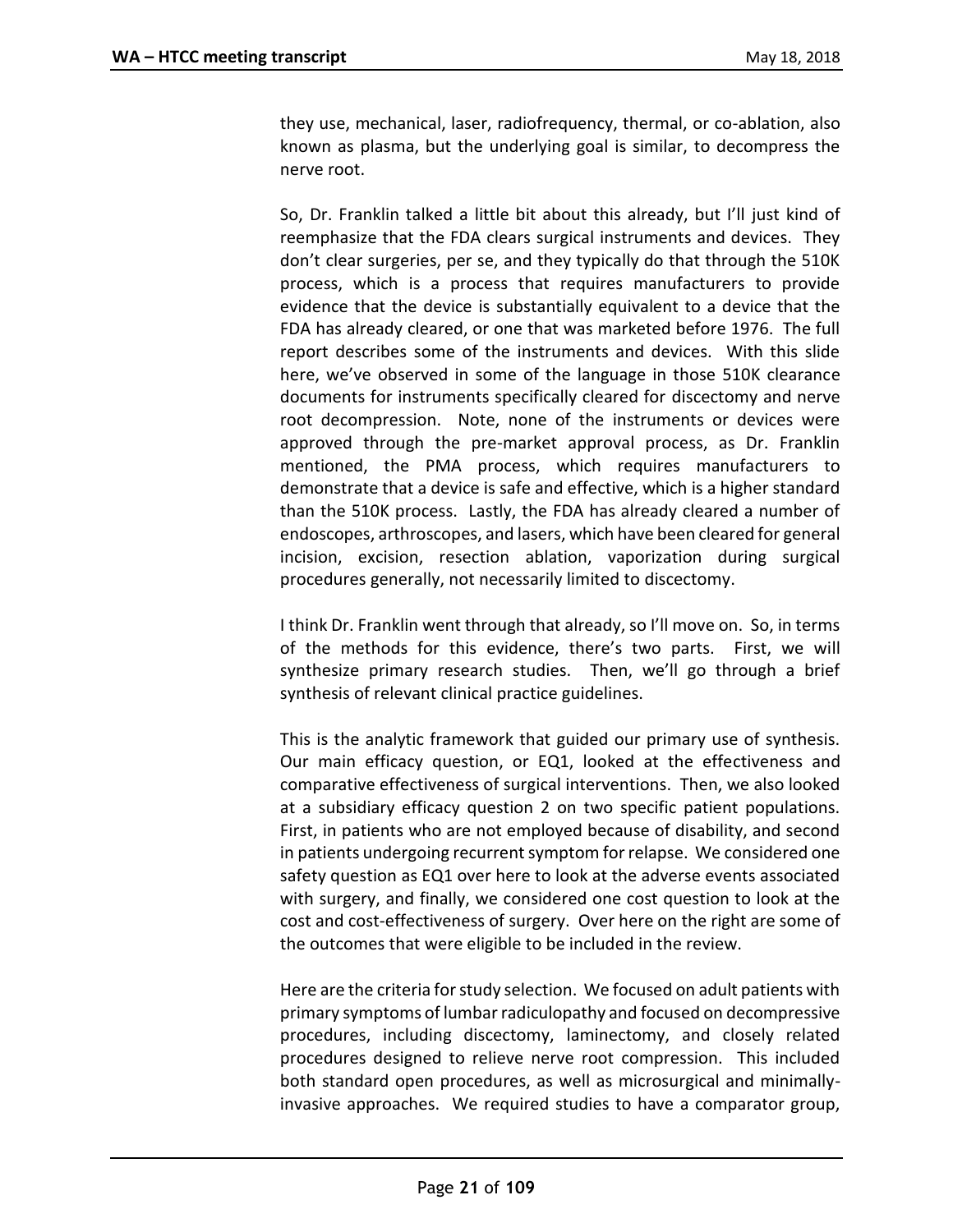either a placebo or no treatment group, or an active comparator group, thus case series of single cohort designs were not eligible, and we required studies to report at least one efficacy, safety, or cost outcome to be eligible. Because a sufficient number of trials were available, we limited study designs to control trials and specifically to randomized trials for the comparative effectiveness studies. Studies conducted in inpatient or outpatient settings were eligible, and we only included studies conducted from countries categorized as very highly developed on the U.N. Human Development Index, which is sort of a standard approach in most reviews, and this includes the U.S. Canada, Europe, Australia, New Zealand, Japan, South Korea, Singapore, Hong Kong, and a few selected middle Eastern countries.

I think it's important to understand what's not included in this review. So, populations and interventions that are designed primarily to treat neurogenic claudication or symptoms related to central spinal stenosis, non-radicular leg or back pain, spondylolisthesis or instability, for example, spinal fusion is not included in this review or patients with indications for spinal fusion, and as mentioned, we did not include observational studies or as treated analyses that were presented in some of the randomized trials.

The outcomes and the timing of the outcomes that were reported across cities varied. So, for this synthesis, we identified sort of three general follow-up time periods. So, short-term were for outcomes that were reported between four weeks up to 12 weeks, medium term were for outcomes reported between 12 and 52 weeks, but in actuality, there were really no studies that reported outcomes between 26 weeks and 52 weeks. So, mostly medium term is up through 26 weeks or six months. Then, longterm were outcomes reported at 52 weeks or longer.

This next bit is pretty impact to our interpretation and conclusion. So, if you're starting to nod off, now would be a good time to tune back in. So, when we looked at intervention and comparatives, we concluded between group differences if the magnitude of difference was above a minimally important difference threshold for the outcome, if that was applicable to the outcome, and the estimate of the difference was precise enough to rule out the null effect or to exclude the null effect, i.e., it was statistically significant. So, together, those two things is what we used to kind of determine whether or not there was a difference between groups.

Christoph Hofstetter: Christoph Hofstetter. Can I comment, writing a lot of these papers, typically the minimally important clinical difference is applied to individual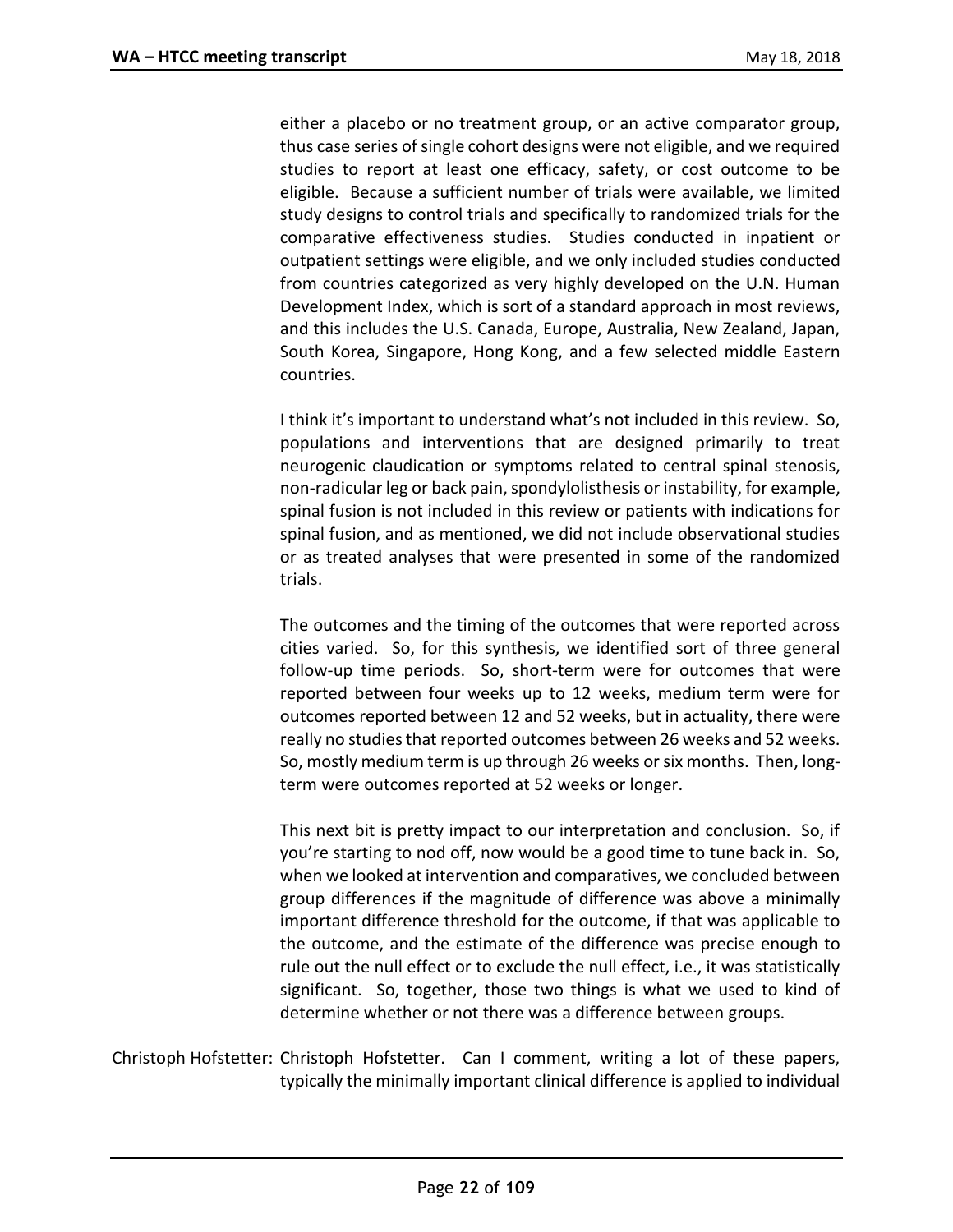patients in a group? Then it's taken as a proportion rather than taking it at the mean outcome difference, just as a comment. Thank you.

Leila Kahwati: So, we evaluated the risk of bias for individual studies included in the report using the Cochrane Risk of Bias 2.0 instrument, which is designed for trials. With this instrument, studies are assessed as having a high risk, some concern for risk, or a low risk of bias and our detailed risk of bias assessments for all the studies are provided in Appendix F of the report. For economic studies included, we used something called the Quality of Health Economic Studies, which results in a numeric assessment of quality, which we translated into three categories, good, fair, or poor.

> As Dr. Franklin mentioned, to generate a strength of evidence rating, we used the modification to the GRADE approach. You may be familiar, but let me just orient you to GRADE. So, with GRADE, a rating of very low, low, moderate, or high can be assigned. Bodies of evidence comprised of randomized trials actually began at a high strength of evidence rating. Then, they're downgraded because of serious or very serious concerns in one or more of the five domains that are listed over here on the left. So, we started high, and then we downgrade every time we identify a serious or very serious concern. We actually, for this report, modified the GRADE approach to allow for insufficient strength of evidence rating for two situations, first when there was only a single study body of evidence that had a very serious concern in one or more domains, or when we were unable to draw a conclusion about the treatment effect because of inconsistent findings within the body of evidence. So, those were the two examples of when we applied an insufficient rating.

> In the report in the back of the slides, on slide 61, we've provided some language to help convey the overall mean of the strength of evidence rating. So, for example, an outcome that's rated as a strength of evidence of low, it can be interpreted as follows: We have limited confidence that the estimate of effect lies close to the true effect for this outcome. The body of evidence has major or numerous deficiencies or both, and we believe that additional evidence is needed before concluding either the findings are stable or that the estimate of effect is close to the true effect. So, that's sort of the interpretation of a low, and the adjective used in the certainty language goes up for moderate and high and goes down for very low, essentially from that point.

> So, now we'll move into the results. So, first we'll summarize the primary research synthesis and then move to the clinical practice guidelines.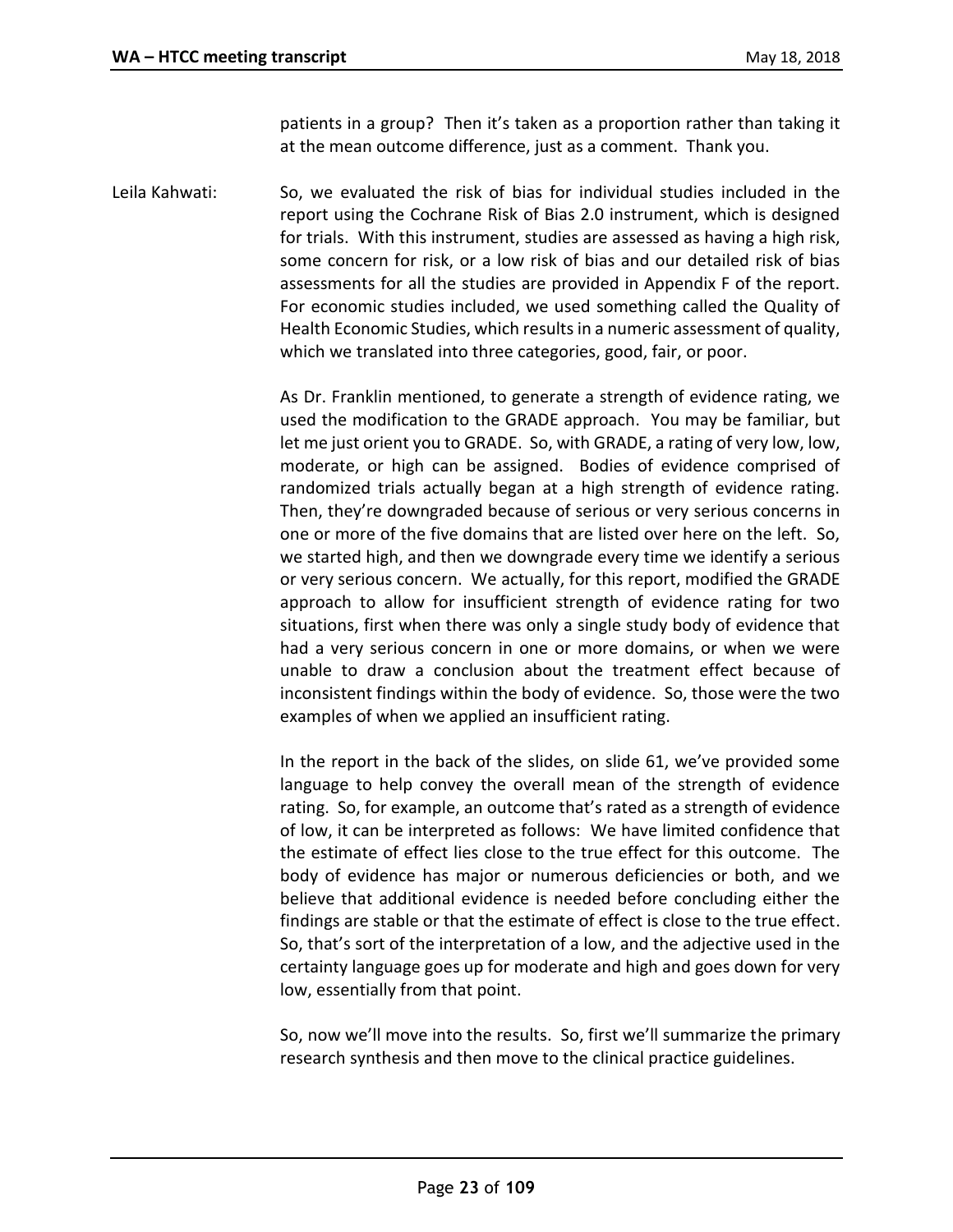This slide shows the result of our search. We screened over 1800 titles and abstracts and eventually included 25 studies that were reported in 39 different articles; 24 of those studies were randomized trials reporting efficacy or safety outcomes, and in some studies, one cost study, and six cost studies related to included trials were reported cost outcomes, and we identified 14 clinical practice guidelines for that part of the synthesis.

Because there are many comparisons and many outcomes that I'm going to be presenting, I'm just going to orient you a bit with this slide. So, for efficacy question one, and safety question one, and cost question one, I'll be presenting results from three different comparisons. So, surgery compared to nonsurgical interventions, and that sort of uses the color purple throughout the report and the slides. Then, the comparative effectiveness study, so this is looking at minimally invasive surgery versus standard open surgery. So, this is in the darker blue, and in North Carolina, we call that Duke blue. This other comparison is microdiscectomy to discectomy, and that's in the lighter blue, and we call that UNC blue. The last comparison is the one that Dr. Franklin already alluded to that there's not much evidence for. We looked at repeat surgery versus a comparator, and there's only two studies, and they each use a different comparator. So, we'll really only touch a little bit on that particular comparison.

So, moving into the efficacy studies, so this slide summarizes the study characteristics of the seven trials that compared surgery to nonsurgical interventions. Two evaluated percutaneous disk decompression. That's the Gerszten 2003 study and the Erginousakis 2011 study and Gerszten compared to epidural steroid injection. Erginousakis compared it to conservative management. Five studies evaluated discectomy or microdiscectomy, so McMorland from 2010 compared it to spinal manipulation, and Osterman from 2003 compared it to physiotherapy. Then, the other three, Weber, Weinstein, which is also known as the SPORT trial, and the Peul study compared discectomy or microdiscectomy to conservative management. Now, a word about conservative management. So, conservative management was not done consistently across all the studies. It typically involved... was directed by treating clinicians. It may or may not have been per a specific protocol. It often involved pain or anti-inflammatory medication, bed rest in case of the Weber study, which is the oldest study here, physical therapy, home exercise instruction, or education and counseling about the natural course of disease. A key point for all these studies is that a comparator was some kind of active treatment. It wasn't no treatment. And I'd also like to point out that the surgical intervention here is not really just the surgery itself, but it's the whole bundle of preoperative and postoperative care, which may have also included pain medications, some degree of physical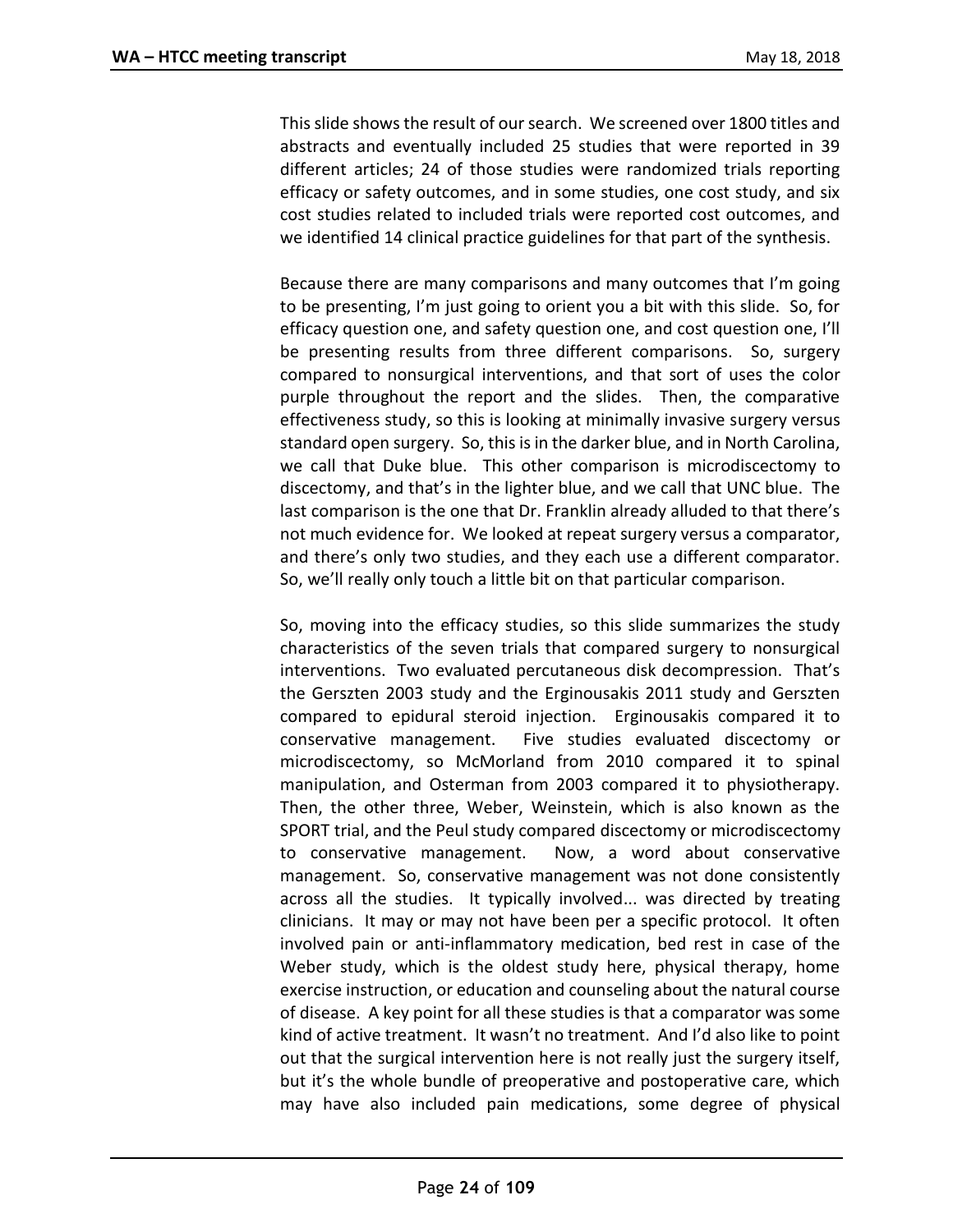therapy, or home exercise instruction. The patients enrolled in these trials, and this speaks to some of the comments that were said shortly before we began, were basically patients with symptoms consistent with radiculopathy at nerve root compression confirmed with imaging, and that had failed six to twelve weeks of conservative treatment, and had no immediate indications for surgery. So, people with tumors, infections, cancers, cauda equina syndrome are not in these trials. Those are people that were not eligible to be included in these trials. So, you may want to keep that in mind, in terms of the applicability of findings from this to whatever policy you end coming up with.

The mean duration of symptoms across studies ranged from eight to 52 weeks. Two of the studies, so the Weinstein and the Gerszten study were conducted in the U.S., and the rest of the five were conducted in Europe. Of the seven trials, we assessed five as high risk of bias, typically for a large number of crossovers between groups, and we'll come back to that in a little bit at the end. Inadequate randomization or allocation concealment or high attrition, especially at the long-term follow-up points, one year and out. Other sources of bias across this body of evidence included lack of participant blinding or clinician blinding, which is especially important for patient reported outcomes, like pain and function where basically the outcome [inaudible] are the patients themselves.

So, I'm going to spend a little bit of extra time orienting you to this slide, because all the subsequent result slides are organized in a similar way. The outcome that I'm going to summarize is at the top of each box. So, in this case, it's a digital analog scale of 100 for leg pain. This is a scale that ranges from zero, which is no pain, to 100, which is worst pain ever, and the minimally important difference on this scale is seven to eleven points. So, on this slide, in the right hand side of the box sort of summarizes the numeric or qualitative difference. Then, on the left is the strength of evidence rating. So, in this particular measure, which again is the VAS 100 for leg pain, pain improves across the body of evidence by 41 to 57 points for surgery, patients allocated to surgery, and 20 to 36.5 for patients allocated to the comparator. Pain improved 6 to 26 points more with surgery. So, that's the between group difference, and that's through about 26 weeks of follow-up. This is based on three studies. So, K means the number of studies, and all the citations are there across 429 participants. Then, the last bullet in the box is the long-term findings. So, for this particular outcome, pain improvements persisted in the long-term between 52 weeks and five years, as well as within group differences persisted, but by long-term, there was no between group differences anymore, and this was based on two studies with 339 participants. So, on the left hand side of the box are the strength of evidence ratings associated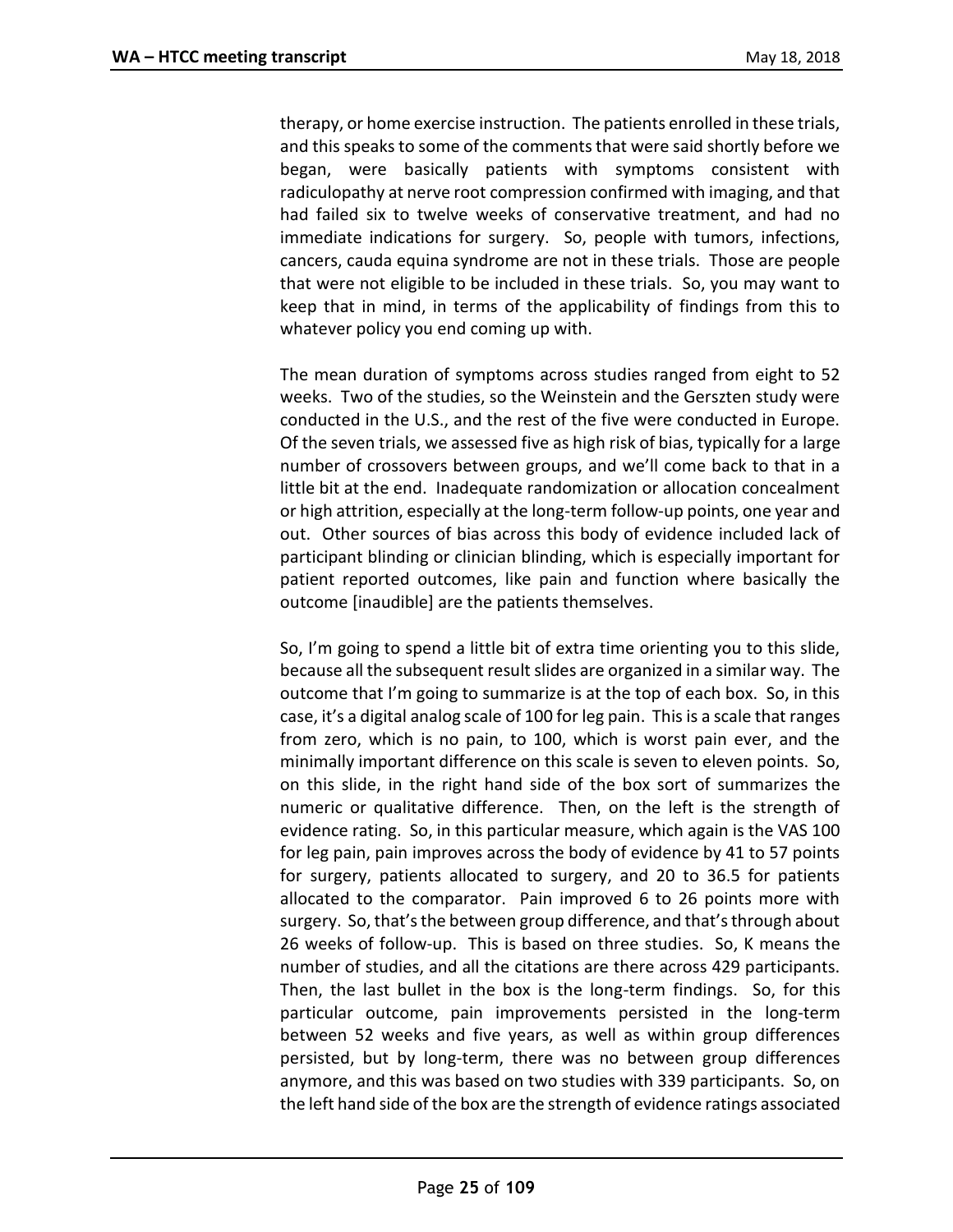with these findings. So, we assign these based on the modified GRADE approach I had previously described. So, for the VAS 100 for leg pain, we rated the strength of evidence as low for favoring surgery in the short to medium term, and we rated the strength of evidence as very low for no difference between groups in the long-term. So, are there any questions about how this outcome results is organized or presented, because I'm gonna go a little bit faster through the rest of the outcomes.

Okay. The next outcome is the VAS 100 for back pain. It's a measure similar as the VAS 100 for leg pain, but it's specifically related to back. Essentially, the pattern of the results was the same as for leg pain, though the baseline back pain scores started lower than leg pain. So, that pain was not as severe, as leg pain, which is what you would expect for a population selected for radicular pain. So, back pain had the same strength of evidence ratings.

Next are the results for the SF36 Bodily Pain scale. So, we found that pain improves in both the surgery and the comparator groups; however, for this outcome, the between group differences were mixed through 26 weeks. In some studies, the significant and meaningful difference in this outcome was observed, but in some studies, this difference was not observed at all. Time points in other studies the difference was less than the MID or it was not statistically significant, or there was no significant testing performed. So, we concluded a strength of evidence was insufficient in the shorter medium term for this outcome; however, over the long-term studies observed no between group differences at 52 weeks to eight years. So, we concluded the strength of evidence was very low for no difference between groups.

The next outcome is the sciatica index. It includes two subscales, the frequency subscale and thee bothersomeness subscale. Similar to other pain measures, pain improved in both groups, and on both subscales. This short to medium term pain improves to 2.1 to 4 points more with surgery through 26 weeks, and we assessed this strength of evidence as low for favoring surgery in the short to medium term. Over the long-term, the within group improvements persist, but no between group differences were observed between 52 weeks and eight years. I do want to note, because it was raised in the public comments on the direct report and in the public comments this morning about the SPORT study. So, this outcome, sciatic index was reported in the SPORT study, and it did find statistically significant difference in one of the two subscales and nearly every long-term follow-up point, which is basically measured every year for eight years; however, the between group difference we found an order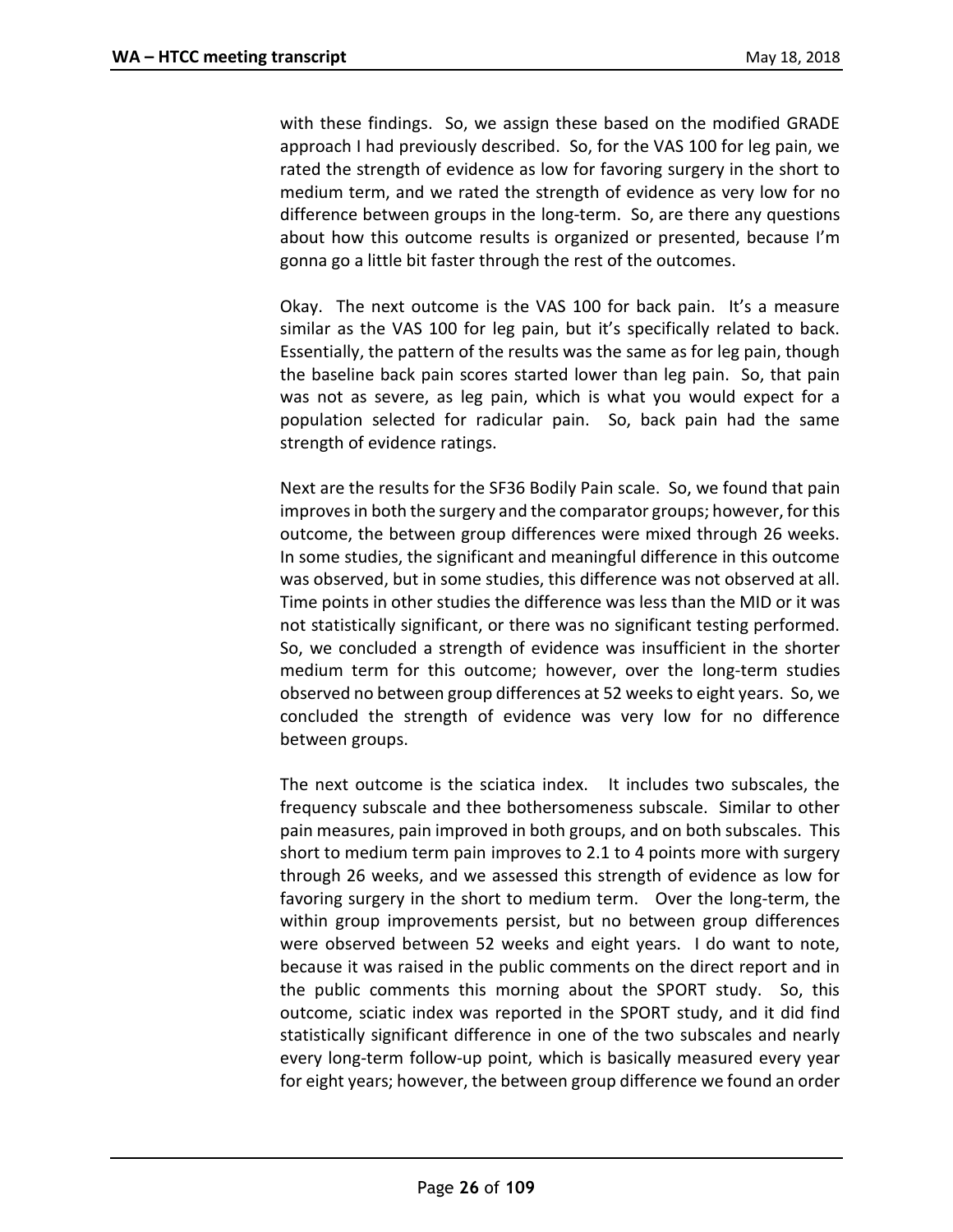of only about one point, which is less than the minimally important difference.

Christoph Hofstetter: Excuse me. May I interrupt you there? There was a study in spine 2014 that you're referring to? The SPORT 8, the eight-year follow-up trial, the prospective?

Leila Kahwati: Yes.

Christoph Hofstetter: Okay, because they had a 48% cross-over, 48%.

Leila Kahwati: We're going to get to that.

Christoph Hofstetter: Just making that statement.

Leila Kahwati: Yeah. We're going to get to that. So, the between grade difference was about one point, which is less than the MID, and so we concluded that this was not a meaningful difference. We also note that the sciatica index, this particular outcome, was not listed as an A-priority outcome in the clinical trial registry, and the authors only report one of the two subscales. So, that raised our concerns for selective outcome reporting bias, since it was a significant finding.

> Moving on to function, as measured by the Oswestry Disability Index, function improves in both groups and improves four to seven to ten points more among patients who received surgery in the short to medium term. So, we assessed the strength of evidence as very low for favoring surgery; however, in the long-term, within group differences persisted, but no between group differences were observed. So, this led us to a very low strength of evidence rating for no difference between groups. Function also improved in both groups, as measured by the Roland-Morris Disability Questionnaire; however, for this particular measure, which was only reported in two studies, the findings were mixed. Thus, we concluded the strength of evidence was insufficient, and only one of those two studies reported long-term findings, and in this study, the within group improvements persisted, but no between group differences were observed through five years. So, we concluded the strength of evidence was insufficient for the Roland-Morris.

> Lastly, the SF36 physical functioning scale, this was reported by some studies, and similar to the Oswestry and the Roland, function improves in both groups; however, between group differences in the short and medium term were mixed across the three studies reporting this outcome, resulting in an insufficient strength of evidence rating. In the long-term,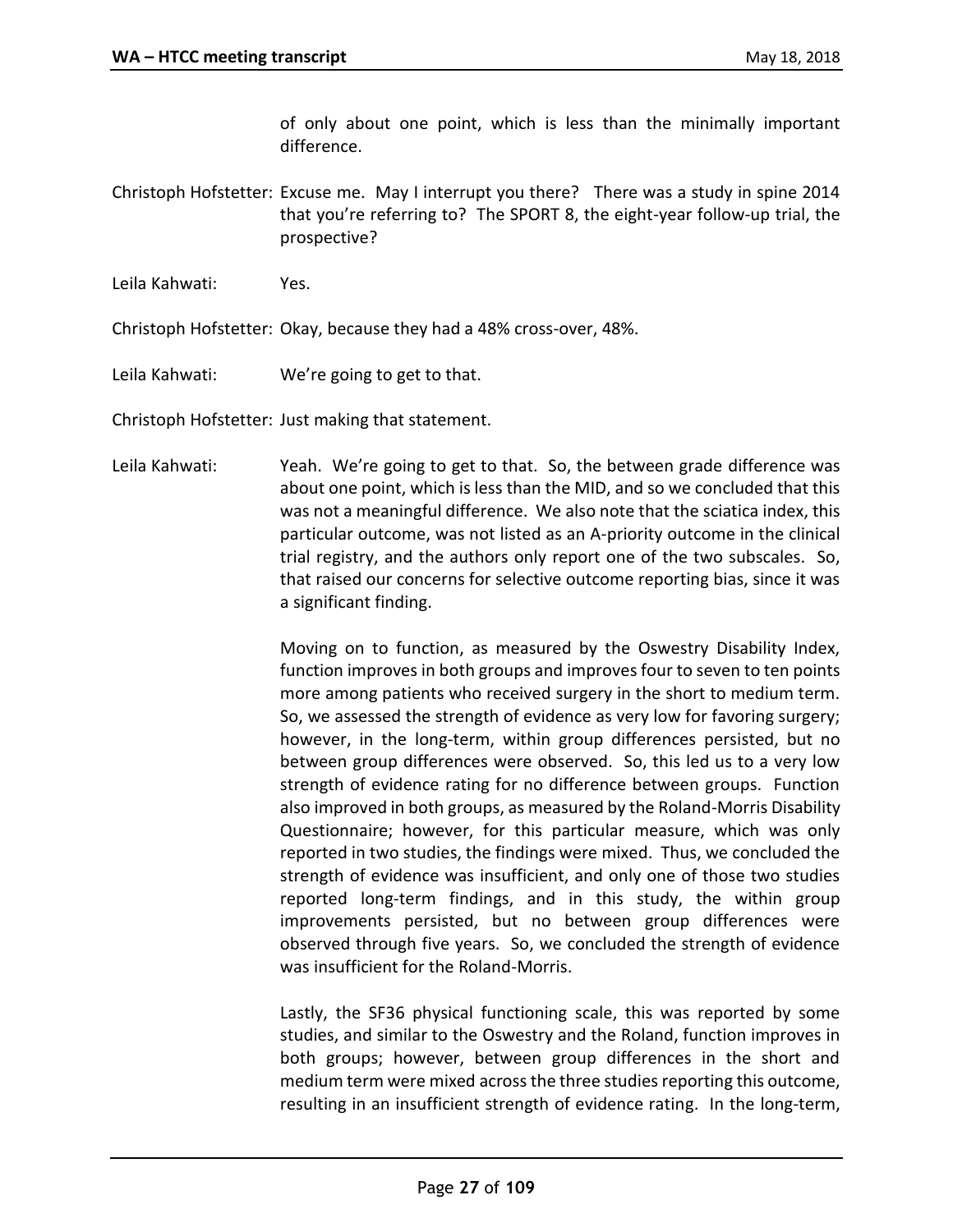no between group differences were observed at 52 weeks to eight years. So, we rated the strength of evidence as very low for no difference.

So, the other efficacy outcomes other than pain and function included quality of life, neurological symptoms, return to work, and measures of global recovery, and they were re-reported on this slide. So, for quality of life and neurologic symptoms, they generally improved in both groups so that no between group differences were observed at any of the time points reported. Five studies reported an outcome related to return to work. As has already been alluded to, there was a lot of variation in how studies define this measure, how they ascertained it, and overall, we think these measures probably have poor validity. Further complicating this is that there are differences in work culture between U.S. and Europe. So, that makes interpretation difficult. In general, no between group differences were observed for these measures. So, we concluded a very low strength of evidence for no difference between surgery and comparator groups. Lastly, four studies reported measures of global recovery. These were heterogeneous measures. So, we could not do a strength of evidence rating for them, but in general, the measures generally mirrored the pain and functioning outcomes, in terms of favoring surgery in the short and medium term, and no difference between groups in the long-term.

Moving on to safety outcomes, no surgery related deaths were reported, and all-cause mortality was similar between groups in the three studies that actually reported all-cause mortality. Thus, we concluded a low strength of evidence for no difference in all-cause mortality. Six of the seven studies reported adverse events related to surgery in general. These were infrequent. Dural tears were the most commonly reported adverse event. As an example, among the 245 participants in the allocated to surgery in the SPORT trial, 4% had dural tears or spinal leaks, which is the most commonly reported event. Then, reoperation has already been discussed. It is an outcome that was variably measured and reported. When it was reported, the reasons for reoperation were generally recurrent symptoms. Across the five studies that reported this measure, the incidence of reoperations ranged from zero to 10%, and that was over about one to five years of follow-up. Only one study reported on persistent opioid use. It observed no between group differences through 26 weeks. We concluded the evidence was insufficient because of only a single study body of evidence.

Moving onto cost outcomes. There were three studies that reported findings related to cost-effectiveness. The first two studies reported on this slide were analyses that were conducted as part of randomized trials we already included for efficacy and safety. One was from the Netherlands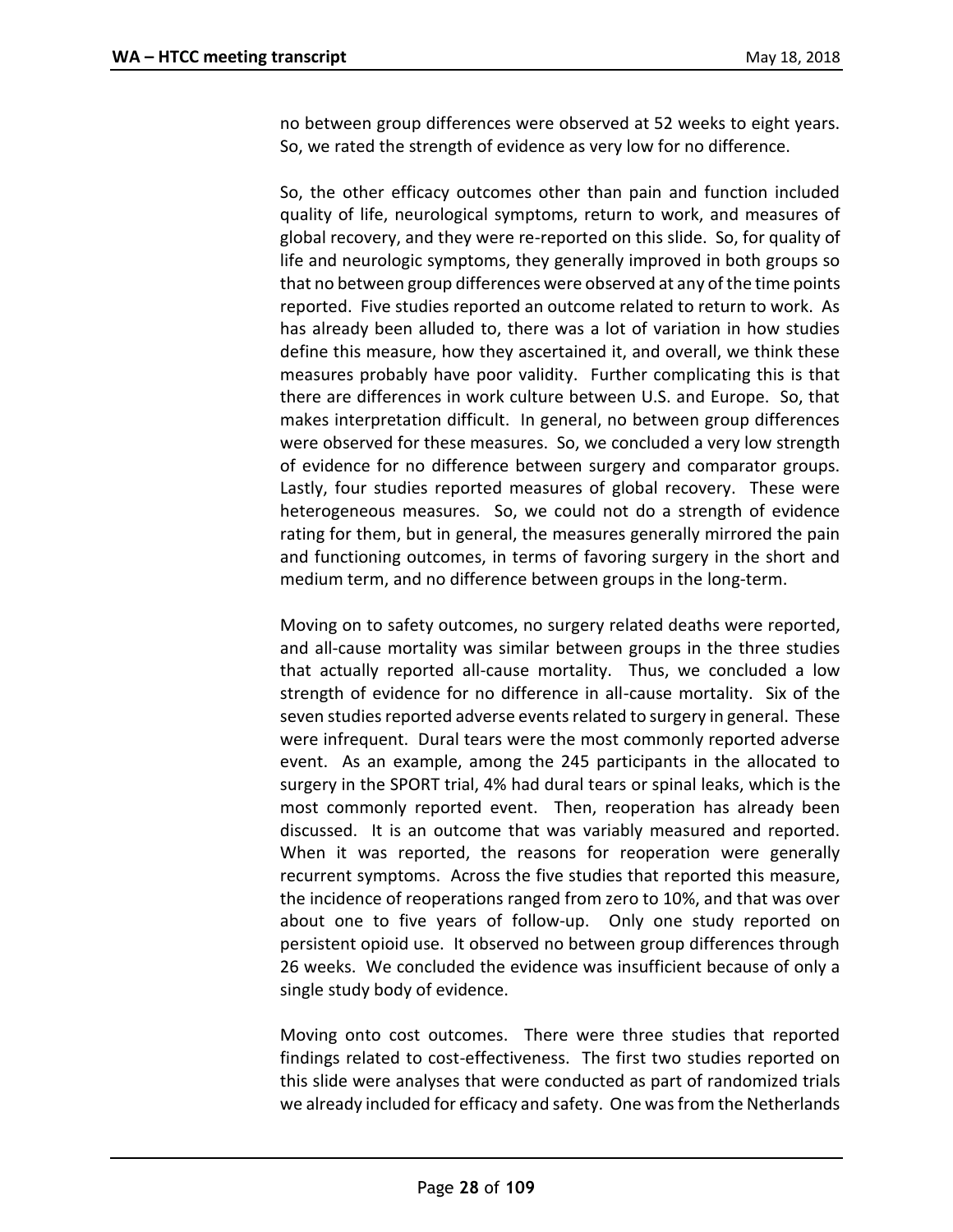that compared discectomy to conservative, actually, I think it was microdiscectomy to conservative management. Then, the SPORT trial, which compared discectomy or microdiscectomy to conservative management. The third study was not related to any specific trial, but it did use estimates of effectiveness from various studies, and then it combined it with U.S. cost data inputs to conduct the analysis. The first two studies we evaluated as good quality. The third one we evaluated as fair quality.

In terms of results for this key question, all studies reported higher quality adjusted life years but similar or higher costs for surgery when compared with nonsurgical intervention. So, the mean cost per additional QALY gained from a payer perspective, ranged from about \$51,000 to \$83,000 in 2010 U.S. dollars. Just for some context, the cost per QALY gained for an implantable cardiac defibrillator for preventing sudden cardiac death among people with left ventricular systolic dysfunction is roughly \$38,000 to \$78,000, and the cost per QALY gained for biennial screening mammogram among women is about \$112,000 to \$214,000. So, I provide those numbers so you have some context for how maybe interpret a value like this.

That was the warmup. Now, we're going to talk about the minimallyinvasive surgeries. So, these are the comparative effectiveness trials. So, there are 15 trials that compared one surgery to another surgery, and actually one of those trials had three arms. So, there are actually 17 comparisons. Ten studies compared minimally invasive procedure to a microdiscectomy, and these are the studies that are located here in the top of the table. Four studies compared a minimally-invasive procedure to discectomy, and these are located in the middle of the cell. Then, the three studies that compared microdiscectomy to discectomy, these are located here on the bottom of the table. Overall, the patients enrolled in these trials had symptoms consistent with radiculopathy, had nerve root compression confirmed with imaging and had failed some amount of conservative treatment, though the specific duration of conservative treatment was not specified in most studies. The mean duration of symptoms across studies varied from eight to 30 weeks. Two of these studies were conducted in the U.S. The rest were conducted in Europe or Asia. We assessed five of these trials as having high risk of bias, nine of them had some concerns, and one was low risk of bias. Typically, the sources of bias were inadequate randomization or allocation for treatment, high attrition, and lack of participant in clinician blinding. Cross-overs were less of an issue for this set of studies.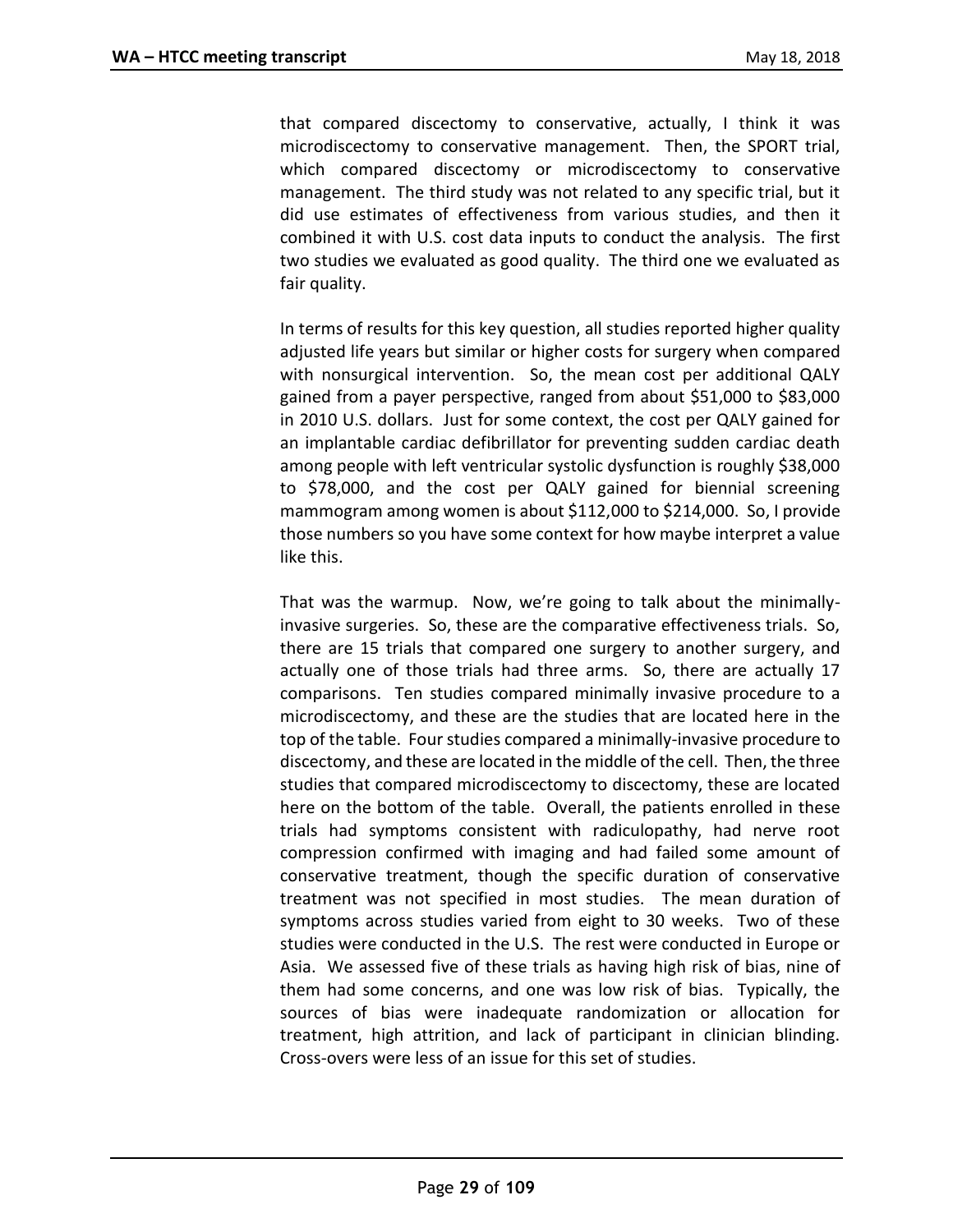First, we'll go through the pain outcomes. So, for the VAS leg pain outcome, among the five studies that reported this measure, pain improved in both surgical groups, and there were no between group differences observed at any short, medium, or long-term follow-up point. We were able to conduct some quantitate synthesis for this outcome at some time point. This is the forest plot here at the bottom. It's based on four studies that reported this outcome between 12 and 26 weeks. As you can see, none of the studies had a between group difference that was above the minimally important difference, and the pooled estimate was 0.3 points in the direction of favoring standard surgery, but you can see the confidence interval goes from -2.2 to 2.9, but still well between the minimally important difference threshold of seven to 11 points. You also note that despite the fact that these are different minimally invasive procedures, the I<sup>2</sup> statistic, which is the measure of the consistency of effect, is 0%, which essentially means no statistical heterogeneity. At two years, a pooled estimate, which is not shown on this slide, also suggested no between group differences. Thus, we assessed the strength of evidence as moderate or no difference between groups to this outcome.

The next is the SF36 bodily pain subscale. Again, we see that pain improves in both groups, and no between group differences are observed in the short, medium, or long-term. The pooled mean difference for this measure at 12 to 26 weeks was close to MID. So, it was three points, again favoring standard surgery, but you can see the confidence intervals are still wide, and they still include the null effect. This estimate, however, did have a moderate degree of heterogeneity, which is quite interesting, because it's essentially three of the same four studies from the earlier meta-analysis, which did not have any heterogeneity. So, it may be something related to this particular measure, and it's sensitivity to change, driving the heterogeneity, since the intervention, the study populations were essentially the same from the prior outcome. So, we assessed the strength of evidence for the SF36 as low in the short term and very low in the medium and long-term for no difference between groups.

- Gregory Brown: I'm sorry. Can I interrupt for just a second? I just want to get some clarification, so I understand moving forward. Christoph, I'm wondering if you could, is it tubular discectomy versus percutaneous laser, so which has visualization of the herniation, which does not?
- Christoph Hofstetter: I think, again, that's an excellent question, and I think now that I've been here for a little bit, I think I'm starting to understand what we're here for. So, I think that's good. I think it's a very interesting and important question. You know, if you look at the CTP guideline code, percutaneous means a means of indirect decompression, it means that you have a C-arm,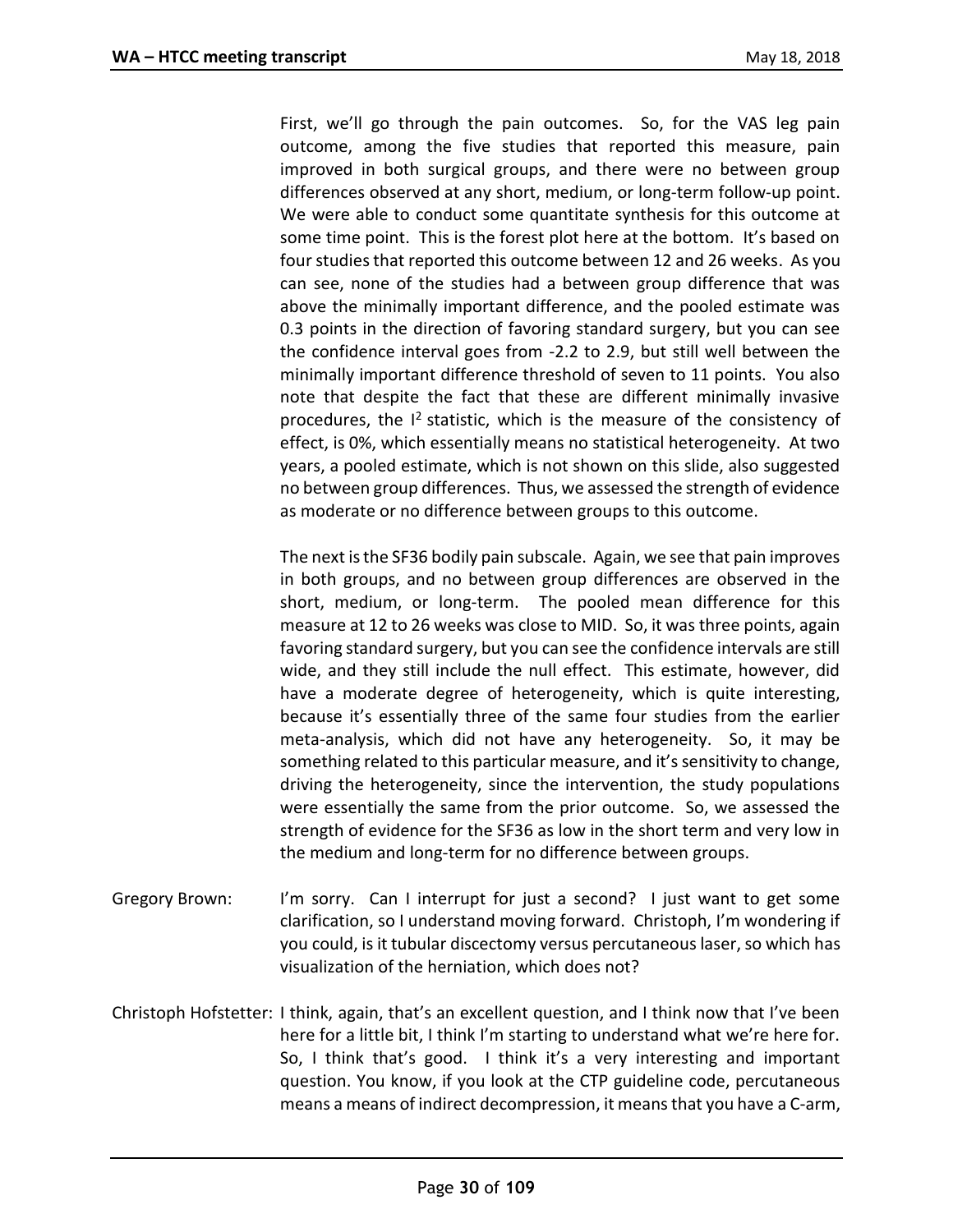you know, fluoroscopic guidance. You see roughly where your instrument is in relation to the bony structures, but you don't see the neurological structures, like nerve roots and then stuff around it. Percutaneous, per definition, means no visualization. Then, comes a little bit more, like, basically as Dr. Leveque alluded to, the more interesting definitions, which were defined by multiple interests and not so much to do with either surgeries or patient care. There was the differential between direct and indirect visualization. I actually see very few people in here who have direct visualization. Right? I think we are all here only for our patients right now, and I think the real question is going to really be to, even in your slide video of the MIS techniques, I noticed that you had three different technologies there. So, all surgeries that we do as neurosurgeons use indirect visualization, or we have visualization aids, and that includes glasses, contact lenses, microscopes, and endoscopes. Again, I speak as a surgeon here. Then, we have the procedures that are percutaneous, and there is a procedure that is called the mild procedure. In fact, there's some... you might allude to that later on where you basically have a blind... it's, again, it's guided by fluoroscopic guidance, and you try to accomplish the same goal, but the control of what you have done is different, because you don't see the pathology. That's the difference. Then, the intradiscal procedures where you put some enzymes in there or you try to ablate the disc, but you don't see the real pathology or compression of the nerve root. I think what we have to do in order to start talking about this, I think, to define, first of all, what the problem is. I think, now I kind of know what I think we're talking about. So, it's disc herniations and compressions of nerve roots that cause pain but no neurological deficit. Right? When to pull the trigger and if? Then, the second question appears to be, what technology is valid and good for our patients, and what should we support?

- Gregory Brown: Could you go back to 29 just for one second? So, let me, I think I'm... let me rephrase my question. So, let's just do the four that are up there, tubular discectomy, do you directly visualize neural structures?
- Christoph Hofstetter: So, tubular discectomy, typically it is usually retracted. It is round. It looks like a tube. So, any tube that you have at home, a PVC tube would do, and the reason why we use these is, it retracts the muscle in a very gentle fashion, and typically that's [inaudible] or a microscope. So, it would be indirect visualization.
- Male: You are saying something wrong, and I know I shouldn't say this, but...
- Christoph Hofstetter: Yeah. You see it. So, sorry, I think, you know, again, the definition of direct visualization means if you're [inaudible] and there's nothing in between [inaudible]. So...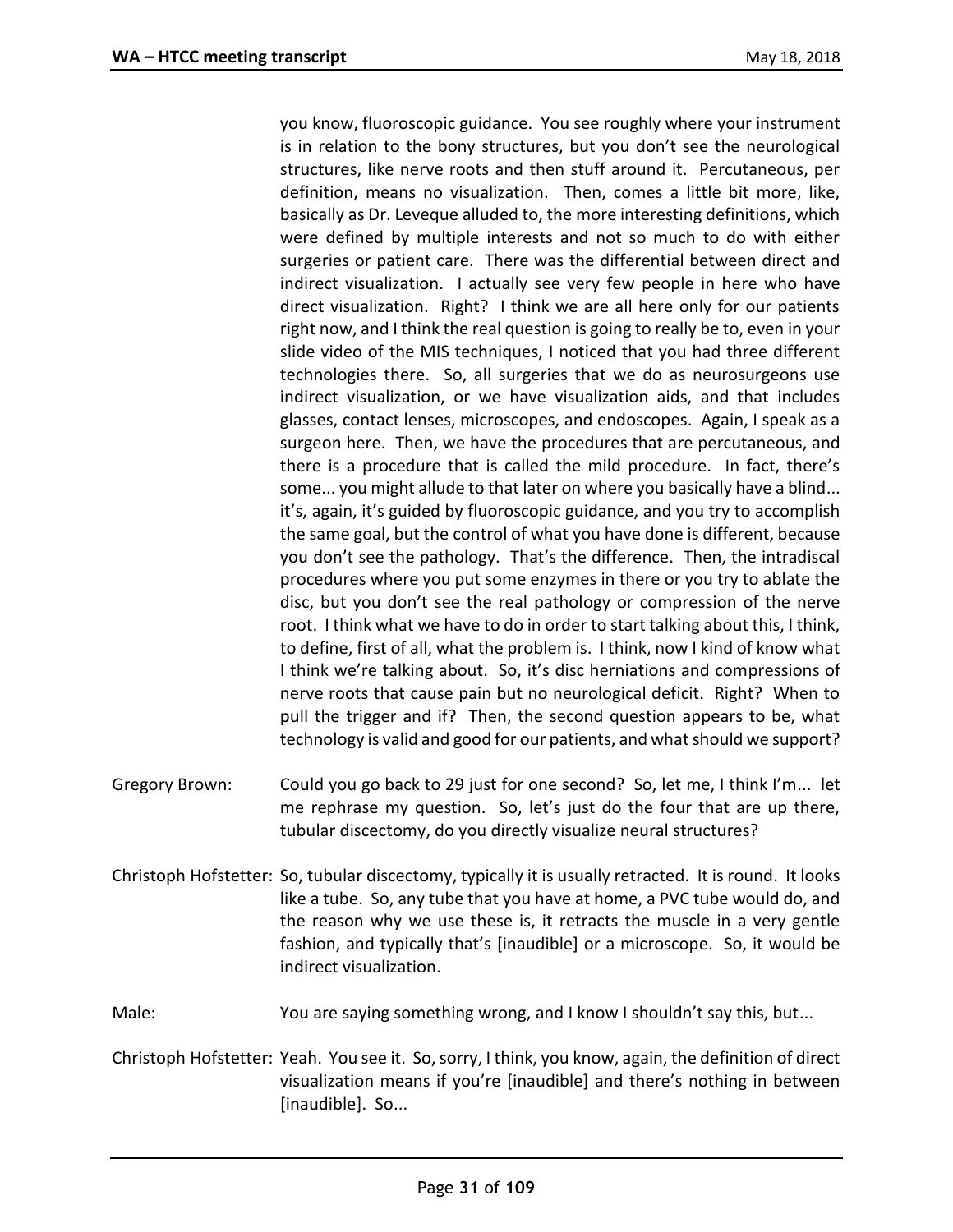Gregory Brown: Sure.

Christoph Hofstetter: ...like I said before, why don't we cap it out right now and just say visualization versus no visualization of the pathology. Okay.

Gregory Brown: Well, it... right, so.

Christoph Hofstetter: So, the first one is visualization.

Gregory Brown: Neural visualization in tubular discectomy, yes.

Christoph Hofstetter: Yes.

Gregory Brown: Percutaneous laser, just decompression.

Christoph Hofstetter: I would have to look at the study. Some people use endoscopes and use a laser in there. Some of them see the nerve root. What they do in the disc herniation other ones do not see it. So, I would have to look at the study and analyze that study.

Gregory Brown: Okay. So, microendoscopic discectomy would be visualization?

Christoph Hofstetter: Yes.

Gregory Brown: And sequestrectomy is if you are removing a sequestered fragment. Is that?

Christoph Hofstetter: Yes.

Gregory Brown: So, you directly see it?

Christoph Hofstetter: You see it directly, and that's, I know Thome. He's a good friend of mine.

Gregory Brown: Okay. So, the question on the laser is whether or not you're directly looking at the laser or the neural structures.

Christoph Hofstetter: Exactly.

Gregory Brown: As opposed to just doing an intradiscal ablation.

Christoph Hofstetter: Exactly.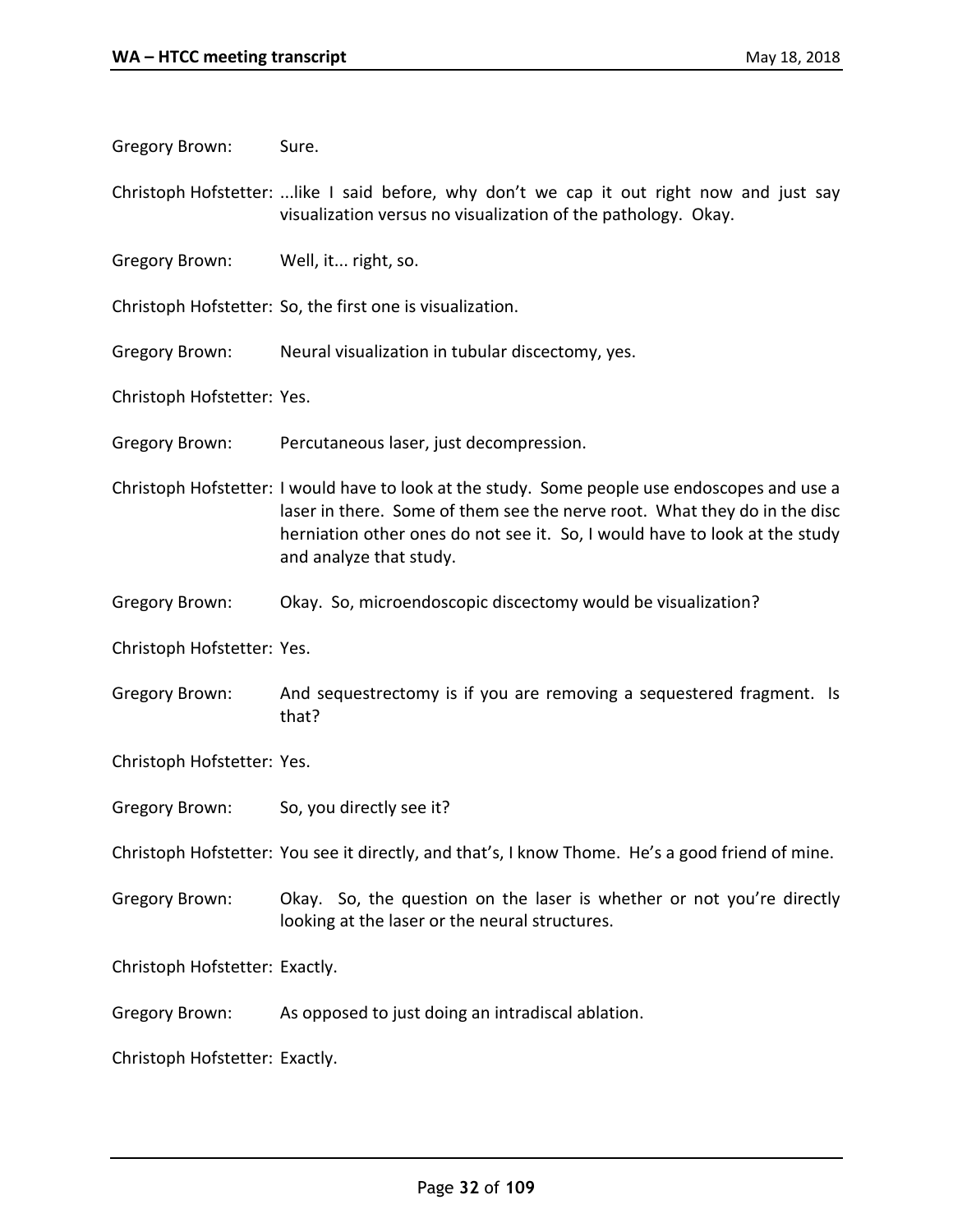- Gregory Brown: Okay. Thank you. Sorry to interrupt. I just, I can't move forward if I'm not... thank you.
- Leila Kahwati: Alright, I think we were on the sciatic index outcome. Again, for this outcome, pain improves in both groups. No between group differences are observed in the short, medium, or long-term. The pooled mean difference for this measure... I'm sorry. Back up. Sciatica index was reported only by two studies, and the findings essentially mirror the other pain outcomes with improvements in pain in both groups and no between group differences in the short, medium, or long-term. So, we rated this strength of evidence as moderate for no difference.

Moving onto function. Four studies reported function using the Oswestry Disability Index, and similar to the pain outcomes, function improves in both groups, but no between group differences were observed in the medium to long-term. We assessed this evidence as very low for no difference. Three studies used the Roland-Morris Disability Questionnaire. Function improves in both groups again. There were a few between group differences at selected time points. For example, there were some short term differences in the Roland-Morris that were statistically significant in the Brouwer Trial, which is the percutaneous laser disc decompression one that we were just looking at. Those differences were significant at four weeks, favoring minimally-invasive surgery, but not at eight weeks or any other time point reported. Then, there were long term differences in the Roland that were statistically significant favoring standard surgery in the Arts trial, which is that tubular discectomy trial at 52 weeks, but not at any of their other time points reported. So, on the whole, despite a few blips at certain time points, we assessed the strength of evidence as low for no difference in the short term and very low for no difference in the medium and long term.

Finally, four studies reported function with the SF36 physical functioning outcome. For outcomes between 12 and 26 weeks, there were no between group differences. The forest plot at the bottom of this slide shows a pooled estimate, which was 2.4 points more favoring standard surgery, but you can see, again, the confidence interval is somewhat wide and it includes the null effect. This estimate, again, had no statistical heterogeneity despite the fact that different interventions were used here. Thus, we concluded a very low strength of evidence for no difference between groups in the medium term. The findings in the short term and long term were mixed. So, we ended up assigning an insufficient strength of evidence for those two time points.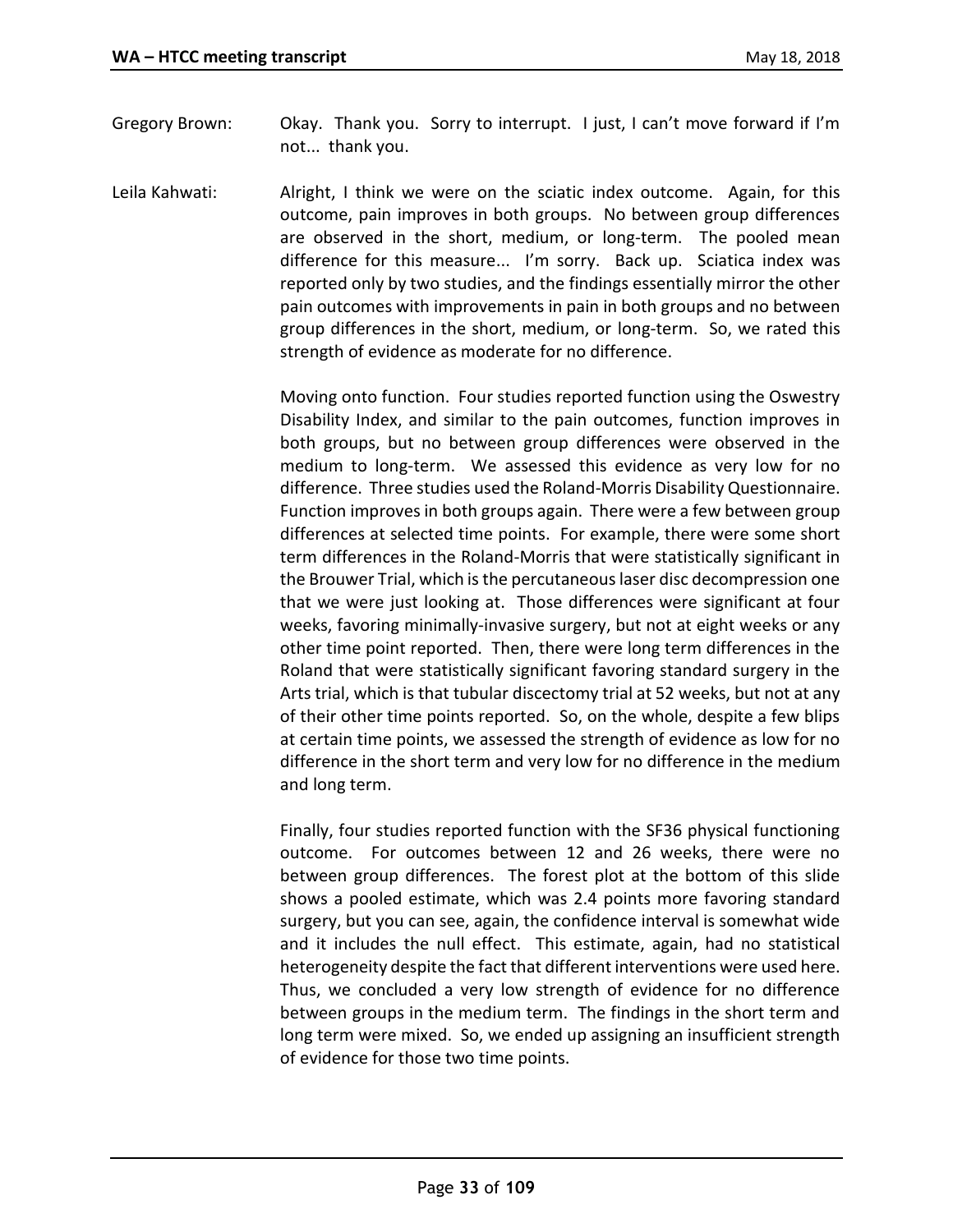On this slide are the other efficacy outcomes reported for this comparison. So, quality of life and neurologic symptoms improved in both groups, and no between group differences were observed in the short, medium, or long-term. We assessed the strength of evidence for both outcomes as very low for no difference. Then, six studies reported some kind of return to work measured, and as previously mentioned, this outcome should be interpreted with caution, because it was variably defined, ascertained. Patient participants may, in fact, have been instructed to return to work based on which procedure they received. So, I'm the messenger here. This is what the evidence says. The mean duration of postoperative work disability is lower by 3.4 to 15.2 weeks for a minimally-invasive surgery. So, because of that, we assigned a very low strength of evidence rating favoring minimally-invasive surgery for that outcome.

And then, lastly, most of the studies reported measures of global recovery. These are very heterogeneous measures. We were unable to really pool them and talk about them as sort of one holistic measure. In general, few between group differences were observed, but we did not do a formal strength of evidence rating because of the heterogeneity.

In terms of safety, there were no surgery-related deaths reported by the five studies that specifically reported that outcome. All-cause mortality was similar in the two studies that reported that outcome, and that's why we assessed the strength of evidence as low for no difference. For surgical morbidity, a few studies actually recorded statistical significance testing for differences in adverse events between groups. These were not usually the primary or even secondary study aims. We calculated it when it was possible to do so, and all of that is in the full report with the exception of one study, which I think Dr. Franklin already mentioned. Between group differences were similar for nearly all adverse events reported. The one exception was the Ruetten study, which was, I believe, I have it written down, endoscopic discectomy. It had fewer complications compared to microdiscectomy, but in general, the rest of the pool of the evidence, there were a few between group differences. So, we assessed the evidence as very low for no difference. Then, only one study reported on persistent opioid use. It reported no between group differences, and that was through 26 weeks, but that evidence was rated as insufficient because it was a single study body of evidence.

With respect to reoperations, similar to the previous comparison of surgery versus no surgery, this outcome was variably ascertained and reported by studies in terms of what follow-up time they reported. Across the ten studies, the incidence of reoperations range from as low as 2% in study groups to as high as 64.5%, which was the Chatterjee study that Dr.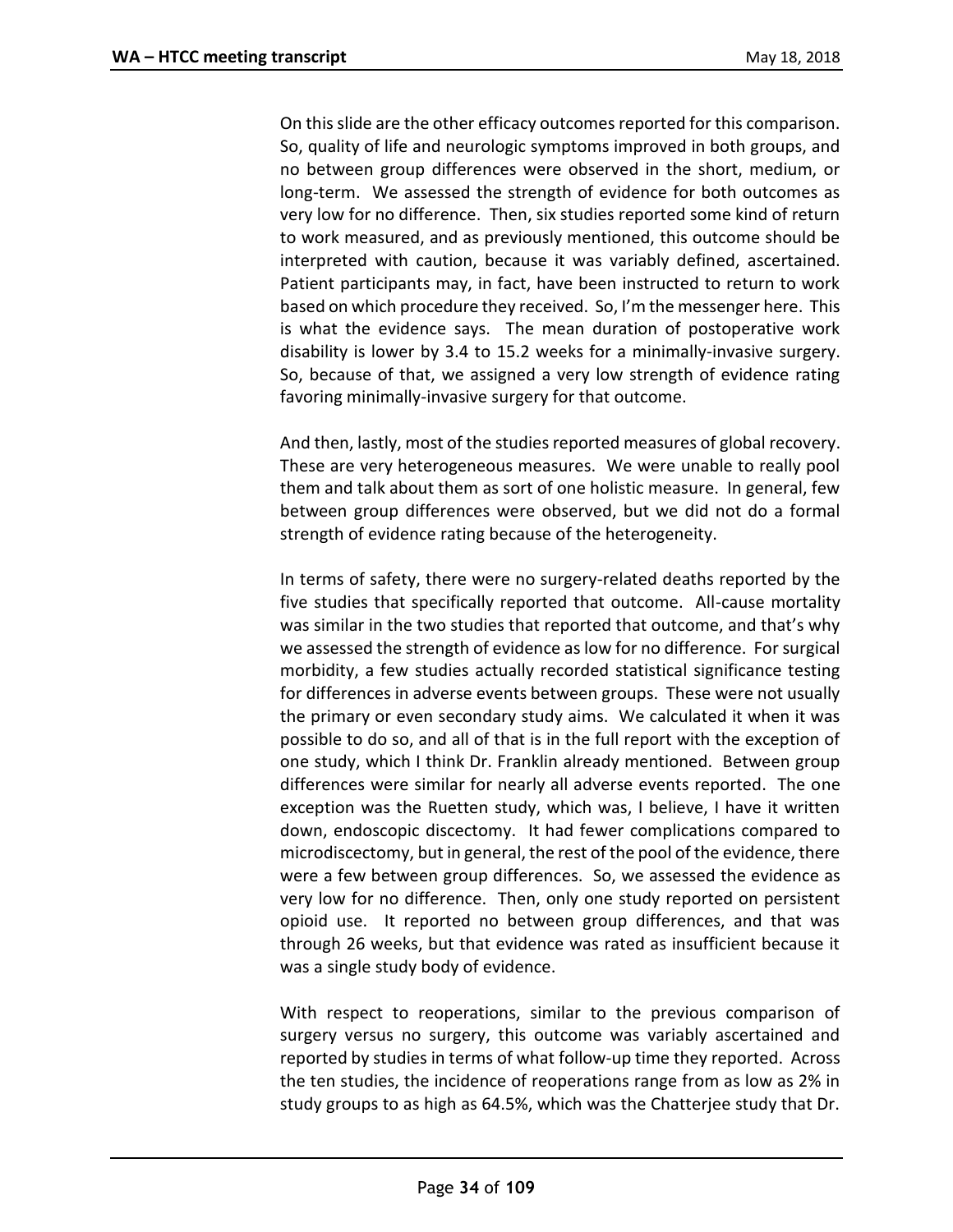Franklin previously described. So, the difference in incidence of reoperations is depicted on the forest plot. So, this is plotting the difference in reoperations between groups. You can see that for all but two studies, Brouwer and Chatterjee, the rest of them hover around zero and have confidence intervals that withstand the null effect. The two studies that found statistical differences favored standard surgery, meaning there was a higher incidence of reoperations in the minimallyinvasive groups. When we pooled the difference across all the studies, the incidence was 7% higher for minimally-invasive surgery, but you can see the confidence interval goes to as low as -2% to as high as +17%, and similarly, the pooled relative risk, which was 1.37 also stands the null effect, but this particular analysis had a very high and substantial degree of heterogeneity. So, we conducted sensitivity analysis. We took out the Chatterjee trial. That trial was unique, because it did stop enrolling participants after 71 people had been enrolled, because it became obvious, this is what the study reported, it was obvious to the surgeons involved that it was producing inferior outcomes, and the procedure they used in that study was automated percutaneous lumbar discectomy. So, I believe that would count as no visualization in this scheme we've been discussing lately.

Christoph Hofstetter: That is correct. Yeah.

Leila Kahwati: Okay. So, we took, in that particular study, the reoperation rate in the minimally-invasive group was 64.5%. So, that is the big outlier amongst these studies. So, we took that study out, and we did the pooled estimate, and it still came out to about 2% without Chatterjee. So, 2% higher incidence of reoperation in minimally-invasive surgery groups, but again, the confidence interval goes from -4% to 8%. So, it's still not very precise. So, with or without Chatterjee, the point estimate suggests a higher incidence, but the confidence intervals are not at all precise. They [inaudible]. So, because of the imprecision in this estimate, we ended up concluding the evidence was insufficient to draw an overall conclusion on reoperations.

> Moving on to cost outcomes. Three studies reported findings related to cost-effectiveness and one reported only cost. None were conducted in the U.S., and all these cost studies were conducted as part of trials that we also included for efficacy and safety outcomes. So, this was... Arts is the tubular discectomy trial, Brouwer is the percutaneous laser decompression. Chatterjee is the trial we just talked about. Then, Teli is looking at microendoscopic discectomy to open.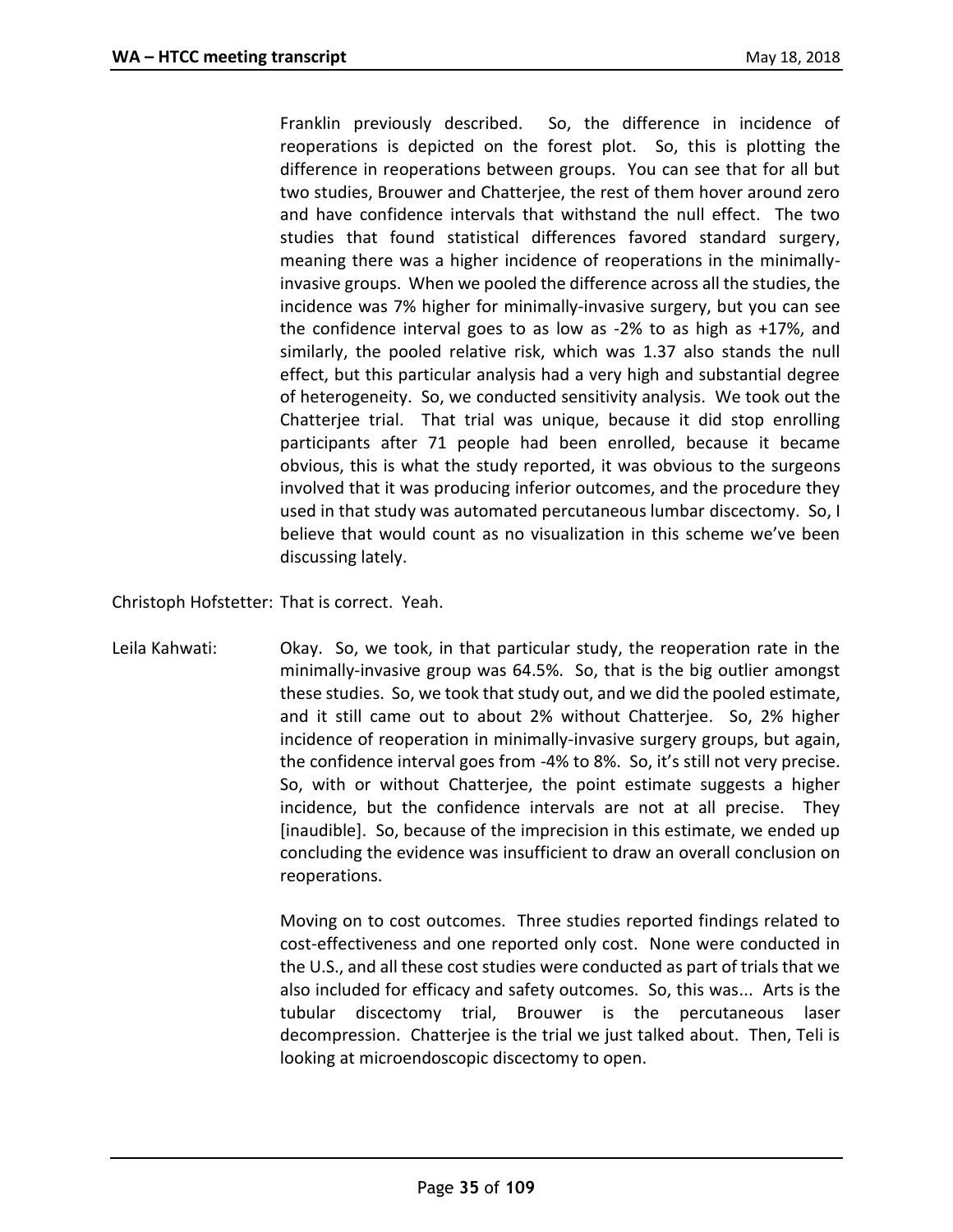Bottom line, overall findings were mixed for this group of studies. One reported higher costs and lower effectiveness. One reported lower costs and lower effectiveness. One reported an unusual measure of an additional cost of 3.5 thousand per successful outcome compared to standard surgery. Then, the last study only reported cost. This study was conducted in Italy, reported a higher cost of \$722. We converted all the values in the original studies to 2010 U.S. dollars just for comparison. So, overall, these are mixed findings. We've concluded the evidence was insufficient to draw a conclusion.

Second to last comparison. So, now, we're looking at microdiscectomy versus discectomy. So, these are one open procedure compared to another open procedure. There were only three studies for this comparison. So, many of the outcomes were rated as insufficient evidence, because they ended up being based on a single study body of evidence. In terms of pain, so VAS leg or back pain, no between group differences were observed in the one study that reported this measure in the short term, and then two studies observed no between group differences in the medium to long term. For function, only one study reported outcomes that used the Oswestry Disability Index and found no between group differences in the medium to long-term. Again, single study body of evidence, so the strength of evidence is insufficient. Quality of life only one study provided evidence. There were no between group differences from 26 weeks through two years. Then, return to work, again, only one study. There was a similar duration of postoperative disability, 10.4 versus 10.1 weeks. Again, single study body of evidence so insufficient strength of evidence rating.

In terms of safety for this comparison, there were no surgery related deaths in any of the studies. Surgical morbidity was similar between groups. The incidence of reoperations for this comparison in the two studies that reported was 3.3 to 4% across the four individual study groups, and there were no between group differences. Then, no studies reported persistent opioid use for this comparison.

The last comparison, and this is related to efficacy question two, so looking at specific populations, we identified two studies looking at the effectiveness of repeat surgery on patients with recurrent symptoms, and we only identified two studies. The first compared repeat lumbosacral decompression to spinal cord stimulation. This study reported similar function, disability, and return to work outcomes. The incidence of reoperations was zero in the surgery and three subjects in the spinal cord stimulation group had to undergo reimplantation of the simulator. Patients undergoing spinal cord stimulation had a higher percent use of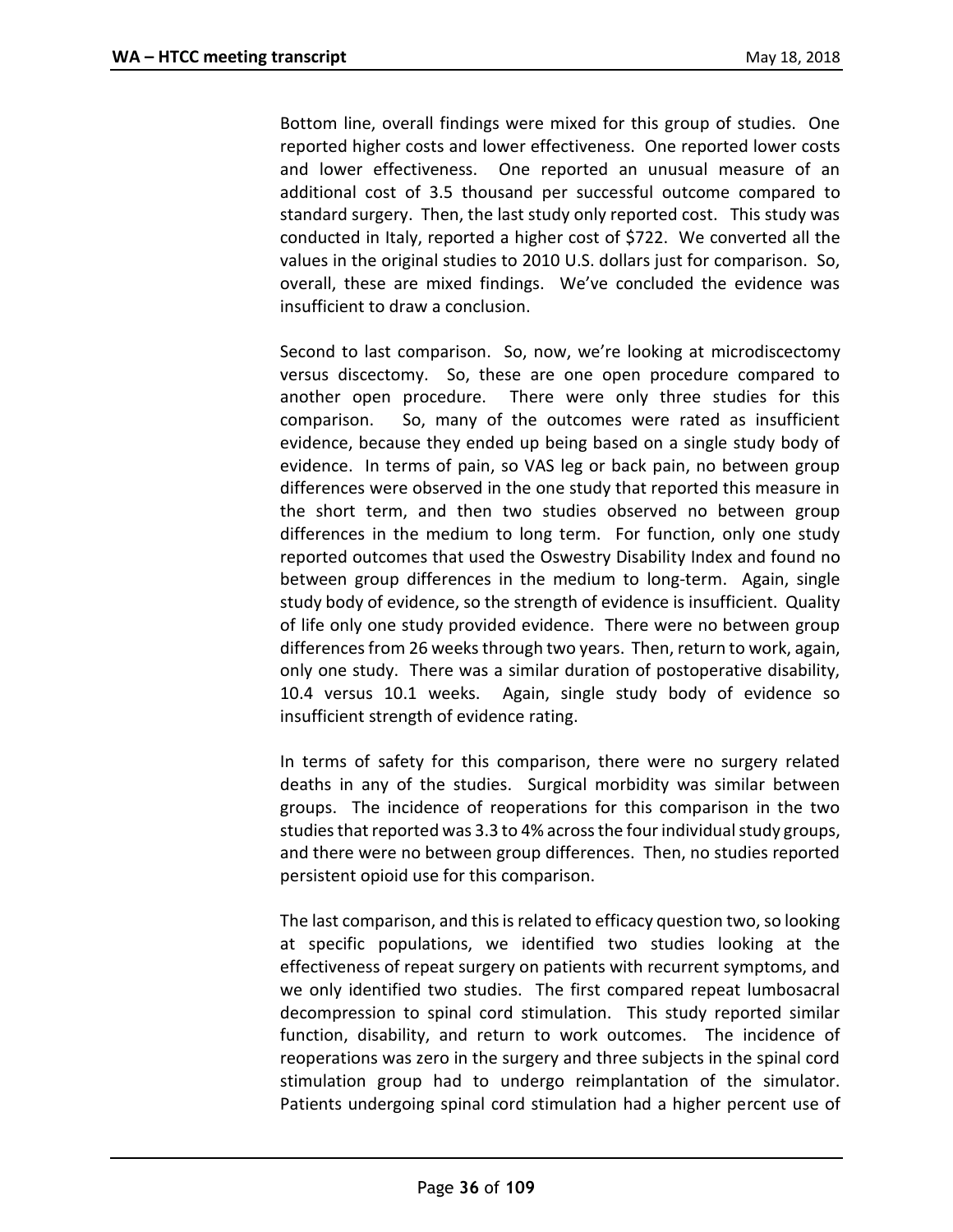stable or decreased opioid use compared to patients who had undergone surgery, and that was a significant difference. The other study compared revision endoscopic discectomy to revision microdiscectomy. This study reported similar improvements in pain, function, and neurologic symptoms. Few complications were reported for endoscopic discectomy, and a shorter return to work was also reported, four weeks versus seven weeks. The incidence of reoperations was similar between groups. Because both comparisons only had single study body of evidence, we rated all of the outcomes as insufficient strength of evidence.

- Mika Sinanan: Sorry. Before you get into the clinical practice guidelines, Christoph, assuming you have a surgeon who could do... could you go back three slides? Actually go forward. Microdiscectomy versus endoscopic discectomy versus discectomy. What's the... could you just describe OR time and length of stay for those three?
- Christoph Hofstetter: Thank you, so much. That is a great question. Actually, it would have been perfect... I have some slides. I don't know if you have time. I think that showing just one picture, I think, would explain everything. I don't know. Do you have time for that, or just, you know? I really feel that it would be nice to sort of see what we're talking about, but basically, the difference is, I want to pull up, before we talk about that, again, I was in Singapore with the biggest spine organization that we have, the AO, and we defined what minimally-invasive means. Okay, just so we're all talking about the same thing. We said the consensus statement of the AO of the world's spine organizations, minimally-invasive is a [inaudible] of technology dependent techniques and procedures that reduces local operative tissue damage and systemic surgical stress, enabling earlier return to function, striving to better outcomes than traditional technique. Minimally-invasive surgery, the traditional surgery of today was minimally-invasive surgery of 15 years ago. I think one thing of all this discussion, it puts the U.S. backwards if you really badmouth everything that is new. I think it's coming from… going back to China in a couple weeks and teaching these courses, the U.S. is far behind in terms of surgical treatment and technology. So, open surgery is standard retractors. You typically have to filet off the muscles to get to your target and use your retractors. Then, the surgery for discectomy, you retrieve the sequester, that means expelled disc fragment, or if it's still contained, then you sometimes decompress. Now, the rate of reherniation can be either zero or 7%. It depends on the surgeon. I can get you a zero percent reherniation rate guaranteed if I take the entire disk out. Any technology that allows visualization, we don't do that anymore for obvious reasons. So, the reherniation rate depends on how aggressive the surgeon wants to be and with young patients, often you have a discussion. So, the surgery part of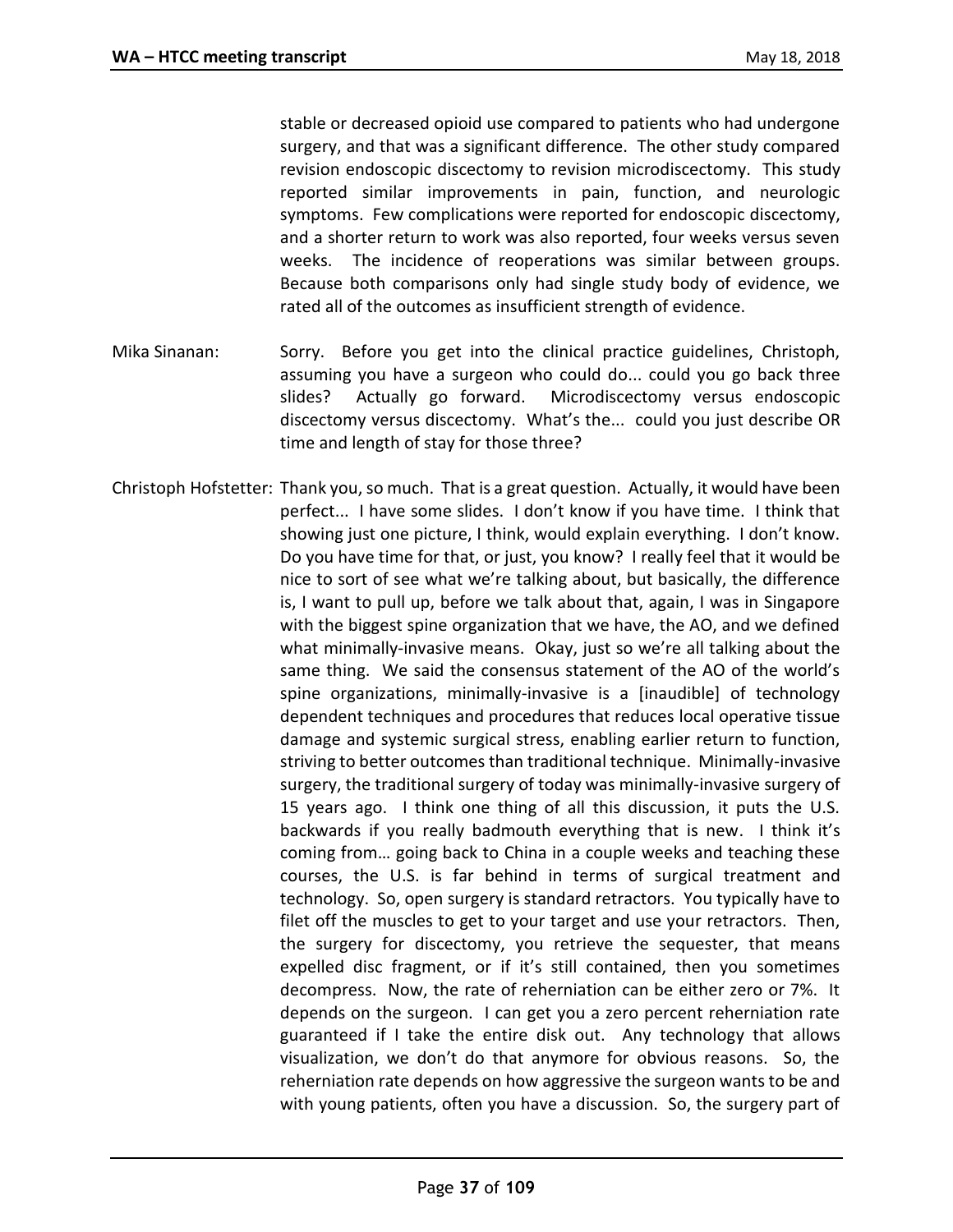all surgeries that allow visualization is the same. Now, again, I think that's the difference. So, like Trent sort of explained, an open minimally-invasive and endoscopic surgery with direct visualization is the same surgery. Now, then we come to different surgery that is intradiscal percutaneous procedures where you try to shrink the nerve and indirectly pull back some [inaudible] fragments away from the nerve. There, you have less control what you do and also the study with 57% recurrent rate, because you don't see what you do. So, they work in some cases, but you obviously, that's again, for me as a surgeon, I wouldn't consider that as a surgical procedure if you don't see what you do. At the University of Washington, we have very, very well defined what we see, because if we don't see what we're doing, we cannot teach fellows and residents what to do. Anyhow, so that's the main difference, I think that we're talking about.

- Gregory Brown: Then I can make a suggestion?
- Mika Sinanan: So, length of surgery and length of stay for those three?
- Christoph Hofstetter: So, we're publishing a paper right now. So, endoscopic discectomy is again, all of discectomy is done at the University of Washington for the last three years endoscopic. Most people go home, if they're not there, no medical comorbidities go home before I start my second case. Mika...
- Mika Sinanan: But it's outpatient procedure?

Christoph Hofstetter: ...yeah.

Mika Sinanan: No length of stay? And how long in the operating room?

Christoph Hofstetter: Depends. I mean, it's a straightforward...

Mika Sinanan: Average?

Christoph Hofstetter: ...an hour.

- Mika Sinanan: Okay.
- Christoph Hofstetter: Surgical time, and MIS is very similar. It's a tube. It's just a microscope. Again, the same approach typically. I would say that...

Mika Sinanan: It's also outpatient?

Christoph Hofstetter: Typically, they leave the next morning or...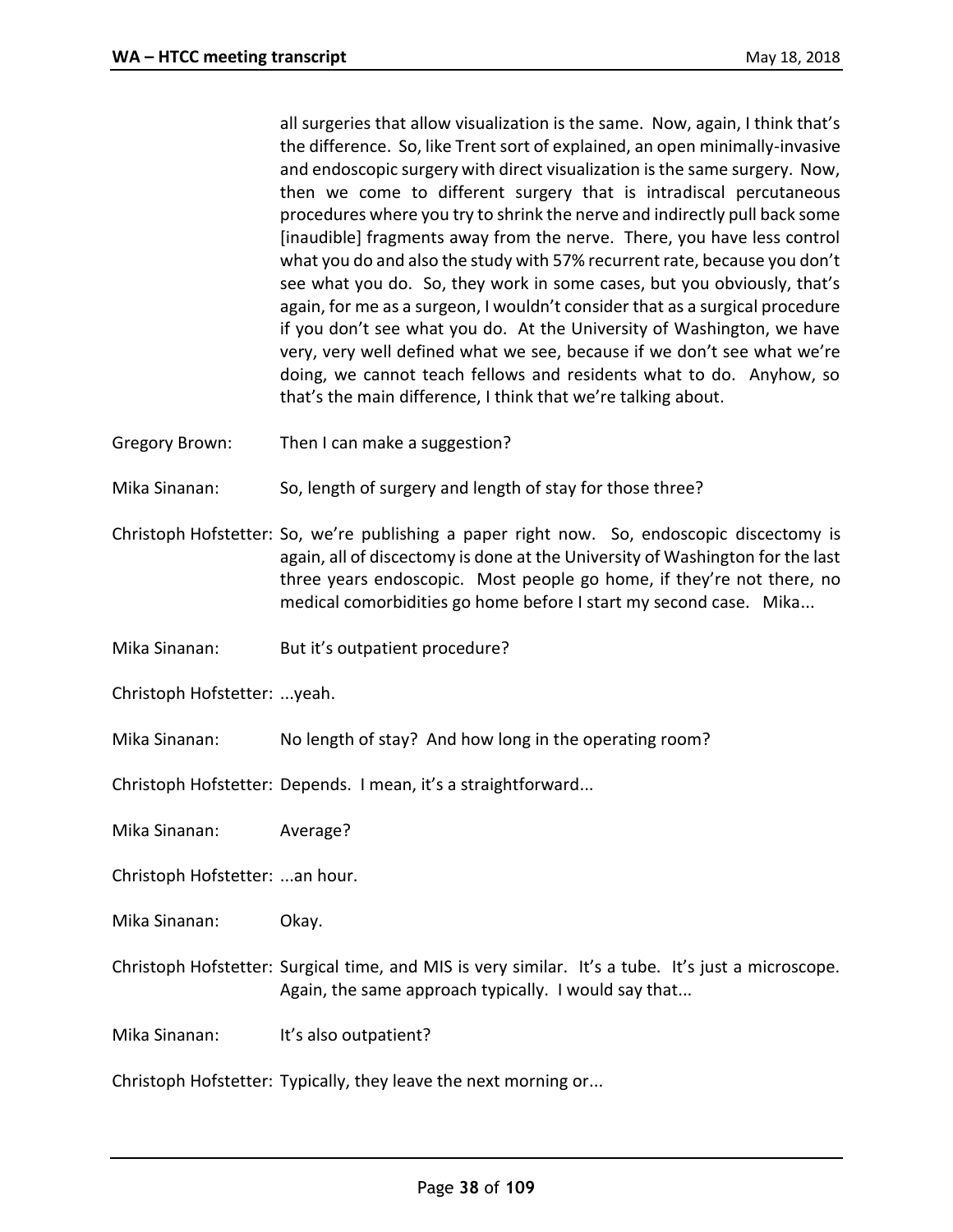Mika Sinanan: Okay. So, one day?

Christoph Hofstetter: ...you know, again, like [inaudible], the same or again, the difference is very, very minimal. It's all outpatient.

Mika Sinanan: One hour?

Christoph Hofstetter: The same time, an hour roughly.

Mika Sinanan: And open discectomy?

Christoph Hofstetter: I would say with open, the patient stays at least overnight.

Mika Sinanan: And how long in the operating room?

Christoph Hofstetter: Surgical time may be a little bit shorter, 30 minutes. Again, we, as neurosurgeons try, like, what do you think, I mean, Tracy?

- Male: [Unable to hear what he's saying.]
- Gregory Brown: I'm going to, sorry Dr. Tredway. I'm going to interrupt for a second. So, I'm going to jump to the end game for a second to see if this can keep us moving forward, 'cuz we're bogging down. That is, I'm going to propose that we don't use minimally-invasive in our recommendation. I think we're going to, I'm going to recommend we look at visualization versus novisualization. So, then, we don't have to worry about all these definitions. So, whether you're visualizing with an endoscope, with a tube, with microscope loops, direct visualization, we don't have to define all that. So we will look at visualization versus no visualization and then that hopefully won't bog us down quite so much here. Is that...
- Leila Kahwati: I'm having a lot of fun, so.

Gregory Brown: Well, so let's keep going. I think we're running a little behind. So, okay. Thanks.

Leila Kahwati: Alright. So, moving on now to the synthesis of the clinical practice guidelines. We identified 14 guidelines or interventional procedureguidance documents. They are detailed in the full report. For the sake of time, I'm only going to talk about the three that are the top of the list. These were the ones that we rated as the highest quality. I would like to mention the instrument we used to assess guideline quality is largely focused on the quality of the process used to create the guideline. It's less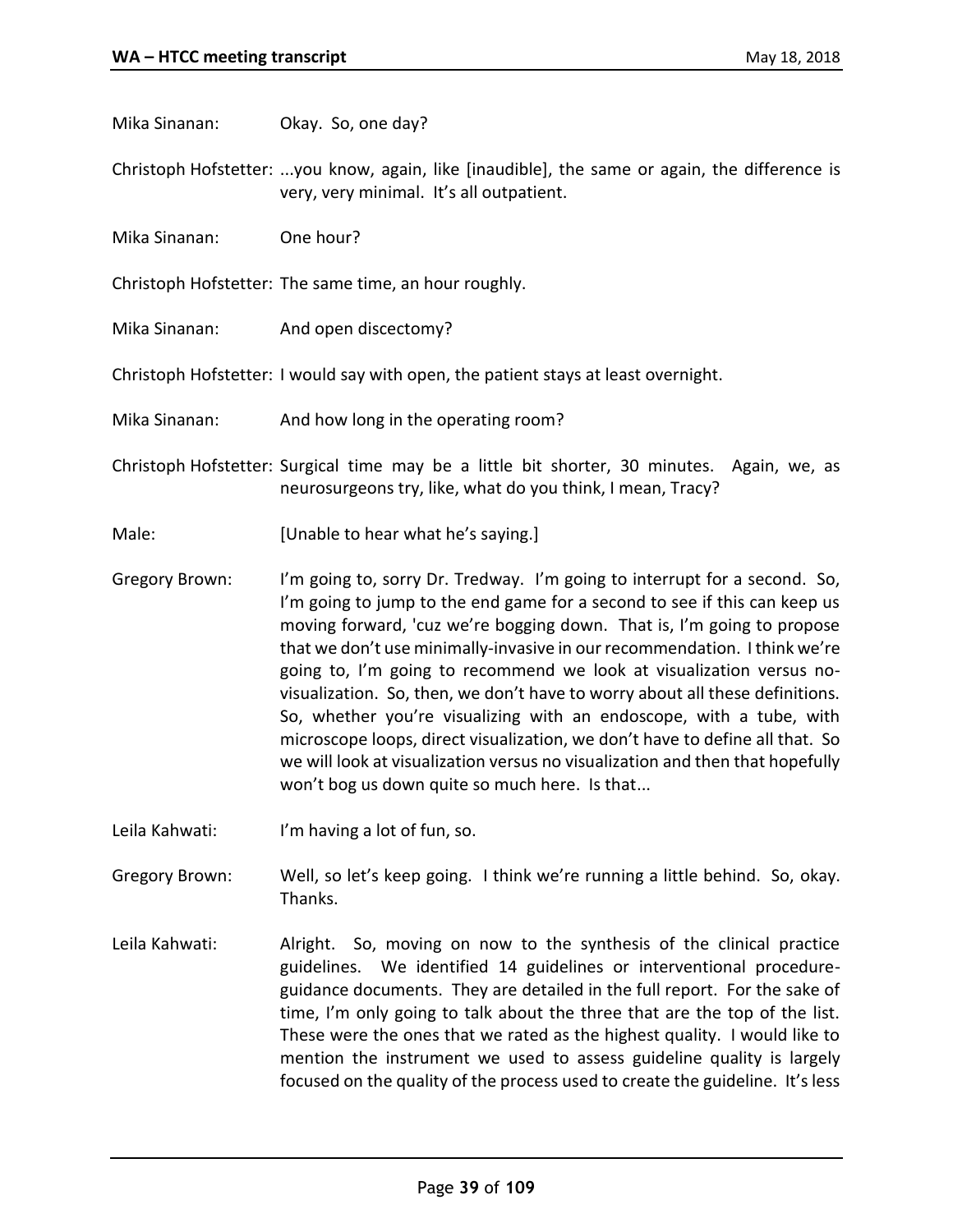focused on whether the evidence was interpreted correctly or graded appropriately.

So, first, this guideline is from the National Institute for Health and Care Excellence from the U.K. It's known as NICE. It's the most recent guideline on this topic. It's from 2016. This guideline says to consider spinal decompression for sciatica, and they list the specific decompressive procedures when nonsurgical treatment has not improved pain or function, and the radiologic findings are consistent with sciatica symptoms. This guideline was based on a review of the evidence and used the GRADE approach to evaluate the strength of evidence. In this guideline, all of the outcomes they've looked at were nearly all rated as low or very low. So, very similar to our strength of evidence ratings. This recommendation was based on nine trials. One of those trials did include patients with sciatica or central spinal stenosis, and it also included four cohort studies that compared decompression to fusion or conservative management. This particular guideline did not evaluate the comparative effectiveness of various decompression methods, and it doesn't say it was completely silent on minimally invasive procedures. They have a statement in the guideline that they suggest the comparative effectiveness of procedures, the choice of procedures should be 'suggest that this be determined by the individual surgeon and clinical appropriateness.

The next guideline is from the North American Spine Society. It's from 2012. This guideline is quite detailed. It did not... it uses an alternative to GRADE to evaluate the strength of evidence and the strength of recommendations. The full report has the details from the guideline. We've excerpted the most relevant recommendations from the guideline into the full report. Then, I've had it further summarized here that you can get them on a slide. As noted, this guideline was posted in 2012, and it didn't indicate the date of the search for the literature that it cites. So, we're not exactly sure how up to date it is. It was published in 2012, but the studies in it may have only been through 2011. This guideline does recommend discectomy for patients whose symptoms are severe enough to warrant surgery and states that earlier surgery is associated with faster recovery, and this is based on what, in their rating scheme, there is grade B evidence, which is lesser quality randomized trials, prospective cohort studies, or case control and retrospective cohort studies. So, several of the initial recommendations that are on this slide all relate to basically standard open surgical decompression procedures and timing related to it. The last three are related to these minimally-invasive procedures, and you can see the language that's used for these recommendations is a little less certain language.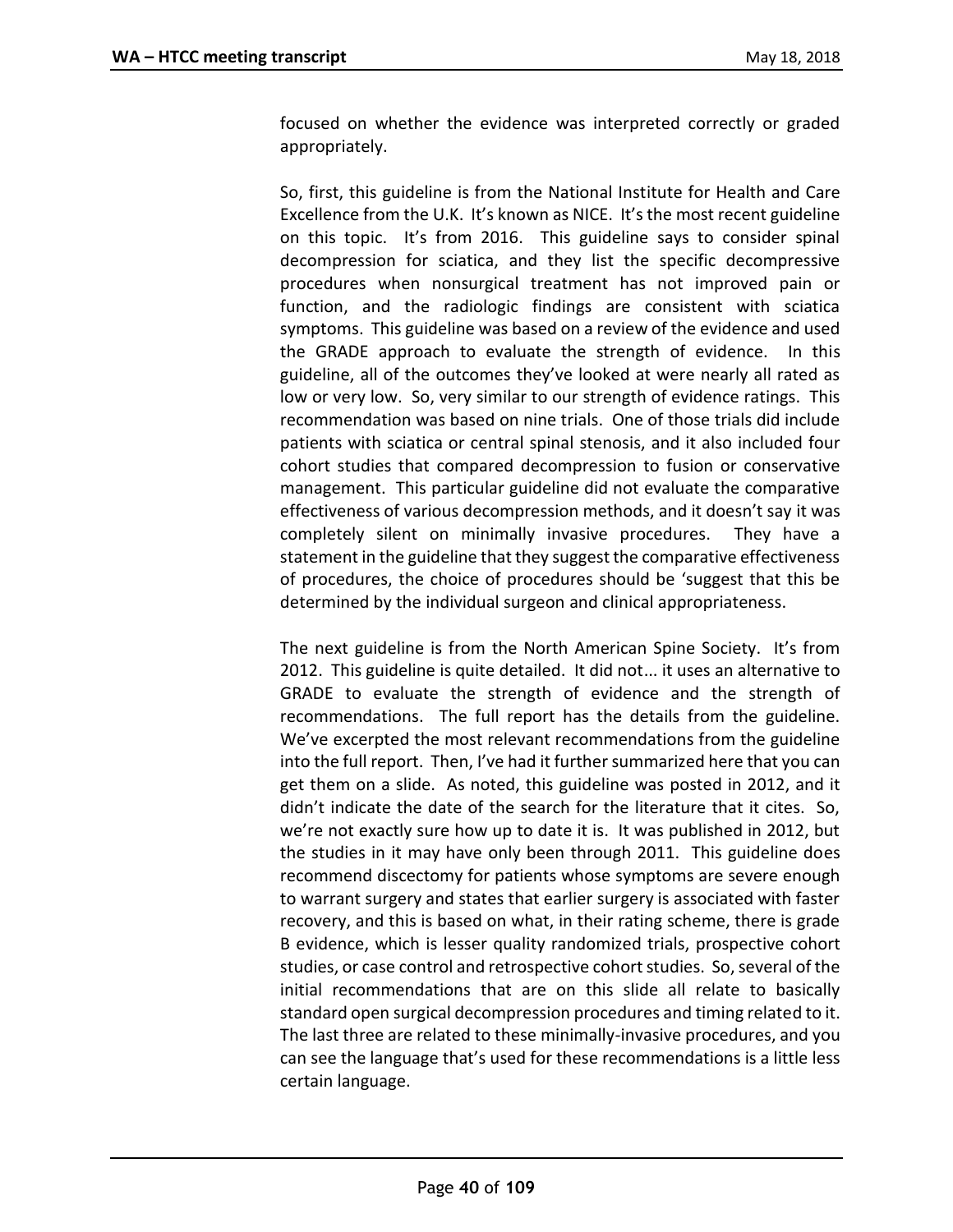Christoph Hofstetter: A little interruption. The third of the endoscopic automated is nonvisualization. The next one is non-visualization automatic percutaneous.

Leila Kahwati: Mm-hmm.

Christoph Hofstetter: And then, the last one is visualization.

Leila Kahwati: So, these are all based on, you can see grade C evidence, which includes case series. So, it's a lower level of evidence for the minimally-invasive procedures. Then, they actually... there was only one study, so they rated the evidence as insufficient for tubular discectomy.

Kevin Walsh: Can I ask one question? What does interventional care mean? It says medical/interventional care?

Leila Kahwati: So, basically, I think, like, epidural steroid injections or anything that would technically not be called surgery.

> The last guideline is from 2009 from the American Pain Society. It recommends open discectomy or microdiscectomy for radiculopathy, and this was based on four trials. They used an approach the evidence based on the U.S. Preventative Services Taskforce. So, this what they called a level B, which means it's something clinicians should consider offering to eligible patients based on pure evidence. It found the evidence insufficient for comparing alternative surgical procedures. Again, it's from 2009. So, the literature search probably only went through 2008 or 2009. So, some of the more recent studies on the minimally-invasive surgery would not have been available at the time of this guideline.

> So, to summarize the guidelines, all three do have a recommendation for at least standard open surgery to treat symptomatic radiculopathy based on evidence of short to medium term benefit. They are mixed with respect to minimally invasive surgery. So, those surgeries won't in the scope of the NICE guideline. There were some specific recommendations related to them for the North American Spine Society guideline, and then the American Pain society rated the evidence as insufficient for those surgeries.

> So, those were the main findings from the primary research synthesis, and this last part of the presentation, I'm going to do three things; briefly summarize the evidence, because I know it was a lot of outcomes, a lot of comparisons, then I'm going to spend a little time talking about the key limitations of the evidence base, and then we'll go through the existing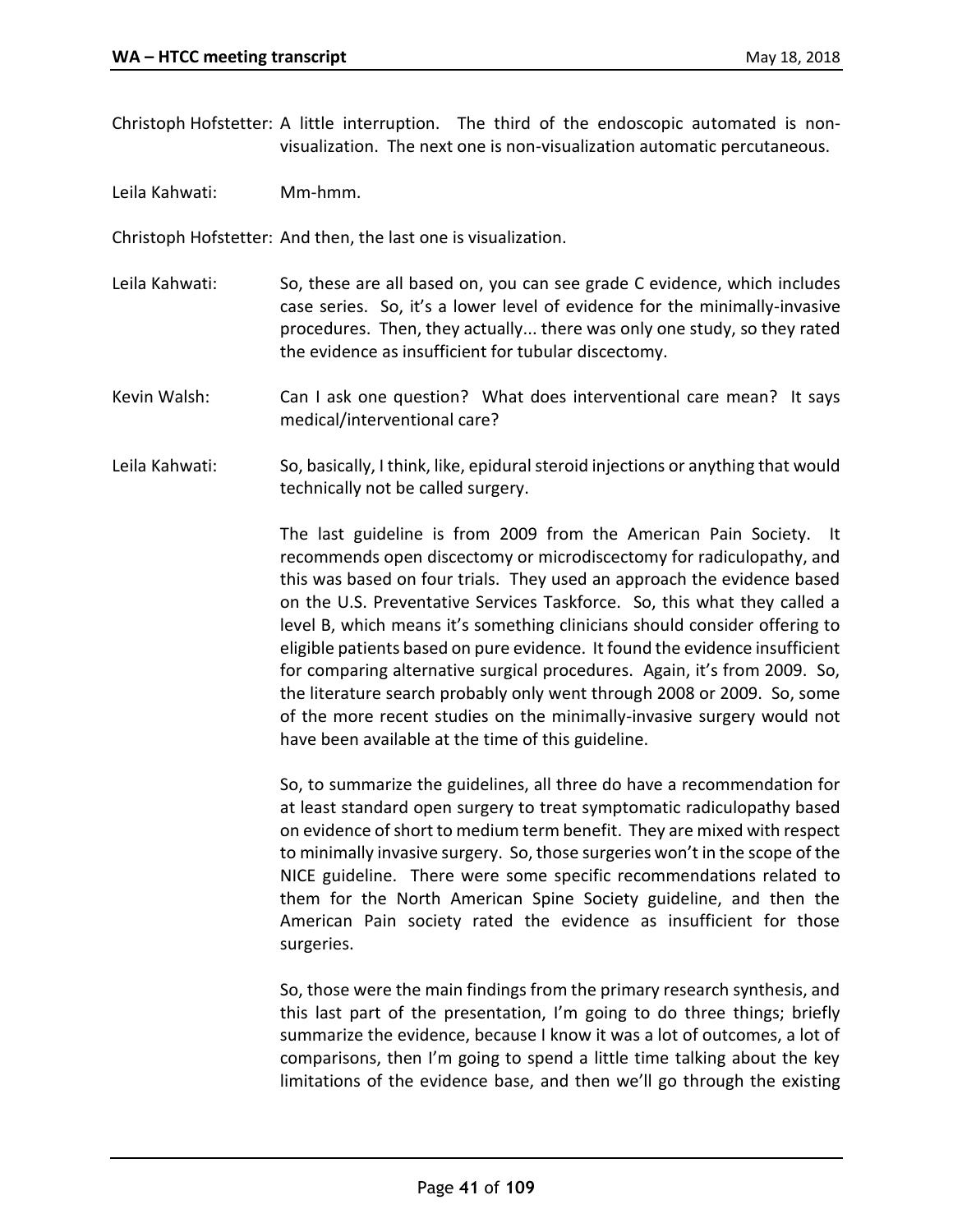peer coverage policies, but I think we can do that quickly, 'cuz I think Dr. Franklin already showed a slide on those.

So, this is the evidence map that summarizes the treatment effect of surgery compared to nonsurgery across of the outcomes we evaluated. So, to create this, we looked across all the strength of evidence ratings for each domain, pain, [inaudible], etc., and so we placed the symbol somewhere along the X-axis here to indicate the treatment effect. So, either favoring nonsurgery, no difference, favoring surgery, or unable to determine. So, the strength of evidence itself is indicated by the color of the symbol. So, red is very low. Orange is low, and we don't have any moderate or high certainty evidence in this comparison. Then, the timing of follow-up is indicated by the shape of the symbol. So, the rectangle is short and medium term follow-up. The diamond is long-term follow-up. So, what you can see there is there's a total of seven studies that contributed to this comparison, but not all contributed to each domain. As you can see from the map, except for short-term pain outcomes, there is pretty much low certainty that surgery improves pain more. Everything else is basically no difference between groups with either very low or low certainty, and that's... for safety, we only included all-cause mortality and persistent opiate use because morbidity, reoperations, and surgical morbidity don't really make sense for a nonsurgical comparative group.

So, this is the evidence map for minimally-invasive surgery compared with standard surgery. Again, you can see for merely all outcomes, there is anywhere from very low to moderate certainty that there is no difference between procedures. As we previously discussed the return to work outcome, I did indicate the minimally-invasive surgery may improve return to work outcomes, or at least return to work sooner, although we talked about some of the issues related to the validity of that measure. For safety outcomes, there is low to very low certainty, but there is no difference in mortality or morbidity, and the evidence was insufficient regarding reoperations and persistent opioid use.

Lastly, for microdiscectomy compared to discectomy, the evidence is largely insufficient for most outcomes, because of the single study body of evidence. For pain, surgical morbidity, and reoperations, the evidence was very low that there's no difference between groups.

So, this slide, it has highlights of the limitations of the evidence base for the studies that were included. The first two reasons listed here are essentially the main reason why most of the strength of evidence ratings were assessed as very low or low. Recall with the GRADE approach an evidence based trial starts at high and then gets downgraded by one or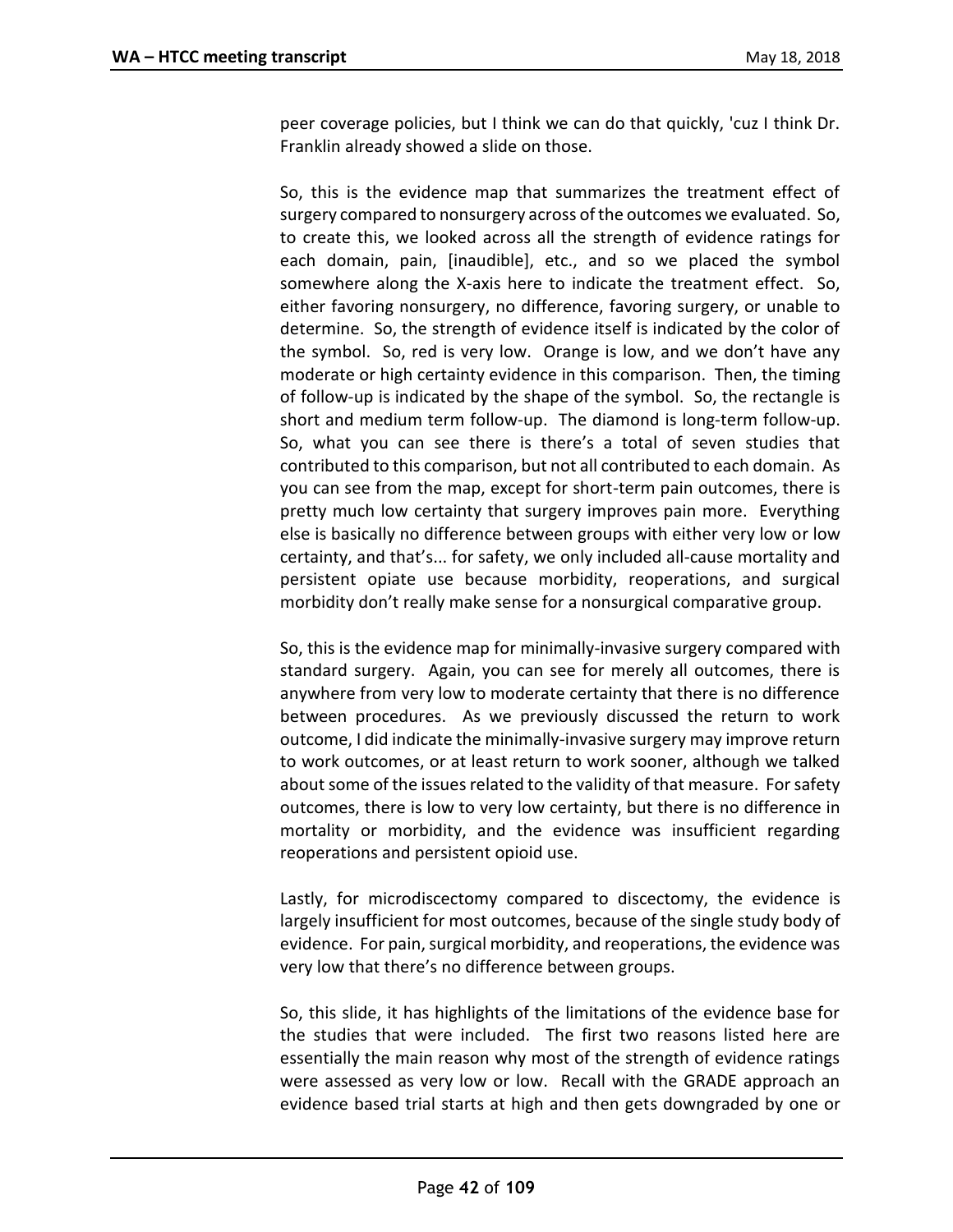two levels depending on the degree of concerns in the domains we assess. With respect to risk of bias, nearly half of the studies we included were rated at the high risk of bias for multiple reasons. Some sources of bias were common across studies. All but one study did not blind participants and clinicians. Most did not blind outcome assessors. Although blinding can be challenging and very challenging in trials, it's still, nonetheless, a source of bias. In studies of surgery versus nonsurgery, crossovers were a major issue and was the main reason why most of those studies that had extensive crossovers ended up getting rated as high risk of bias. In studies with extensive crossovers, the intent to treat analysis, which is what we generally use for evidence synthesis, the effect estimate is likely to be bias and is likely to underestimate the true treatment effect. For example, in the SPORT trial, 46% of participants that were allocated to surgery had not received surgery by six months follow-up. So, nearly half the people allocated surgery did not get surgery at six-month follow-up point, and 40% still had not received surgery by eight years. So, all the outcomes that are being measured on the surgery group really only represents maybe as much as two-thirds of that group actually receiving surgery. Similarly, in the group allocated to conservative management, 36% of those participants had received surgery by six months, and 48%, or nearly half, had received surgery by eight years. So, basically, the two group are no longer distinct. There is a lot of contamination, and what that does is, it biases the treatment effect towards the null. Now, some people say, well just use the as-treated analysis, in which you analyze people to the treatment they actually received, and the SPORT trial does report astreated analysis and as you would not be surprised to find, the treatment effects favor surgery through even two years of follow-up, and those between-group differences are larger than what was reported in the intent to treat analyses. However, just entirely relying on as-treated analyses introduces a different kind of bias into the estimate, since crossovers do not occur at random. So, you're essentially turning a trial into an observational study when you use as-treated analyses. That's my soap box. For studies reporting longer-term outcomes, high attrition was also [inaudible]. For example, in the Arts trial, that's the tubular discectomy trial, it lost nearly 40% of the randomized participants to follow up by five years, which is the study Dr. Franklin also had mentioned. So, that's the big limitation. Another limitation in this body of evidence is that studies were generally underpowered for many of the outcomes of interest. Only eleven of the 24 included trials designated a primary outcome and described the required sample size required to detect an A-priority effect size. Few described how they determined the effect size or whether they were represented a minimally important difference, and did not describe whether the study was powered for superiority, noninferiority, or [inaudible], which matters to the sample size that you need. Eight of the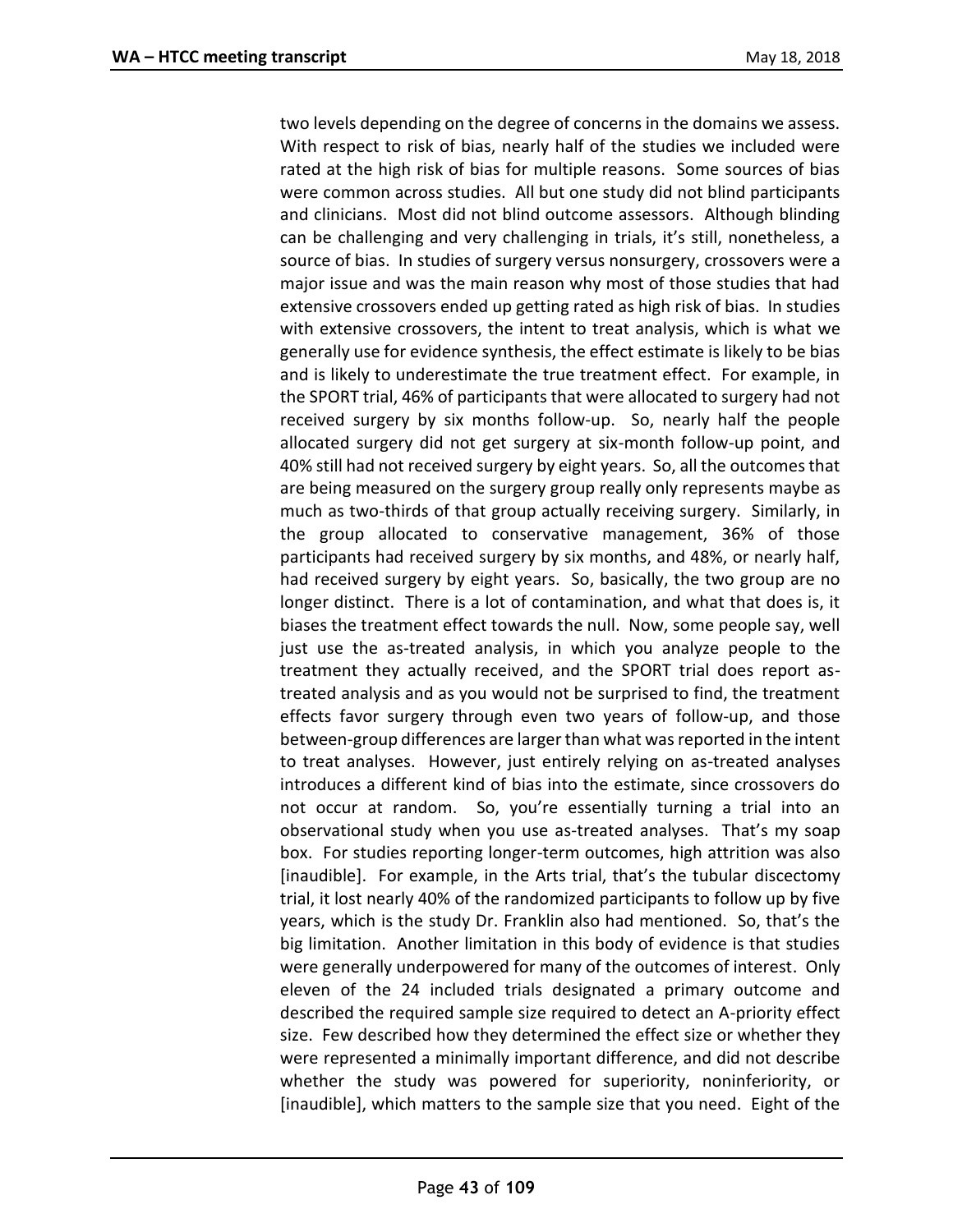eleven studies were powered on pain and function outcomes. Three were powered based on duration of surgery or hospital stay. One was powered on a difference in success. The bottom line of this is that many of the outcomes that we report, that we took and reported here, the sample sizes may have not been sufficient to offer a precise estimate. So, many of the strength of evidence ratings ended up getting downgraded because of imprecision around the estimates.

Real quick, most studies required participants to have a clinical diagnosis of radiculopathy with disc herniation and nerve root compression confirmed with imaging, but beyond that, the inclusion and exclusion criteria varied across study, including the duration of symptoms and/or how much conservative therapy they received prior to enrollment. I think this one we, I think, talked a lot about, the limited number of studies for any single minimally-invasive procedure. Although there were 15 trials, the variation in the nomenclature that's used, we extract as much detail as is provided for those studies, and it's in the appendix D1 or 2? D1. If there is a concern of wanting to look what the specific procedure is, but our sense was, from the way things remained, some of them were probably the same thing, maybe just named a little bit differently, or some things that were named the same may have actually represented different procedures. It was very challenging to tell from the reports of the studies. As a result, we ended up treating this procedure as a class [inaudible], which I know may make the policy decisions more difficult, but we do have all the individual studies and the details available if you decided you wanted to make a procedure specific policy.

Because of the time, I'm not going to talk about the last four limitations, but they are detailed in the full report.

Dr. Franklin, I think, already shared this slide. So, CMS does not have a national coverage determination related to standard open or microsurgical procedures. They do have a noncoverage determination related to laser and thermal intradiscal procedures, which I think Dr. Hofstetter had mentioned before. This particular group of procedures, CMS includes percutaneous disc decompression within that class of procedures. So, that is noncovered by CMS. Some, but not all, private payers have a policy related to this kind of surgery. Specific criteria varies by payer, but those that do cover decompressive surgery generally require failed conservative treatment for between six to twelve weeks, and most require imaging confirmation of nerve root compression that correlates to symptoms.

Okay. We're in the home stretch. Quick couple of limitations about our review. We're limited to English language articles only, and we only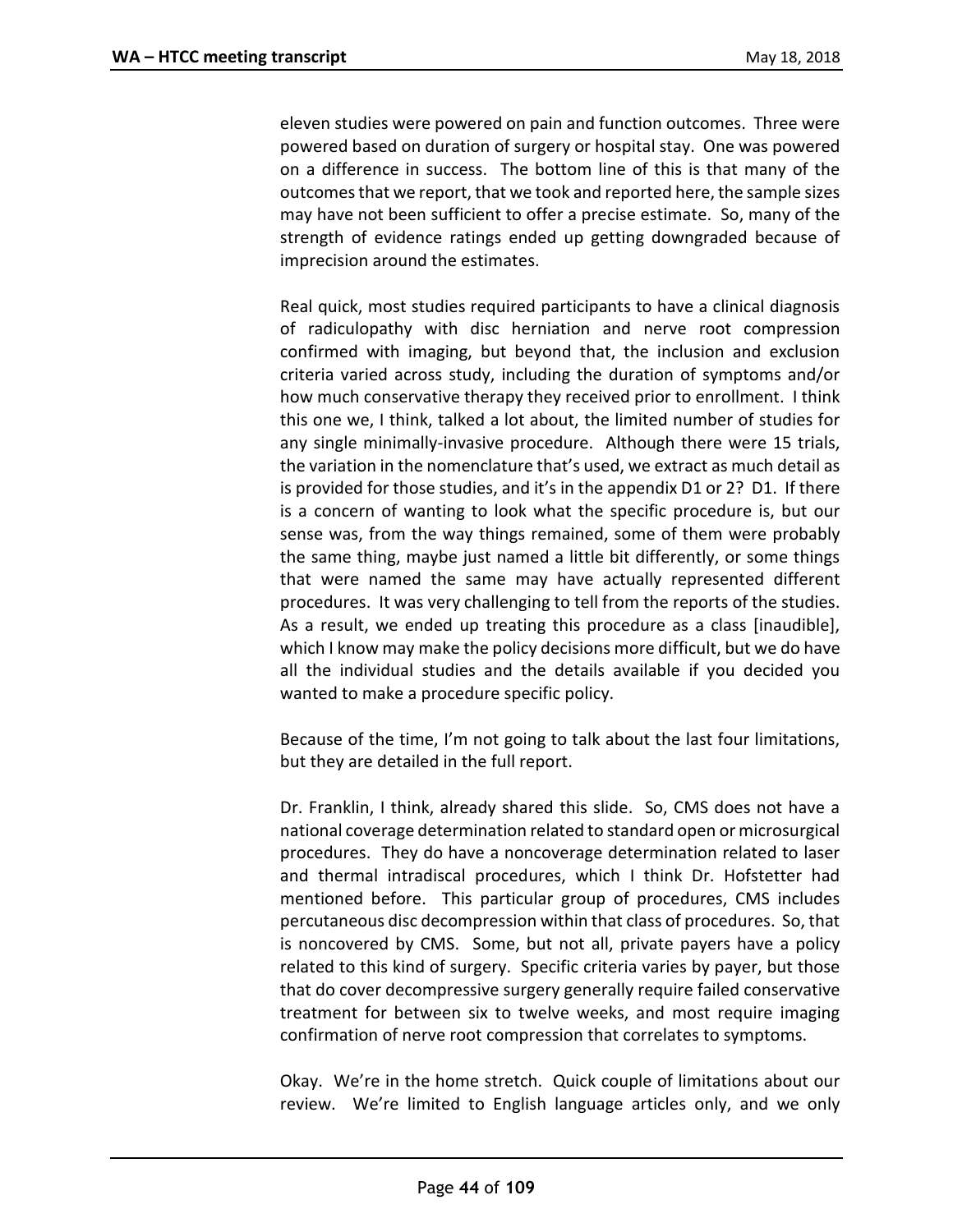included efficacy outcomes reported at four weeks or later. So, why that matters is because if you are judging a procedure on whether it's a shorter hospital stay or a shorter operating time, we don't have those kind of outcomes here to guide decisions based on those sort of outcomes. We excluded observational studies and the as-treated analyses from the formal part of the analysis, and this may offer only a limited perspective, particular around safety outcomes, since trials may not be representative of the community practice. A couple limitations related to our process. The search is limited to three databases and for efficiency, we used a single reviewer to screen titles and abstracts. However, we conducted extensive hand searches, and given, I think, that we identified more studies than in any of the clinical guidelines, we are confident that we didn't miss any relevant studies that would have been eligible. Then, lastly, I think we talked about this already, the grouping of the minimally-invasive surgeries and again, as you think about a policy, you may choose to group them in different ways, which is perfectly, obviously, legitimate.

Okay. I think that's it. So, in summary, surgery reduces pain more compared to nonsurgical interventions that follow up to 26 weeks, but these findings don't persist at one year or longer. There is no differences in function disability in the long-term, quality of life in the short to medium term, neurologic symptoms, or return to work, but the evidence is insufficient for quality of life in the long-term, function and disability in short to medium term and persistent opioid use. Minimally-invasive surgery is comparable to microdiscectomy and discectomy for nearly all efficacy and safety outcomes, but the evidence is insufficient for reoperations and persistent opioid use. Then, microdiscectomy and discectomy are comparable with respect to pain, surgical morbidity, reoperations, the evidence insufficient for everything else. Finally, the evidence is insufficient for repeat surgery among individuals with recurrent radiculopathy. I can't remember if I mentioned this before, but we didn't actually identify any studies solely on people on work disability. So, we only were able to address one of the two populations for efficacy question two, and that's it. So, I'm happy to take any questions or, I don't know, Josh. Do you want me to stay up here for a bit and then?

Gregory Brown: We're a little over. So, we're about 15 minutes past our break. How about we do a ten-minute break. Then, just something to think about as a group, maybe when we want to discuss it is, hearing from our public comments and our expert if we want to kind of remove the minimally-invasive from our discussion and even from our expert... or not our expert, but from Dr. Franklin that the medical directors and the Health Care Authority are not looking at discectomy or microdiscectomy for decompression for herniated discs. It's more the newer technologies. So, if we want to not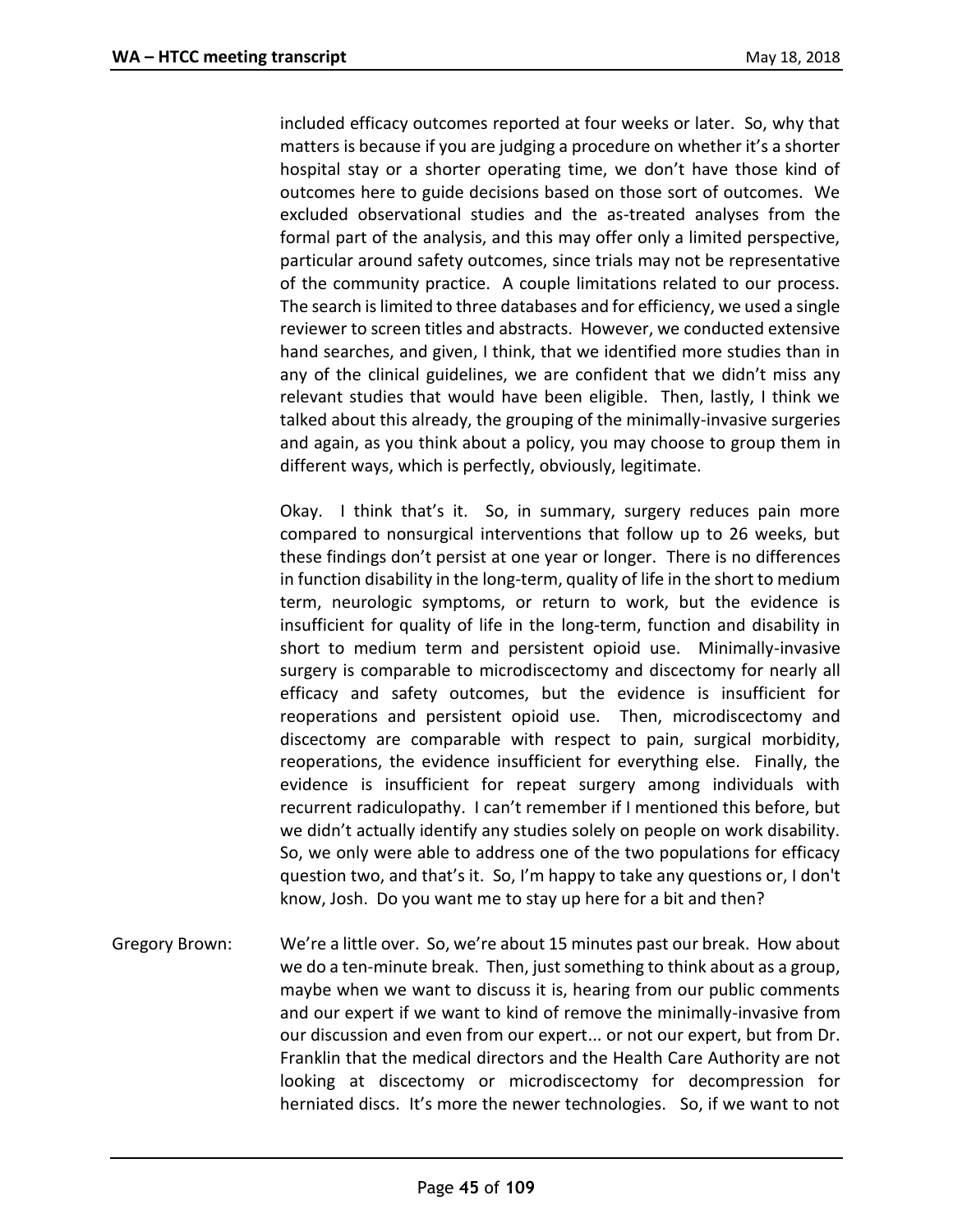rehash whether it's effective, a discectomy is effective or not. So, we can just move forward on the new technologies. We got a ten-minute break. I have 10:18. How about 12 minutes, 10:30 we'll resume.

So, I heard some concerns from some of our committee members, as to where we're going. Now, I'm missing, there we go. If I could ask you to bring up table 35.

Leila Kahwati: Table 35?

Gregory Brown: Not table, slide 35. Sorry. That's correct. So, the concerns I heard from other committee members is that the evidence isn't granular enough to look at individual procedures. I think there's also, probably intentionally, confusion over marketing issues and what's minimally-invasive in there. So, that's why during some of the discussion, I'm trying to formulate it how I think about things and if this works for the rest of the committee, great. If it doesn't, then we'll regroup and try and find out what works for everybody. Again, to me, it's whether you have visualization of the disc that you're taking out versus not having it. To me, the most compelling slide, if I understand correctly, is this one, and the two studies, Brouwer and Chatterjee, those do not have direct visualization of the disc is my understanding. So, I will use the term, and I use it hesitantly of indirect decompression in the sense you are removing nucleus. You hope that that reduces the bulge or whatever, but you never visualization the actual herniation. So, to me, if you break out then, all the others have visualization, again, direct or indirect is... but optical visualization, how about that, eyeballs, loops, microscope, endoscope. So, if we reparse this meta-analysis of those with optical visualization versus no visualization, it would be everything, except Brouwer and Chatterjee. Is that correct?

Leila Kahwati: I believe so, although...

Gregory Brown: Okay.

Leila Kahwati: ....there... so, for example, this one, percutaneous endoscopic discectomy, to me, that's...

Gregory Brown: Sure.

Leila Kahwati: ...a little...

Gregory Brown: Again, that's why marketing and terms but the, an endoscope is a device with... it's a magnifying... same thing we use an arthroscope or endoscopy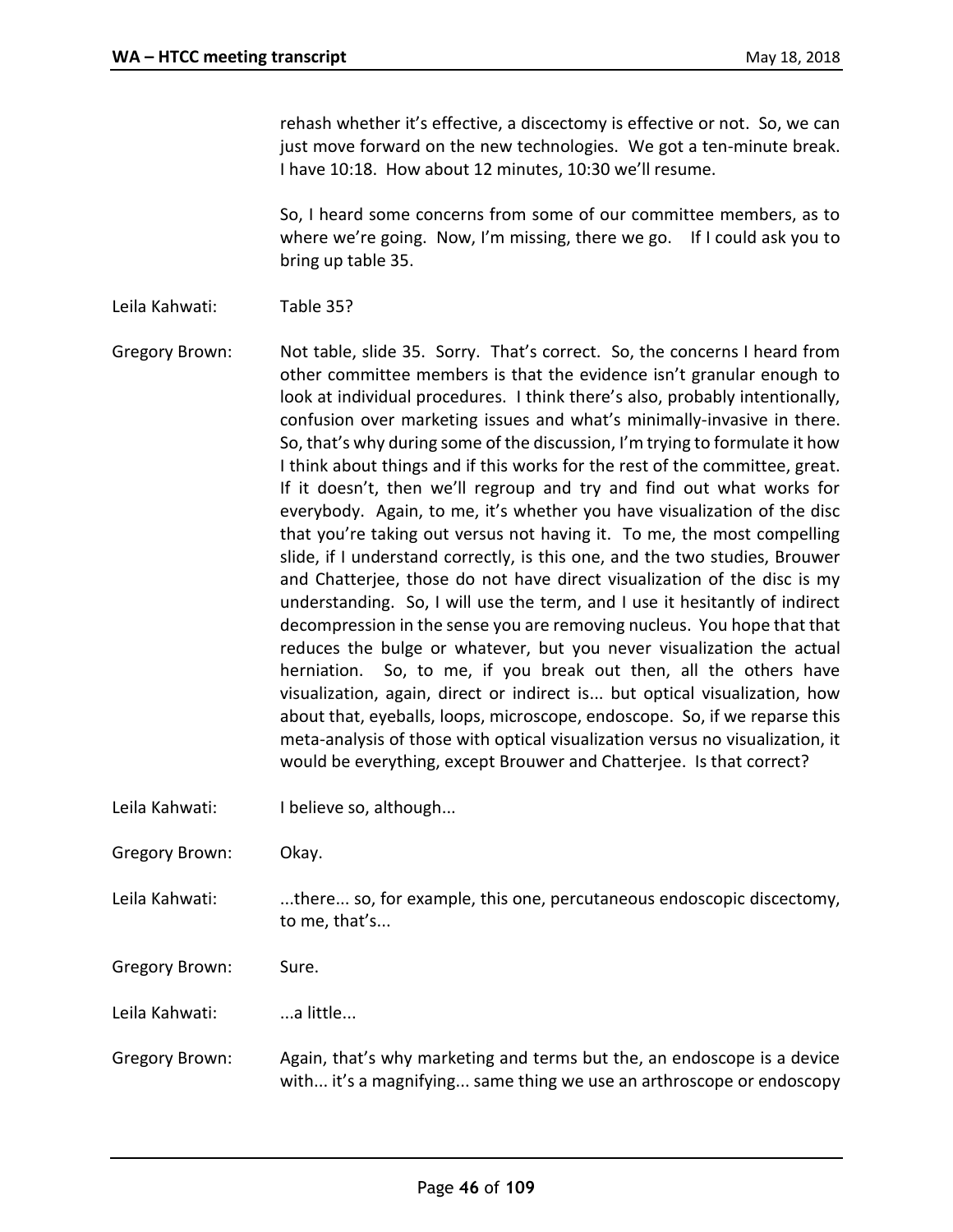for general surgery or any other surgical specialty. So, again, it's optical visualization. So...

- Sheila Rege: I would say direct optical visualization.
- Gregory Brown: Well, again, is a microscope direct? That's what I say, just some sort of optical visualization. Anyway, I just want to get comments from the rest of the committee. I've been talking a lot and others have not. Is this construct or approach... does this make sense to people? Does this help address some of the concerns?
- John Bramhall: I'm not sure that it does. It seems it's semantic separation rather than a medical or biological one. The reason I say that is that I'm involved in cases where I work of visualization of tumors, intracranial tumors where this navigation equipment is used. We wouldn't classify that as visualization and yet, I'd like to believe that it's a superior way of demonstrating anatomically where a tumor is. We do percutaneous instrumentation on the spine, which doesn't involve necessarily all the time direct visualization with the eye, but it involves other ways of manifesting the structure. So...
- Christoph Hofstetter: John, to that very point, I thought about it, but I didn't want to convolute this meeting any more. So, using percutaneous instrumentation to decompress or stabilize again is not direct decompression. This whole meeting is about direct decompression of neural structures, and can you meaningfully do direct decompression without seeing it. And I would, as a surgeon and as a teacher, I would say no.
- Gregory Brown: I'm sorry. So, Dr. Hofstetter, we need some discussion amongst the committee. I appreciate your input, but right now, I want to, this is how we move forward, not the technical questions. So, if we could limit our conversations to the committee. I guess I share that same point. I'm not saying, today we're talking about... I think first of all, the title was misleading and concerning to spine surgeons, because it's any radiculopathy, but Dr. Franklin's presentation was very focused, essentially, on disc herniations. So, if we are going to make our coverage determination regarding not all radiculopathy but just for radiculopathy from disc herniations, that's my understanding of your intent. Is that correct, Dr. Franklin? Yeah? So, he's shaking his head yes. So, that changes the scope. Then, in terms of I agree with you in terms of do we need to visualization everything in every operation, the answer is absolutely not, but in this specific instance for herniated nuclear discs, if you aren't visualizing a disc, how you can know that you've decompressed it. So, I think that, to me, is the fundamental question here. I think this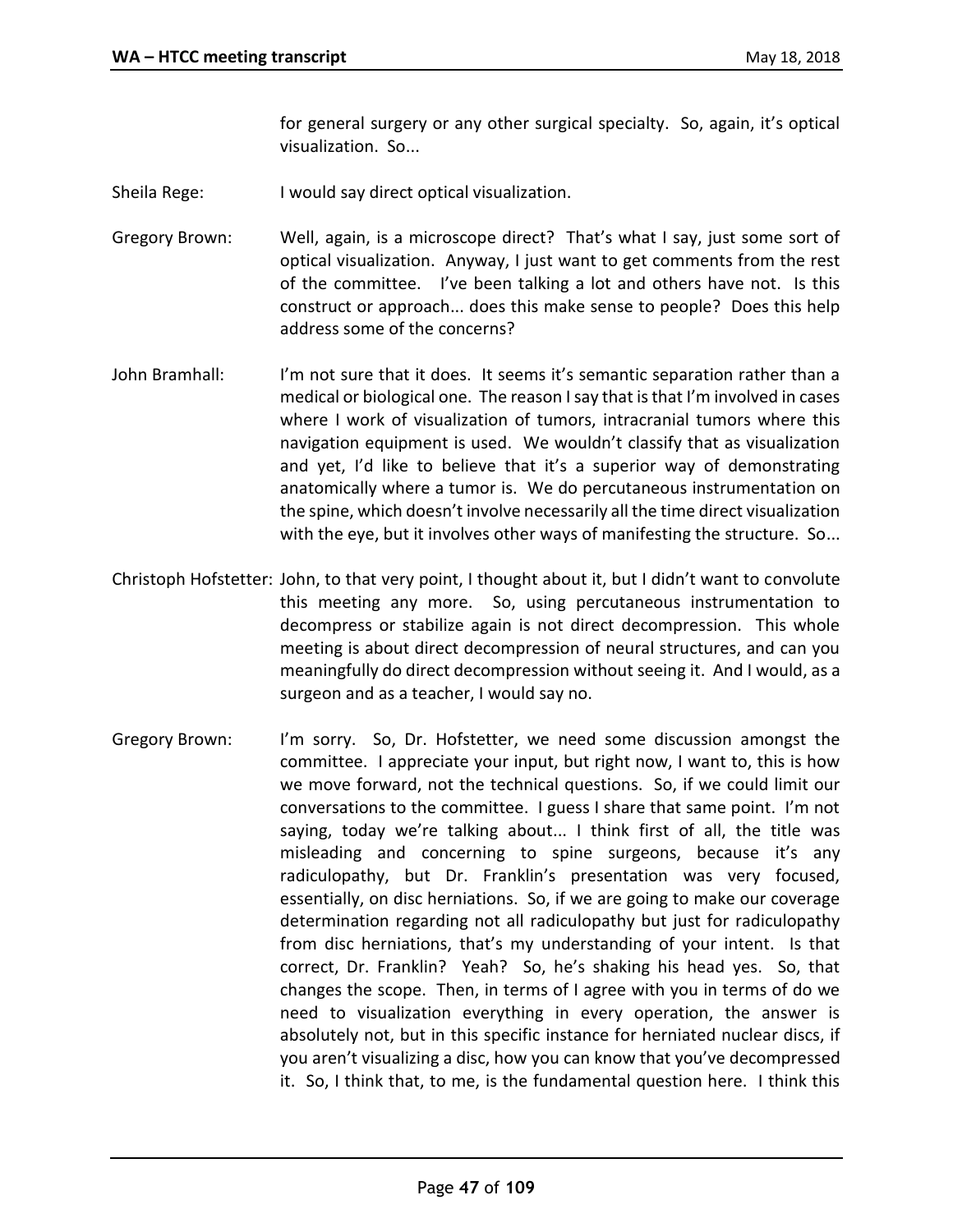meta-analysis supports that if we parse it slightly differently. So, that's what I'm trying to get at. Dr. Franklin?

- Gary Franklin: Well, the problem is there were nine different devices and 14 or 15 studies. So, each of the devices had one or two studies. None of these actually described very, in great detail, this visualization point. So, we don't really know exactly how much is being seen or not seen in these studies. I was trying to differentiate between the level of the evidence and the quality of the evidence, and the reoperation rate in some of the studies among differentiating the open procedures from the nonopen procedures. I'm not sure that there's enough evidence to even get to, is it visualized or how much is it visualized? Is it indirect or direct? I agree that it's kind of... in a way it's somewhat semantic, but the open procedures are open, but these other procedures are not, so.
- Christoph Hofstetter: Excuse me, very respectfully, very respectfully, again I totally agree. We are talking right now about can you see the pathology and open versus closed. For example, again, since five years from now, we have done not a single surgery of discectomy at the neurosurgical department at the University of Washington not being on the water. Is it open? Are you open on the water or not? You do everything under irrigation, and we have had zero infections, and I can give you thousands of my colleagues worldwide that reduce the risk of complication. So, I think, open or not, again, it's semantics. There's a lot of devices. I agree with you, and I think we have to pull together for our patients to get the outcomes we claim that we get, but I think it's... again, it's not about the tool, it's about the fool behind the tool that you're talking right now. That's us, and the surgeons sitting over there, and we have to do the right thing. So, I really disagree with that, also which is... we had talked about the tool is not... it doesn't matter. It doesn't matter, and open versus... it's just mingled with...
- Sheila Rege: I would... this is Sheila Rege. So, if we were to follow Dr. Brown's thought of visualization, can you comment how that would change, because we're still in the presentation and asking the... how that would change your data?
- Leila Kahwati: This particular analysis?
- Sheila Rege: Well, it sounds like effica-, more for efficacy. Safety, I don't think is...

Leila Kahwati; Yeah.

Sheila Rege: ...a question, so.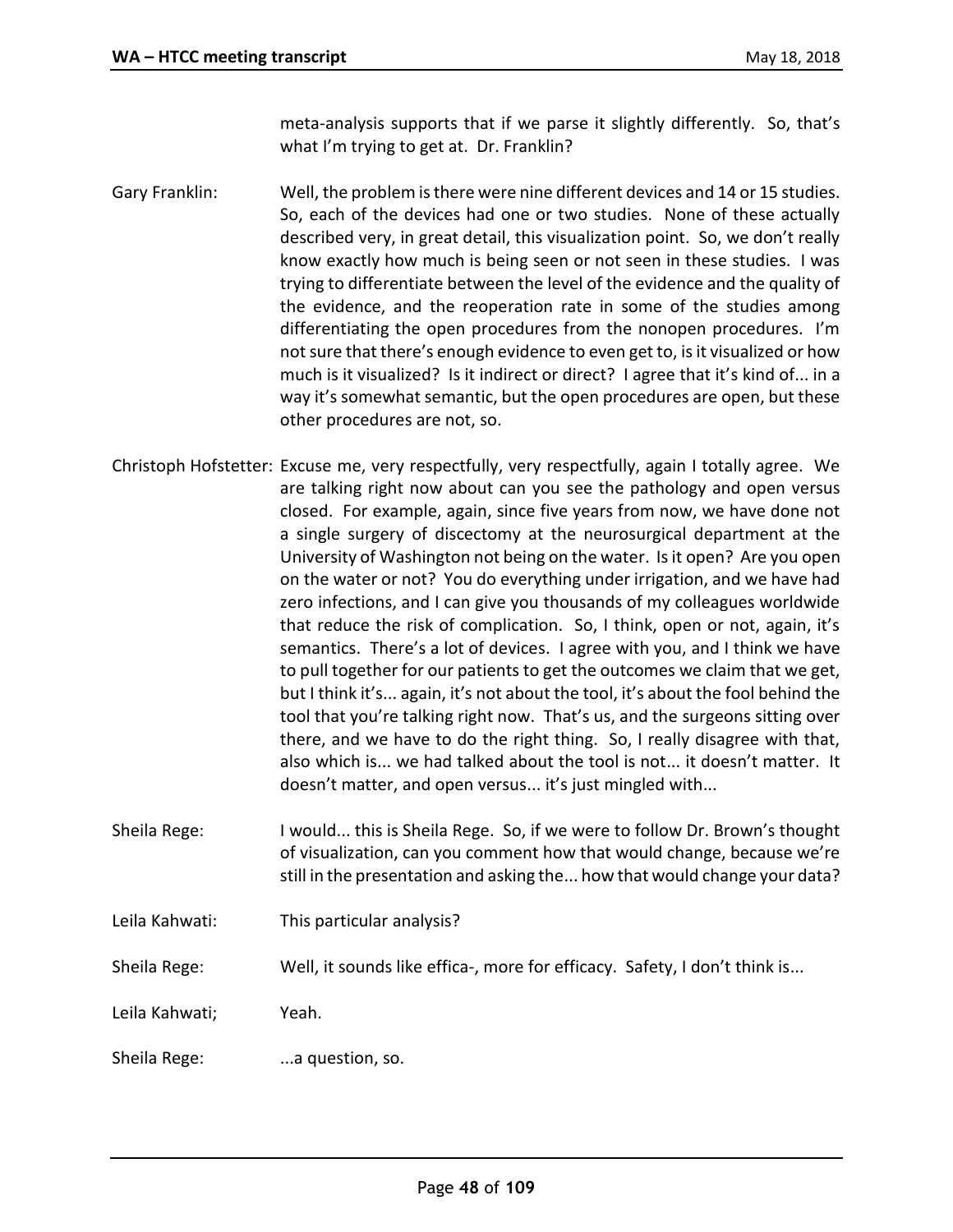- Leila Kahwati: I think this would be the main outcome that would change it, and I'm just eyeballing it. If we were, so we've already dropped Chatterjee here. If we were also to drop Brouwer, then we would probably be down to a relative risk closer to one. So, without Chatterjee, it's 1.17. If we drop Brouwer, which again, favors [inaudible], we'd be closer to 1. There would be essentially no difference in reoperation rates, and our confidence interval might be a little bit narrower, but it probably is going to still include the null effect. So, for the other outcomes, I would have to look at our details. Brouwer generally, I don't want to say anything that's not correct, but there, there was one or two outcomes at certain time points that were statistically significant, but in general, I don't think dropping Brouwer or Chatterjee out of any of the other outcomes is going to fundamentally change my mind of no difference. Rachel, do you have the Brouwer details in front of you?
- Seth Schwartz: So, this is Seth. I'm also a surgeon. I'm sort of struggling with this a little bit, because I think what we're seeing is that there's fairly convincing data that decompressing the disc helps with pain in the first six months after that, and that's not really up for debate. There are numerous different ways to do that. We're not really seeing any differences between those, because there shouldn't really be any differences between those and the kind of outcomes that we're looking at. The differences I'm thinking about here are, so with the Chatterjee and the Brouwer paper is, you're not talking about decompressing the disc by actually removing tissue. You're using a different technology. So, you're using radiofrequency or whatever to try to shrink the tissue. So, I'm trying to think about this differently, which is, are we doing surgery to perform a discectomy of some kind, or are we using some other technology to shrink the disc? If you look at it in those terms and what we're seeing up here, the two studies that really use a different technology, other than decompressing a disk surgically but using something else to shrink it, has a significantly higher reoperation rate. Beyond that, we're not really seeing any differences in any of this stuff. We don't... so, we have basically two studies looking at different technology that is not surgery, and it doesn't look as good. Everything else is the same, and it should be the same. So, the fact that we're not seeing a difference is what we would expect to see, because all these things are doing the same thing. So, I don't know how you differentiate that. I mean, so percutaneous versus whatever. I mean, are you doing surgery to remove part of the disc, or are you not doing surgery to remove part of the disc is the only difference that I'm seeing in any of the data that we're looking at. So, visualization versus non-visualization whatever. I mean, it's really... that's almost not the question. It's really... it's what are we actually physically doing?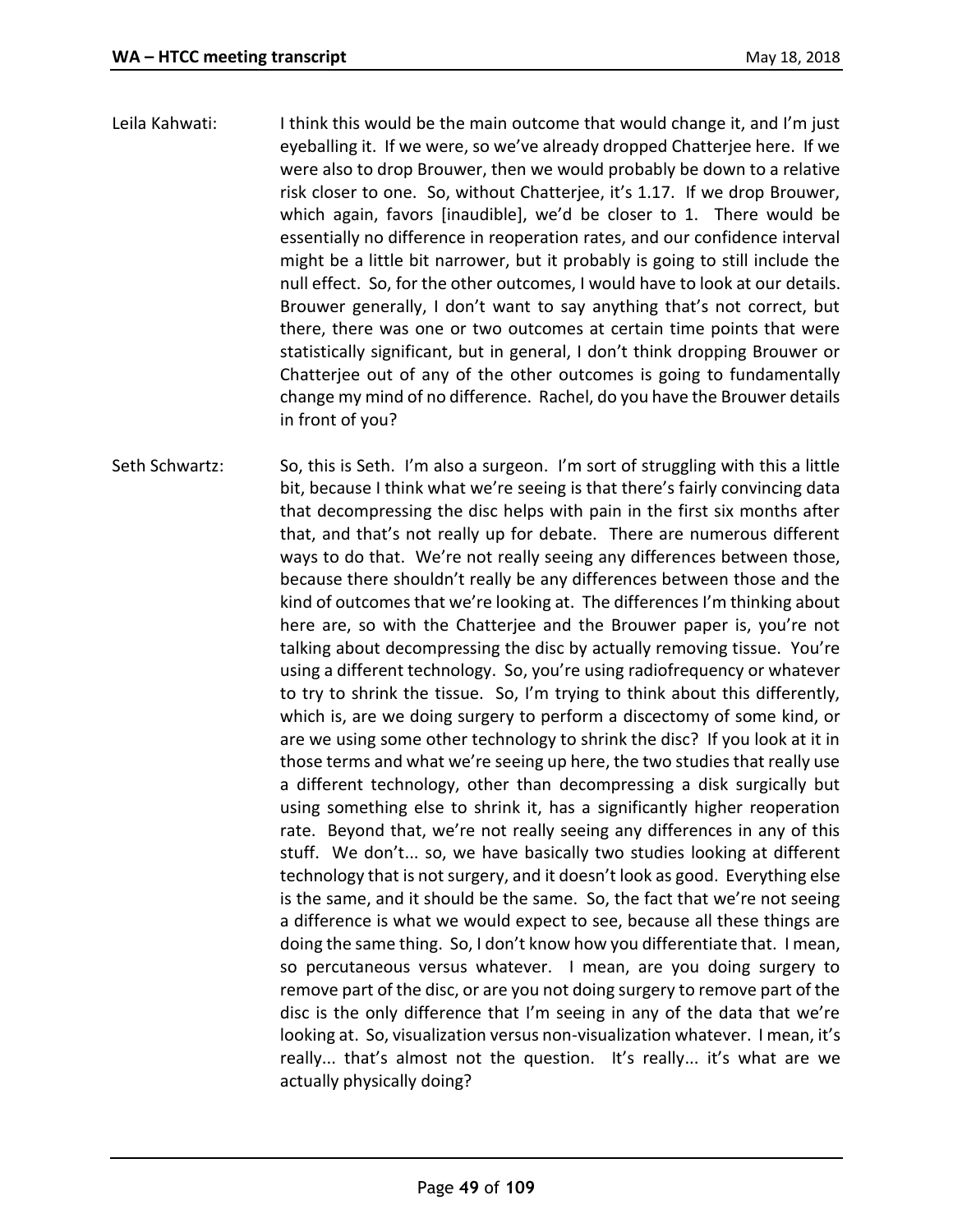- Gregory Brown: I think that's exactly how I'm viewing it. My concern is that if you say surgery and you, instead of doing it as an outpatient, you take somebody to the operating room and under fluoroscopic guidance put a probe to suck out the nucleus of the disc without ever looking at the protrusion, then you don't know if you've decompressed it or not. So, using the term surgery to mean... to me the thing that [crosstalk] different is, are you looking... I mean, I agree with you. If you indirectly decompress the disc, you should get the same result as direct decompression. The difference is, the indirect techniques, you don't know you've decompressed it. You're assuming you have with the visualization... optical visualization techniques, you're visually seeing that you've decompressed it. I mean, it...
- Seth Schwartz: And I'm struggling with this next statement, as a surgeon, but so what? Right? I mean, if they both work, who cares? I mean, whether I see it or not...
- Gregory Brown: The difference in reoperation rate says that they aren't the same, because the indirect ones, you have to go back a lot more.
- Seth Schwartz: So, that's exactly... they may not be doing what they say that they're trying to do, but that's not, that doesn't... but if it technically worked, then who cares? So, in other words, we're kind of using the reverse, which is, it doesn't work. So, we're trying to sort out why... which, the ones that don't work, we're trying to go backwards and look at why they don't work, and you can justify it, as a surgeon, and say well, because you didn't see it. Well, that may be exactly the case, but we don't actually know. All we know is, it didn't work, as well. So, I guess I'm just struggling with... are we using our own... I guess, are we kind of ignoring the data and just trying to rationalize it rather than actually looking at what the data says? And if we, if we actually kind of forget about all, I mean, not that it doesn't make a lot of sense. Again, I'm sort of struggling with this, given that I am a surgeon, but I think what we need to try and do is understand the data, and then does the data give us some level of granularity to be able to answer this question. And if we look at the data, the only thing we're seeing here is that there are two papers that showed a high reoperation rate. Everything else is the same. So, maybe we need to dig into those two papers and find out what's different about what happened in those two papers versus everything else.
- Tony Yen: So, for me, the question is really do these minimally-invasive techniques, are they superior or any better than microdiscectomy? I think that's how I'm trying to interpret the literature, and please let me know if I should be looking at it in any different sort of way. From what I can see, at least from the literature that we have available, that our vendor has presented to us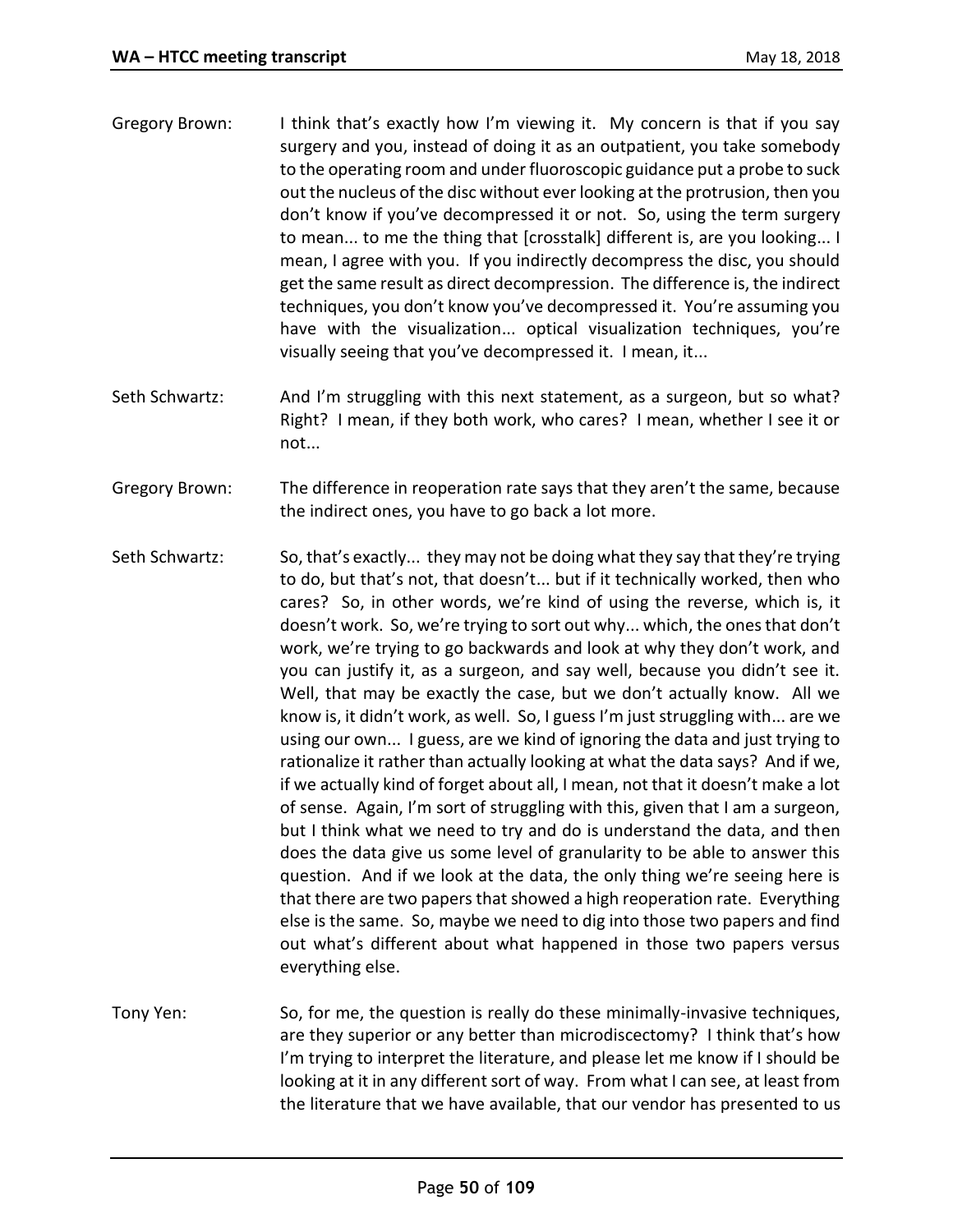and actually looking at a more detailed report doesn't seem to be much of a difference in terms of outcomes. So, that's really what I'm trying to drive at is, I think we're trying to evaluate whether or not these minimallyinvasive techniques. So, we can throw out the Chatterjee paper and the Brouwer paper out of it. I'm fine with that, but if we look at the minimallyinvasive techniques as a whole, are these better than microdiscectomy? It doesn't seem like it is.

Christoph Hofstetter: Do you mind if I say one thing, a little thing?

- Gregory Brown: Sure.
- Tony Yen: Tony, I think that's a great question, and I recently gave a talk about that. I think the two factors to consider, first of all, from the scope that [inaudible] we talked about before, which I'm a member to, uh, from the SCOAP group, we know that the more invasive the procedure, the more complications you have, period. Very good data published a couple papers on that. The SCOAP group from the state of Washington, the more invasive procedure, the more morbidity, the more complications. Well-established from discectomy up to a deformity correction, which I did yesterday. The more invasive, the more complications. Number two, if you look at this procedure, we do different type of surgical procedures. Obviously, the difference in a very low complexity procedure like a discectomy, which is the easiest procedure we do, the difference between using a less invasive method is not going to be very big, right? So, you need thousands of patients and Dr. Tredway quoted a study from [inaudible] that looked at 5,000 patients and showed that the infection rate was lower. Guess what? We have never had an infection with an endoscopic discectomy at the University of Washington in the last five years, because we do this. I would need 10,000 patients to show that, because Dr. Tredway does it with a tube and calls it micro, it's going to have one out of 5,000. You know, the differences are so minute. So, are you going to be able to show it or not? That's why I showed the definition of minimally-invasive surgery. Being a minimally-invasive surgeon according to the new definition that we defined for the world in Singapore a couple weeks ago means you do less collateral damage and less systemic stress. Every surgeon wants to be a minimally-invasive surgeon.
- Tony Yen: And I totally understand that. I agree. I can see how less invasive surgeries would result in less trauma, less infections, etc., but what I'm also looking at is, what I'm trying to focus in though here is, what is the evidence here that we have available in front of you, which [inaudible].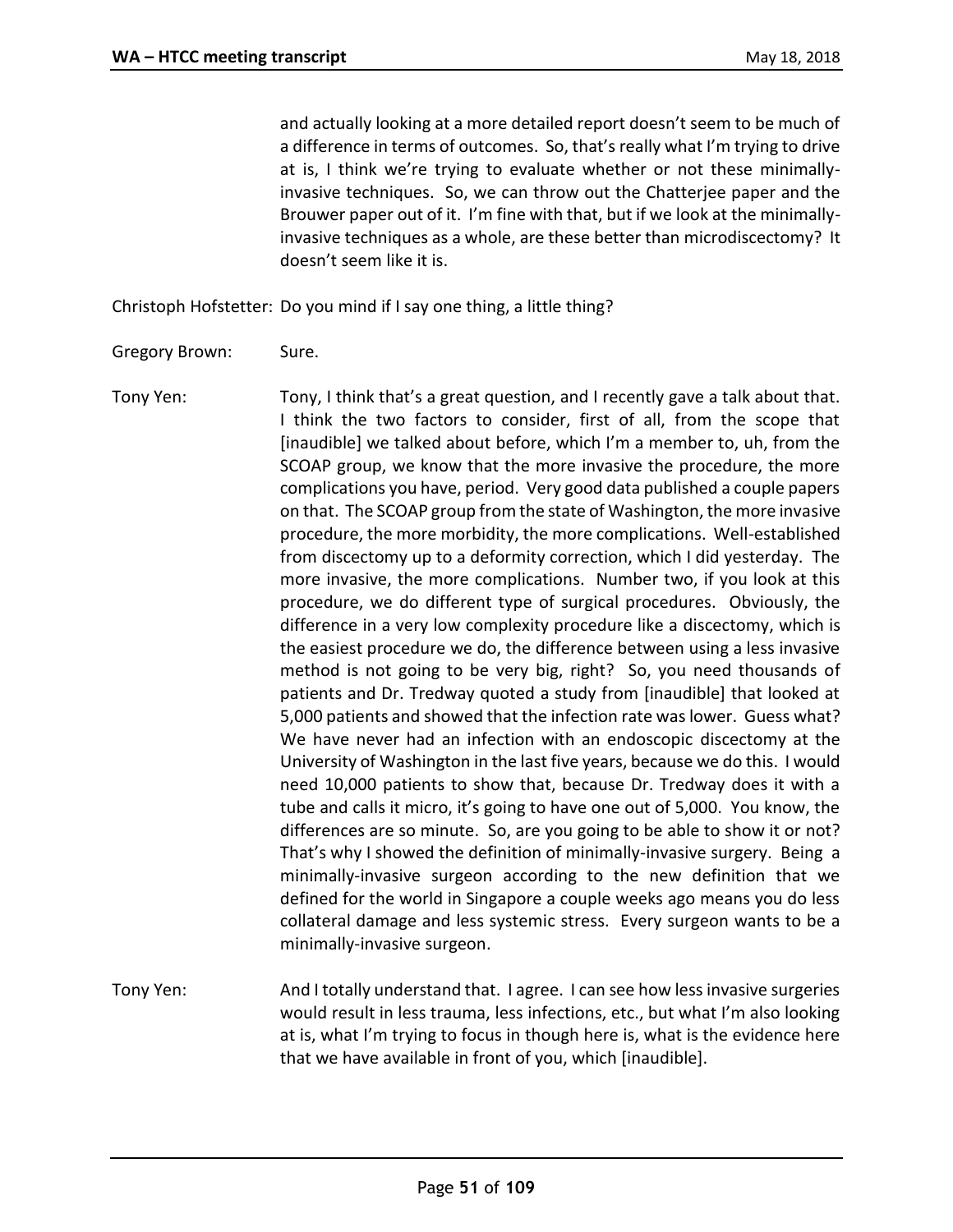|                       | Christoph Hofstetter: You can't see the discectomy level. You can see, I can show you hundreds<br>of cases and stuff. It's very convincing that using newer technology really<br>saves patients from big fusion surgeries, from revision surgeries, and other<br>stuff. We have to think bigger than, again, you're not going to be able to<br>demonstrate it with the numbers that we can realistically get. I mean, you<br>would need 10,000 |
|-----------------------|------------------------------------------------------------------------------------------------------------------------------------------------------------------------------------------------------------------------------------------------------------------------------------------------------------------------------------------------------------------------------------------------------------------------------------------------|
| Kevin Walsh:          | With due respect, Dr. Hofstetter, the charge here is to make a decision<br>based on the evidence we were given. I                                                                                                                                                                                                                                                                                                                              |
|                       | Christoph Hofstetter: There's enough evidence that decreasing the invasive mess                                                                                                                                                                                                                                                                                                                                                                |
| Kevin Walsh:          | I would                                                                                                                                                                                                                                                                                                                                                                                                                                        |
|                       | Christoph Hofstetter:  is beneficial to patients. There's enough evidence on that.                                                                                                                                                                                                                                                                                                                                                             |
| Kevin Walsh:          | well, in your opinion, and I respect that.                                                                                                                                                                                                                                                                                                                                                                                                     |
|                       | Christoph Hofstetter: No. The SCOAP data, there's literature out there that                                                                                                                                                                                                                                                                                                                                                                    |
| Kevin Walsh:          | Thank you.                                                                                                                                                                                                                                                                                                                                                                                                                                     |
| Gregory Brown:        | Dr. Hofstetter, please.                                                                                                                                                                                                                                                                                                                                                                                                                        |
| Kevin Walsh:          | We really need to respect the constraints that we were given by the State<br>legislature, which is, look at the evidence, make a decision, and I would<br>just ask that we remain faithful to that.                                                                                                                                                                                                                                            |
| <b>Gregory Brown:</b> | So, did we pull those two articles just to take a look at them?                                                                                                                                                                                                                                                                                                                                                                                |
| Leila Kahwati:        | Right there.                                                                                                                                                                                                                                                                                                                                                                                                                                   |
| Gregory Brown:        | Okay.                                                                                                                                                                                                                                                                                                                                                                                                                                          |

Carson Odegard: I had one quick question for Dr. Hofstetter. So, the only difference between, like, a tubular procedure and endoscopic procedure is just basically the retractors, right? It's less risk of...

Christoph Hofstetter: It's a smaller working corridor between open, minimally-invasive, and endoscopic. The working corridor gets smaller and smaller. That allows you to preserve the joint and the ligaments. And so, the hope is that it destabilizes the spine less and there is good data, scientific evidence for that.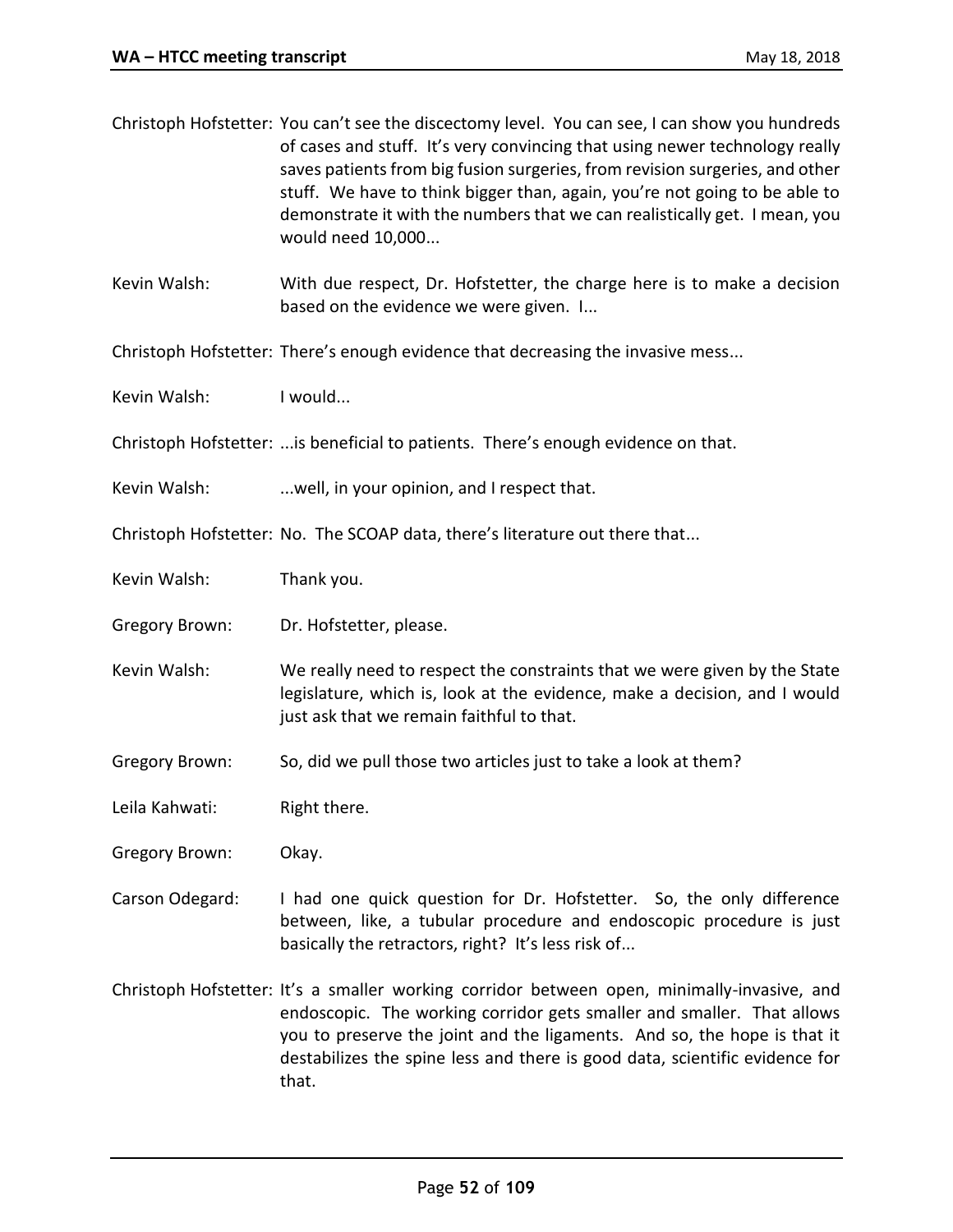| Carson Odegard: | So, can you give us an idea of the utilization of these different procedures,<br>not as a group but just is it a regional thing? Is it a global thing? What,<br>what are they doing in other countries. I mean, is it just specific to the<br>patient, and these things are done every day equally?                                                                                                                       |
|-----------------|---------------------------------------------------------------------------------------------------------------------------------------------------------------------------------------------------------------------------------------------------------------------------------------------------------------------------------------------------------------------------------------------------------------------------|
|                 | Christoph Hofstetter: So, in Germany, like, minimally-invasive and endoscopic surgery is 15%.<br>South Korea is 65%. The U.S. 2%. We have the highest rate of arthrodesis<br>surgery in the U.S.                                                                                                                                                                                                                          |
| Carson Odegard: | 2% in the U.S.?                                                                                                                                                                                                                                                                                                                                                                                                           |
|                 | Christoph Hofstetter: 2% endoscopic. Then minimally-invasive surgery is roughly 15%. Again,<br>that's kind of just, like, in the degrees of size. There's just no incentive to<br>do the right thing for the patients in this country.                                                                                                                                                                                    |
| Mika Sinanan:   | Why is that? What do you mean there's no incentive? Financial incentive?<br>Money?                                                                                                                                                                                                                                                                                                                                        |
|                 | Christoph Hofstetter: Of course. It's all money.                                                                                                                                                                                                                                                                                                                                                                          |
| Mika Sinanan:   | No. It's not, but that's what you were alluding to, money?                                                                                                                                                                                                                                                                                                                                                                |
|                 | Christoph Hofstetter: Yeah, because if you look at it, you need better technology to get a better<br>outcome, and you spend more time if I do an open discectomy, it takes<br>30 minutes. If I do endoscopic, it takes a little bit more time, because it's<br>more thorough and more difficult. You need more training, but again, I<br>think if the literature is very complex, because it's just very difficult to put |

John Bramhall: Do I have time? I'm curious the... this 20-year-old paper, the Chatterjee, it's 20 years old, right, '95. So, it's very old. What was the method of automation? That's the word that crops up in there. What were they automating?

together, but all over that's the trend.

Leila Kahwati: I believe it was mechanical, but Rachel can check. It was a nuclear tone made by surgical dynamics.

Christoph Hofstetter: Nobody does that.

Kevin Walsh: It doesn't matter that nobody does it. The reality is that the people who do it haven't bothered to generate data to help us make a decision. That's the reality.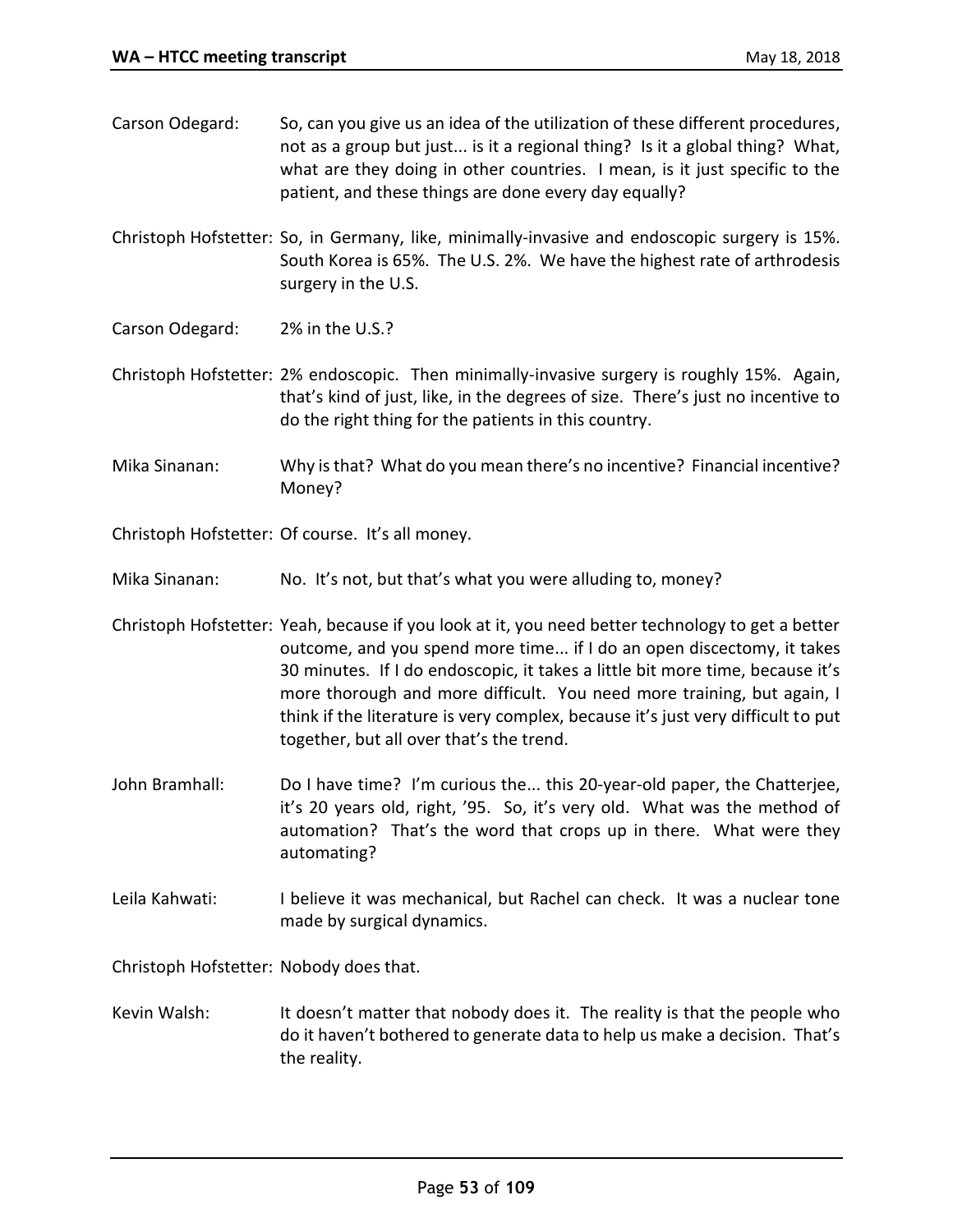Gregory Brown: So, just so I'm... I've got it in front of me, and I'm trying to see a description, and I don't see one. So, it's a mechanical...

Leila Kahwati: Are you looking at Chatterjee now?

Gregory Brown: Yeah. It's a mechanical removal of the nucleus but not of an individual herniation. Is that...

Leila Kahwati: So...

John Bramhall: Because we're thinking of eliminating that study, right?

- Leila Kahwati: Read the description, yeah. I can read the [inaudible] intervention description. It states procedure was performed with an automated suction nucleosome under local anesthesia. It was necessary to achieve the position to center before disc aspiration was continued until no more nuclear material could be obtained.
- Gregory Brown: It's like an arthroscopic shaver basically. Yeah. So, and then Brouwer, he says one of the minimally-invasive techniques is percutaneous laser disc decompression, which is based on the principal of decreasing the intradiscal pressure by applying laser induced heat to the nucleus pulposus. So, in other words, it's just ablating the nucleus but not going after the specific herniation. So, again, on was it 39 or 29. I can't remember, but those two procedures were the ones that are, like I said, indirect, just doing something on the nucleus without that. I heard what you said, Kevin. I guess, the... I mean you can look in virtually all aspects of surgery, general surgery progressing from open cholecystectomies, orthopedic surgery, rotator cuffs going from open rotator cuff repairs to arthroscopic rotator cuff repairs. Pick any subspecialty, and there's movement towards these less invasive techniques to minimize trauma to the soft tissues and faster recovery. Again, in this particular area, I don't know if there's enough evidence to say yes to those techniques, but again, to me, just as a surgeon, visualization for a procedure... there's isn't a difference in outcomes from open versus rotator cuff... arthroscopic rotator cuff repairs, but both you're directly visualizing the rotator cuff, either with an arthroscope or under direct visualization. So, it's again, it's... the visualization to know you did the operation you went in to do, and again, this is the meta-analysis that at least to me shows that.
- Mika Sinanan: So, Mika Sinanan. Just to pull us back for a min to the 30,000 foot level, the efficacy questions, were the effectiveness and comparative effectiveness of surgical interventions. So, the first suggestion, as I understand it from you, is to not focus on all surgical interventions, which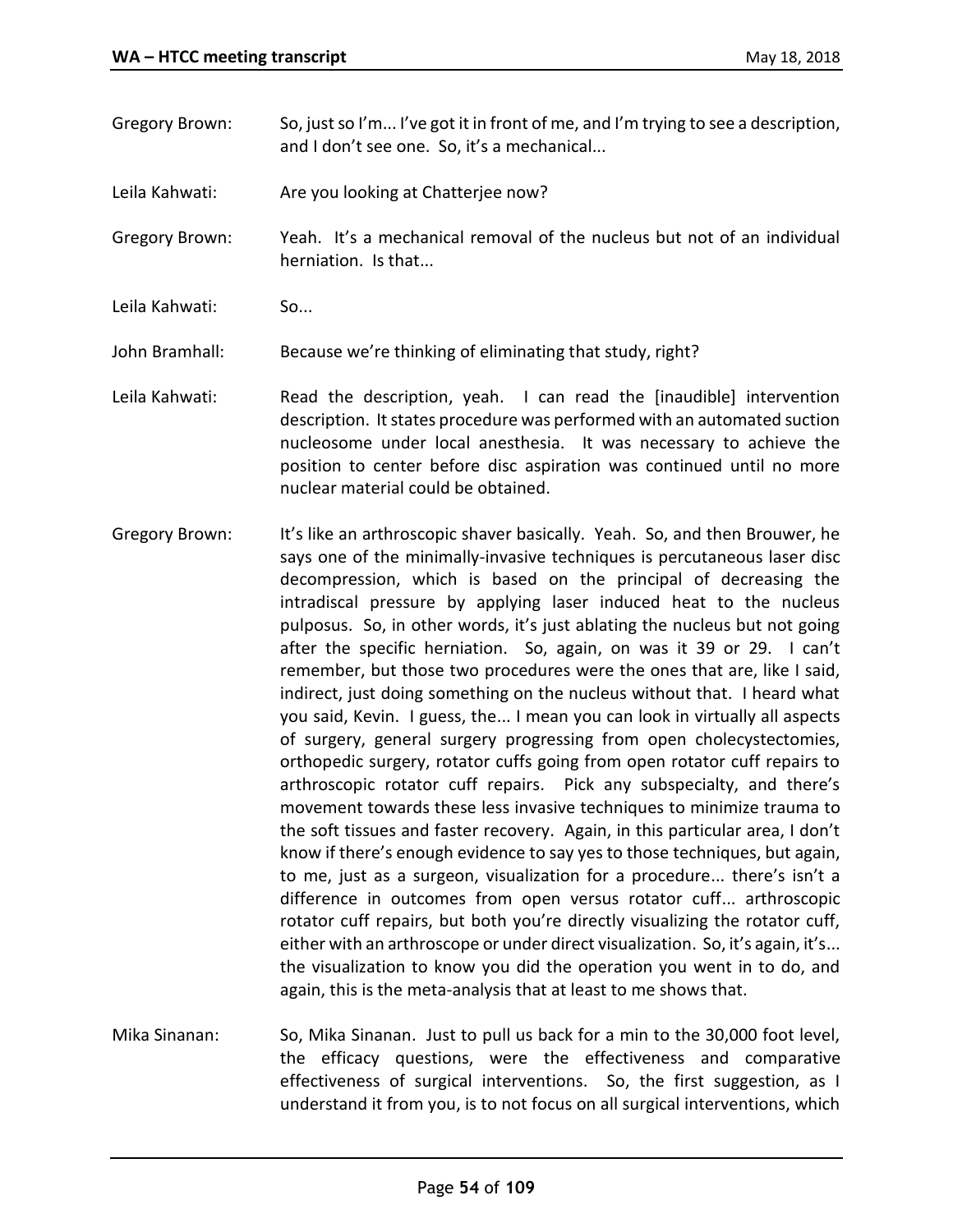gets into what is established practice for which there is a body of evidence that there's benefit. For example, open surgical practice. We're not trying to make a coverage decision about that today. We're trying to narrow the scope of what we're focused on. Is that correct?

- Gregory Brown: That's my understanding of Dr. Franklin's.
- Gary Franklin: No. I wasn't recommending not making a decision on the standard procedures. I think you do have to make a decision. That's what your job is.
- Mika Sinanan: For the standard procedure, as well.
- Gary Franklin: You still have to make a decision on the standard procedures. I'm not recommending... we were recommending coverage with conditions. Do they have radiculopathy or not.
- Mika Sinanan: Okay. So, so we do need... you want a coverage decision on the basis of our standard treatment. Then, the next question is, is it visualization of the disc by any technique versus non-visualization? That's one way to think about it. Another way is visualization of the nerve or not. A third way is removal of a portion of the disc or pulp or not removing, simply ablating but not removing any tissue is a third way to think about it. You've suggested that we use the visualization as the primary means of narrowing down the technical innovations that are really the focus of our evidence base evaluation.
- Gregory Brown: I guess, correct. I'm trying to figure out how to say it. So, Dr. Rege brought one up, is fluoroscopy visualization? Is ultrasound visualization? So, I threw in the term optical visualization. I mean, to me, the concept I'm trying to get to is, to me, there's a direct technique where there's a herniation. You go in there. You're directly looking at the disc, the nerve root, one or both and removing the herniation. Then, there's these indirect techniques that basically just as I was reading described well, if we reduce the pressure of the nucleus, then that should reduce the herniation, which in theory, yes. In practicality, this meta-analysis says not very well. So, now for me the question I have right now is, is a reoperation an effectiveness question or is a safety question. It's certainly not a costeffective approach, but if you're assuming that you can just decompress the nucleus, and that'll fix everything, to me, those two studies say no. So, however we talk about a direct or indirect technique or visualization, I just... those are the concepts I'm trying to figure out how to put the words around. Is that what you're asking?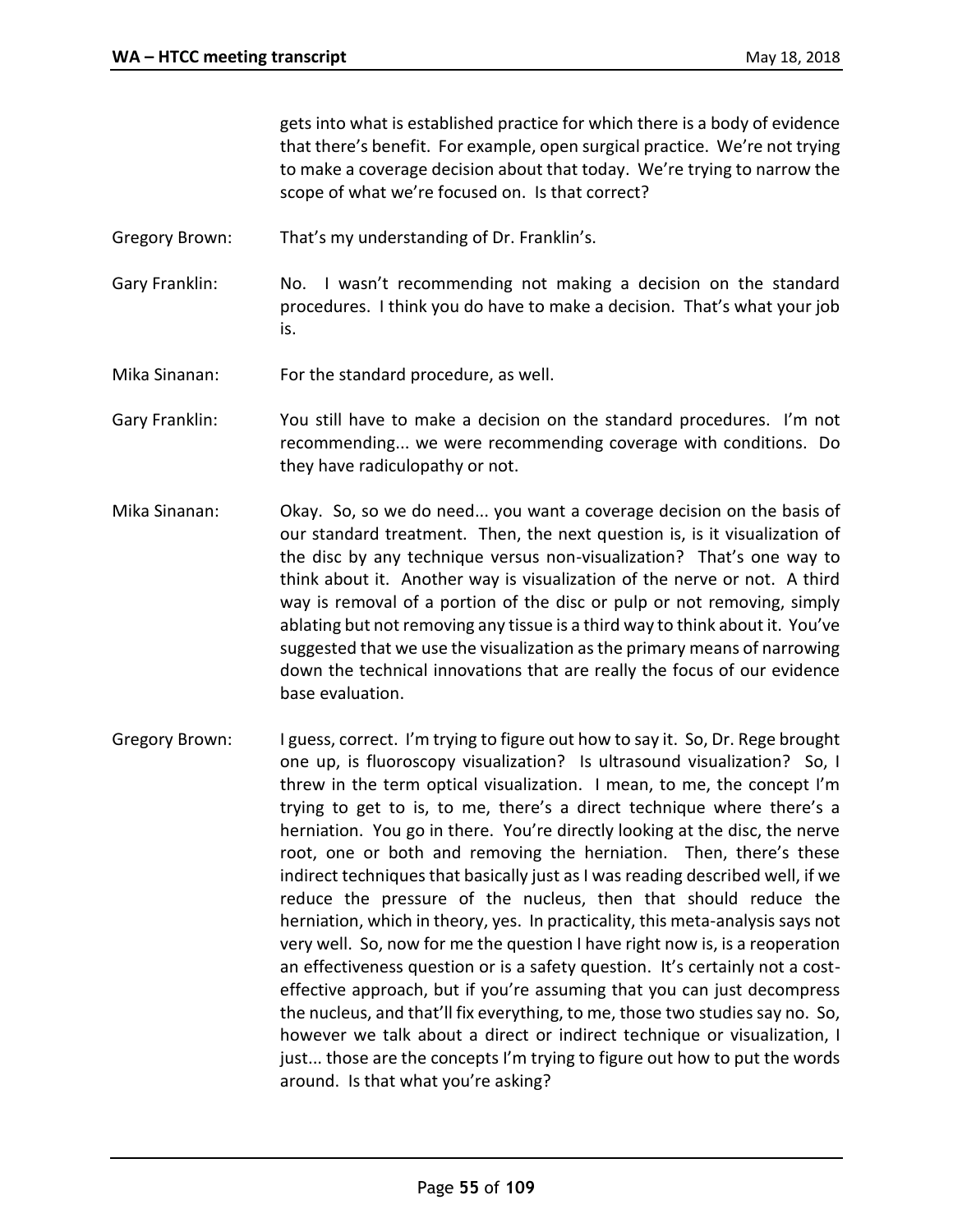Mika Sinanan: Thank you. Yes. That's helpful.

- Sheila Rege: This is Sheila Rege. In response to Kevin's ... our charter is to look at the evidence. So, I like what we did. And when we think of direct visualization what I was hearing from our surgeons in this room, you know, direct visualization optical, call it what you do, eyes, glasses, loops, microscopes, and then the question is, do you do direct visualization before and after the procedure if we get to using visualization as a standard. I don't know we're there yet, but my concern on this, and my... what I'm struggling with, I mean, I started reading from your... from what you had handed us. There was percutaneous electrothermal treatment. I've never heard of that. I don't think I've ever seen a patient with that. So, I actually texted some colleagues of mine and said, have you guys seen this? Never seen it. Then, radiofrequency, you can say percutaneously, and these device manufacturers have the most unusual devices that they will market. So, my worry is that not to have a patient go to what I call a sham kind of treatment and avoid that versus really allowing the real treatments. So, I don't know if I think listing everything that was in your... what you had given us, would be too time consuming. So, we do need to figure out something, and I'm struggling with what criteria to differentiate it. I don't know, Seth, if you have any ideas as a surgeon.
- Seth Schwartz: Well, I mean, I'm struggling with that same point. I mean, I think, again, we've seen evidence that discectomy works, microdiscectomy works. Endoscopic microdiscectomy is still microdiscectomy whether you do it through a tube or not. It's all the same procedure. So, I think that's not a question. We've seen some evidence that the less invasive procedures have faster return to work, and that's one of the only differentiations. We don't expect any difference in pain, 'cuz you're doing the same operation. So, partly I'm trying to get at, what are we really trying to do, and if we're... because I don't have any problem approving any of those procedures with the right indications, but a few of these procedures are not the same thing. I'm still not sure how to call out these procedures that are not the same thing.
- Christoph Hofstetter: Seth, do you mind if I just answer that very quickly. Again, I want to... one part that we are trying to do worldwide with the AO right now with this large organization is to... all these things that we talked about right now is just standardize the nomenclature, and to standardize these procedures, and we do that worldwide, and we're starting [inaudible] in December of this year where we really go over these procedures how to perform the minimally-invasive surgery and endoscopic, both of those direct... all of these procedures that are [inaudible], because as a surgeon, you want to see the pathology before and after you've taken care of it, right? And it's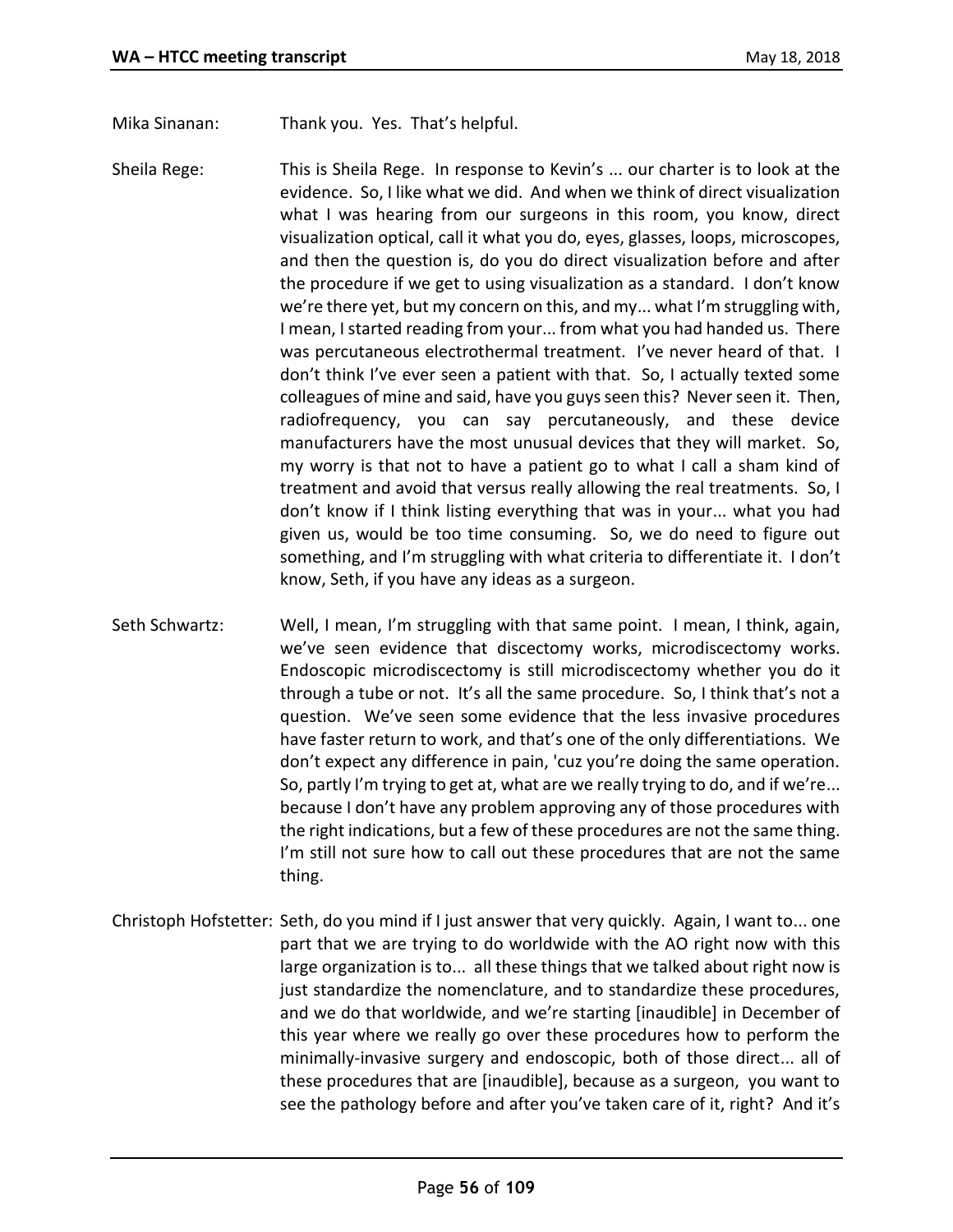true for all surgeons, basically, right? We want to see before the issue and afterwards. Again, for some procedures, indirect is enough, but for this what we're right now talking really about a procedure that you directly decompress a nerve root, and I think that's important.

- Gregory Brown: I hear what you're saying, and I think you're coming from a surgeon's approach. What I heard from Dr. Franklin is his concern that it's the nonsurgeons that are doing these indirect techniques, be it a neurologist, be it a physiatrist, be it a radiologist without visualization. That's why, anyway, I won't speak for him. Dr. Franklin, you were going to comment?
- Gary Franklin: Yeah. We also, just to that point, there are two different CPT codes. There's a CPT code for endoscopic, which we currently do prior authorization on, and there's a CPT code for kind of everything else that's not open, a different CPT. So, that's kind of a catchall CPT code. The other thing to keep in mind is, Medicare has a national noncoverage decision for any of these procedures that are energy based that are heat based or I'm not sure about whether lasers and that or not. Is laser in that?
- Christoph Hofstetter: Most surgeons I know in the U.S. that are serious about this don't use a laser, because there is risk of radiculopathy. If you hit the nerve root so high.
- Gary Franklin: I'm pretty sure that laser and hydrothermal, whatever, thermal are part of the noncoverage decision from Medicare noncoverage decision.
- Carson Odegard; Yeah. I'm considered about nomenclature, too, and I'm concerned about if we make a decision and we're talking about indirect or whether it's visualized or whatever, we really don't have any evidence on what we really call it, and the evidence that we have is a group of procedures that really has no evidence of comparability. So, if we're going to make a decision, we're going to either have to make it... we could exclude maybe a couple things and call it something different, you know? I don't know what you'd call it that you exclude, but you're going to have to include a group, and...
- Gregory Brown: So, the surgeons... so for an all... well, is tube billed under open then, because you've made an incision and inserted a tube, a tube discectomy? Okay.
- Gary Franklin: There are a series of CPT codes for the regular open procedures.
- Gregory Brown: Okay.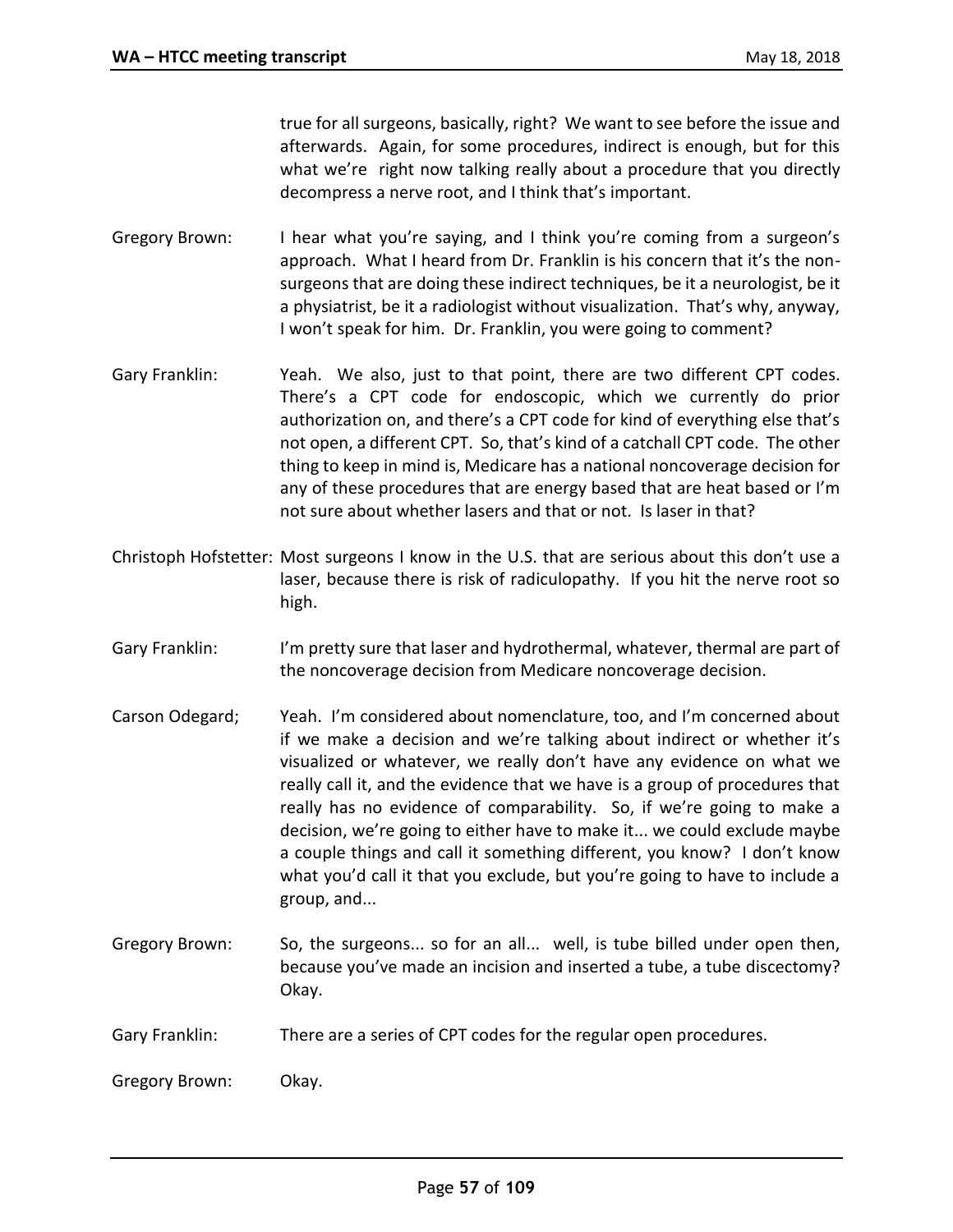- Gary Franklin: There's a different CPT code for the endoscopic procedures and a separate code altogether for all these other things. Gregory Brown: So, it's really that third code then... Leila Kahwati: Yeah. I think it's for thermal intradiscal procedures. Is that right? Male: Yeah. Those are not covered at all. [Inaudible] He's talking also there's an endoscopic code, [inaudible], but you're exactly right. [Inaudible] Josh Morse: We really appreciate your input. We're going to have to get you a microphone, because you're adding significant substantial comments to our record here. Let me get you a microphone. Gregory Brown: Okay. So, I guess my only question with that is, is the Chatterjee paper, like I said, is a mechanical shaver. So, that's that not thermal, but would that be the code that they billed under, or this third code?
- Male: They couldn't do that, because they're not performing a laminotomy or a [inaudible].
- Trent Tredway; I'm Trent Tredway. I'm just here to hang out. That's the key, because if we were doing a decompression, you have to take, you have to do a laminotomy, and you either do a discectomy or you just do a foraminotomy. Those are the CMS codes, CPT codes that you're approving for decompression of the nerve root. We're not really decompressing the disc, we're decompressing the nerve root. Those other procedures that you're talking about would have to be under a different CPT code, and that's what gets a little bit different. No, I don't know if Dr. Franklin has other CPT codes that people are trying to put in, but none of those will be approved. They're not approved by CMS. We're not going to get paid for them. So, that's really kind of the tricky part. There are some other devices, intraspinous, basically intraspinous devices that expand open. That does an indirect decompression. It doesn't do a laminotomy. It doesn't do a decompression. So, you can bill for that. So, that's really where the question of it is, if you guys are going to talk about that type of technique or that type of procedure, then that needs to be addressed, and that's what this was kind of a question where we're talking about surgical decompression for radiculopathy, and so we kind of run down these rabbit holes. If there are procedures that you guys are questioning and don't want to cover or shouldn't cover, then let us know. I think that's really reasonable, but there are certain procedures that CMS, CPT codes that are already there that are a standard of care. That's why we're here so, you know, and thank you for letting me talk, because it's important that we get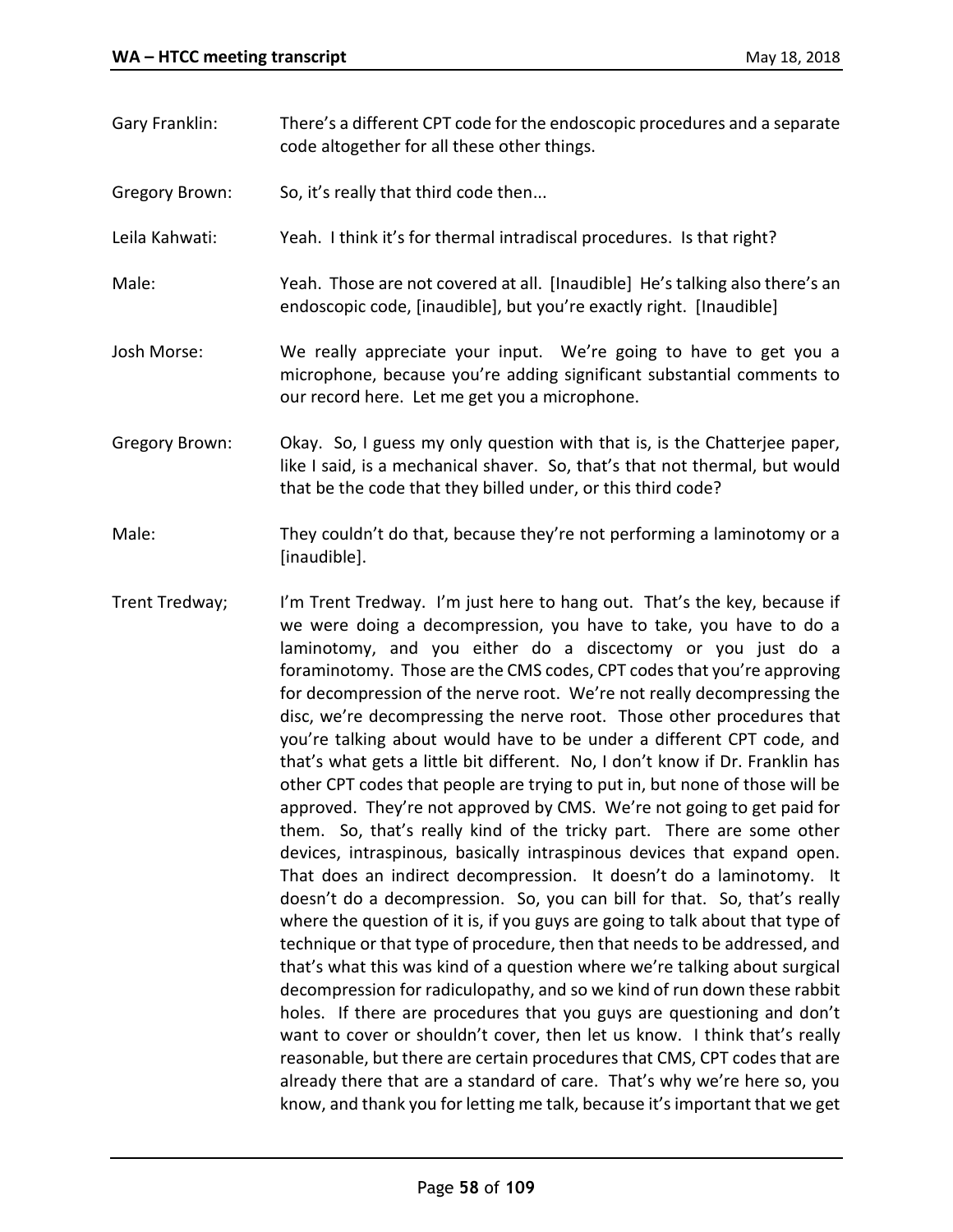those approved, but some of those other ones that are out there, that's really the Health Technology Assessment's job to say should we do lasers? Well, look at it and probably come up that there's not really good data for that. This automated thing that you guys are talking about from Chatterjee, nobody does that. That's in a different country. Most of these studies are from different countries. We don't do that. So, that's what really is kind of interesting about this whole process. There are certain standard of care, certain data that we would actually say, absolutely. Decompress that nerve root. Rob Gronkowski would be happy with that, too, right? So, people get discectomies, and they do pretty well, but there are some other people out there that are doing some procedures that we should look at. Same way with stem cells, right? I mean, that's not going to be covered. It's not covered by CMS. There are people that are doing some things out there that are not going to be covered, and Washington State should not cover those, right? They look at the Health Technology Assessment. So, that's the way I look at it.

- Gregory Brown: Thank you, so, Dr. Franklin.
- Gary Franklin: Can I just ask, the endo-, any of the endoscopic procedures, how good, how complete is the pre and post-visualization from the endoscopic procedures compared to the open procedures?
- Christoph Hofstetter: I think [inaudible] answered it the best here. We are really the center of excellence for the U.S. here. So, most of these studies are coming out or not. They're on their way right now. We're studying it. We have a prospective trial going on right now, open laminectomy versus endoscopic laminectomy. So, we are really leading in the country right now. The thoroughness of decompression is the same as a tubular microscopic decompression, and the visualization is superior, because you can go and put your camera 2 mm next to a nerve root, underneath, in front, below. So, the visualization is absolutely far superior. Again, we are publishing a paper right now with a one-year follow-up that of which the VAS microsurgical decompression is 3.4, endoscopic it's 1.6, because it's more thorough. So, the outcomes appear to be superior. Again, it is a cohort study with matched controls, not randomized, but the randomized studies are on their way. So, I am a true believer in it, and patients... my office staff almost kicked me out when they knew that I would randomize open laminectomy versus endoscopic laminectomy.
- Gary Franklin: I just wonder, just because you can get 2 mm away and see it, like, that part of the nerve that closely is not the same as knowing that you left a fragment, a bigger picture that you can visualize when you're in there. So,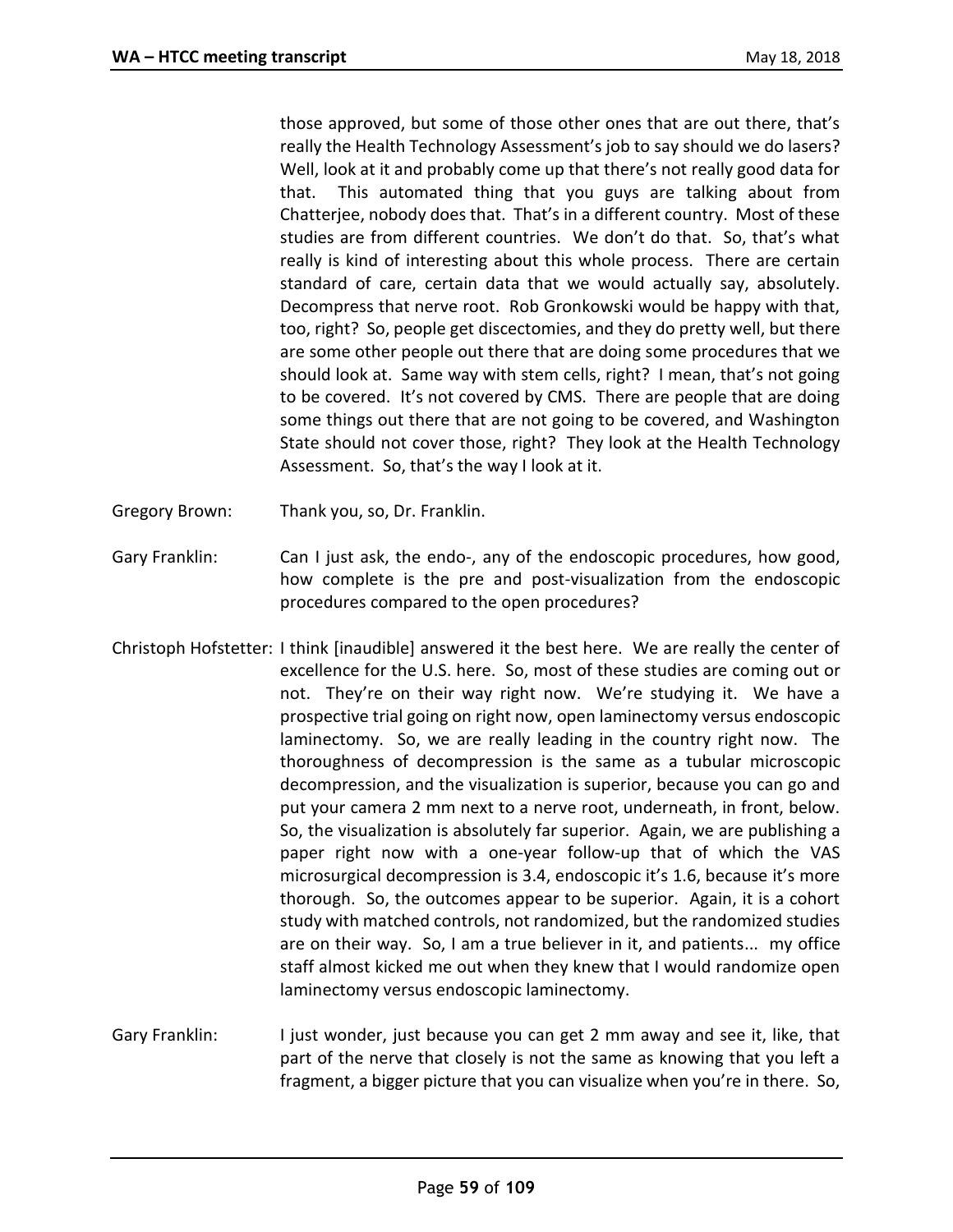I'm just wondering about the reoperation rates in these other studies, no matter what it is, and whether you were actually seeing it, as well.

Christoph Hofstetter: So, the reoperation rate in a large cohort of five major centers in the U.S. who, that's...

Gary Franklin: That's not published yet, though, right?

Christoph Hofstetter: We have the data, I can show you.

Gary Franklin: No, but this committee can't look at that.

- Gregory Brown: We have to deal with published... so, again, back to 29, I keep, you don't have to go back. There is endoscopic discectomies in there. So, if what I'm hearing from Dr. Tredway and Dr. Hofstetter is, even with an endoscopic discectomy or microdiscectomy, you're still doing a laminotomy to get there and do the…?
- Trent Tredway: That's right.

Christoph Hofstetter: Correct. Laminotomy, foraminotomy.

- Gregory Brown: So, the key is... well, it sounds to me, and again, everybody else, if we then include laminotomy or foraminotomy, as part of the procedure, whether it's full open tube or endoscopic, it's that foraminotomy, laminotomy with discectomy that's the effective part of it?
- Kevin Walsh: I'm really frustrated right now.
- Gregory Brown: Okay.

Kevin Walsh: There's a process, and we're not following the process. We've been asked to look basically at three things, surgery versus nonsurgery, microinvasive surgery versus everything else, and endoscopic. Am I correct? Am I conceiving this correctly?

Gregory Brown: Yes.

Kevin Walsh: I feel like there's been an assumption that we're talking about the third one only, because we've already approved the first two. There's been no discussion about the first two, in spite of the fact that they're the standard of care, we were asked to evaluate them. We haven't done that. So, I feel like, because my perspective is very different than yours. I understand that I'm going to be defeated in a nine to one or ten to one vote. I don't care.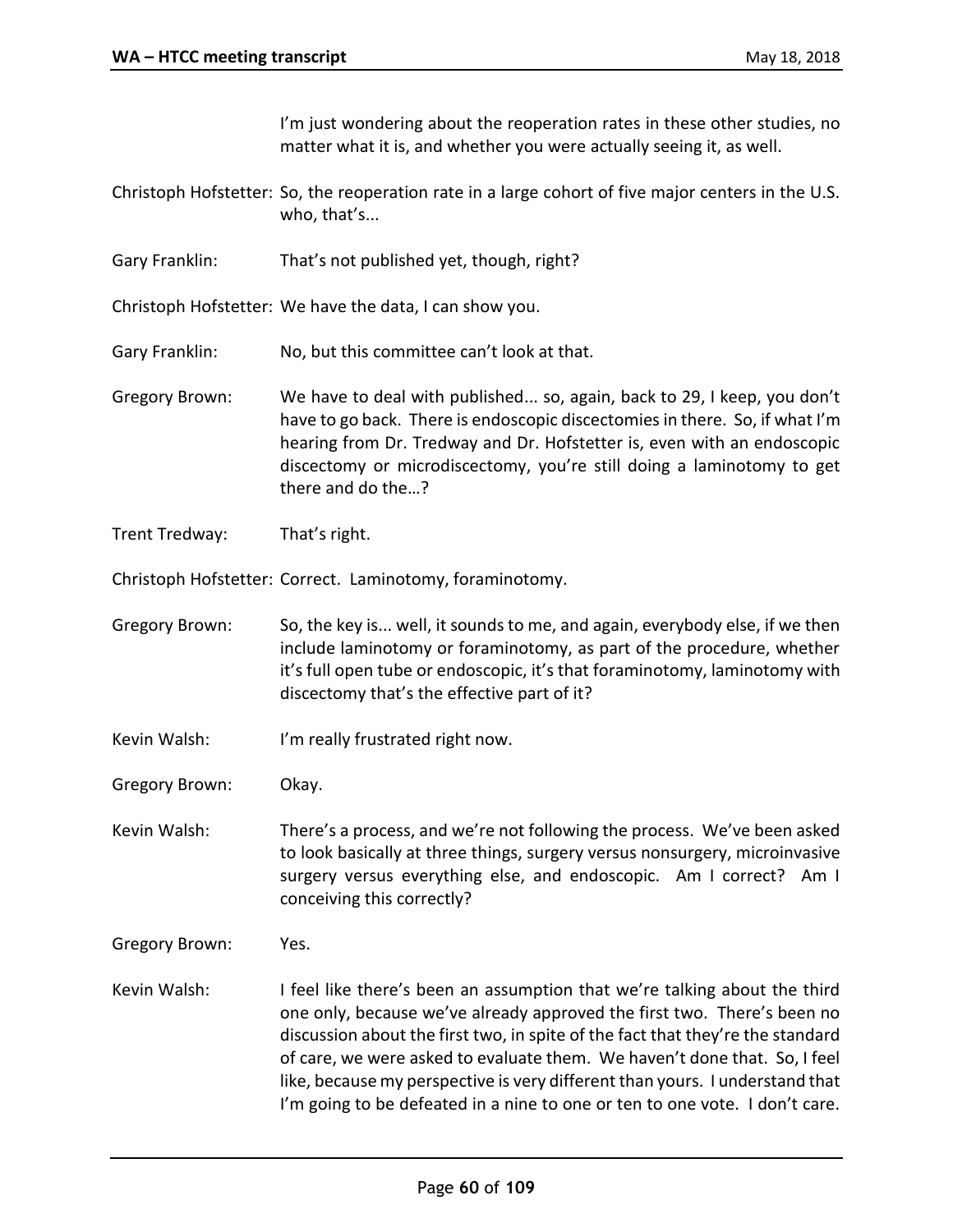What's important to me is that we didn't talk about this other stuff, and we didn't apply the effectiveness question to this other stuff. Seth has made an assumption very emphatically that this stuff works. I have a different opinion about that. I would like us to do a straw vote about open procedures, to look at all three levels and get a straw vote and get a sense of where we are. Then, we can dig into the weeds of the details about trying to parse this stuff out the way that you feel is most appropriate.

- Carson Odegard: I have to agree. I think that would be a good approach. It would keep us on track. I think though, Kevin, that we jumped the gun. What we're looking at is more of conditions for the third.
- Kevin Walsh: But that's not the process...
- Carson Odegard: I know. Right. Right.
- Kevin Walsh: ...that we've been asked to follow.
- Gregory Brown: I agree with you. Again, I heard Dr. Franklin's presentation and their request was not to revisit that, but I agree with you that the process does ask us to. So, if I'm hearing you correctly, are you asking for a straw vote whether we think that open laminectomies, foraminotomies, discectomies are effective.
- Sheila Rege: Surgery versus conservative, 1A is what you're looking at.
- Gregory Brown: Versus conservative? Okay.
- Kevin Walsh: I'll let you do that.
- Gregory Brown: So, this is a straw vote.
- Sheila Rege: And this is assuming the similar criteria that...
- Gregory Brown: Appropriate indications.
- Sheila Rege: ...conservative is given, appropriate conditions, conservative, you know, you're waiting to give conservative some time to work. So, six to twelve weeks is what all the studies showed.
- Josh Morse: To get to the nonbinding voting, typically you refer to your decision aid.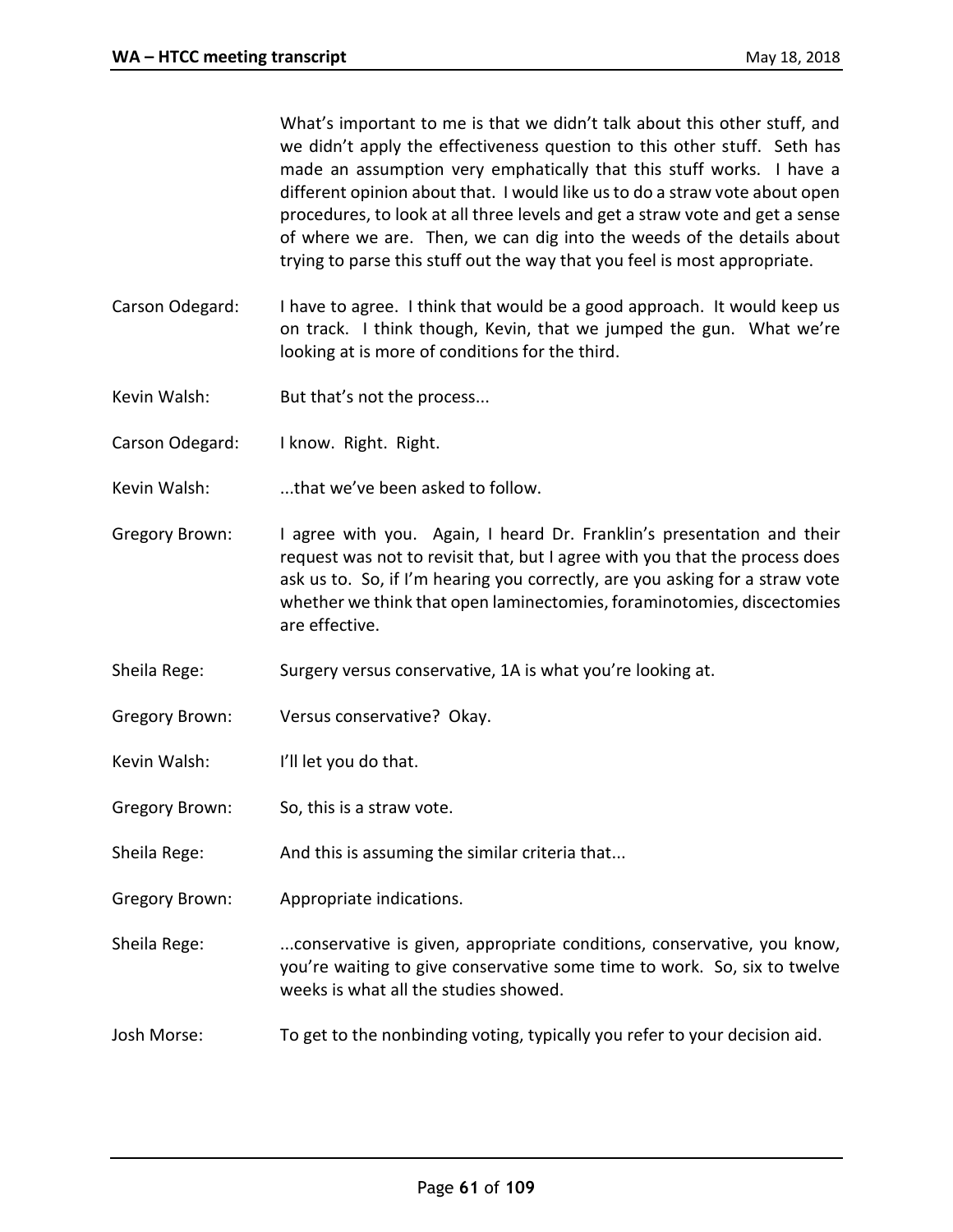- Seth Schwartz: We can do that, but a straw vote is something that's just a quick show of hands, like, where are we. So, I think it's not unreasonable to do that before we move on to this stuff.
- Gregory Brown: Sure, yeah. So, do we think that... well I'll state it as in appropriate indicated patients that have failed six to twelve weeks of conservative treatment is open laminectomy, laminotomy, foraminotomy, discectomy are more effective than conservative treatment.
- Gary Franklin: With imaging to show disc disease.
- Gregory Brown: Well, right. That's what I mean by the indications.
- Gary Franklin: Right. Okay.
- Gregory Brown: Yeah. So, those that think it's more effective?
- Josh Morse: I see five hands.
- Gregory Brown: Same?
- Josh Morse: Two, three, four.
- Gregory Brown: Alright. So, I mean, that's close. So, the point, I guess...
- Mika Sinanan: So, we're not arguing that it's not effective.
- Gregory Brown: Right.
- Mika Sinanan: Well, your question was structured, do we think that the surgical intervention, where so much money is spent and so much time is any better than conservative therapy. The data that we're presented convinces me that there's no distinction. So, I wouldn't argue that neither therapy is effective. The question you asked is, is the surgical intervention demonstrated to be more effective than the conservative therapy. That's why I voted the way I did.
- Gregory Brown: Okay. So, let me...
- Seth Schwartz: I think Kevin has a valid point, that I think we should clarify this. I think that's a big generic statement, because what we were presented with was a lot of data that said at early to moderate outcomes, there was significant improvement in pain outcomes with surgery versus nonsurgical treatment. I think that, in the short term outcomes up to six months that that was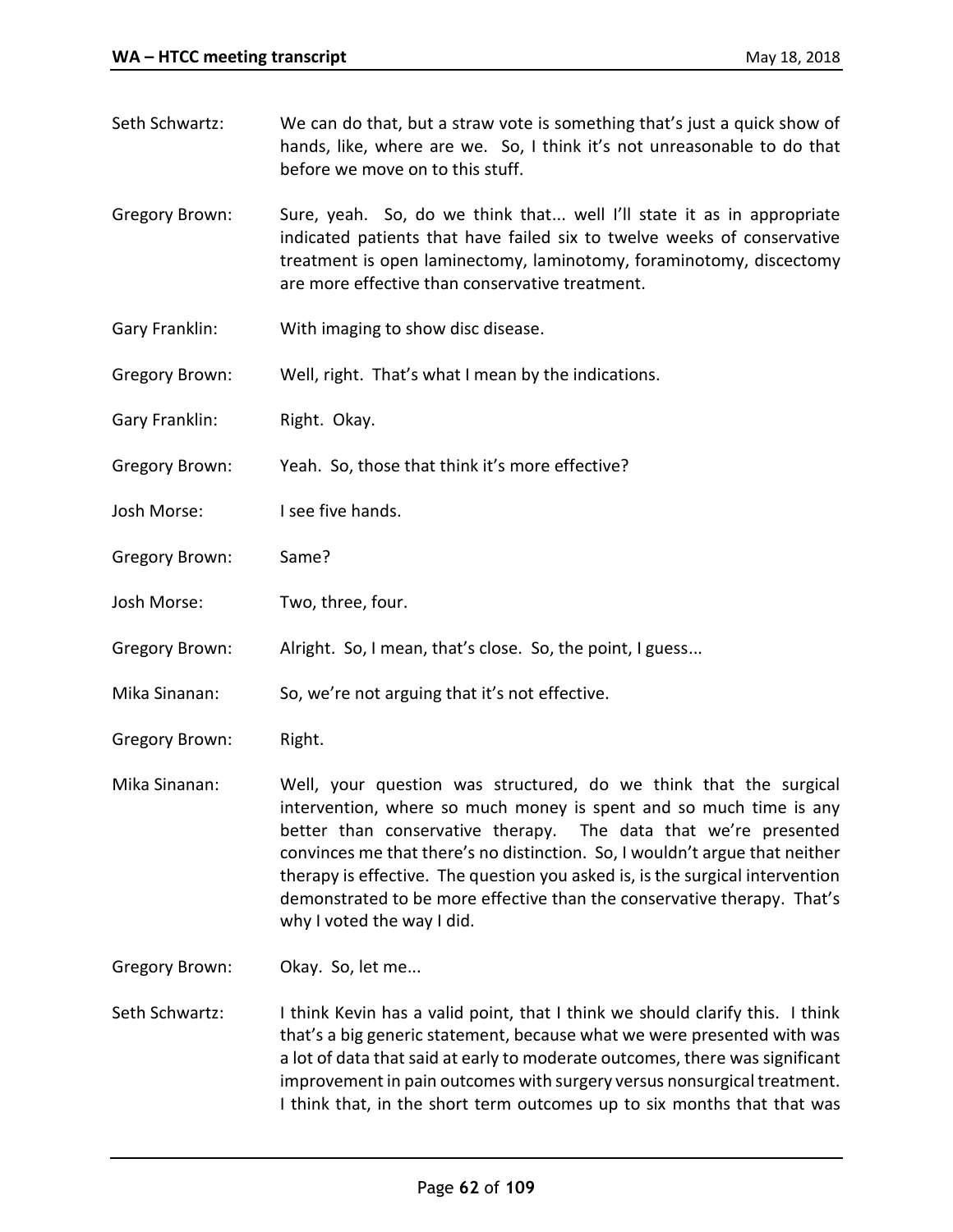pretty clear. I think it becomes a little less clear in the moderate term outcomes, two to five years, but there's... a lot of the challenges to the studies that we saw was that there was a tremendous amount of loss to follow-up in crossover in those trials. So, it makes it very hard to assess the fact that there's... the difference sort of... I don't know if it goes away completely, but a statistical significance of the difference is significantly mitigated but these studies sort of fail us at that outcome. So, it makes it harder to comment on that. So, the question sort of comes down to, okay. We're unsure about those longer term outcomes, but... so, how much do we value an improvement in pain outcomes up to six months.

- Kevin Walsh: And as a primary care physician who takes care of people with chronic pain, who takes care of a lot of people with low back pain, the perspective I have is that I'm told increasingly to ignore pain as a measure and to look at function, because we can't get rid of chronic pain, unless we anesthetize people. So, all we can... what we can hope for is to improve their function, and there's a huge thrust right now in primary care toward that, and I'm wondering why we're using a statistically significant but small improvement in pain over a short term that's not reflected in function gains, measures, it's not reflected in return to work, why that becomes sufficient to let this behemoth roll. I do not think that the evidence is there to support it. I don't feel it's significant. I don't feel that measure in itself is significant. I understand I'm in a minority.
- Gregory Brown: I'm not sure you're in the minority. I agree with your perspective. I am coming from the position that I don't think the evidence that we're presented with today is sufficient to, shall we say, overrule the standard of care.
- Kevin Walsh: I respect the difficulty of that idea. The reality is, we were asked to make a decision about this stuff based on the evidence we were given, not, oh, but because it's the standard of care, we have to accept it.
- Gregory Brown: No. That's...
- Kevin Walsh: It was never, the question was never asked in the first place.
- Sheila Rege: But would the standard of care be... would be data we'd have to accept as data. I mean, is that?
- Kevin Walsh: The standard of care is not data. That's the standard of care is [crosstalk].
- Sheila Rege: I'm sorry, guidelines.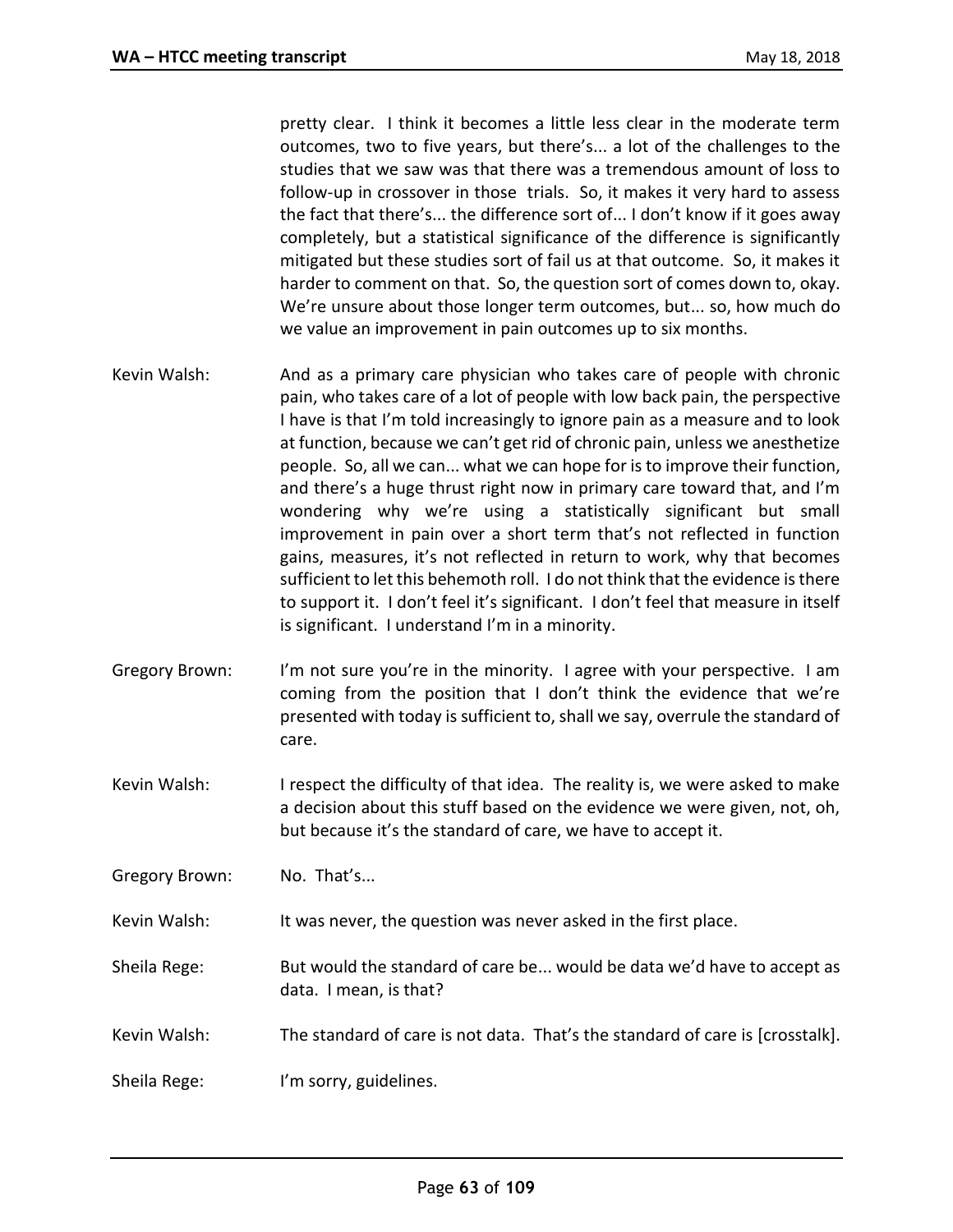Kevin Walsh: It's culture.

Sheila Rege: The fact that there is...

Kevin Walsh: Well, we're asked to make a decision and then compare it to the guidelines that exist. We are not asked to be driven by the guidelines.

- Seth Schwartz: I think you make a valid point, but one thing I would want to clarify is that I don't know that we're necessarily talking about chronic pain here. A lot of the things that we do talk about [inaudible] chronic pain, you know, chronic degenerative disc disease and all those kinds of things, but this is acute herniation. So, I think the difference in acute pain, if you improve pain three months versus six months of acute pain may be a very different outcome. So, it's not clear to me at all that we're talking about chronic pain. We're talking about pain from an acute disc herniation. So, I think pain is a significant outcome.
- Kevin Walsh: I would argue we're looking at different time periods. One of them is an acute period. Then, we're looking further out and further out and further out. It's always interesting to me that orthopedic studies don't look further out, because by one year, usually whatever improvement they were able to gain at six weeks or three weeks or six months is gone at a year. There's no difference anymore. So, why is that not relevant? You're living with this back issue for the rest of your life. You're not living with it for six weeks and then you get a pass.
- Gregory Brown: So, John, you had concerns about how I phrased the straw poll question. So, how would you phrase it differently?
- John Bramhall: So, I would find it shocking if we, as a group, said that an acute disc herniation could not be treated surgically and then compensated by the State. I would find that shocking, because I think it should, but...
- Gregory Brown: So, how would you rephrase the question so that the answers that you...
- John Bramhall: ...so, the graph that's up there is... what it really says is surgery and nonsurgical interventions, which may be cheaper, may be more expensive, don't know. We're not invited to sort of discuss that at the moment, but they're equally effective, right? I mean, there's no difference, according to that graph. There's no difference. That doesn't mean that they're not effective. That was my point. It means that they're equally effective.

Gregory Brown: Okay.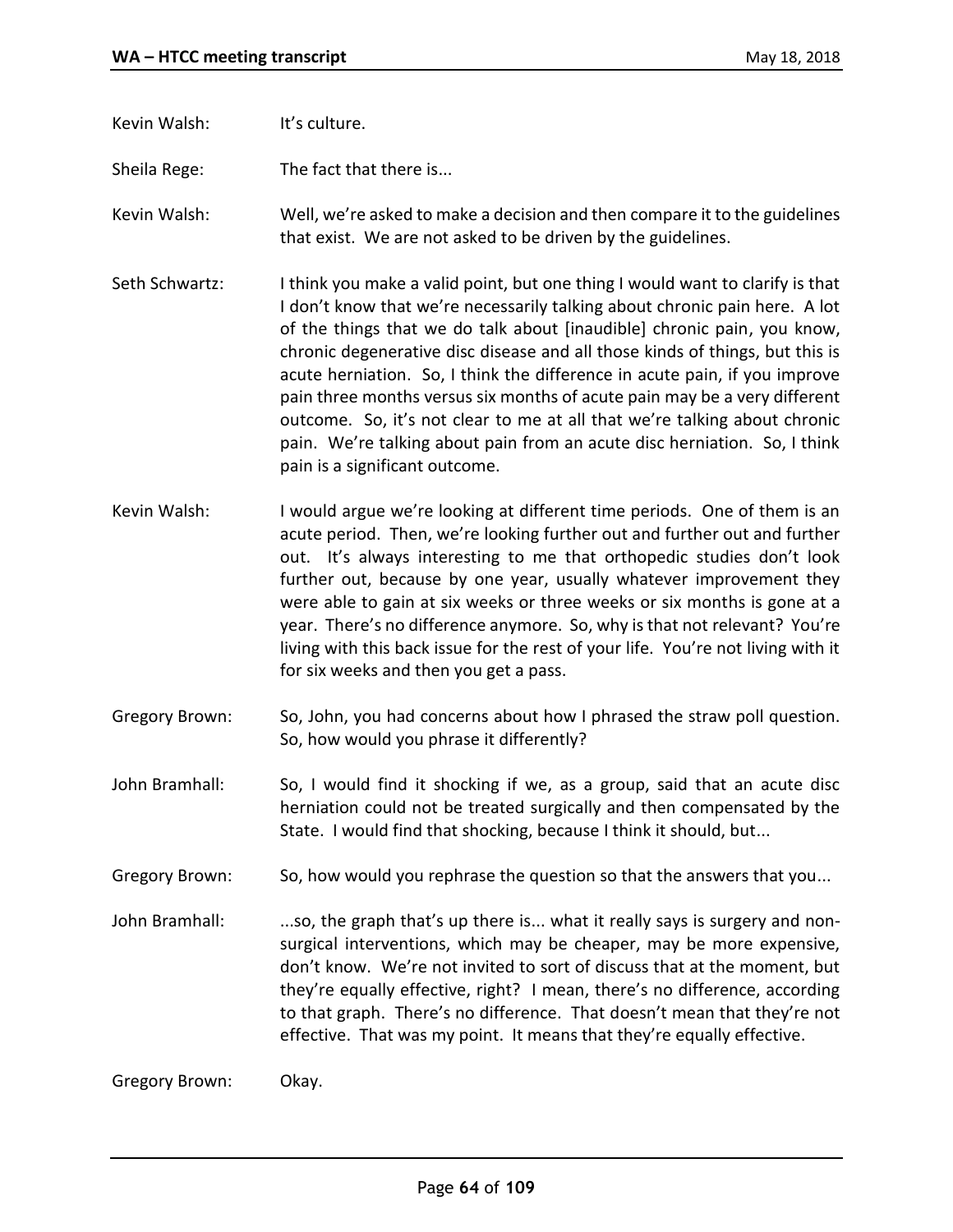- John Bramhall: And then as a ... from a societal standpoint and a healthcare economic standpoint, there would be an opportunity at some point to say, well, the nonsurgical interventions, they work just as well as surgery. Someone used the word behemoth. There's this grinding energy behind the surgeries going on day after day after day, mainly open procedures, because they're compensated, and not the good procedures, because they're not compensated. This machine running, well, you know, Kevin, you work in a different world, and you see the benefit of perhaps some nonsurgical interventions. What this graph to me says is that both are as effective as each other. I actually don't have any information about how effective they are in absolute terms. So, I'm not, again, don't get me wrong. Personally, I'm not arguing that we should not pay for decompression of a bulging disc that's impinging and causing radicular pain. I'm not arguing that, but it could be argued from this data that it's just as good to send that person to a physiotherapist and they would get the same result, I mean, over a long term, not pain... function.
- Kevin Walsh: I mean, the evidence, when I look at the evidence identification material that we have at the end of the section, we're asked to look at efficacy considerations. What is the evidence that the use of the technology results in more beneficial, important health outcomes? What is the evidence confirming that the use of the technology results in a more beneficial outcome compared to no treatment or placebo treatment? I feel like that's the question, and I'm asking us all to commit to whether we think for open procedures, that the evidence says yes, it's... we feel it's more beneficial than conservative therapy. I think we should honor each other's vote and do what we always do and move on.
- Laurie Mischley: This is Laurie Mischley. I just want to say I really kind of agree with Kevin. When I was preparing for this meeting, in preparation, I thought the conversation was going to come down to how much do we value this sixmonth reduction in pain given the cost and burden of surgery? Given what sticklers we have been for the data presented to us, I really... I'd say this is the muddiest conversation I've ever participated in where we jump to the assumption that standard of care is what we're going to go with and buy into, and kind of ignore the lack of data that we've been given. I don't think that we have the granularity of data to get into visual, not visual. I don't think that that's even a legitimate conversation to have. I do agree that we skipped over what I expected to be a difficult conversation to have about the standard of care is not supported by the data that we have, and how are we going to handle that.
- Gregory Brown: Are there any more data questions that we have for our contractor.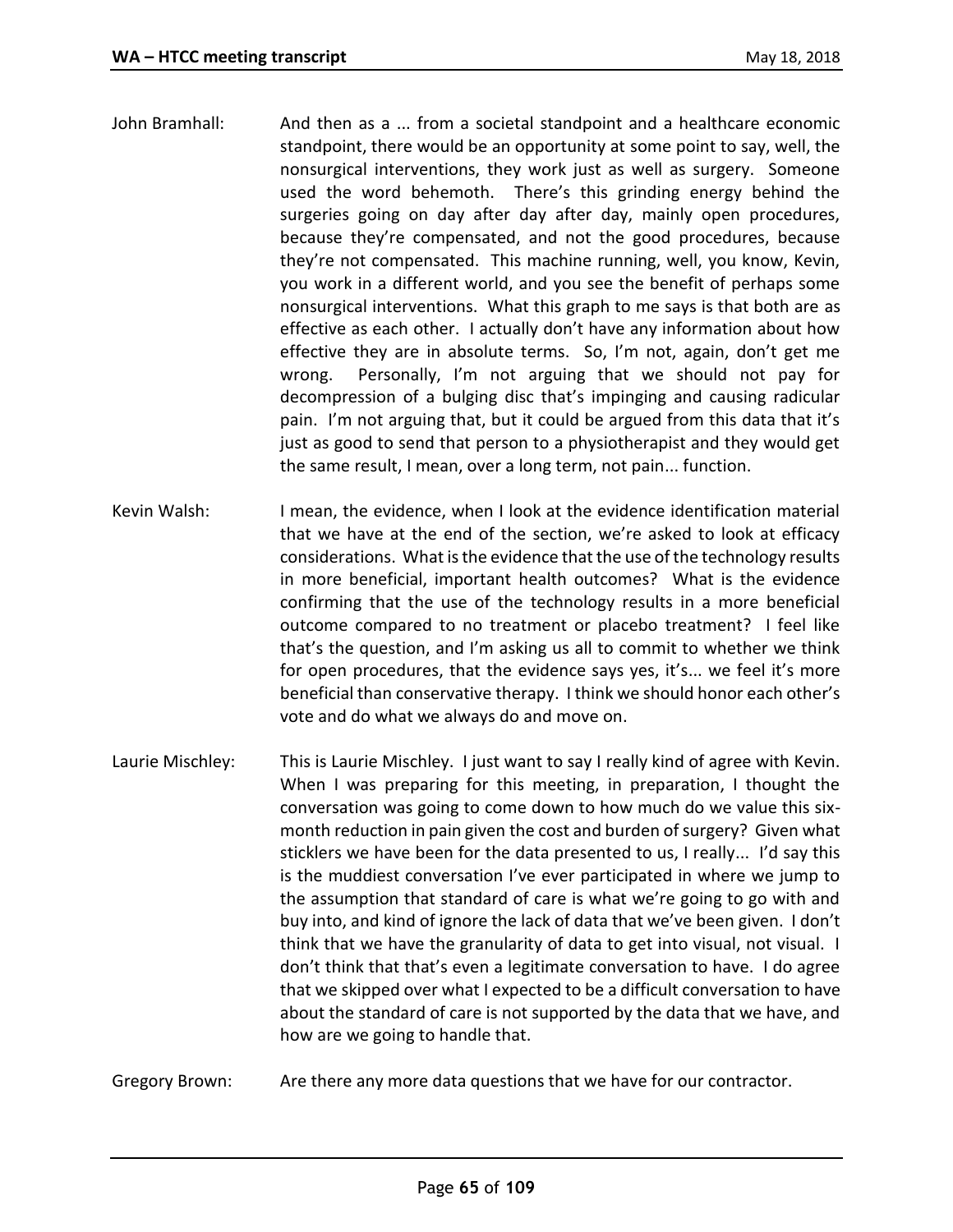Leila Kahwati: Lest you give me a disc herniation from standing here anymore.

- Gregory Brown: It's usually sitting that's worse. So, standing is to your benefit. I think you're both right. Then, I think we need to move to our tools and answer each of the questions we were specifically given. So, any other data questions? Okay. So, can we move to our...
- Gary Franklin: Can I just say one more thing... I think I got a little clarity from talking to Dr. Leveque and Dr. Tredway. If you bill 63030, which is the typical open procedure with either foraminotomy or laminotomy, laminectomy, whatever, to get to the disc, and if you use an endoscope to do that, you're still billing 63030, but you're using an endoscope to do that. That's, like, part of the open procedure. It doesn't matter whether you use endoscope or not. It's the other procedures that are to me the more questionable ones, especially, well, you're not going to do anything with the thermal procedures, but even some of the other ways of getting at this with the other CPT codes, including 0275T, the T-codes. Those should probably... those are not open... those are not, in any way, shape, or form, these open procedures. They should probably be you uncovered. Then, this other code that's just endoscopy but not 63030 with the foraminotomy and ways of getting at the disc so you can actually remove it, that's another question. So, endoscopy, per se, if it's just part of 63030, right?
- Trent Tredway: The 63030 is for the microdiscectomy. So, laminotomy, microdiscectomy. The decompression is 63047, and if you have to do another level, it's 63048. So, those are three codes. Now, Christoph, you actually do it basically using an endoscope on yours. Do you bill the 62380 or not?
- Christoph Hofstetter: Honestly, at the University, I have, you know, we have a department billing for us. So, what I do is, I deliver the operative report, and we describe exactly what we do. So, I would have to look into our billing department. I am very remote from that. So, I could not answer that question right now.
- Trent Tredway: Dr. Franklin, correct me if I'm wrong. I don't think that L&I has basically ever covered T-codes in the past. I don't think that that's something.
- Gary Franklin: T-codes and all this other stuff is uncovered, which is why I recommended...
- Trent Tredway: Right.
- Gary Franklin: ...noncoverage for some of this stuff, but we, the confusion in the visualization, nonvisualization, and then... are you actually doing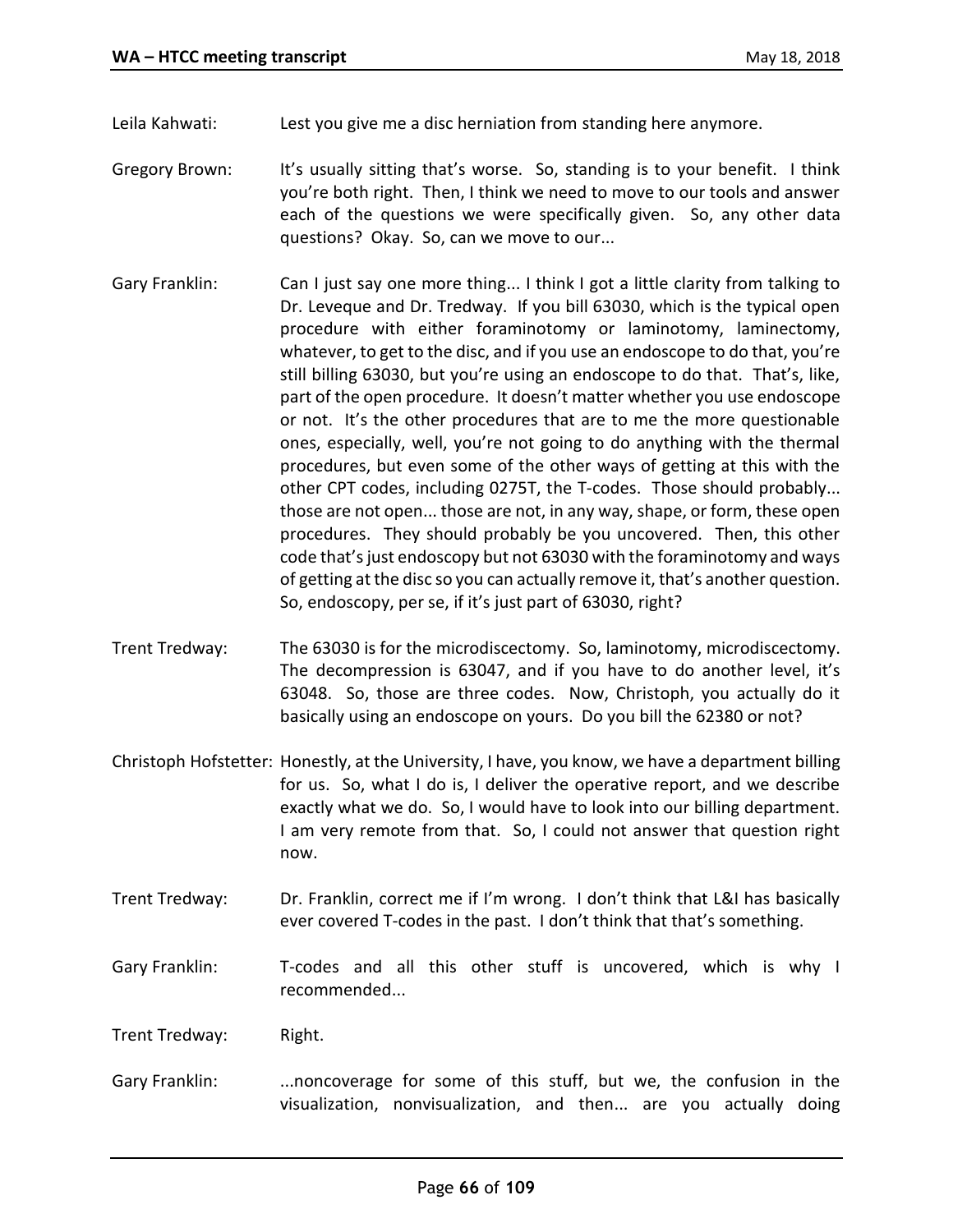essentially the same thing with an endoscope, as you would with an open procedure? Yes. 63030. That would be essentially what you usually do, except it's using an endoscope. ANBG does not have a problem with that. It's just more the outlier stuff that we're confused about and concerned about. With pain guys doing this stuff in their centers, and there's no way, by the way, for the medical board to do anything about that. That's not what they do. They only go by complaints. They don't do anything else, so.

- Gregory Brown: Okay. I think we're ready for our... to use our tool. So, I have it on page five here. So, we have slide 18 that talks about our questions, in terms of effectiveness, safety, and cost-effectiveness. For effectiveness, we have surgery versus nonsurgical interventions. Should we... is that how we want to do it? Do we want to do it surgery versus nonsurgery, minimallyinvasive versus open surgery, and then...
- Sheila Rege: Microdiscectomy?
- Gregory Brown: ...microdis-, well it's got microdiscectomy versus discectomy. I'm not sure of the difference there between minimally-invasive surgery and open and microdiscectomy versus discectomy. Then, in terms of revision surgery. Would those be our three questions? Or, I guess the fourth, I guess the fourth...
- Male: [inaudible]
- Gregory Brown: ...Okay. So, I was going to say, the T-code procedures, we can... let's discuss those then and non-... well, okay. Well, I mean, the answer may be we have no evidence for it and so, therefore, right, but we should at least, let's, let's run it through. Okay? So, our safety outcomes, surgery versus conservative treatment. Mortality is rare. Surgical morbidity is rare. Probably the biggest issue is any infection, there's always a risk of infection, but it's low. Reoperation is probably the biggest safety risk. Okay? Persistent opioid use, certainly a safety issue. I don't know if there's any evidence. There's no long-term pain difference.
- Seth Schwartz: I don't think reoperation is a safety issue. I think that's an effectiveness question. If the patient has persistent symptoms, then they may have a reoperation, but reoperation, unless it's reoperation for a complication, but that's a different story.
- Gregory Brown: Well, yeah. That's right. I asked that earlier. Is it an effectiveness or is it a safety? I guess I would view it also as both. It's a safety issue because you've got all the risk of surgery again, whatever those are, but...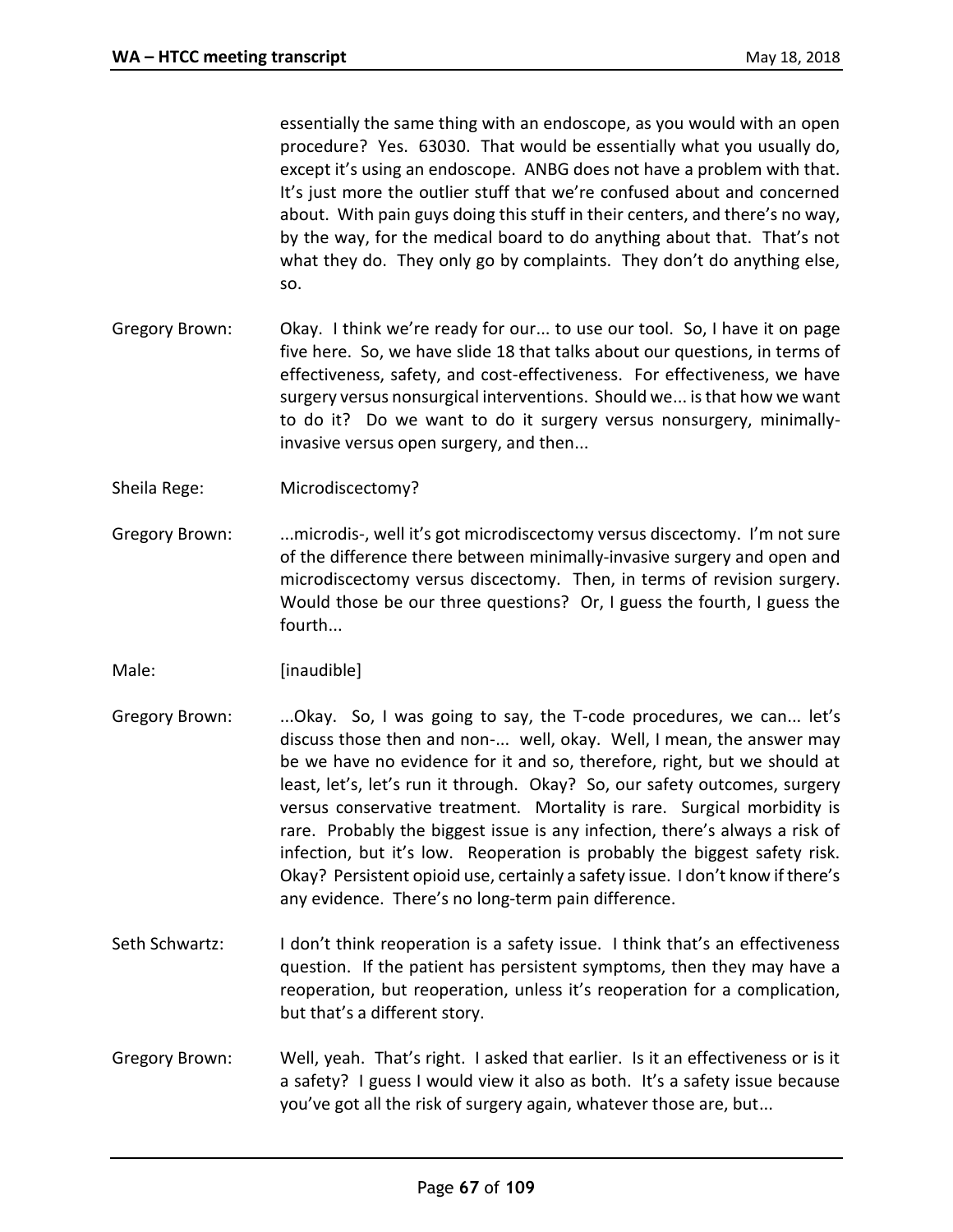- Seth Schwartz: But that's an extrapolation. Again, this is Seth, because they may choose not to have the reoperation. That's always a choice.
- Leila Kahwati: Can I weigh in here? So, we actually included reoperations as both an efficacy and safety outcome, but the empiric data basically reported it all in terms of for symptoms. So...
- Gregory Brown: Okay.
- Leila Kahwati: Or they did not specify whether it was for complications or symptoms. So, we just put it into safety, so it wasn't in two places.
- Gregory Brown: Okay. Fair enough. So, in terms of surgery versus conservative care, safety, are they equivalent? Is surgery less safe, more safe, equivalent?
- Josh Morse: One, two, three, I see six equivalent, two less, and one unproven.
- Gregory Brown: Okay. And then, safety for open versus minimally-invasive.
- Josh Morse: Seven equivalent, two unproven.
- Gregory Brown: And then safety for... I guess if we're saying reoperations is an effectiveness, are we agreeing with that? We're going to just put it there. So, we'll take it out of safety? Okay. So, then, the T-codes, the indirect decompress the nucleus but not surgically so. Safety is...
- Josh Morse: Eight unproven, one less.
- Gregory Brown: Okay.
- Josh Morse: And can you, I'm sorry, define for me the T-code issue?
- Gregory Brown: The T-code are the indirect procedures, such as thermal ablation, laser ablation, radiofrequency, nucleus ablation, mechanical ablation.
- Josh Morse: Okay. Thank you.
- Gregory Brown: Okay. So, efficacy, we've discussed those.
- Sheila Rege: Those are defined as indirect image guidance, officially on the CPT codes. Indirect, yeah.
- Josh Morse: T-codes are indirect image guided?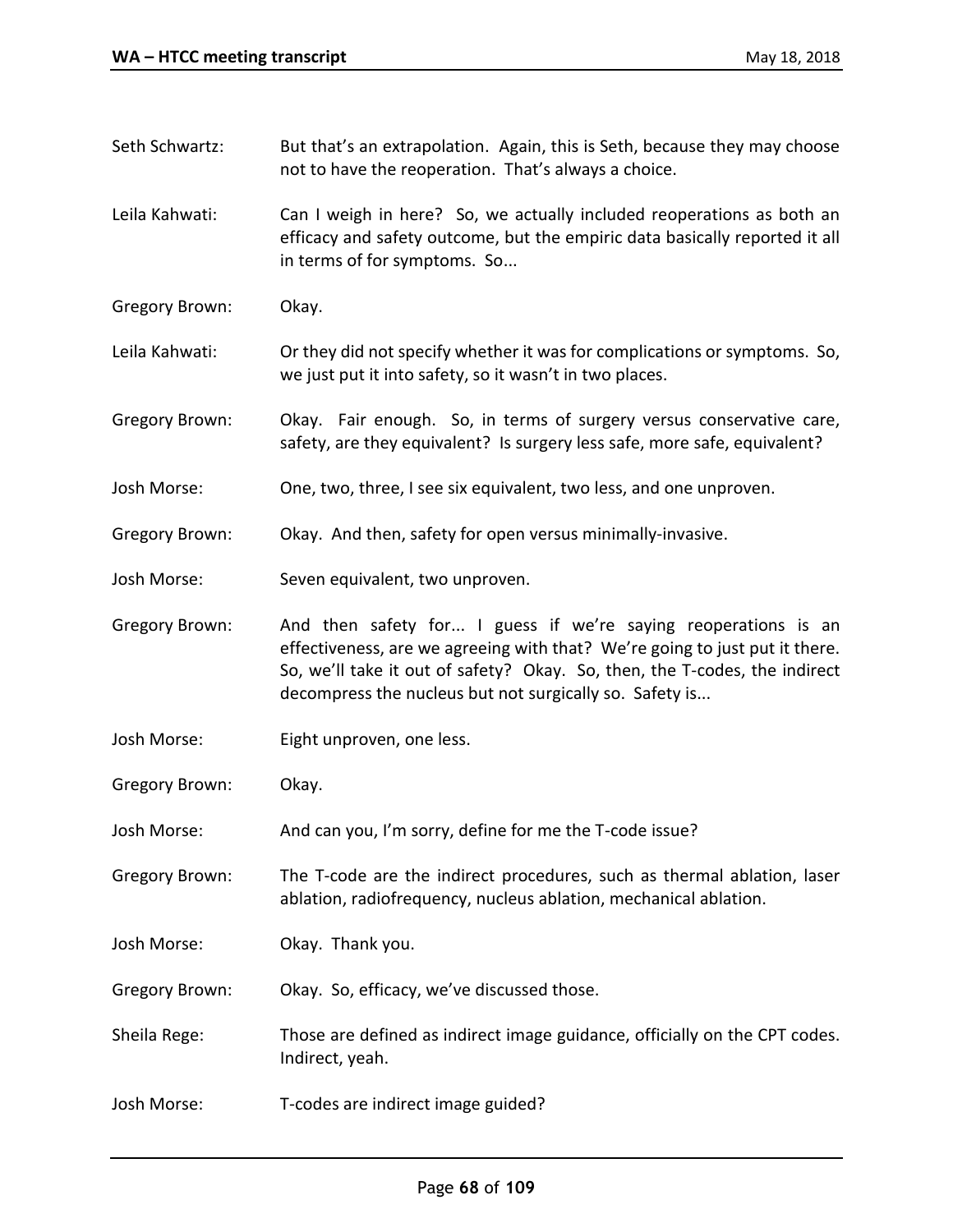- Sheila Rege: Yeah.
- Josh Morse: Okay.
- Sheila Rege: For example, but that's what they are in the CPT world.
- Gary Franklin: That's an example of the kind of code that we get billed for these procedures that do not include foraminotomy or laminectomy or whatever.
- Gregory Brown: Okay. So, efficacy of open versus conservative.
- Josh Morse: Do you want to make sure that I've added the right outcomes here, pain, function, disability, quality of life, neurologic symptoms, return to work?
- Gregory Brown: And reoperation. Yeah.
- Seth Schwartz: Indications under some or any circumstances where surgery is more effective than conservative management.
- Sheila Rege: So, you're looking at, like, can we just band it all together, just pain, improve in function, neuro symptoms, and return to work? Or do you want to separate them out?
- Seth Schwartz: no, I don't think, I mean, I'm just, the way we typically go through this question is, under is the intervention...
- Gregory Brown: Under some conditions...
- Seth Schwartz: ...which, the intervention is surgery for lumbar disc herniation with radiculopathy, are there... is there evidence that surgery is more effective under any circumstances than conservative management. That's the way we usually state that question.
- Gregory Brown: Thank you.
- Josh Morse: Six equivalent, three more, three some.
- Sheila Rege: All the surgeons said more.
- Gregory Brown: Okay. Is there sufficient evidence that... I'm sorry. So, now we're doing open versus minimally-invasive effectiveness.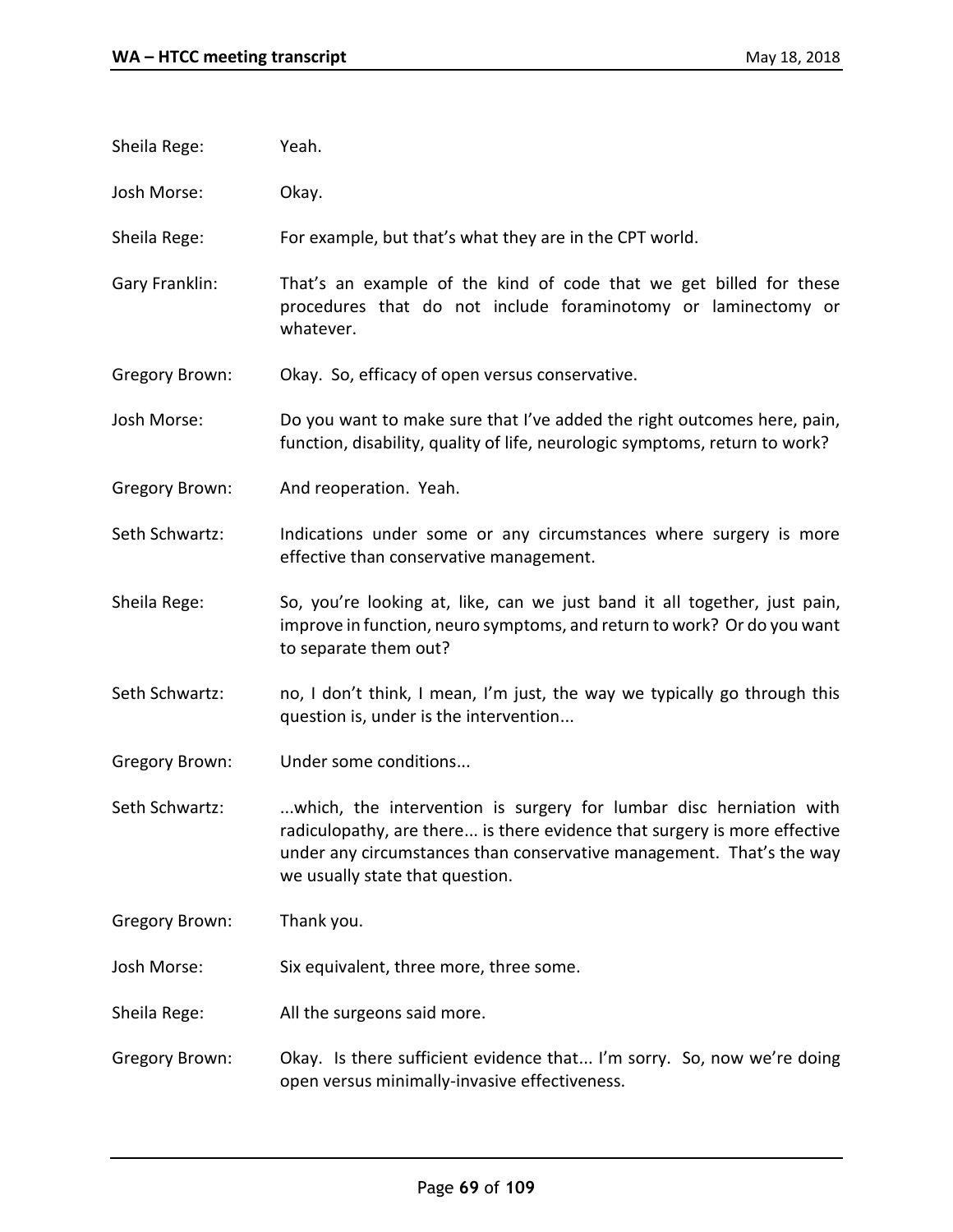| Josh Morse:           | Nine equivalent.                                                                                                                                                                                                        |
|-----------------------|-------------------------------------------------------------------------------------------------------------------------------------------------------------------------------------------------------------------------|
| <b>Gregory Brown:</b> | Then, indirect visualization techniques?                                                                                                                                                                                |
| Sheila Rege:          | Or the thermal and all that other stuff?                                                                                                                                                                                |
| Josh Morse:           | Three less, six unproven.                                                                                                                                                                                               |
| <b>Gregory Brown:</b> | Okay. Then, cost-effectiveness, surgery versus conservative treatment.<br>So, surgery costs more so is less cost-effectiveness than conservative<br>treatment, the way I'm viewing the question.                        |
| Sheila Rege:          | Surgery is less cost-effective. That's what I'm saying.                                                                                                                                                                 |
| Josh Morse:           | Five unproven, three less, and hang with me, please.                                                                                                                                                                    |
|                       | Christoph Hofstetter: So, that's all about crossover patients, right, six weeks of nonoperative<br>crossing over to surgical, right? Okay.                                                                              |
| Josh Morse:           | Okay. Got it. Thank you.                                                                                                                                                                                                |
| <b>Gregory Brown:</b> | Then, cost-effectiveness of open surgery versus minimally-invasive<br>surgery.                                                                                                                                          |
| Josh Morse:           | Seven unproven, two equivalent.                                                                                                                                                                                         |
| Gregory Brown:        | Then, cost-effectiveness of indirect visualization techniques compared to<br>open surgery.                                                                                                                              |
| Josh Morse:           | Seven unproven, two less.                                                                                                                                                                                               |
| Gregory Brown:        | I think this is the most unproven I've ever seen in a vote. Okay. So, given<br>this vote, what is the feeling, I guess the                                                                                              |
| Kevin Walsh:          | I would propose we vote on each one, the three.                                                                                                                                                                         |
| Gregory Brown:        | Okay. So                                                                                                                                                                                                                |
| Kevin Walsh:          | We've essentially divided the types of surgery into three. That's how<br>we've gone through the preliminary questions. I would propose that we<br>vote to cover, cover with conditions, or not cover each of the three. |
| Gregory Brown:        | Okay. So, let's do so open surgery and this is a straw vote, or is this our<br>full vote?                                                                                                                               |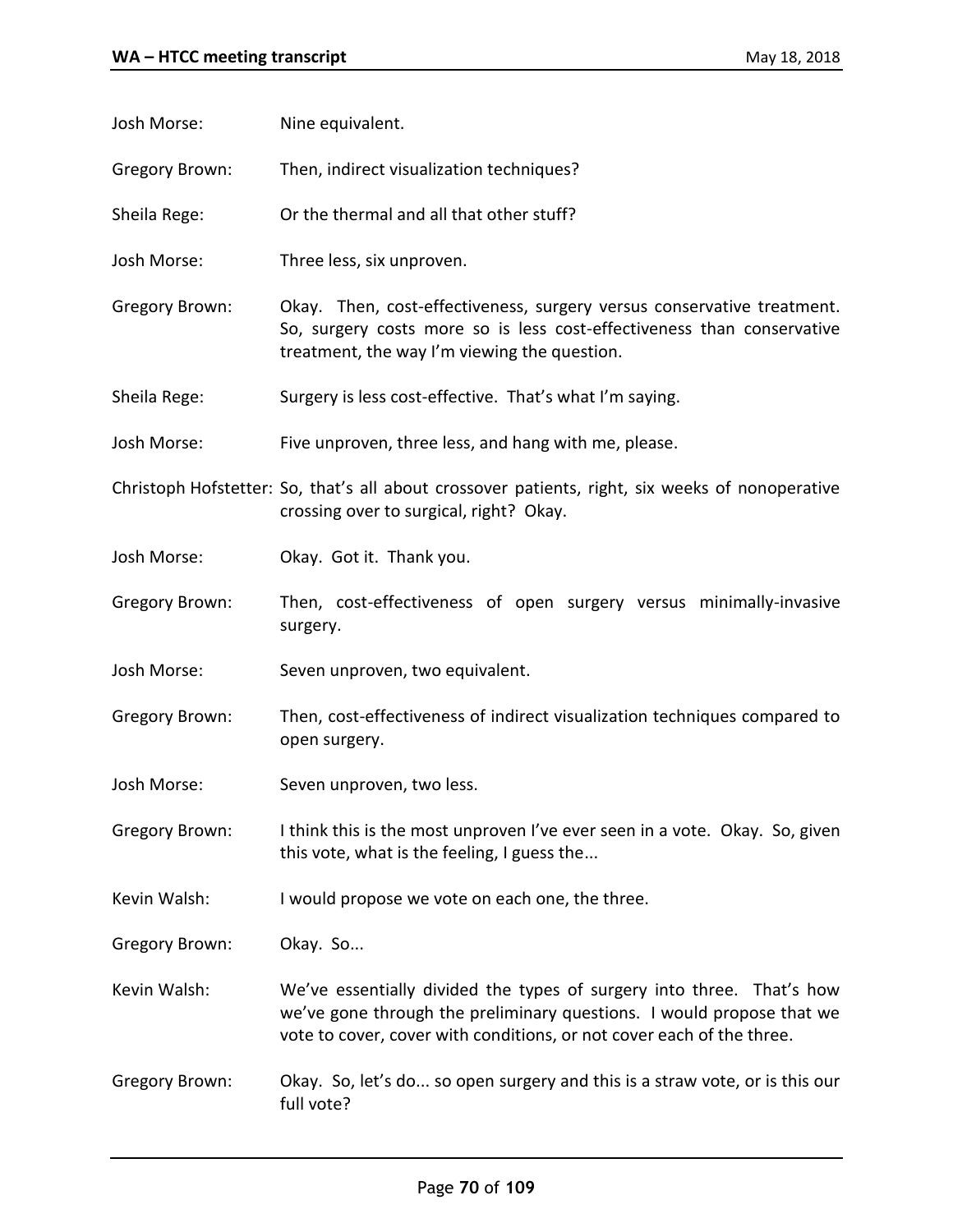- Kevin Walsh: This is the full procedure.
- Gregory Brown: Okay. Yep. So, we're talking... so, for open laminectomy, foraminotomy.
- Josh Morse: Eight cover with conditions, one not cover.
- Gregory Brown: Then, minimally-invasive versus open. Or, I guess, just minimally-invasive.
- Josh Morse: And we have not developed your conditions yet.
- Gregory Brown: Yes.
- Josh Morse: Eight cover with conditions, one not cover.
- Gregory Brown: Then, indirect visualization, T-codes.
- Sheila Rege: So, with all the thermal and all that?
- Gregory Brown: Yep.
- Sheila Rege: The same language?
- Josh Morse: Eight not cover, one cover with conditions.
- Gregory Brown: Okay. So, now we need to come up with conditions. Do you want to start with Dr. Franklin's recommendations? Okay.
- Carson Odegard: I have one comment on that.
- Gregory Brown: Sure.
- Carson Odegard: I agree with the four weeks of nonsurgical care; however, these studies went beyond, they were picking patients that were obviously out into the months of symptoms, radicular symptoms. So, I would suggest probably six to twelve weeks, something like that.
- Gregory Brown: Okay. So...
- Carson Odegard: It's hard to get a control... or hard to control symptoms, especially for the acute, um, patient within four weeks. It's...
- Gregory Brown: So, I guess, just to make this... if we're going to... so, we're going to do both the open and the minimally-invasive techniques or cover with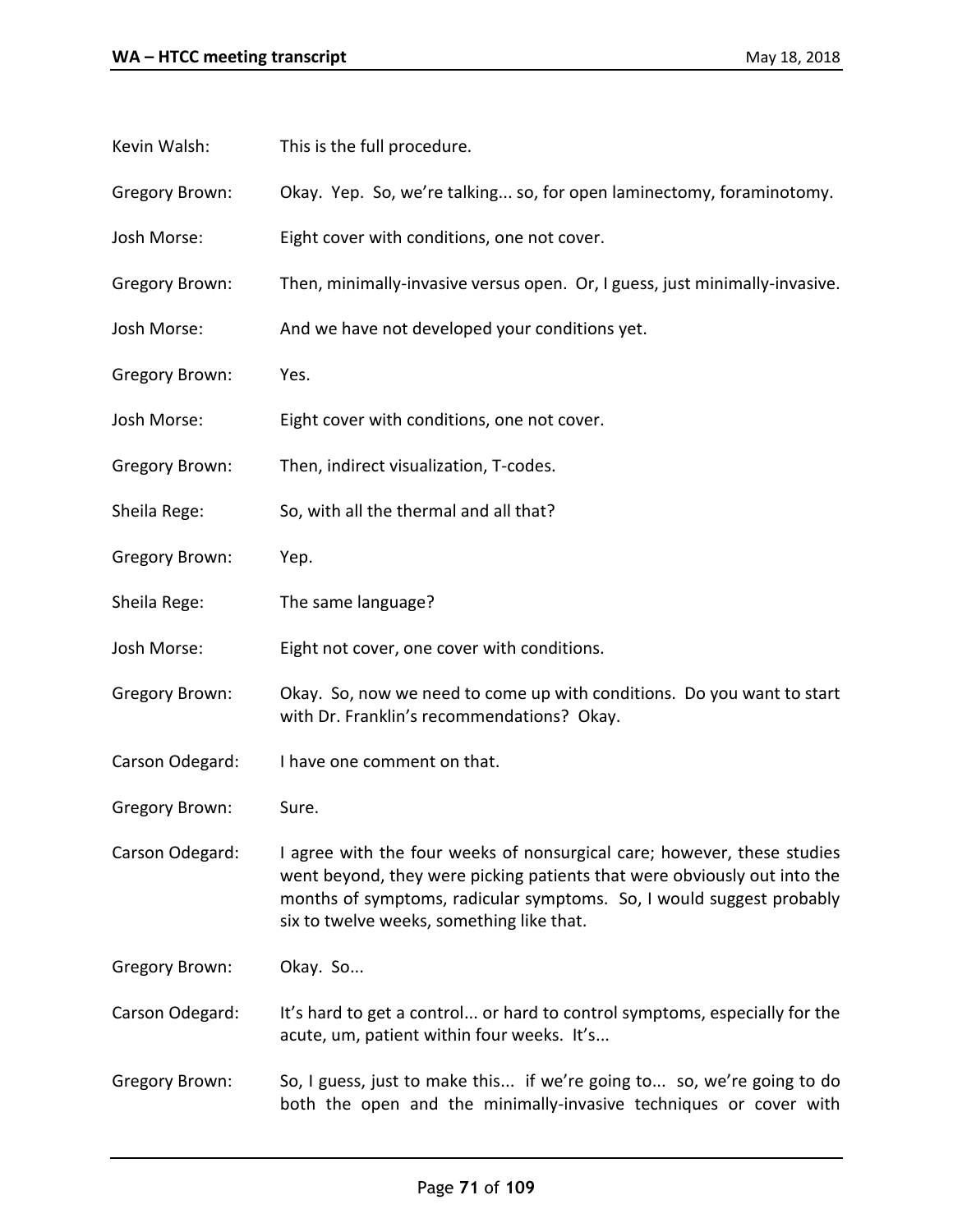conditions, is it going to be the same conditions for both? Do we agree on that? Okay. So, we only... well, we're talking about the indication. So, gain, if we start with what Dr. Franklin proposed here. So, what I'm hearing from you, Carson, is that the second bullet point is minimum, you'd say six to twelve weeks?

Carson Odegard: Yeah. What does everybody think?

Gregory Brown: I think that's... yep. As long as we have that exception, I think with the progressive motor weakness, I think that's a different category.

- Mika Sinanan: Can we say a minimum of six weeks?
- Sheila Rege: Yeah, because six to twelve, everybody's going to go with six. So, are you Okay with six weeks?
- Carson Odegard: Fine.
- Gregory Brown: Yep. Okay.

Mika Sinanan: And if there is progressive motor weaknesses, clear it should be decompressed? Clear, right?

- Gregory Brown: Well, again, and, I mean, it'd still meet the... you still... something's progressing, but you don't have an MRI to show what's causing it. So, you'd still need the imaging and stuff to document that that's the cause. Then, I guess on the second part, I would just say indirect visualization techniques, as defined in CPTT whatever?
- Sheila Rege: They don't define. They just said example. Can we do a straw poll on whether Dr. Brown's direct visualization optical visualization is something we would want to consider in the second point? Or is everybody not comfortable with adding that? The straw poll... so, one thing that was suggested was in the microscopic, in the second point, to have something about direct visualization be it, you know, eyes, glasses, loops, microscopes, and direct visualization before and after decompression to kind of address Dr. Franklin's concern that if something happened. Should we do a straw poll on that of whether that's language that we even want to add in there or not?
- Gregory Brown: Can I make a... I mean, I think we've switched to the term just indirect nucleus decompression procedures are not covered. Is that?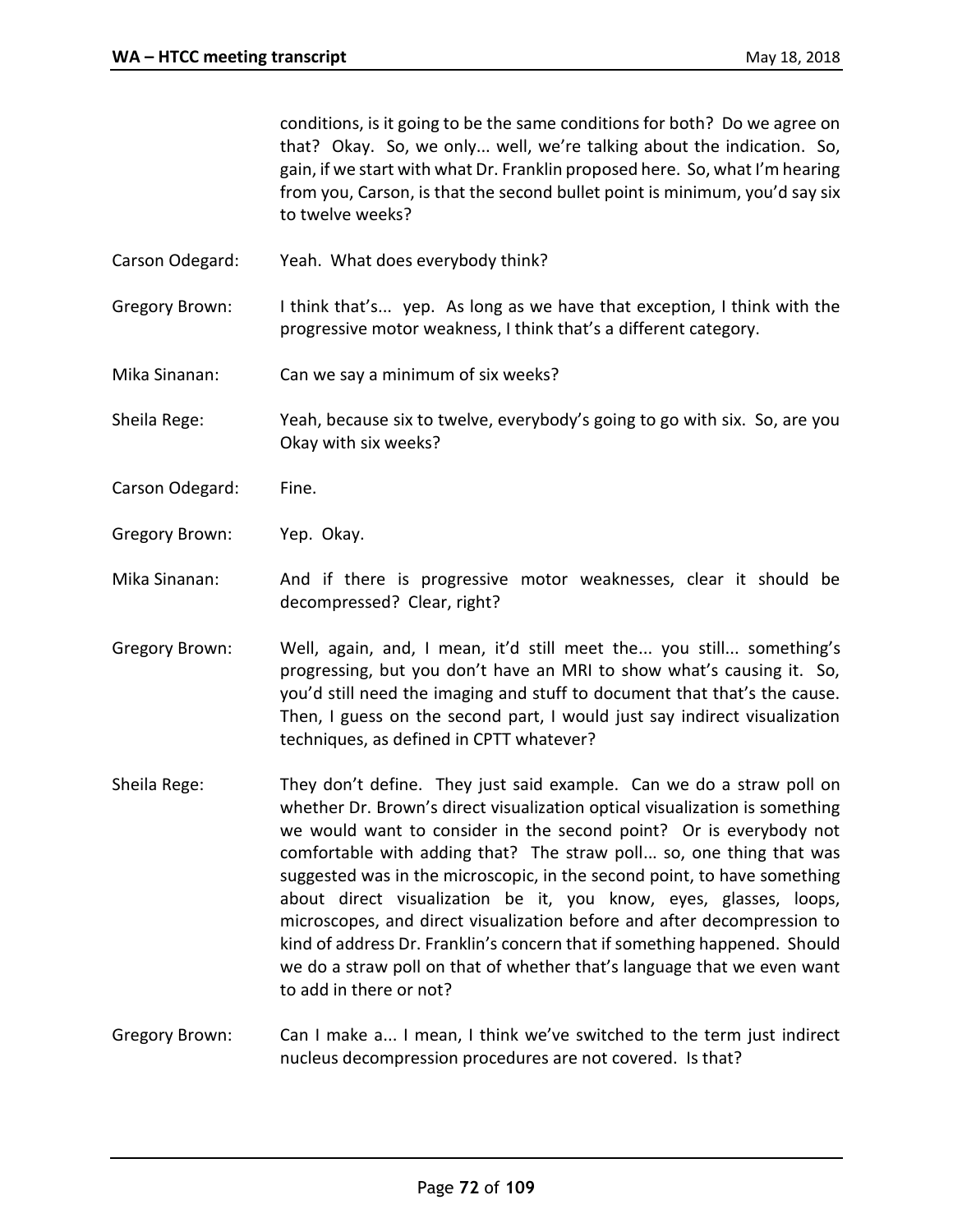| Gary Franklin:  | I think, again, talking with my surgical colleagues over here from the first<br>decision, you could say that the open procedure done with or without<br>endoscopy. That could include procedures done with endoscopy under<br>the first category, because they are still doing all that other stuff, like<br>foraminotomy. It's the other procedures that aren't really getting that<br>kind of visualization. I agree, I wouldn't refer to the term visualization,<br>whatever, 'cuz somebody's going to take that out of context. It's indirect,<br>whatever. So, I think it's you're doing these classical procedures, and<br>they might be done with an endoscope. That's okay under this first thing,<br>and everything else would be noncovered. |
|-----------------|--------------------------------------------------------------------------------------------------------------------------------------------------------------------------------------------------------------------------------------------------------------------------------------------------------------------------------------------------------------------------------------------------------------------------------------------------------------------------------------------------------------------------------------------------------------------------------------------------------------------------------------------------------------------------------------------------------------------------------------------------------|
| Sheila Rege:    | So, you could say covered you would just add with endoscopy, open or<br>with endoscopy?                                                                                                                                                                                                                                                                                                                                                                                                                                                                                                                                                                                                                                                                |
| Gary Franklin:  | As long as they're doing these other things, like the foraminotomy and<br>cervical                                                                                                                                                                                                                                                                                                                                                                                                                                                                                                                                                                                                                                                                     |
|                 | Christoph Hofstetter: Laminotomy, foraminotomy to get to the pathology.                                                                                                                                                                                                                                                                                                                                                                                                                                                                                                                                                                                                                                                                                |
| Sheila Rege:    | So, how would we change that first because then we don't even need<br>the second one.                                                                                                                                                                                                                                                                                                                                                                                                                                                                                                                                                                                                                                                                  |
| Carson Odegard: | Right. Yeah.                                                                                                                                                                                                                                                                                                                                                                                                                                                                                                                                                                                                                                                                                                                                           |
| Seth Schwartz:  | I would recommend we should take the endoscopic out of the second one<br>and just say OD/MD +/- endoscopic or with [crosstalk].                                                                                                                                                                                                                                                                                                                                                                                                                                                                                                                                                                                                                        |
| Sheila Rege:    | No, actually, if you say +/-, then they can do it without endoscopy, but not<br>open either.                                                                                                                                                                                                                                                                                                                                                                                                                                                                                                                                                                                                                                                           |
| Seth Schwartz:  | No, no. For the first one, it's clear. You're saying lumbar laminectomy,<br>laminotomy, discectomy, all that stuff. So, it'd be open discectomy or<br>microdiscectomy with or without endoscopy.                                                                                                                                                                                                                                                                                                                                                                                                                                                                                                                                                       |
| Sheila Rege:    | Okay. That would solve it, I think.                                                                                                                                                                                                                                                                                                                                                                                                                                                                                                                                                                                                                                                                                                                    |
| Josh Morse:     | You want me to add that here?                                                                                                                                                                                                                                                                                                                                                                                                                                                                                                                                                                                                                                                                                                                          |
| Gary Franklin:  | I think that's what we're saying.                                                                                                                                                                                                                                                                                                                                                                                                                                                                                                                                                                                                                                                                                                                      |
| Gregory Brown:  | Whatever you said, go ahead and give it to him.                                                                                                                                                                                                                                                                                                                                                                                                                                                                                                                                                                                                                                                                                                        |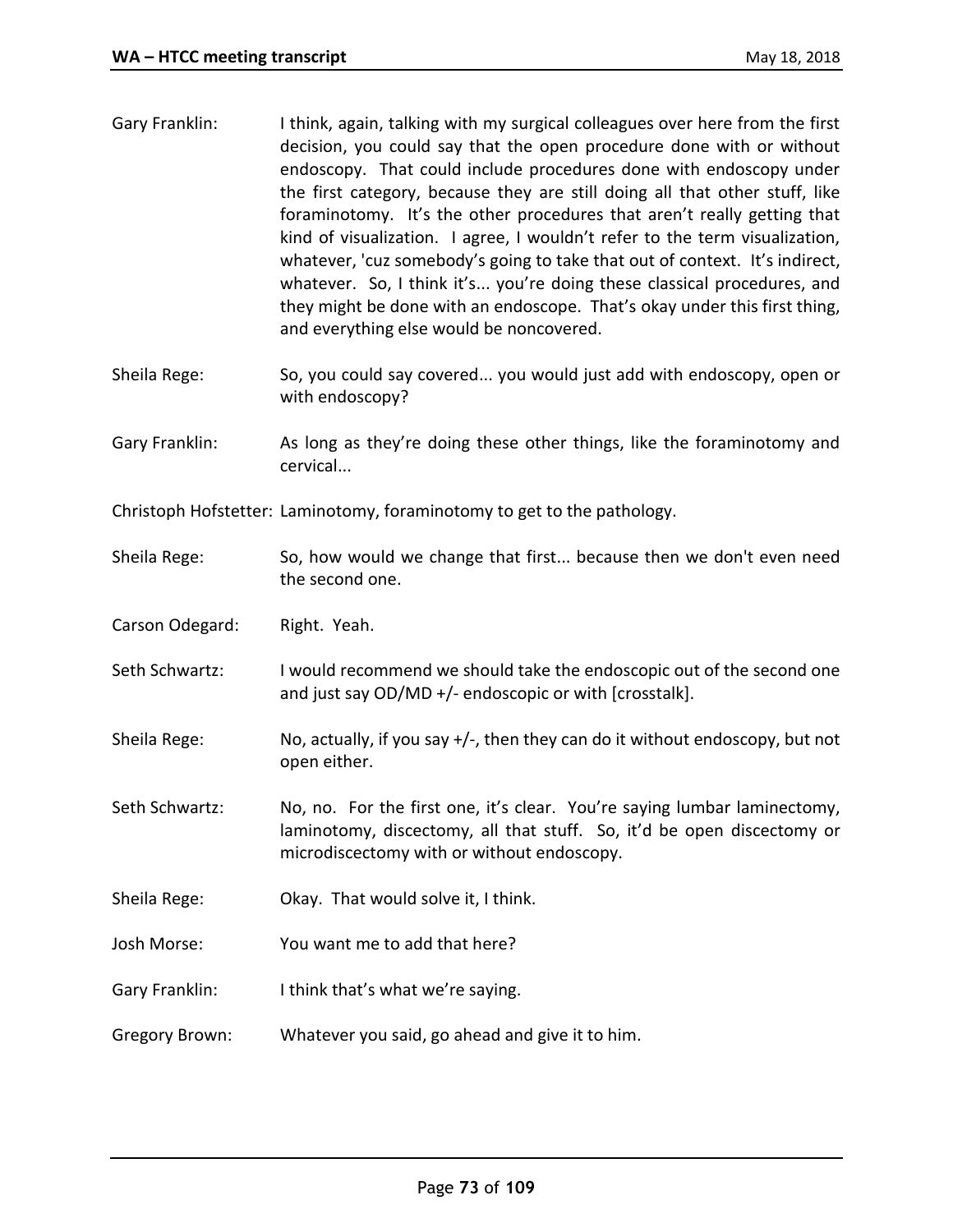things are all ways of removing the... or manipulating the disc. Endoscopy is just a way of looking. Sheila Rege: That makes it... Gregory Brown: Yeah. We don't, I mean, we don't need the bullet point below. We're not covering it. Gary Franklin: Sorry. I guess just one question. Are some people doing endoscopy without doing those other surgery things? Christoph Hofstetter: That is what I'm working. This is the role of the University, of training people, doing the, and there's a very prominent example in the city here that is a thorn in my both eyes, and we're working on training the next generation. Again, as indicated back there, it is an evolution. The surgery that we do is evolution of what's been done for hundreds of years. Gary Franklin: We'll come back in four years after you have all your stuff published. Male: [inaudible] Gary Franklin: Right. So, you wouldn't take endoscopy out of the second noncovered piece, because somebody could be doing endoscopy and not be doing those things, and they shouldn't be doing those things. [Inaudible] data comes out. Christoph Hofstetter: No, by including those anatomic landmarks ensures that you have the normal traditional surgical trajectory. Anyway. Sheila Rege: I do like adding it back in. Male: [inaudible]. Gregory Brown: I tend to agree, because I mean, we're trying to write a coverage decision, anticipating what's coming down the road. That's hard to do. So, I would tend to agree, leave it out of there. Sheila Rege: Do you want to say endoscopy alone is not covered? Gregory Brown: Well, again, I would rather not say anything. So, if it does come out, and there's good data and L&I decides that we want to cover it, then they don't have this decision they have to come back to. Correct? I mean, that's my understanding.

Seth Schwartz: Then, I would take endoscopic out of the lower one, because the other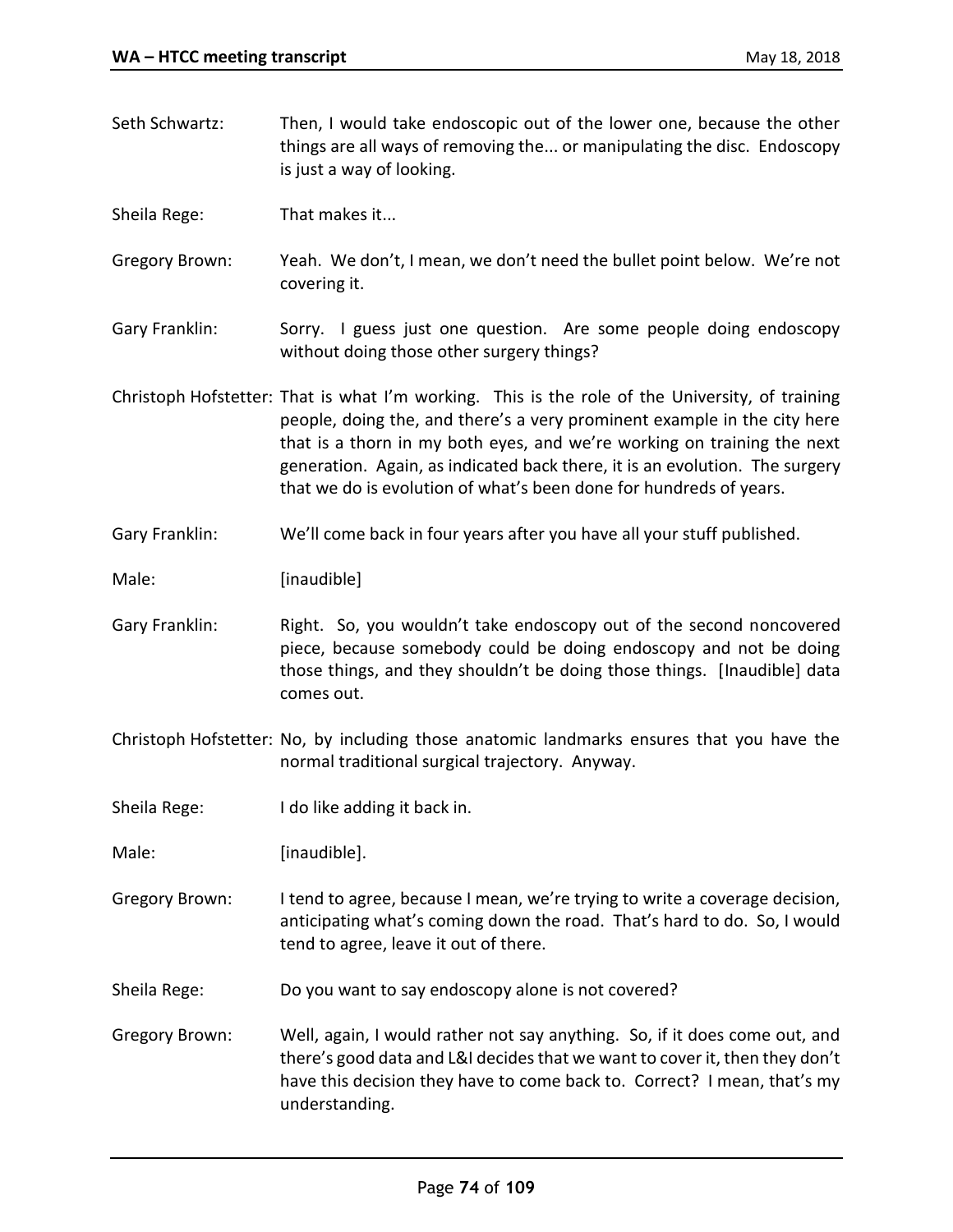| Kevin Walsh:   | I'm sorry.                                                                                                                                                                                                                                              |
|----------------|---------------------------------------------------------------------------------------------------------------------------------------------------------------------------------------------------------------------------------------------------------|
| Seth Schwartz: | But it doesn't mean anything. That's like saying microscope alone is not<br>covered. It doesn't mean anything.                                                                                                                                          |
| Gregory Brown: | So, did we say, did we say indirect I mean, instead of the MID/S, are we<br>saying indirect nucleus decompression procedures.                                                                                                                           |
| Sheila Rege:   | I'd just leave it the way it is.                                                                                                                                                                                                                        |
| Gary Franklin: | I don't think we have to use those [inaudible] terms. It's                                                                                                                                                                                              |
| Gregory Brown: | Okay.                                                                                                                                                                                                                                                   |
| Gary Franklin: | the standard of care is the first thing with or without and endoscope, and<br>everything else                                                                                                                                                           |
| Gregory Brown: | Okay.                                                                                                                                                                                                                                                   |
| Gary Franklin: | is sort of not covered, at this point. We can come back and look at it, if<br>there's new data.                                                                                                                                                         |
| Gregory Brown: | Okay. So, and then, in terms of reoperation, Kevin, I heard you say earlier<br>we have no evidence on which to make any recommendations on                                                                                                              |
| Kevin Walsh:   | I don't feel that we do.                                                                                                                                                                                                                                |
| Gregory Brown: | yeah. Does everybody agree with that? So, remove the reoperation.                                                                                                                                                                                       |
| John Bramhall: | Reoperation not covered. Is that right? Or take it out?                                                                                                                                                                                                 |
| Gregory Brown: | No. If we say that, that's huge. So, I mean, again, it's                                                                                                                                                                                                |
| John Bramhall: | Let's not make a statement about it.                                                                                                                                                                                                                    |
| Gregory Brown: | We would make no statement about it. I mean, I could be persuaded to<br>say I like some of the ideas of if the herniation isn't any bigger than the<br>previous one, and there wasn't a, you know, but again, we don't have any<br>data to [crosstalk]. |
| Seth Schwartz; | Yeah. I agree with Kevin on this. We have no data, and if we say nothing<br>about it, then you guys can make your own determination on a case-by-<br>case basis? Correct?                                                                               |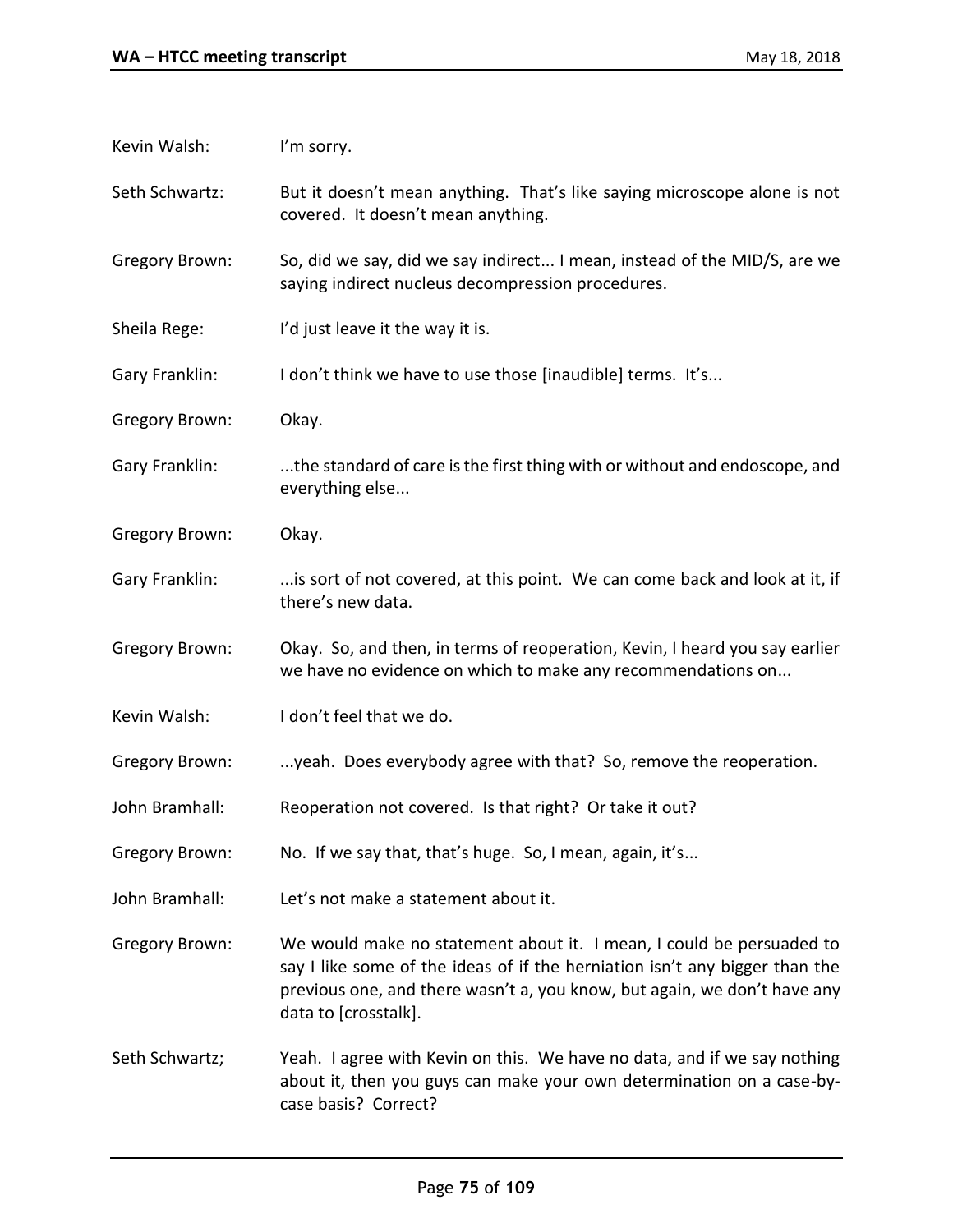| Sheila Rege:          | I like that.                                                                                                                                                                                                                                                                      |
|-----------------------|-----------------------------------------------------------------------------------------------------------------------------------------------------------------------------------------------------------------------------------------------------------------------------------|
| <b>Gregory Brown:</b> | Okay. So, Josh, are you doing the, or Christine? Josh? The four to six<br>weeks                                                                                                                                                                                                   |
| Sheila Rege:          | Yeah, six weeks.                                                                                                                                                                                                                                                                  |
| Seth Schwartz:        | Before we change that, I mean, what's that based on? I mean, I thought<br>some of the papers said they used four weeks. Some of them used six<br>weeks. Some of them used six to twelve weeks. I don't know where that<br>number comes from.                                      |
| Sheila Rege:          | Most of them had six to twelve weeks, it seemed like.                                                                                                                                                                                                                             |
| Male:                 | I think for most of in the neurosurgical community, six weeks tends to be<br>our standard of care. I know it's a [inaudible] statement, but [inaudible].                                                                                                                          |
| Seth Schwartz:        | I mean, we try to go with data. So, if we, so if that was the entrance criteria<br>that showed this limited amount of efficacy that we're actually seeing here<br>used six weeks, then we should use six weeks, I think, but we should at<br>least try to be somewhat.            |
| Leila Kahwati:        | Yeah, six to twelve weeks was the standard sort of waiting period.                                                                                                                                                                                                                |
| Seth Schwartz:        | So, a minimum of six weeks then. That makes sense.                                                                                                                                                                                                                                |
| <b>Gregory Brown:</b> | Yep. Okay. Any other comments, questions?                                                                                                                                                                                                                                         |
| Josh Morse:           | Can we group this? Is that Okay?                                                                                                                                                                                                                                                  |
| John Bramhall:        | There's no I mean, nonsurgical is there an assumption here that<br>nonsurgical care refers to a coordinated category of nonsurgical care. Do<br>we know that?                                                                                                                     |
| <b>Gregory Brown:</b> | Say that one more time?                                                                                                                                                                                                                                                           |
| John Bramhall:        | So, nonsurgical care seems a little bit amorphous. Is it implied that it refers<br>to a standardized regimen of PT/OT, you know, nothing? So, someone can<br>say that they've had no surgical care for six weeks, and now they want the<br>operation. Is that the way we want it? |
| Gary Franklin:        | It's just the studies were all over the map and not really systematic in that<br>arm.                                                                                                                                                                                             |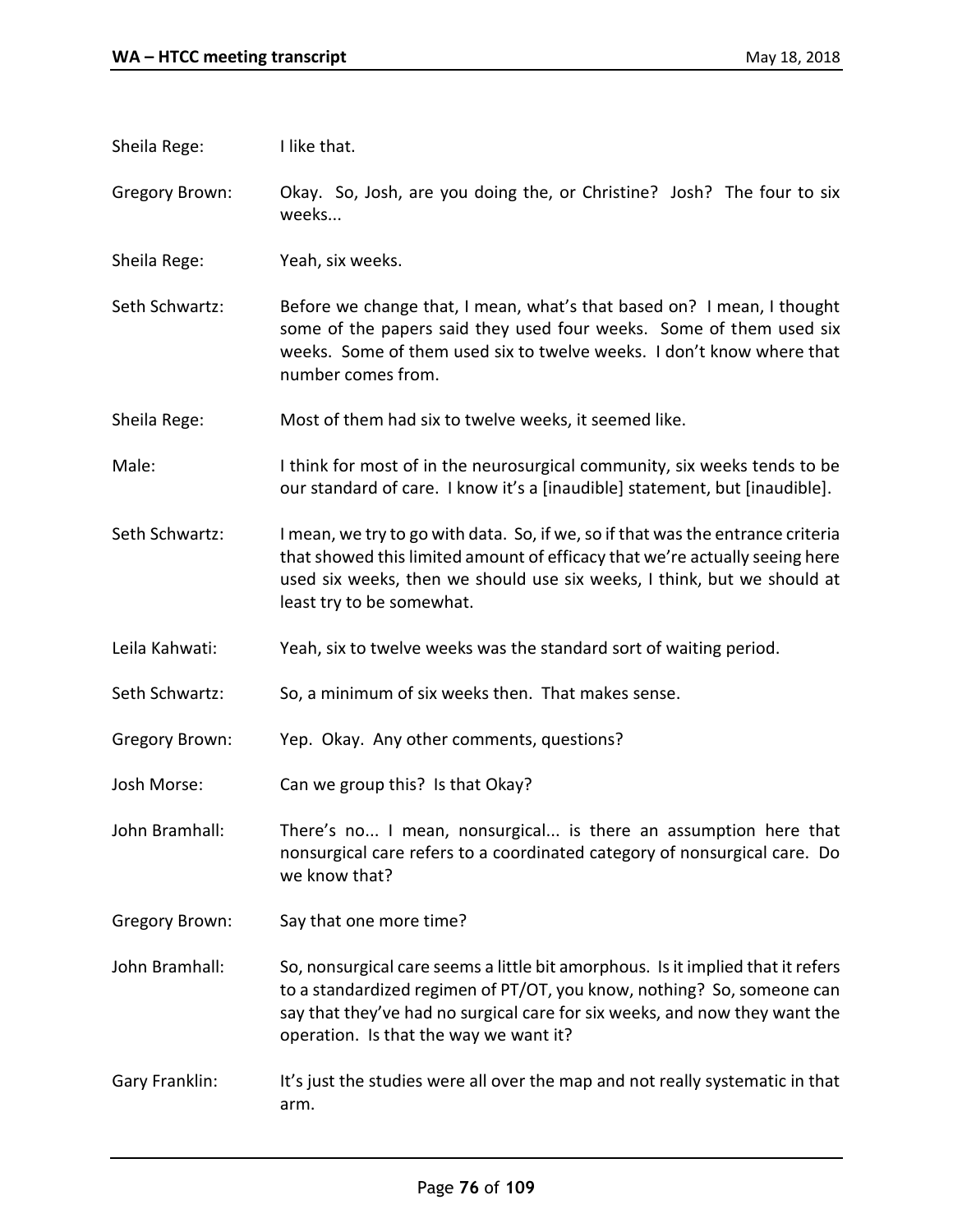- John Bramhall: No. I understand that, but we're dealing now with what the coverage should be. Would it be the case that if I have radicular pain, and I do nothing for six weeks, I am then eligible for coverage for surgical procedures? Is that the way that would be read?
- Gregory Brown: Do you want to say conservative treatment?
- Carson Odegard: Yeah. The studies said some kind of care.
- John Bramhall: It just seems like, well, I could, I could have an intensive regimen of nonsurgical therapy, which might get me better, or I could just do nothing and put up with it for six weeks and... because I want the surgery.
- Gregory Brown: I want my surgery. Right.
- John Bramhall: I mean...
- Gregory Brown: No. I, I...
- John Bramhall: I don't know if that's a problem, but...
- Gregory Brown: So, do you like conservative better?
- Sheila Rege: Conservative care instead of treatment?
- Christoph Hofstetter: Well, it should include, it normally includes, like, NSAIDs, physical therapy, steroid injections, I mean, all these...
- Leila Kahwati: Yeah. The studies defined it differently, but it included pain medicine, antiinflammatory medicine, physical therapy, home exercise instruction, epidural steroid injections is in that bucket.
- Gregory Brown: Yeah. I don't think we want to list them all, though, because then it becomes a checklist.
- John Bramhall: Actually, I like nonsurgical care, because first of all, they're all over the map. Secondly, the important thing is not that we tried something and it failed, necessarily. It's that we waited a period of time to see are they going to get better, or do they need immediate surgery. Would they... is there a value in doing it at one week or two weeks, as opposed to giving them six weeks to see, are you just going to get better on your own.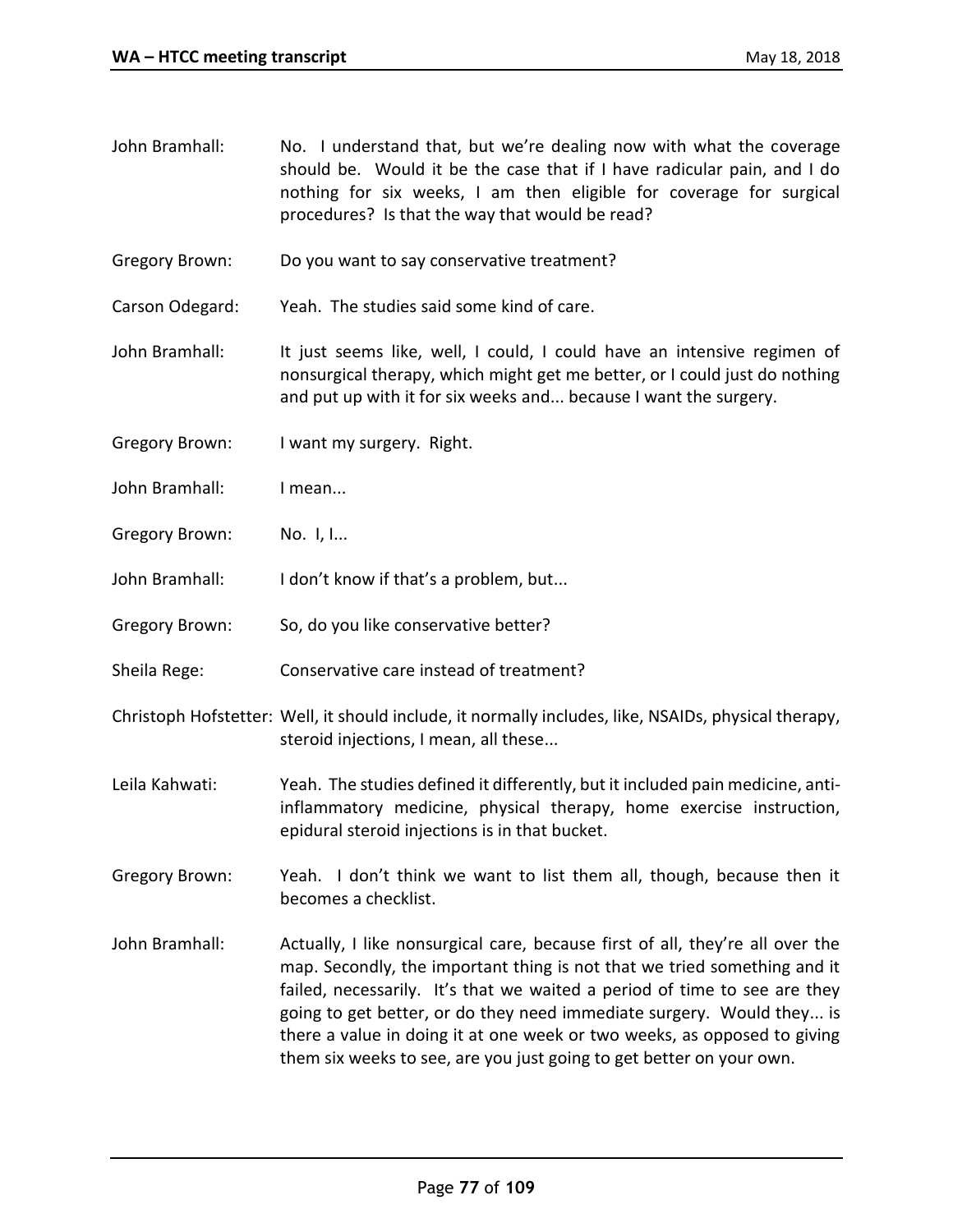Sheila Rege: So, what if somebody comes in and says, oh, I've had this for eight weeks. So, I need my surgery right now. How do you stop that? So, I think what John is trying to say is some required treatment be it whatever. Gregory Brown: Yeah. I mean, I think the diagnosis, you're going to be six weeks from your diagnosis. I mean, it's not whenever you get your imaging. I don't think you're going to... yeah. You could say I've had it for the last six months. Well, you didn't show up until yesterday. So, the clock starts when we get the MRI, you know, to me. Sheila Rege: I think we understand the intent. Gregory Brown: Okay. So, did we leave... are we staying on surgical, or are we switching to conservative? What are . . .? Sheila Rege: We're on surgical. John Bramhall: We could argue that surgery may be more conservative. I mean, it's conservative... it's all in judgment. Nonsurgical is clear. Gregory Brown: That's too much for what we're expecting here. Spoken like a true surgeon. Okay. Any other suggestions? Are we in agreement on this? Josh Morse: So, the final bullet, not covered other. Is there a way to phrase this as what is not covered, other . . .? Sheila Rege: What... Gregory Brown: So, that's why I said... Josh Morse: Procedures not included in the above bullet? Sheila Rege: So, what I... Gary Franklin: I think that would be minimally-invasive procedures that do not include the other things that help you get to the disc. Gregory Brown: Well, that's why I say, they're all indirect techniques. They're all focused on the nucleus and not the [crosstalk]. Gary Franklin: Yeah, but they also all do the other procedures, as part of number on. That... and only surgeons, pretty much, can do that. The other pain guys and the neurologists and the PMNR guys, they generally... they would be found wanting by the board if they did that.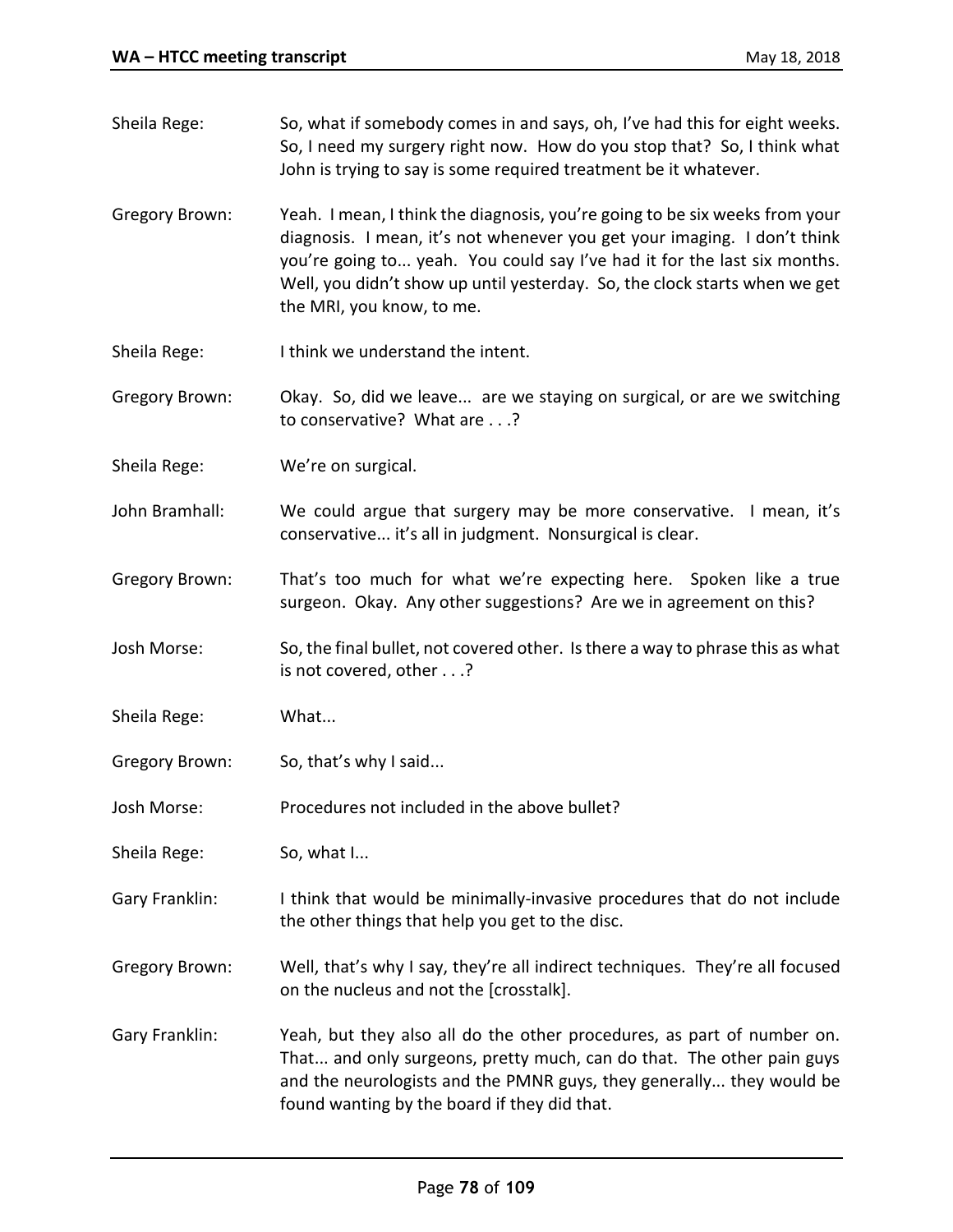| <b>Gregory Brown:</b> | Well, can you say nonsurgical treatment or?                                                                                                                                                                                                                                                                   |
|-----------------------|---------------------------------------------------------------------------------------------------------------------------------------------------------------------------------------------------------------------------------------------------------------------------------------------------------------|
| Sheila Rege:          | They would call it surgical if they do anything.                                                                                                                                                                                                                                                              |
| <b>Gregory Brown:</b> | Yeah.                                                                                                                                                                                                                                                                                                         |
| Sheila Rege:          | They put a needle in. It's surgical.                                                                                                                                                                                                                                                                          |
| Gary Franklin:        | I would just say minimally-invasive procedures that do not include                                                                                                                                                                                                                                            |
| <b>Gregory Brown:</b> | Okay.                                                                                                                                                                                                                                                                                                         |
| Gary Franklin:        | such things as foraminotomy and laminotomy.                                                                                                                                                                                                                                                                   |
| <b>Gregory Brown:</b> | Sure.                                                                                                                                                                                                                                                                                                         |
| Gary Franklin:        | Are not covered.                                                                                                                                                                                                                                                                                              |
| Gregory Brown:        | Okay.                                                                                                                                                                                                                                                                                                         |
| Gary Franklin:        | And the other point you might want to make is that the ones that deliver<br>energy are also not covered, because there's a Medicare national coverage<br>decision, and we're supposed to follow that.                                                                                                         |
| <b>Gregory Brown:</b> | Right.                                                                                                                                                                                                                                                                                                        |
| Josh Morse:           | You want to add that in?                                                                                                                                                                                                                                                                                      |
| <b>Gregory Brown:</b> | So, minimally invasive procedures that do not include laminectomy,<br>laminotomy, discectomy or foraminotomy.                                                                                                                                                                                                 |
|                       | Christoph Hofstetter: Because we're talking about surgical corridors, and I think, Gary, actually,<br>I like that actually a lot, defining the surgical corridor, because that defines<br>where you're going to end up and what you see. So, I think it's actually a<br>brilliant way of getting around that. |
| Sheila Rege:          | That's good. Then, would you need what's in there already? Do you want<br>a                                                                                                                                                                                                                                   |
| Gregory Brown:        | Yep. So, then                                                                                                                                                                                                                                                                                                 |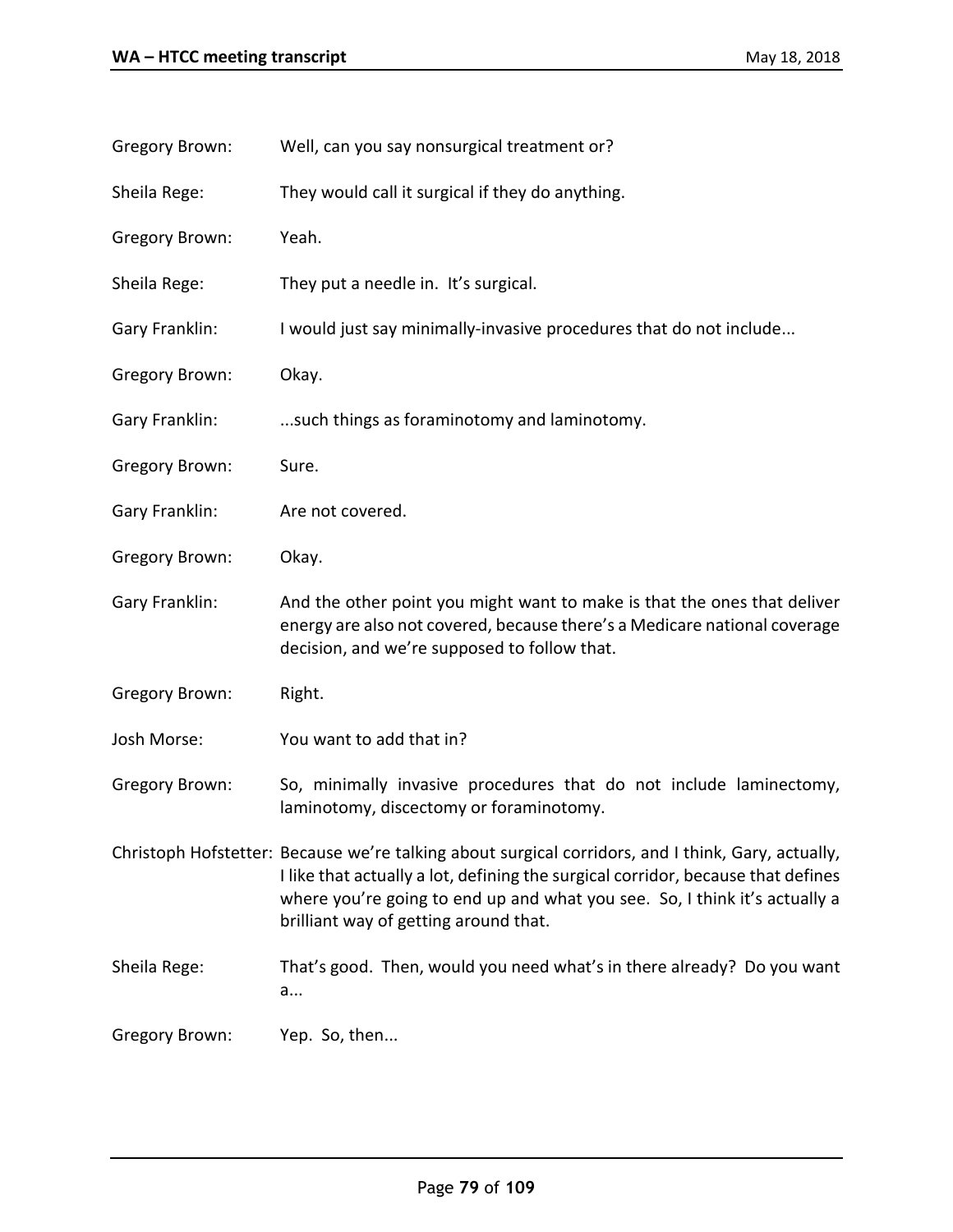- Sheila Rege: ...say including, obviously, but not limited to, including, because what if somebody comes up with some shockwave therapy, some weird thing that they... high energy thing that they come up with? Gregory Brown: And you can put in there energy ablation tech... you know? Sheila Rege: Thermal or high energy. Gary Franklin: All energy ablation techniques are also not covered under the Medicare National Coverage Decision, such as intradiscal electrothermal therapy, or laser techniques. Gary Franklin: And then, we can work it a bit between the meetings to make sure there's no implementation issues, bring it back next time. Gregory Brown: All vote to approve this. Josh Morse: Eight approve. One not approve. Okay. Gregory Brown: Thank you to our contractor. Thank you for a [inaudible] report. Josh Morse: Can we check for... Gregory Brown: Oh, yes, the... Josh Morse: National Coverage Decision and the guidelines.
- Gregory Brown: So, we are ... the coverage... it says the CMS does not have a national coverage decision to this, but in terms of the thermal ablation techniques, they do. So, we're consistent with that. Then, the other guidelines, NICE is the United Kingdom that considers spinal decompression for sciatica, certainly included there. NAS, discectomy is suggested to provide more effective symptom relief. We're consistent there. North American Pain Society, open discectomy, microdiscectomy for radiculopathy. We're consistent there. So, I think we're consistent with the national coverage decision from CMS and clinical practice guidelines. Okay. Thank you, all. Lunchtime. I have 12:10, so if we could reconvene at 12:40 for our second session.

Okay. In the interest of time, we're still missing a couple, but we're going to get started. I would like to start by introducing Susan Birch who is the director for the Health Care Authority for the State. Welcome, and tell us a little bit about yourself.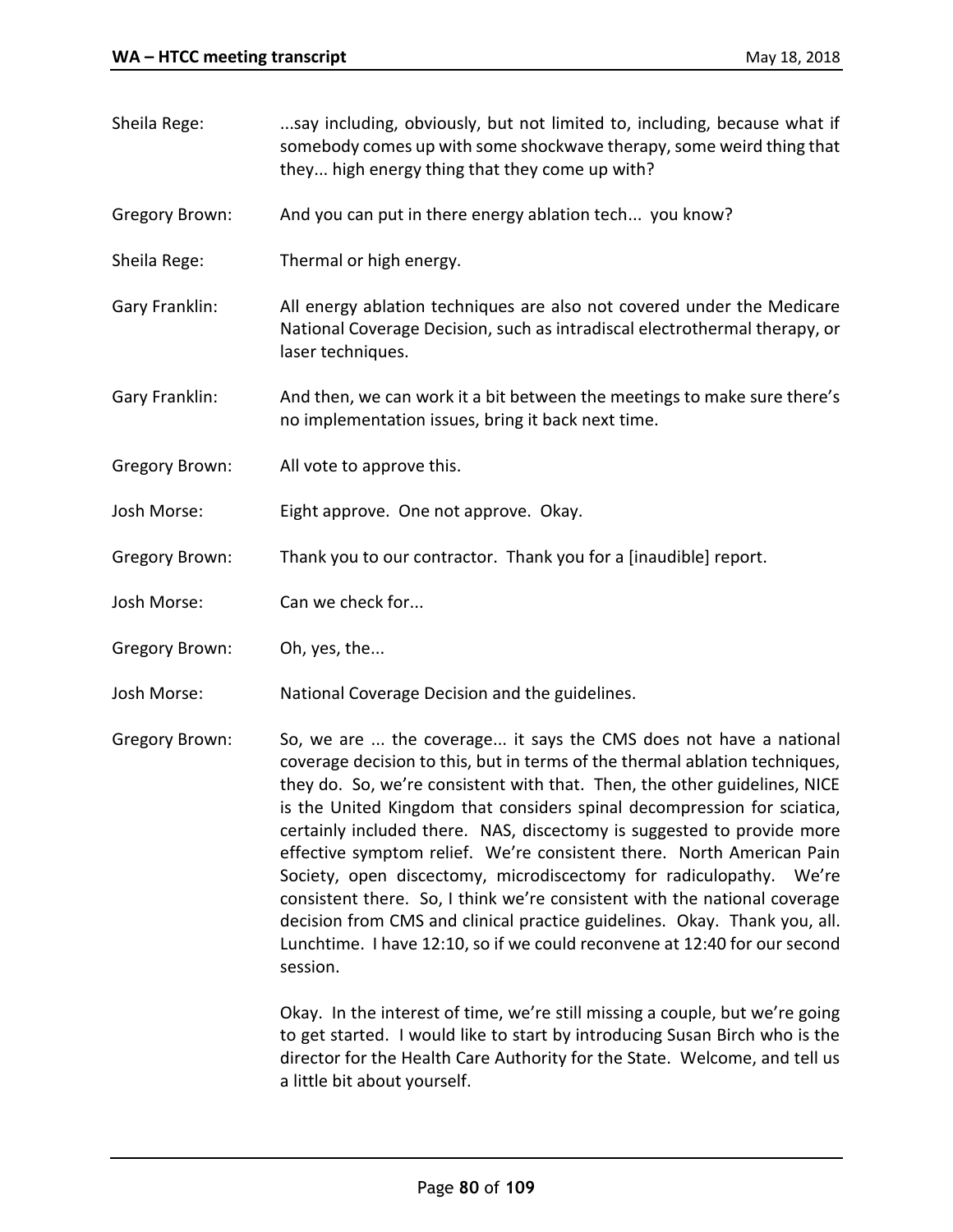- Susan Birch: I asked to come see this in action, because I have joined what I call the rebel alliance team here in Washington. I came from Colorado where I was bringing up the Obama work for Governor Hickenlooper, and as a nurse with an MBA, I have had just a lot of... I've marveled at the work that has come out of both Oregon and Washington in this arena of evidence-based policy making, and I really want to thank you guys for what you're doing. So, I asked to come see this. I've also spent some time with the BREE Collaborative and also our performance measurement committees, because I just think this work is so valuable, as we tread to drive more uniformity and push towards getting better value. So, one of the things you'll hear from me and some of my comments. I know many of us share this belief, but when I talk about over-medicalization, I don't ever mean that as an insult to any of the provider types, but I do think we've really got to get the appropriate medicalization, as you all do, too, but I also stretch that even a little further and look at what's the right proportionality of social to medical spending. So, I think we're [inaudible] off in the United States, and this State keeps moving kind of in the right direction. So, I love, as we get more appropriate care going and getting things more uniform throughout the state. So, thank you guys for what you're doing. I'm just, as I said, I'm in awe of all that's going on, and I thank the staff that keeps this work going and all the vendors and everybody that participates, and all of you that volunteer to serve on this work. It's really important. Any questions, you all have for me, I'm happy to take.
- Gregory Brown: None right now. Maybe we'll grab you on our break if you're going to be here.
- Susan Birch: No worries.

Gregory Brown: Okay. Then, our expert for this afternoon, clinical expert is Melissa Hall. Melissa, if you'd like to introduce yourself.

Melissa Hall: Thank you. So, yes. My background is as a clinical pharmacist in the specialty area of anticoagulation, as well as lipidology, but hey, the reason for being here today is the anticoagulation part. So, I've worked in the area, as a practicing clinician managing anticoagulant therapy for about 18 years now. I'm excited to be here to help with this topic.

Gregory Brown: Welcome and thank you. Okay. We will start with our associate medical director presentation.

Charissa Fotinos: Thank you everybody. My name is Charissa Fotinos, and I'm the deputy chief medical officer for the Health Care Authority and instead of turning my back to you so I can see where I am, I'm going to kind of not make great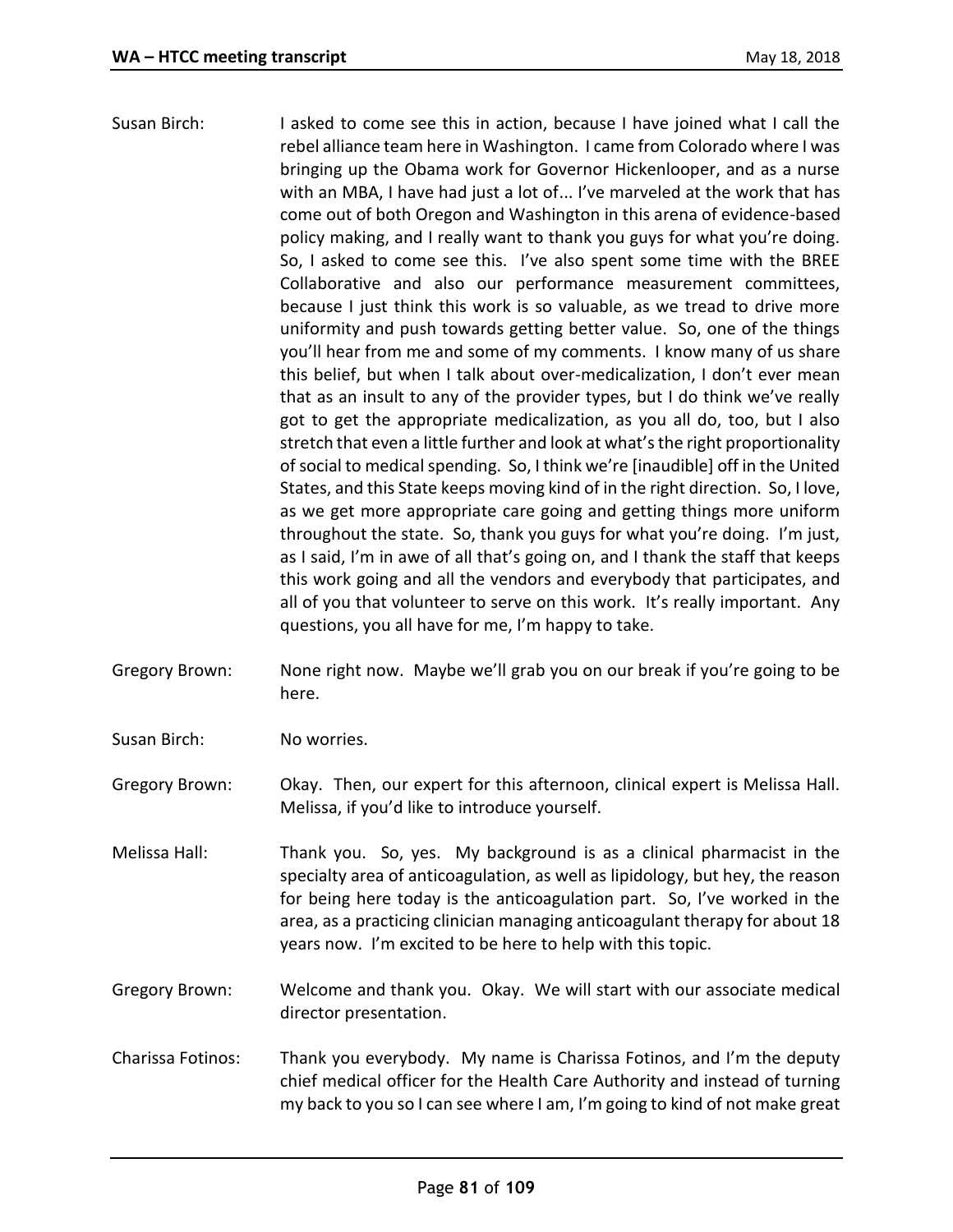eye contact. So, this presentation and discussion will be around pharmacogenetic testing for patients being treated with oral anticoagulants. Part of what I'm going to be doing in the presentation is kind of contextualizing the decision making around anticoagulation in light of the evidence. I think that the evidence report that Dr. King will be presenting really gives all the details and information in a really well laid out way. So, I'm going to kind of take a step back and sort of contextualize how we, as the agency medical directors, came up with our recommendation.

So, when thinking about anticoagulation, we anticoagulate for prevention or treatment, and one could argue those are slightly different, but the conditions that we do that for are on this slide right here. In terms of thinking about this, let me get the right... are you doing the slides or am I?

Female: You are. You need to point it at me.

- Charissa Fotinos: Oh, at you.
- Female: Yeah, because this the computer.
- Charissa Fotinos: That makes no sense. Okay. I'm not trying to be rude, guys. Okay. I apologize. Let's try this again. I'll just hold it right there. So, in terms of what we're looking at here, for those of you who have prescribed Coumadin, and probably all of you do, it's a balancing act. It's never a straightforward simple here's a dose and I don't ever have to check you again. Most of us either have developed using clinical algorithms or experience to do it, and what we've learned is that there are at least three polymorphisms involved in the metabolism of Warfarin that can either increase or decrease the metabolism, therefore, effecting our desired anticoagulation outcomes. So, the question really is, can testing improve patient-centered outcomes by both increasing the amount of time or primarily by increasing the amount of time people spend in a therapeutic range of their INR and minimizing undesired outcomes. That's really what we're asking.

We are not concerned about the safety of a blood draw. Efficacy, we are concerned about the ability for this test to guide clinical judgment. In terms of cost, it's medium to high.

These are utilization numbers, and they're quite low. Part of it is because Medicare does not cover this test. Secondly, it often comes as a bundle, and it's not unique just to anticoagulation testing, and it's not paid for uniformly. So, these utilization numbers are low, and that particularly is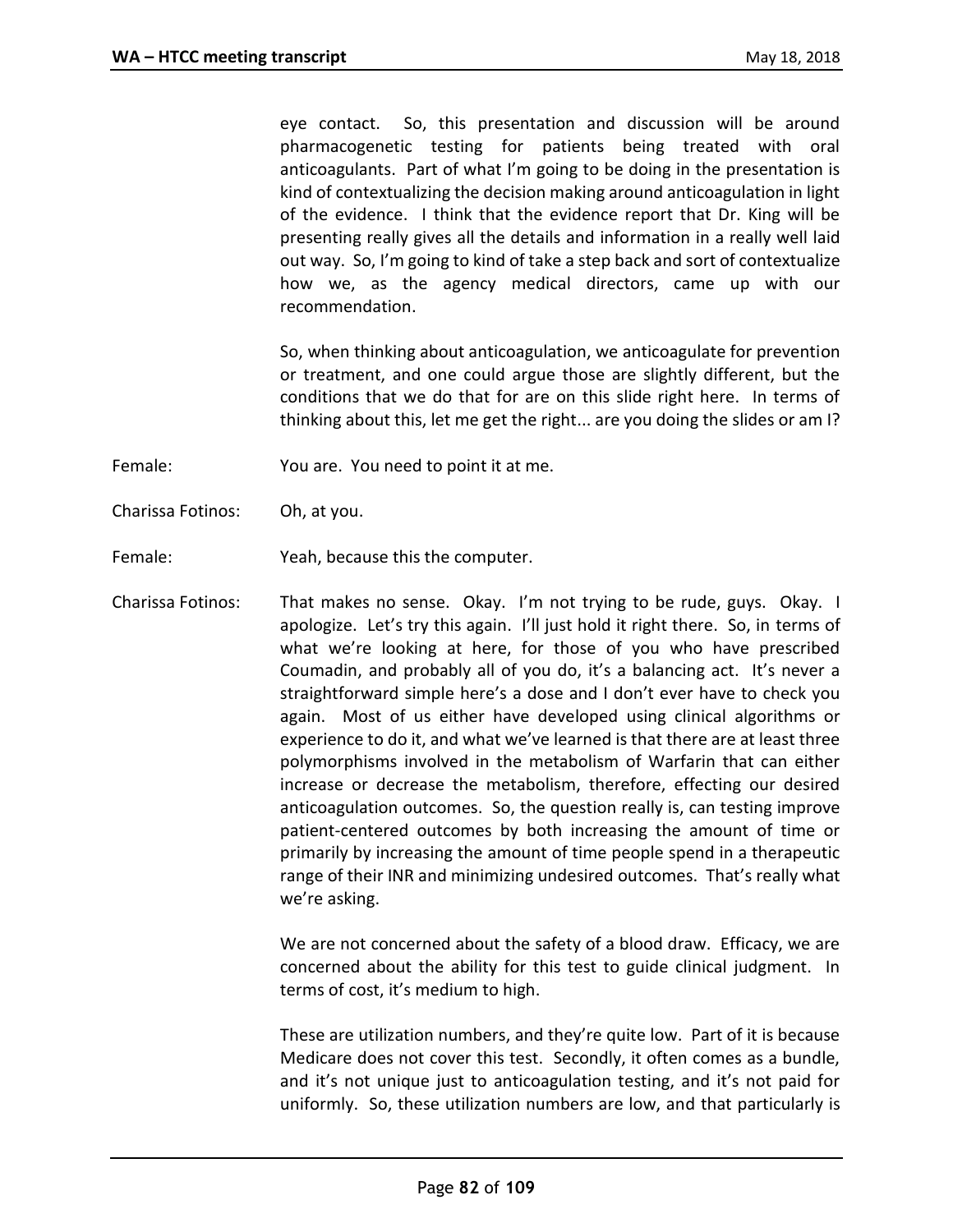what triggered us to ask the question. We get requests all the time for genetic panels for all sorts of things. Anticoagulation is common. We get that request a lot. We currently do deny it but wanted to make sure we are making the right decision.

These are the two codes primarily, the 81227, which is for the CYP2C9 gene, and then the 81355, the VKORC1 gene. Most of what we could pull for diagnoses were related to hypertension, and again, it's not covered so it's hard to get. I was looking up the definitions of the codes in a CPT book. Then, just last year, the 81227 code, 25 million dollars were billed for that code in the U.S. They only reimbursed \$51,000, but it's being used out there.

So, the key questions: What is clinical utility of genetic testing to inform treatment decisions for patients being treated with oral anticoagulants? Does the information obtained from the results of genetic testing change prescriber behavior? Secondly, do those decisions that are informed by genetic testing improve patient outcomes or reduce adverse events? Are there any harms associated with genetic testing to inform oral anticoagulation therapy? Are there key differences among patient population, in terms of harms or benefit? What are the costs and costeffectiveness of genetic testing to guide the selection? Really, what we're talking about is the selection of Warfarin dosing here. The direct anticoagulants aren't really part of this discussion. So, really, we're talking about Coumadin.

Thinking about the two different genetic polymorphisms, these two CYP2C9 and VKORC1. I'm so sorry. Usually, I'm used to pushing this, and it changes. I apologize. So, these two decrease metabolism, which would lead to an increased bleeding risk. Similarly, CYP4F2 leads to increased metabolism, which would increase the clotting risk.

This slide shows the different variations in terms of prevalence of the different genes. As you can see, the most common type are the \*1/\*1, and these are the most common. You can see at the bottom, and I apologize this is not easily seen, but certainly the vast majority of people have either the  $*1/*1$  or the  $*1/*2$  with much smaller prevalences here. You can see that there are some differences between Caucasians and African-American populations, but still a pretty reasonable similar distribution. I think these graphs are more interesting. This shows the variation in dose, but if you have these genotypes versus these, you can see the dose difference is about 5.5 to 2.5. So, depending upon the combination of alleles, the dose of Warfarin can end up being different, and this just combines some of the genotypes here. This was a retrospective study that looked at people who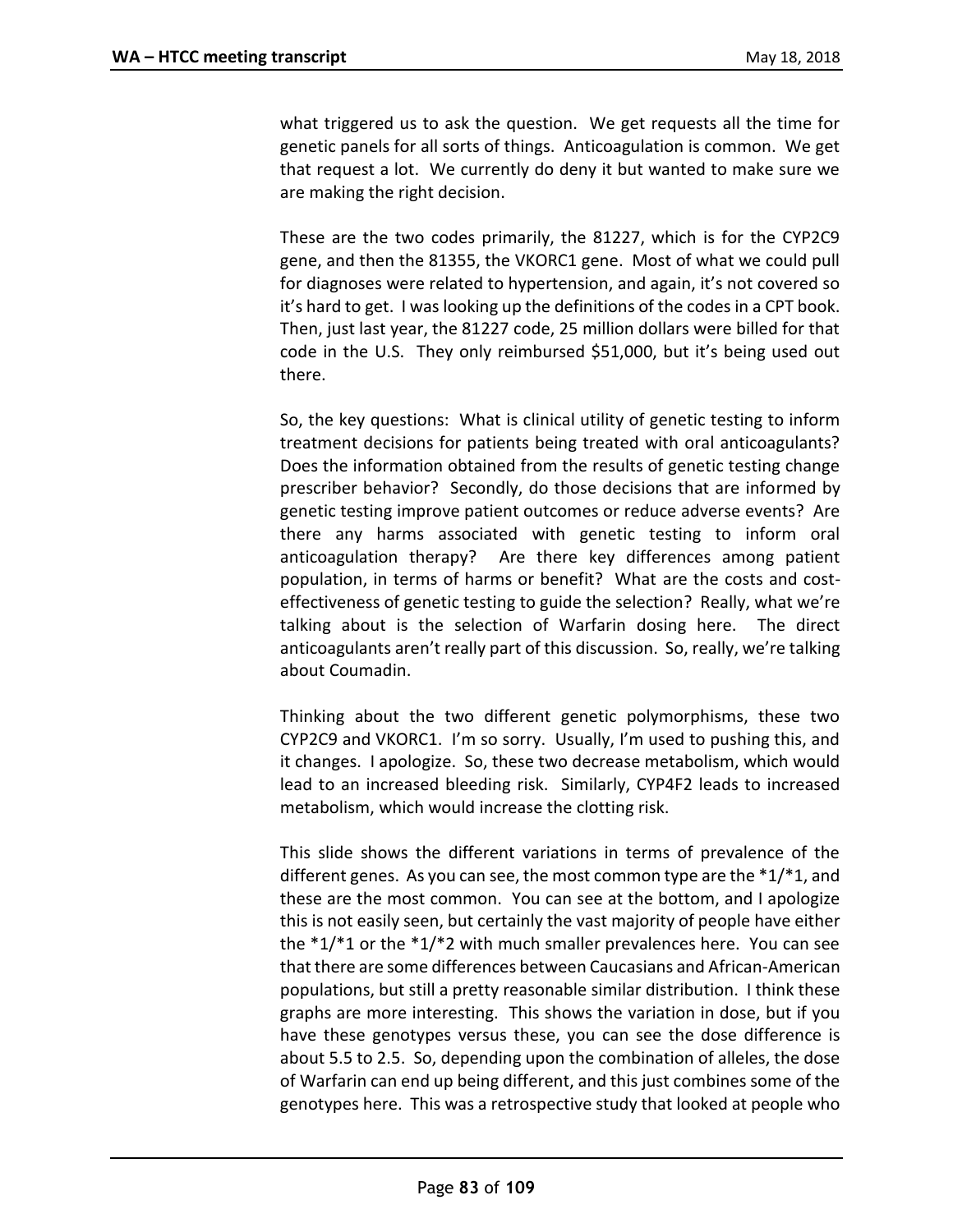had anticoagulation versus controls and came up with these frequencies and retrospectively looked at the doses and said, okay. Here is what they ended up having, but really didn't necessarily account for any of the other things that related to dosing.

When these are used, two things... there are two ways to use these. This is a clinical algorithm, Warfarindosing.org, and what this shows is... I'm sorry. My slides did not at all match with this. This is what you can put into this thing. Some of the studies used this to guide the dosing, once they had the genetic variation. So, this is a 65-year-old female, non-Hispanic, Caucasian woman, 160 pounds, 5'5" tall. She smokes, is being treated for a DVT. Her baseline INR is 1.2 with a target of 2.5. She is not on a statin or any of those other medications. On the left is just the frequency of the different distributions. If no genetic polymorphism testing was done, the dose that would come out of this without any information on the genes is 7.5 mg. If, instead, you combined the lowest risk versus the highest risk genotypes into this algorithm, the dose range would then be 5 to 11.5 mg. So, it's a significant range, but again, that's kind of what you'd get in terms of dosing based on this algorithm used to incorporate the information about the genetic genotypes.

This is just a reminder to me when I talk about testing that are genetic tests, that these are really things to consider, in terms of evaluating the evidence related to genetic tests. And I think pertinent to this, probably the most important things are, how can we apply this information to patient care? What are the absolute and relative effects, and is the patient better off as a result? Obviously, all of these other questions are important, but I think in terms of patient important outcomes, those are the focus.

- Kevin Walsh: Can I interrupt you, Charissa, and ask you a question?
- Charissa Fotinos: Yes, you may.
- Kevin Walsh: On slide 11, so basically what this is telling me is, if I had done the genetic testing, I'm somewhere between... I'm told give her somewhere between 5 and 11?
- Charissa Fotinos: No. You're going to be told that the starting dose is 5. If the genotypes are the most common and not variant. Alternately, if this person has the least common genotypes that are associated with Warfarin resistance, you're going to be told, instead, to start with 11.5. So, this is used to guide a starting dose and subsequent doses after that so you can check in the next day or three days after, plug all this in.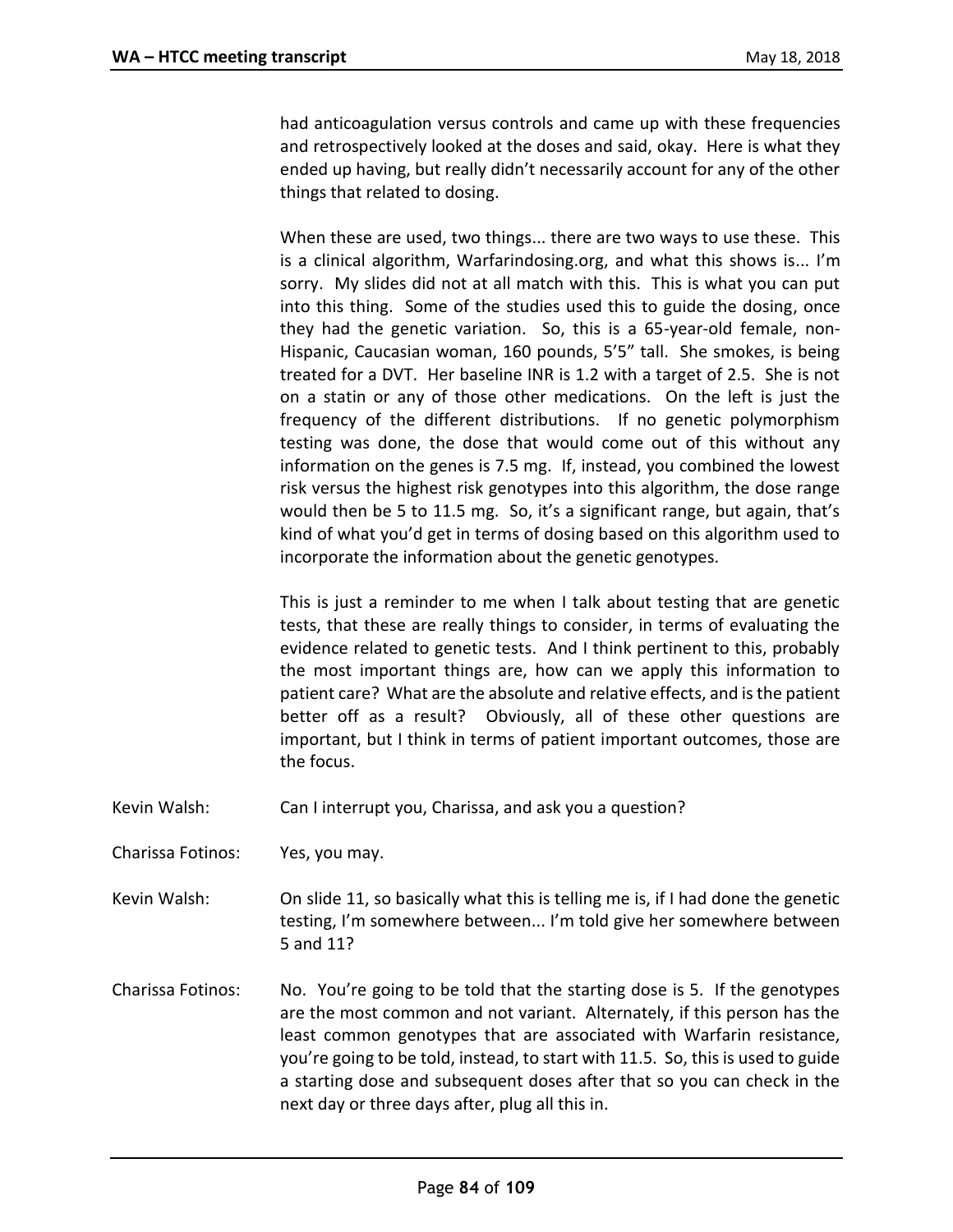- Kevin Walsh: So, is a provider, if I had done that study, I might be told to start at 5, start at 8, start at 11?
- Charissa Fotinos: Correct.
- Kevin Walsh: Somewhere in that range?
- Charissa Fotinos: Correct.
- Kevin Walsh: Depending on the allele content?
- Charissa Fotinos: Yeah. Exactly.
- Kevin Walsh: Thank you.
- Charissa Fotinos: Does that make sense? Are we good to keep going? So, I think that it's not just about what kind of genetics are involved in drug metabolism, certainly, there are the pharmacokinetics and dynamics, and I think the other things to keep in mind are there are other factors, that's absorption, distribution, based on body water, disease states, and then drug interactions. Really, but a piece of drug metabolism relates to genetics. I think that's important to keep in mind. From a more practical standpoint, what we're talking about is response to Warfarin, and really, all of these factors influence the way in which Warfarin is metabolized and contributes to the INR; smoking, alcohol, drug interactions, hypermetabolic state, someone has an acute illness, fever, diarrhea, over-the-counter diet supplements, and really adherence, I think, are important. If we overlay the contribution of genetic variants to Warfarin response, it's about 11 to 30%. So, I think we're saying there is a test and it can help us explain about 11 to 30% of the variation, but all these other variables contribute to the rest. So, as I think about it from a clinical decision making perspective, I would venture to say there's a difference in how concerned we are about our initial INR outcome, whether or not we're preventing a clot in someone who might have a-fib versus treating a pulmonary embolus. So, how we... or what we're willing to tolerate, in terms of risks, may differ.

Our decision as to whether or not to incorporate genetic testing, and really the first piece is, is there analytic validity. I think people are pretty good at identifying genotypes. So, that is really not much of a concern here. Then, if we do the test, we'll use some sort of augmented algorithm. We'll put in a lot of variables, put in the genotypes and get something like were shown a few slides ago, or we'll just use that algorithm by itself, or because we've been in practice 20 or 30 years, we'll just do what we always do. So,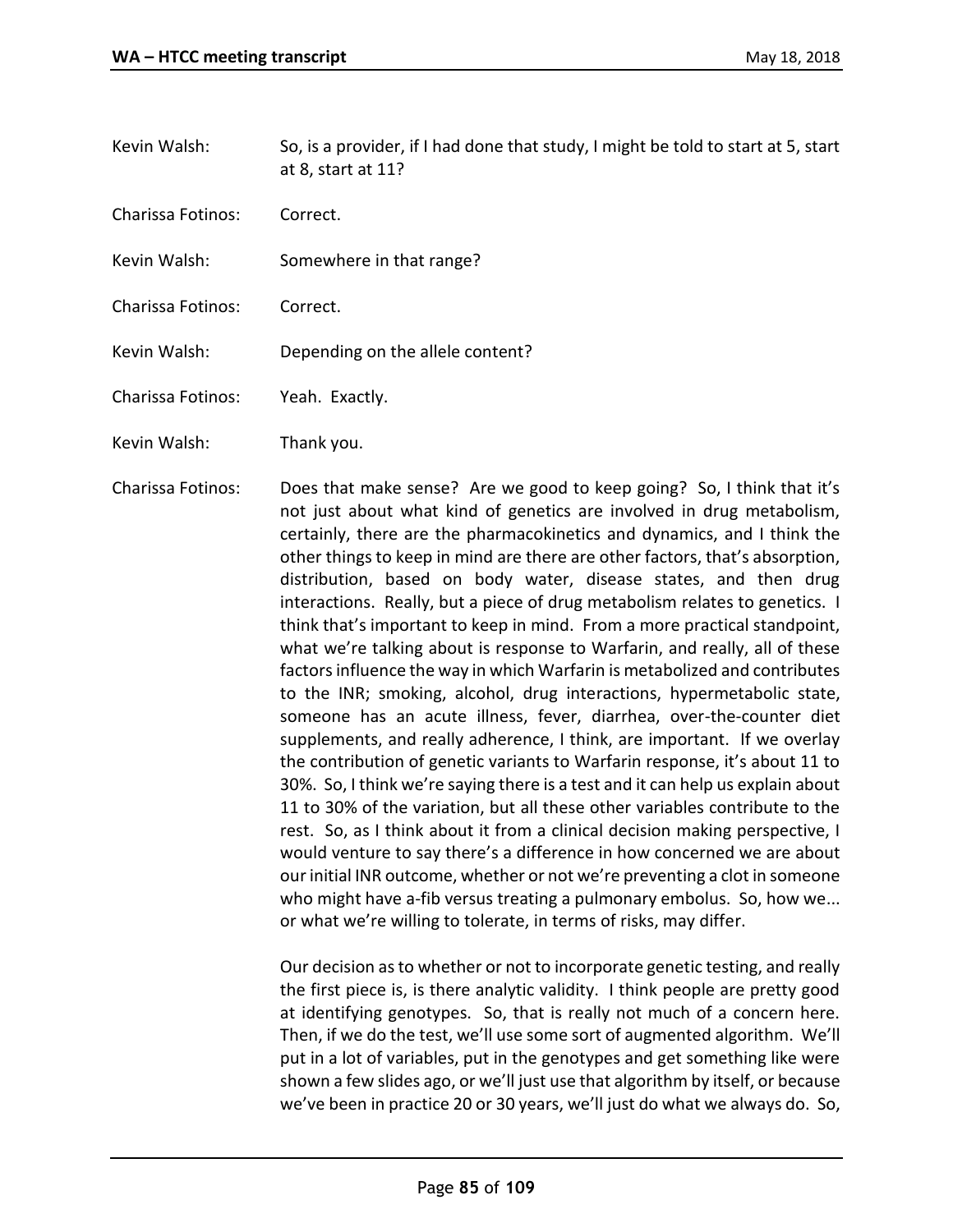really the next step is, we're trying to impact and get to an appropriate range, for as long or as maximal amount of time, the INR. This is really the clinical validity piece. Does this information either change my behavior as a provider, or does it lead to something, which then can lead to clinical utility? Again, I've put the confounders there, because the genetic piece of this explains about 30%, but all the other confounders contribute to what the INR turns out to be. Ideally, we want to reduce morbidity and death, and intermediate outcomes, as you'll hear in the upcoming presentation, really largely are about clots and major bleeding. That's really the clinical utility.

This is just a brief review of the evidence you'll hear in much more detail, and looking at is there is a dose or medication change compared to no test, quality of evidence doesn't apply here. It's built into the algorithms and generally, the changes that are made are in the first week to two weeks of treatment. Then, the genotype is really not used after that to inform future dosing from that. The quality of evidence for whether or not there is an effect on the percent of time in the therapeutic range is low, as is whether or not there's an effect on over-anticoagulation. There is moderate quality of evidence that says there is not a statistical difference, in terms of the effect on thromboembolic evidence, and I put in red what I think is important, and we'll spend a little bit of time talking about is, is there an effect on major bleeding, and moderate evidence says yes, for about every 100 persons tested, there is one fewer major bleed, and I would say... and there's some caveats to that.

Are there direct harms, harms from the test? No. Subgroup differences really, not enough information to make a statement either way, similar to subgroups related to patient characteristics, and Dr. King will clarify that much better. In terms of the cost-effectiveness information, the quality of evidence is low.

Think about people who are at risk of bleeding, and these are probably fairly straightforward. I put a question mark after age 65, because the studies vary in terms of whether it's 75 or 65 or 70 that's used as a cutoff for increased risk. Most of the rest of these probably make sense. Probably the highest contributor or risk factor for bleeding or people with a history of GI bleed. So, I think that still is a consideration when we put all of this information about anticoagulation together.

This slide looks at a group of people who were treated for atrial fibrillation, and the point of this is to show that the risk of bleeding really is in the first 30 days. You can see that people with CHADS scores, which the point of a CHADS score is to better identify those at most risk of bleeding. So, you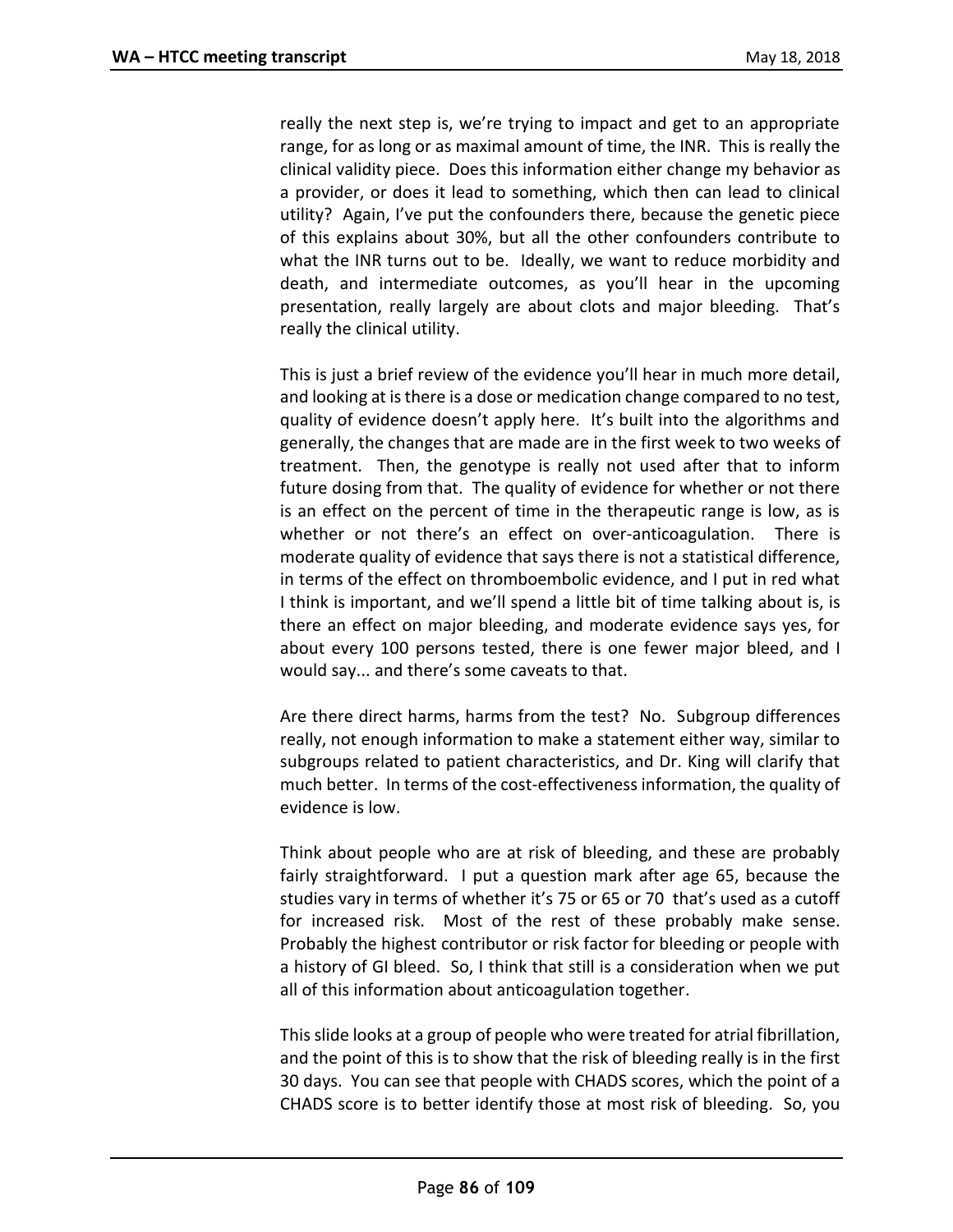can see the rate of hemorrhage is 14 and 17% in the first 30 days versus 4 and 7% overall, or 6%, and the remaining five-year follow-up. So, again, risk of bleeding is most in the first 30 days, and that makes sense with why the dosing algorithm that uses genetics is done the way it does, and this just reinforces the fact that the vast majority of bleeding in this study anyway came from GI bleeding.

This shows going back to the risk of moderate hemorrhage while not using genotype, we're not really talking about thromboembolism here, because that was not a statistical difference in the evidence review. What we are talking about is increased hemorrhage risk and you can see that at the outside INR above 3.5, and you can argue whether or not you're going to kind of coagulate to 3 or 3.5, but this was a study done for nonvalvular afib for prevention. The risk of bleeding, cranial bleeding specifically, went up quite a bit after an INR of 3.6. That's why we try to control that, but I think what's also worth pointing out is that if you look at the intracranial hemorrhage that occurs within the normal, what we call, either normal INR therapeutic range, to the upper, there are plenty of cases here, too. So, it's not just the people who have intracranial hemorrhages when their INR exceeds our target value. They have them even at a normal INR.

This is just a closer look at one of the studies that contributed most to the moderate quality of evidence with an increased risk of bleeding, and I think the point that I'd like to make here is that again, the vast majority of major bleeding episodes occurred in people who had an INR less than 4. So, we wouldn't necessarily have been able to prevent those bleeds by monitoring INR, because we'd figure they're therapeutic on most of the bleeds that contributed to the findings in that study were people who were in the therapeutic range.

Current coverage: Regence does not cover, PEBB, or Kaiser. It's considered investigational. Medicaid fee-for-service and managed care is not covered. Labor and Industries does not cover it. Department of Corrections does not cover it.

Other payers: CMS, it's not covered unless it's part of a randomized control trial. Noridian mimics the national coverage decision. Aetna and Cigna do not cover the test.

So, in terms of the agency medical directors' recommendations for pharmacogenomics testing to guide oral anticoagulant dosing, there is currently not strong or consistent evidence that outcomes important to patients are improved, and we recommend no coverage. Any questions?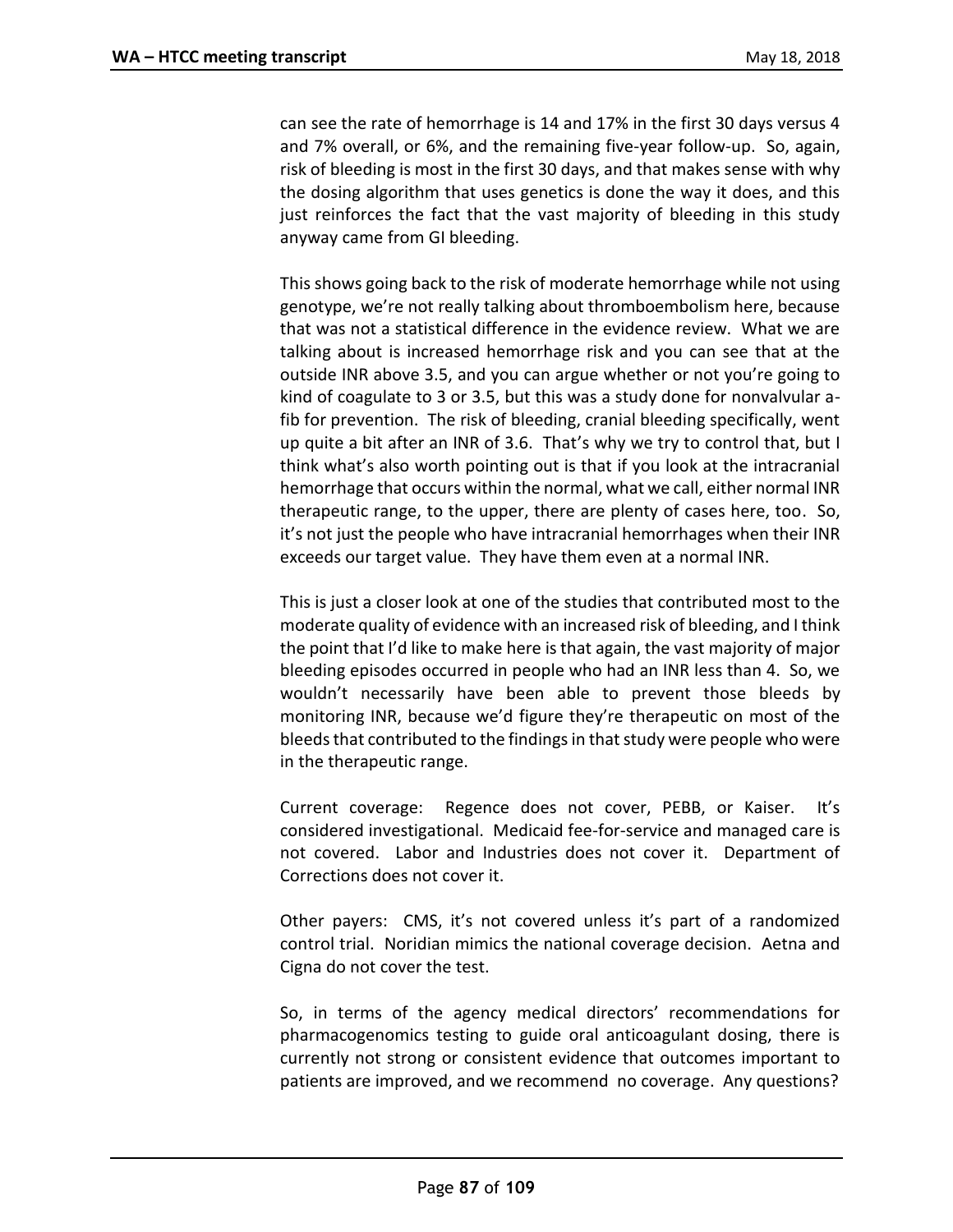Gregory Brown: How long does it take to get the test back?

Charissa Fotinos: That's a good question. Can you speak to that, Melissa?

Melissa Hall: I can. I was actually involved in one of the clinical trials. Our Polyclinic was the center several years ago. It took two or three days to get results back. So, you do have to make a dosing decision while you're waiting for those results.

Tony Yen: Do you see utilization of this test decreasing with the rise of [inaudible]?

Charissa Fotinos: Our utilization is so low, it would be hard to say if it was for that or another reason. So, we just don't have great utilization numbers.

Sheila Rege: If I could ask our expert a question. So, you see a patient, you have to do the dosing right away, and this test now comes back three days later. So, what happens then when the test comes back? Then, you change the dose?

- Melissa Hall: In my experience, I didn't find it all that helpful, because we had already had follow-up INRs by that point and were evaluating other variables that you've laid out so nicely.
- Sheila Rege: Alright. Thank you.
- Charissa Fotinos: Dr. King.
- Valerie King: We can get into this, but what I will say is that there were studies where the use of Warfarin was anticipated and known ahead of time, for instance, for surgery, and in those cases, the test was done preoperatively. So, that information was available. In normal clinical practice, you need it before you have it.
- Gregory Brown: So, the example I have is do a hip/knee arthroplasty. You are strong indication for anticoagulation if they've got a personal or family history of a VTE event, then, yeah. If they have a personal history with Warfarin, you can look that up, hopefully. If not, this would be the perfect example. Okay. We are ready for public comments.

Josh Morse: We have no commenters signed up in advance and none signed up here at the meeting today. We should probably check the phones.

Gregory Brown: Open the line. Okay. This is Gregory Brown. I'm chair of the Health Technology Clinical Committee for the Washington State Health Care Authority. We are reviewing pharmacogenomic testing for patients being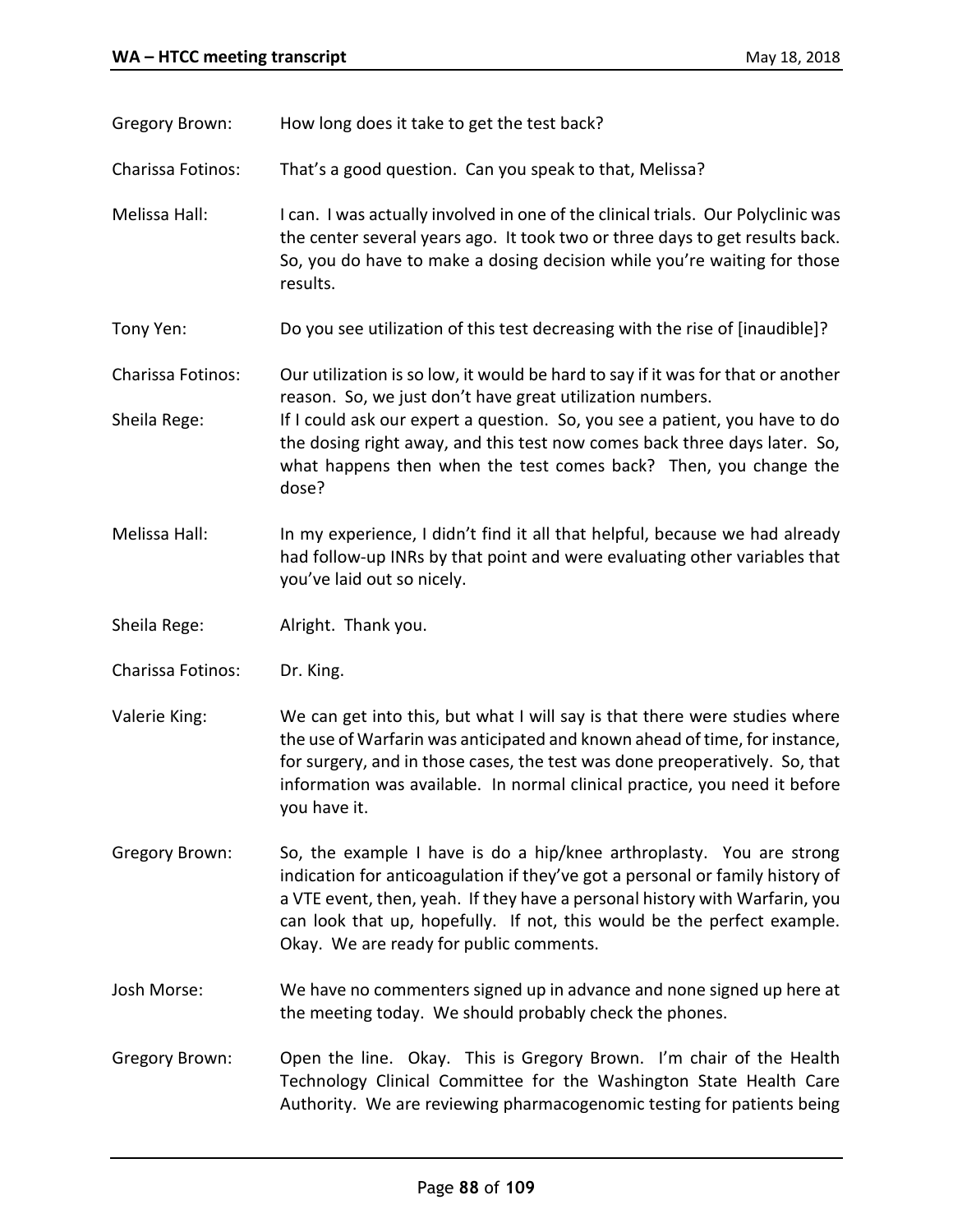treated with anticoagulants. Is there anybody on the line that would like to make a public comment? If you are, make sure you're not muted so that we can hear you. Okay. I am not hearing any. If we can mute that line, thank you. Next, we are ready for our evidence report from OHSU.

Valerie King: Good afternoon. It's good to see all of you. You'll see slides, too. It'll happen. Before the slides come up, I would just say thank you to Dr. Fotinos, because she's covered so much of the background, and I'm just going to whiz through these slides so that you don't have to hear it twice, because she did it better than I would.

> There we go. Excellent. So, we'll follow a fairly standard order of service here going from background to methods to results, and then guidelines, payer policies, and a summary at the end. Please feel free to stop me if you've got questions along the way.

> So, Dr. Fotinos has basically covered this, that it's a commonly used drug, even with the rise of other kinds of anticoagulants, the direct-acting anticoagulants known as DOAC's. Although this topic was scoped to be any anticoagulant, the fact remained that we only found evidence related to Warfarin, although in the report what you will see is that there are some upcoming or ongoing trials that are looking at pharmacogenetics related to DOAC's.

> As Dr. Fotinos told you, there are really three basic ways of dosing Warfarin. The first way is a standing dose or a fixed dose method, and this is a start algorithm that would say give everybody 5 mg, or give everybody 7.5 mg to start, and then base subsequent dosing off of a blood test, an INR. Clinical algorithms, as Dr. Fotinos showed you, incorporate a variety of other things into them, such as other medications, age, gender, smoking status, etc. Then, pharmacogenetic tests basically add to those clinical algorithms. So, it is additional information put forward.

> Dr. Fotinos covered this really well. There are basically three genes that have been used, and the polymorphisms in them are what is tested for the variety of ways that they may be expressed. These genes code for enzymes. When those enzymes, which are proteins, are made by the body, then they have an effect on the metabolism of Warfarin. I think that Dr. Fotinos' slides covered this really well, and just to say that the additional information on this slide is that the CYP2C9 enzyme can result... it's the big actor here. It can influence Warfarin metabolism up to 50% if you have a certain combination of alleles. For the VKORC1 enzyme encoded, it's about 25% per allele, and then the CYP4F2 is a minor actor with about 12% per allele variety.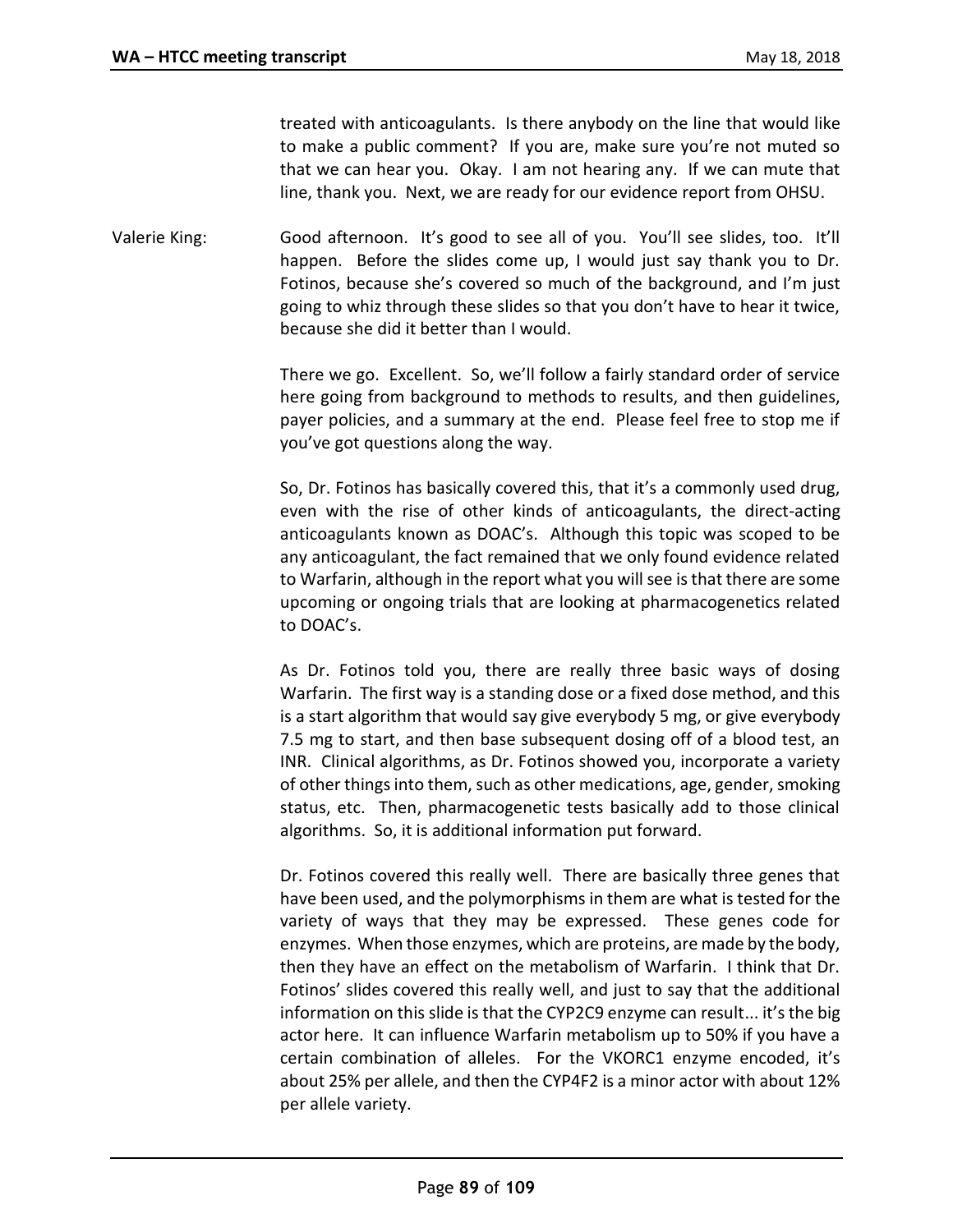I think that this is pretty much the range that you saw on the prior slides that depending upon the various combination of these alleles that a particular patient has, and I will say that they are really much better studied in populations of European descent than anybody else, but that they can account for somewhere between 10 and 30% of the variation in Warfarin dosing. They don't explain very well variations in dosing for other populations based on other ancestries.

Getting around to methods, you've seen the PICO already. So, this is adults, kids, anybody who needs anticoagulation. Genetic testing applied as an intervention for these kinds of tests to predict a Warfarin dose compared to any other usual care that we've gone over. Then, the outcomes are important because we really tried to concentrate on patient oriented outcomes, things that would matter to you or your mom or your dad. Then, there are some that are, I think, really surrogate outcomes that are used as common clinical measures, but that don't necessarily reflect end outcomes.

So, the patient important outcomes are death, thromboembolic events like stroke, and bleeding. Those are things that you can see clinically. The surrogate outcomes that we found commonly reported across studies are PTTR, which is the percent of time in the therapeutic range, and a high INR. So, an INR basically above 4. Then, we went ahead and looked for any direct harms that might arise from the testing, and economic outcomes, including cost-effectiveness.

The first key question had to do with the clinical utility of these tests. The second had to do with direct harms. The third had to do with subpopulations. The last had to do with those economic outcomes.

We basically looked at randomized trials, because there are a good number of them for this topic for key questions one through three, and then for key question four we looked at cost-effectiveness analyses or other economic studies if we could find them.

We did our general methods of a really comprehensive search going from Ovid Medline to the Cochrane trials register and Cochrane reviews. Then, we looked at a whole bunch of additional sources, including AHRQ, NICE, the VA, and also the reference lists of included studies. The one thing that we did that was sort of our routine method here is that Stanford University operates an NIH database on pharmacogenetic tests called PharmGKB, and we looked there, as well.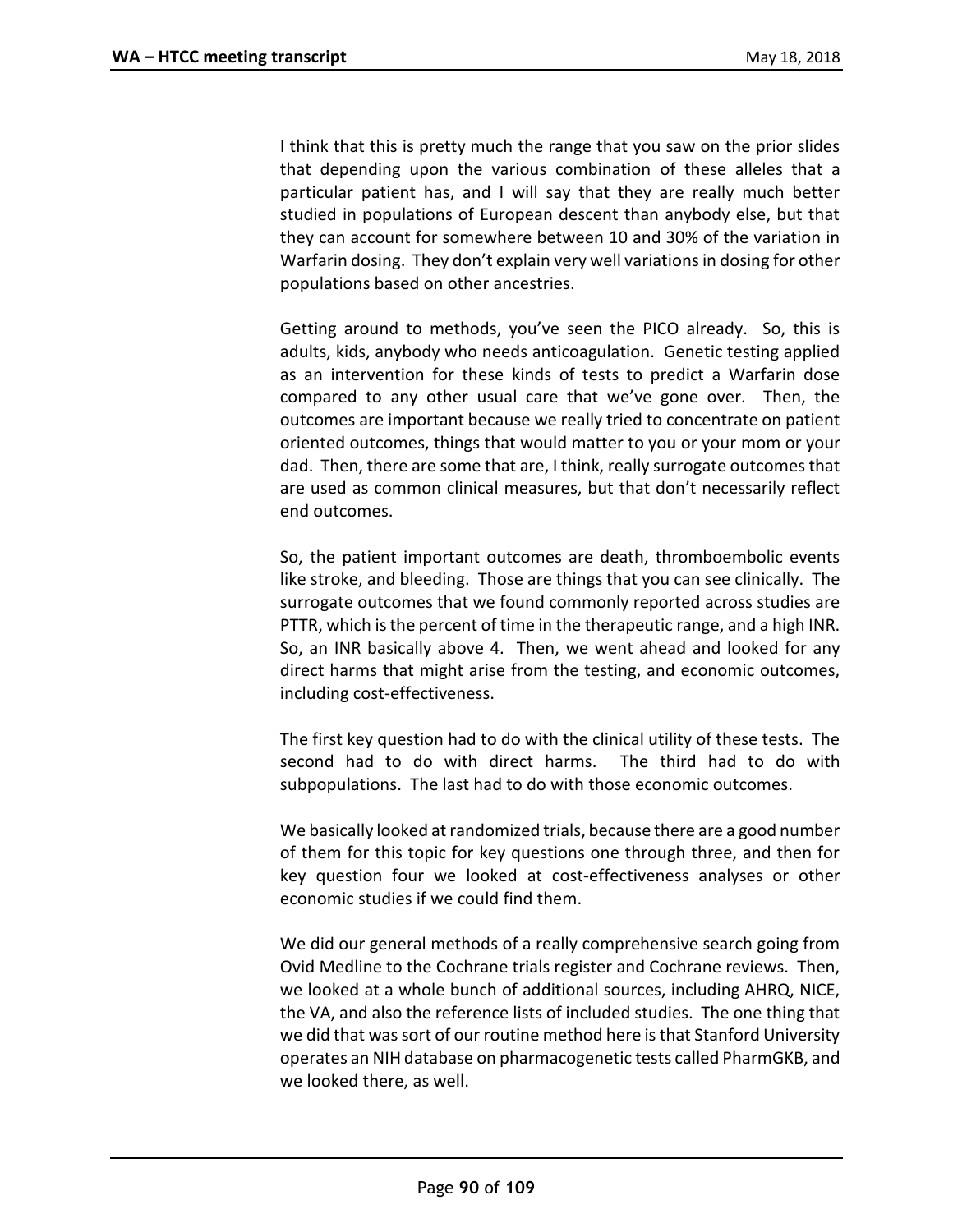We looked at clinicaltrials.gov to see if there were ongoing or upcoming trials for practice guidelines, we looked at the national guideline clearinghouse. We also used Medline to search and looked at the websites of applicable clinical organizations, and per payer policies we looked at all the CMS databases, and then also took into consideration for private payers, Aetna, Cigna, and Regence. This is what we found at the end of the day.

We found about 1200, a few more studies initially. After we winnowed those out and took out things that just didn't meet inclusion criteria, we ended up with 18 studies. There were 13 randomized control trials and 5 economic studies. We used standard methods to assess the risk of bias of each of those studies, and a rating of high risk of bias, moderate, or low risk of bias was assigned based on standard scoring instruments.

Then, we applied a summary judgment using the GRADE system grading of recommendations, assessment, development, and evaluation. That really reflects our confidence in the finding of that particular outcome, ranging from very low to high. This will be a little bit different than the application of the GRADE system you saw in the last presentation. They used the arc modification of GRADE, and that has an insufficient category, and we either say it's none or very low.

So, mortality, major bleeding, thromboembolic events, PTTR, and overanticoagulation are things that we performed meta-analysis on. I will say that while there were systematic reviews in this field, the most recent of them was not recent enough to incorporate the most recent randomized trials. So, we did de novo meta-analyses on this using RevMan software. Then, we also did some prespecified subgroups on those five outcomes, including what kind of control or comparator they used, what the risk of bias was in the studies, sample size, either greater than or less than 400 subjects. There's a statistical reason why we chose that cutoff, the number of genes that were incorporated into the test, where the study was conducted, the clinical indication for the study. We felt that surgical studies, for example hip and knee replacement, probably had a whole different kettle of stuff around them than did a-fib. Then, we also... to the extent that we could, we looked at the race and ethnicity of the base population enrolled in the study, and for the most part this was not reported to the level of granularity that would be the level you would want. So, we had to sort of look at studies where more than 90% of the population was of a particular race or ethnicity. That's as granular as we could get. Then, we looked at the follow-up period for the outcome, and as Dr. Fotinos shows you, there's a... most of the bleeding events really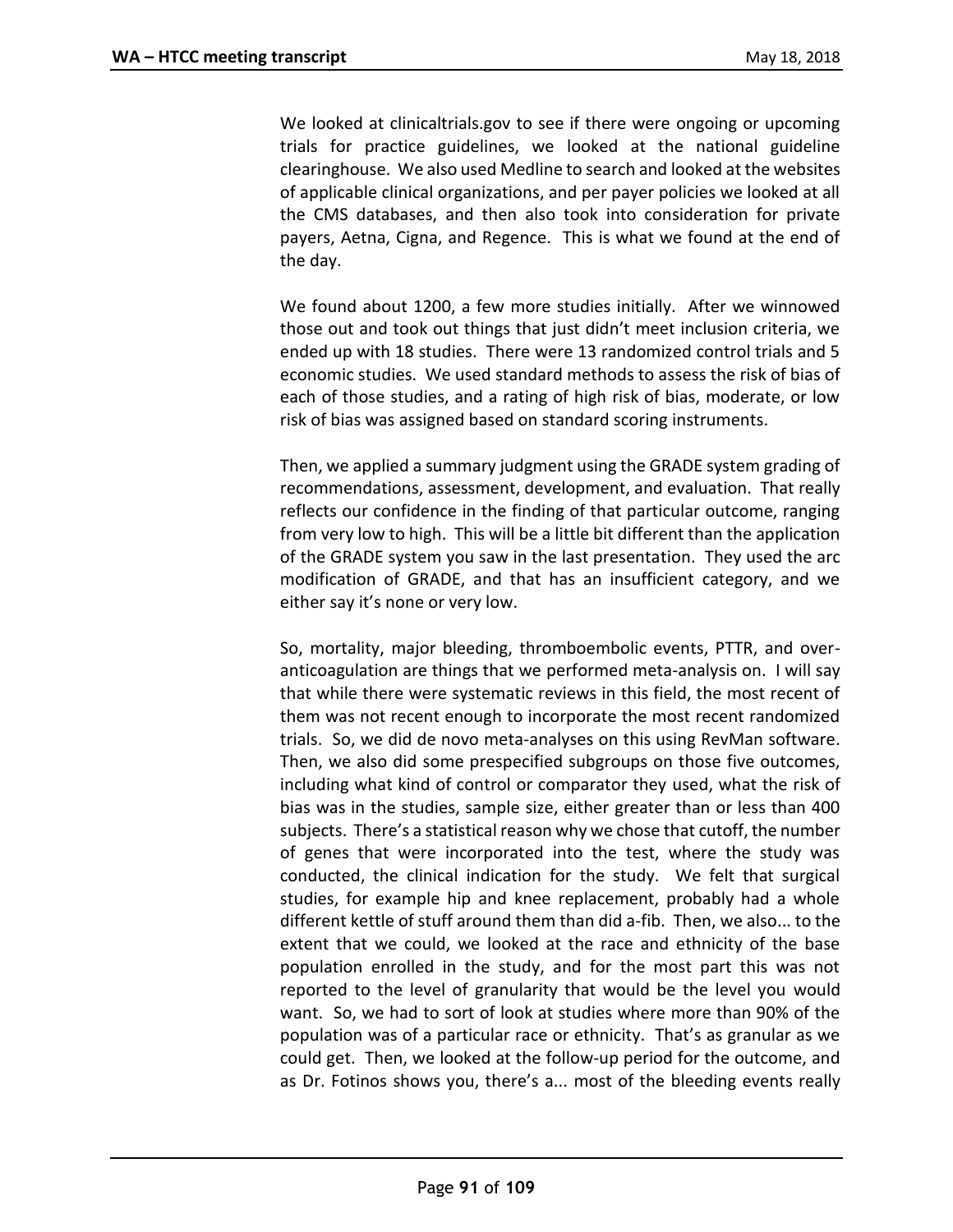occur in the first month of therapy, although they can occur at any point in time. So, we picked that one month of follow-up, as a demarcation.

That's a lot of background. Sorry, guys. Let's get on to the meat of it. So, these are the 13 randomized trials that we included. These are detailed quite a bit in your written report. They really go from around 2007 to last year. You will see just scanning through them that the size of the population enrolled in the study varied. Most of the studies were done in the U.S., but there were some exceptions. The indications, many included populations who were getting anticoagulated because they had a thromboembolic event, usually a deep venous thrombosis, or they had a cardiac arrhythmia, a-fib. Some also included populations that were postoperative. So, they had hip or knee replacements most commonly, or a heart valve, so a mechanical heart valve, usually an aortic valve. They also varied in terms of which genes they incorporated in their genetic algorithm, and then what the comparator was, whether they used just a fixed dose or a clinical algorithm to dose.

I will point out on this slide, and you'll hear this again, there were some what I would call pilot randomized trails. I think Hillman is an example of that with 38 people enrolled. And then, there were some just enormous trials, Gage in the end of 2017, and this is why we ended up doing a metaanalysis, because this is a lot of patients. It's over 1.5 thousand, and compared to all the other patients that were enrolled in all these other RCTs, it's a really substantial number. So, we really had to go ahead and do that.

There were really two that were cardiac valve only, Huang is one of them. Then, Wang towards the bottom of this slide was the other one. Kimmel also a big study, over 1000, but Kimmel and Gage were the only two that really had that many participants. Kimmel enrolled people with VTEs, afibs, and sort of a small but smattering of other indications.

So, we're going to get into looking at a lot of these forest plots. So, I wanted to give you a little bit of an orientation here. So, on the left hand side looking at it, you will see that those are the studies by author last name first author and the year of publication. Then, you see the individual data on each of those studies, including the number of events of whatever we're talking about, like a thromboembolic event or a bleeding event, and the total number of patients in either the intervention or the control group. The weight is the statistical weight of that study in the entire metaanalysis, and that weight is based not only on the study sample size but the event rate. Then, for each individual study, that's the result you would get only looking at that study. So, this is a risk ratio for each of those studies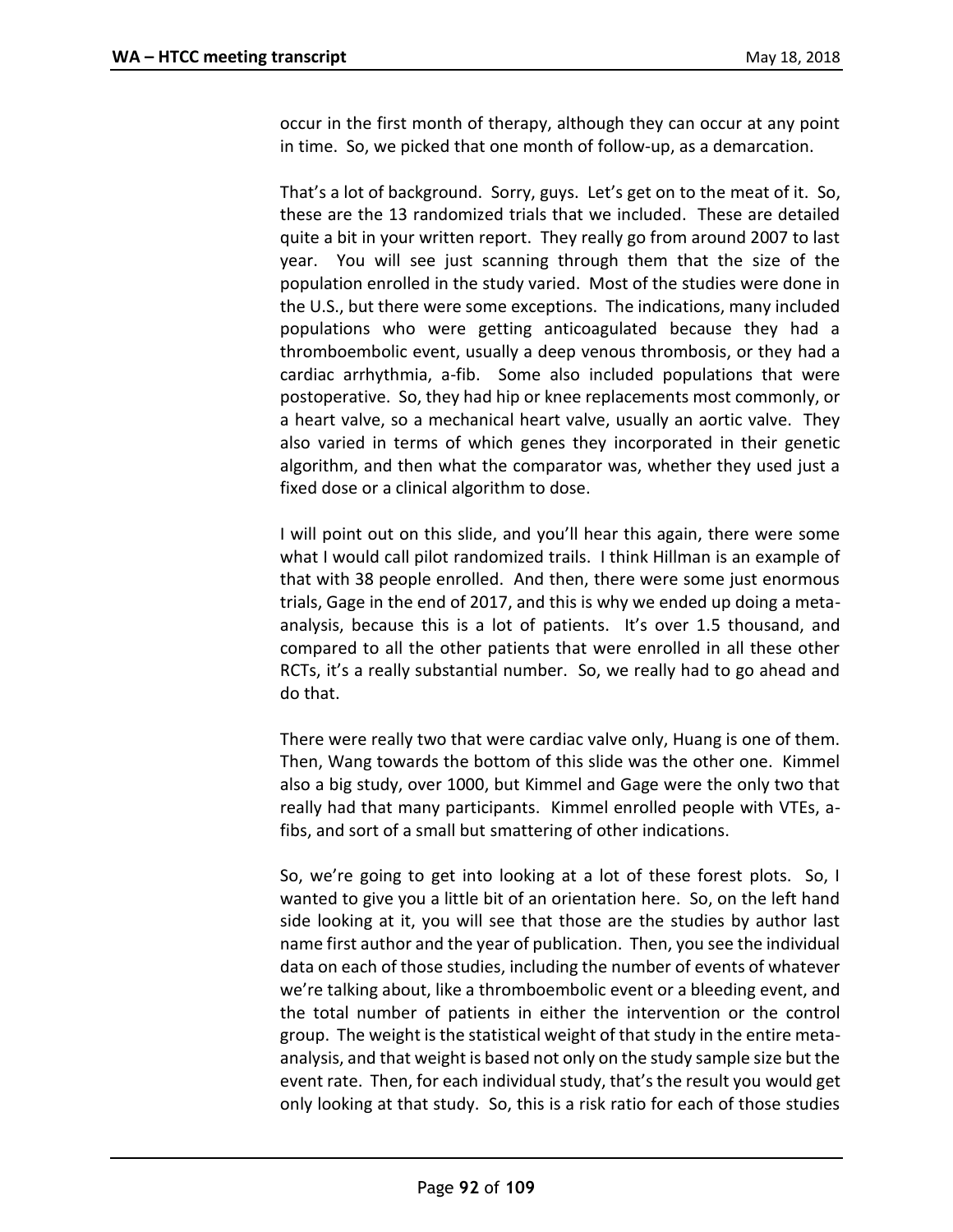with its 95% confidence interval. Down at the bottom, you get the pooled data. So, if you add them all up together statistically, you get a number of a pooled risk ratio, in this case with its 95% confidence interval, and that's not just a mathematical average of all those studies. It's a weighted average that bases on not only the size of the study, but the event rate in the study, and the spread of the estimate in that study. So, basically, the standard deviation of the event.

Down at the bottom, bottom on the left, you'll see a test for heterogeneity, and the piece that you really need to pay attention to there is the thing that's on the top line in that blue box at the far right, and that's  $I^2$ . So,  $I^2$  is a measure of statistical heterogeneity or how different are these studies one from the other. We basically think that if this statistical heterogeneity is above 50% that you really need to look at that pretty critically, and it may not be a good place to look at the pooled result.

Now, when you get over to that right-hand part with the thing that looks like a bizarre Christmas tree that doesn't have very many balls hanging on it, that's what it looks like. Each of the blue squares represents the estimate of effect for that individual study. Each of these lines is an individual study. The lines that come out of the blue box are the 95% confidence interval for that particular individual study. Then, at the bottom, there's a diamond, and that diamond is the pooled estimate of effect, and the arms of the diamond or the right and left points are the extent of the 95% confidence interval. For a relative risk or a risk ratio, one is the line of no effect. So, if something crosses that line, it's not statistically significant, and you can see that visually. For risk ratios, something that's on the left hand side would favor the intervention or the genetic test. To the right, it would favor the comparator.

With that, let's get to both the narrative and a bunch of those forest plots. Out of the 13 studies, only 12 of them gave data that was able to be included in any of these meta-analysis. One study just didn't report outcomes in that way. We've narratively included that study in the other outcome section within the report. So, essentially, seven out of the 13 reported mortality. Mortality was usually reported as all-cause mortality and was not specifically attributed to the genetic test. Again, attributed to the underlying condition or the anticoagulation. Three of those trials reported no deaths in either of the intervention or control group. In the pharmacogenetic group, there were nine deaths among over 1700 people for a death rate of about 0.5 or 0.5%, and about 0.46. So, essentially, the same in the control group with an absolute risk difference of 0.48 fewer deaths per 1000 people. The relative risk is just slightly over 1 but with a not-statistically significant confidence interval, but it did favor the control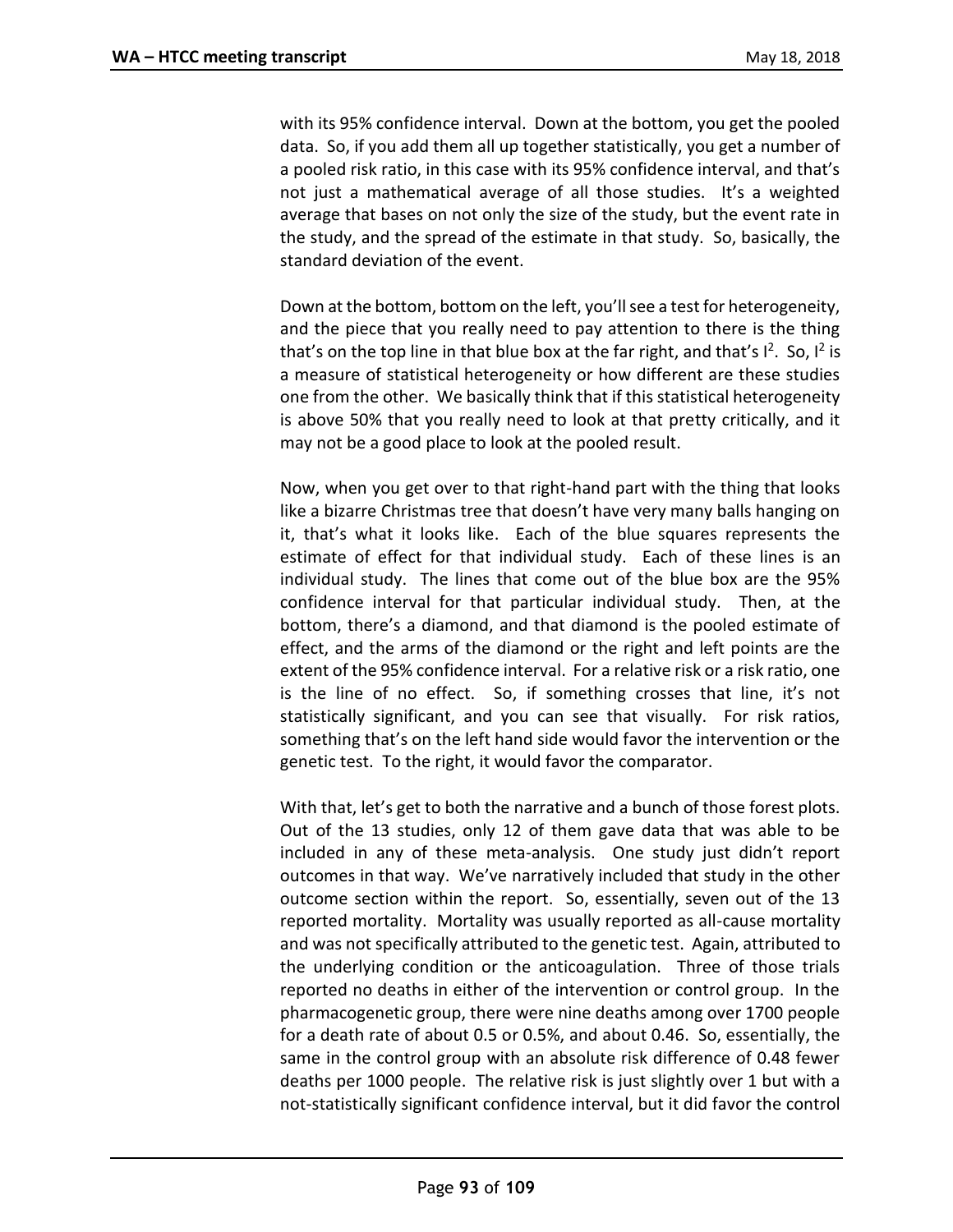group. The meta-analysis was quite unstable, because of the small number of events that you saw here. If you added a study and it had a lot more or a lot less deaths in one or the other group, it could throw the entire metaanalysis. So, the quality of evidence around this is quite low. It really could be changed by subsequent studies. So, that's what it looks like visually. I think you can see at the bottom, the big diamond is just sitting pretty close to that line.

For major bleeding, there were 11 of the 12 that reported studies that gave you information; however, the definition of major bleeding varied across all of these studies. It generally included bleeding into an important body space, like your head, or things that would require a lot of intervention, like a transfusion or hospitalization. Four of them did not have any bleeding in either group, and the results showed that the absolute risk difference was about 8.5 fewer bleeding events per 1000 people with the pharmacogenetic test. It is a significant confidence interval, and you can see that with the relative risk ratio, as well, and the quality of evidence around this is moderate.

- Kevin Walsh: Wasn't there also an absolute risk difference calculated for pharmacogenetic testing versus algorithm?
- Valerie King: Yeah. So, I'll get to that.
- Kevin Walsh: Thank you. Okay.

Valerie King: So, we did subgroup analysis here, and these are just the main analyses that I'm presenting right now. So, one of the issues with this is that the clinical algorithms that were used, and usually when a study used a genetic test compared to... or an augmented clinical algorithm with a genetic test compared to that clinical algorithm alone, you have to kind of look at what the predicted dose would be. It was possible in the clinical algorithms that were used to get a quite high initial dose in these studies. So, it's theoretically possible, and I think that Dr. Fotinos' example showed this, to get to an initial Warfarin dose of 10 to 12 mg, and it really depended on which clinical algorithm was used. So, I'm just saying that point out that bleeding can be due to a whole variety of things, including the underlying bleeding risk, the CHADS score of that patient, but may also have had to do with the way the Warfarin was dosed in either group.

> So, this is what it looks for the main analysis, and I think that this gets to your question about looking at the subanalysis where we divided by the control groups. So, at the top here, you see clinical algorithm dosing, and at the bottom, you see effects dose approach and then the overall is at the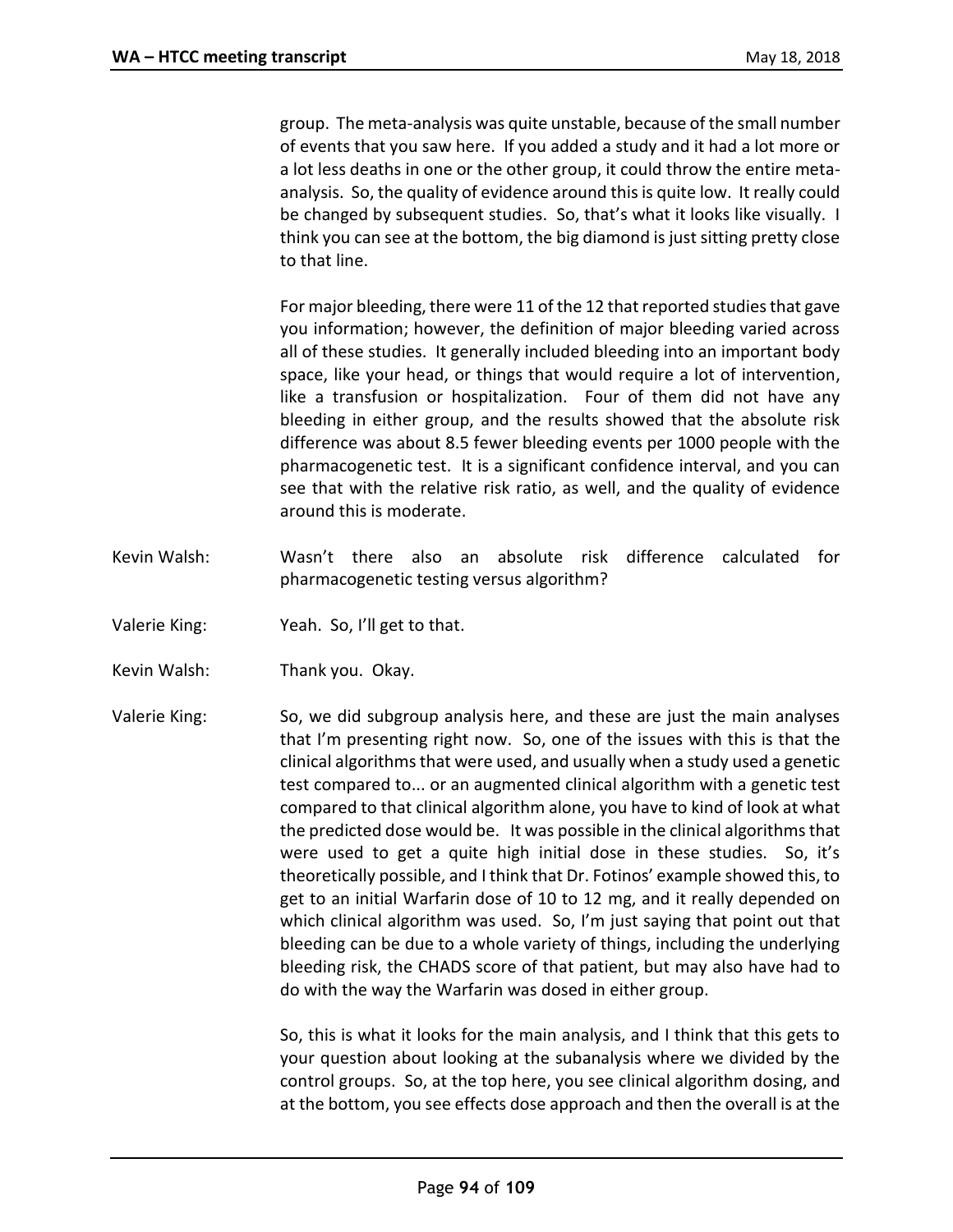very bottom. So, it's still statistically significant against a clinical algorithm and not statistically significant against a fixed dose. This is the opposite of what we usually see for PTTR.

For thromboembolic events, again, a lot of studies recorded this, but five reported no events in either group. There was an absolute risk difference of five fewer events per 1000 people, not a statistically-significant confidence interval. The results were very heavily weighted by the Gage study. That was the one that was done in an orthopedic surgery population that was very big. It accounted for 81% of the weight in this meta-analysis; however, when we removed Gage as a sensitivity, it really didn't change either of the estimate of effect, or the confidence interval very much at all. The quality of evidence around this particular outcome was also moderate.

So, here you see that big blue box at the top. That's the Gage study, and the size of the box relates to the size of the study. So, you can see it's huge compared to the others, but not statistically significant either with or without it.

We also looked at this one by comparator. I'm showing it to you and again, neither the clinical dosing or fixed dosing was statistically significant. For over-anticoagulation, which was basically defined as an INR above 4, there was one of these studies that defined it as an INR above 3.5, but we lumped it all in together, because they talked about it being... that was what they called over-anticoagulation. They did report... the studies reported this outcome at different time periods. So, I think you saw in the outline of the studies, some of the RCTs reported the outcome at two weeks, and some at 90 days. So, the amount of time that you collect an outcome can relate to the amount of time under this curve. So, if you think that most of the variability in Warfarin dosing happens early on, usually within the first month of dosing, the INR is subject to going up and down and up and down, then if you have more months of anticoagulation that you're looking at, the percent of time that someone is in range will, theoretically, go up with time. That just is both clinical experience. It makes sense. They did report in different timeframes and we found that there was an absolute difference of 18 fewer people with overanticoagulation per 1000 people who were using the pharmacogenetic test, although the confidence interval is not statistically significant and the quality of evidence of evidence, overall, is low.

Gregory Brown: So, if I understand you right, it's per patient, not patient days. So, there's no way to normalize out the?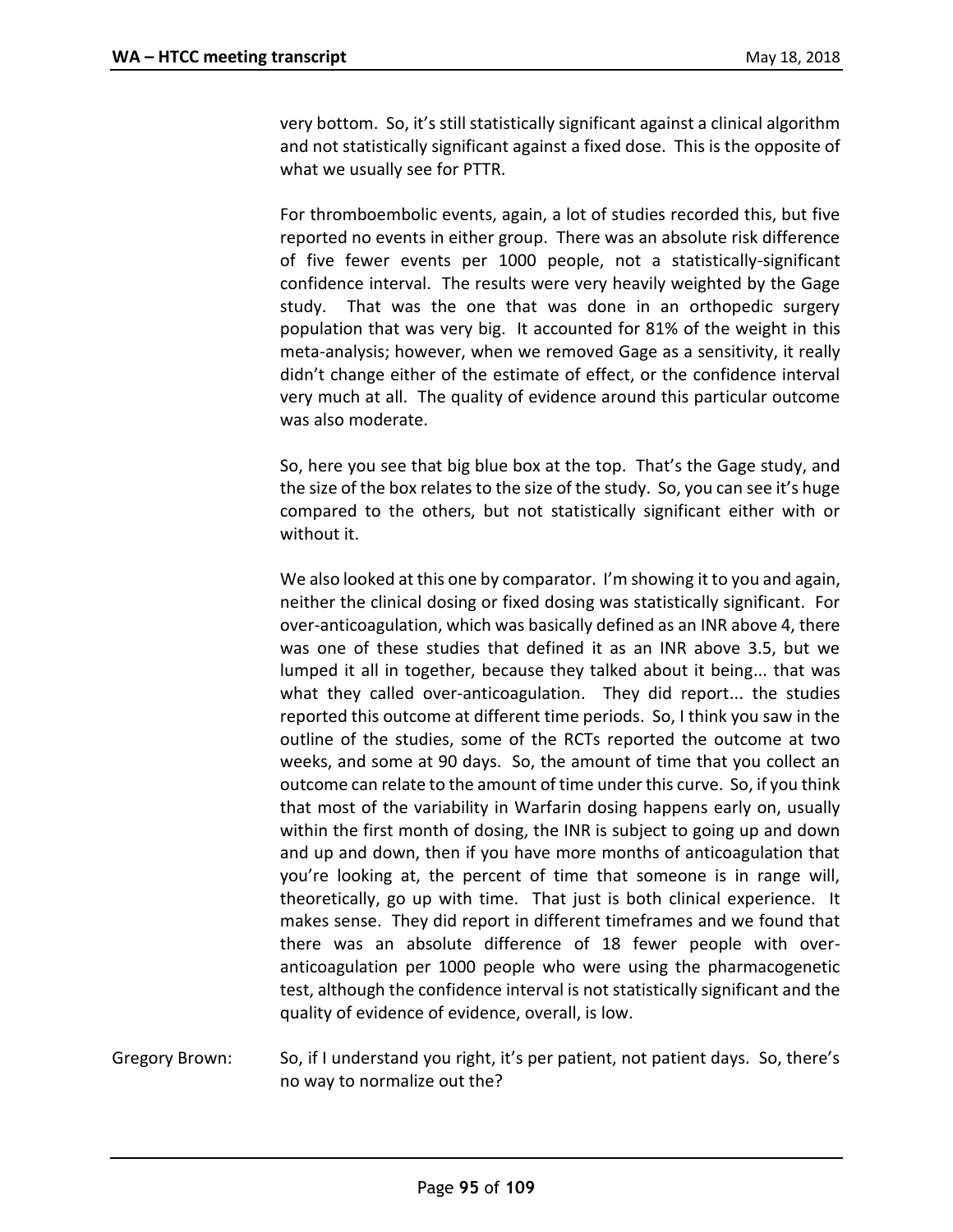Valerie King: Studies reported this eleven ways from Sunday.

Gregory Brown: Okay. Thank you.

Valerie King: So, in some studies, you can pull out a little bit more granular detail, but for the meta-analysis, we had to go with the common thing.

> This is the overall. You can see that it's close to being statistically significant, but it's not. This is by control group. Clinical algorithm on the top, fixed dose in the middle, overall at the bottom. Again, close, but not quite.

> Then PTTR. So, again, 12 studies reported this. Everybody uses it as a measure in their trials. It's something you can measure. It varies. So, the definition of the therapeutic range differed by population by indication. That's normal. People with an artificial valve need to be more anticoagulated than somebody who is trying to prevent a DVT postoperatively. The length of follow-up for this outcome also varied quite a bit. Again, that curve and the amount of time that you could accrue the outcome was different. There was no statistically significant difference between the groups, although the pharmacogenetic group had 3.1% percentage points more time within the therapeutic range than the control group, statistically not significant. There was substantial clinical heterogeneity in this outcome, so you shouldn't believe it. The quality of evidence is low.

> The subgroup analysis is very instructive here, I think. The pharmacogenetic group compared to the clinical algorithm and then compared to the fixed dose, what you see is even though both of these confidence intervals are not statistically significant, the point estimates are really different, one from the other. So, you see about a ten-fold difference, and that should perk up your ears. I think that you can see it really well on the forest plot itself. This is the overall. This is by subgroup. So, at the top, you can see that compared to clinical algorithm dosing, there is really no difference compared to adding genetic information. However, a fixed dose algorithm, this, again, is starting out with usually a dose of 5 mg. It's different. It's different from the top. It's different from clinical algorithms. Neither of them, again, are statistically significant, but they're really different one from the other. I think that what we take away from this is that simply the use of a clinical algorithm accounts for most of the difference that you see here.

> So, summarizing all of these clinical utility or clinical effectiveness outcomes, for mortality you see no statistical difference between the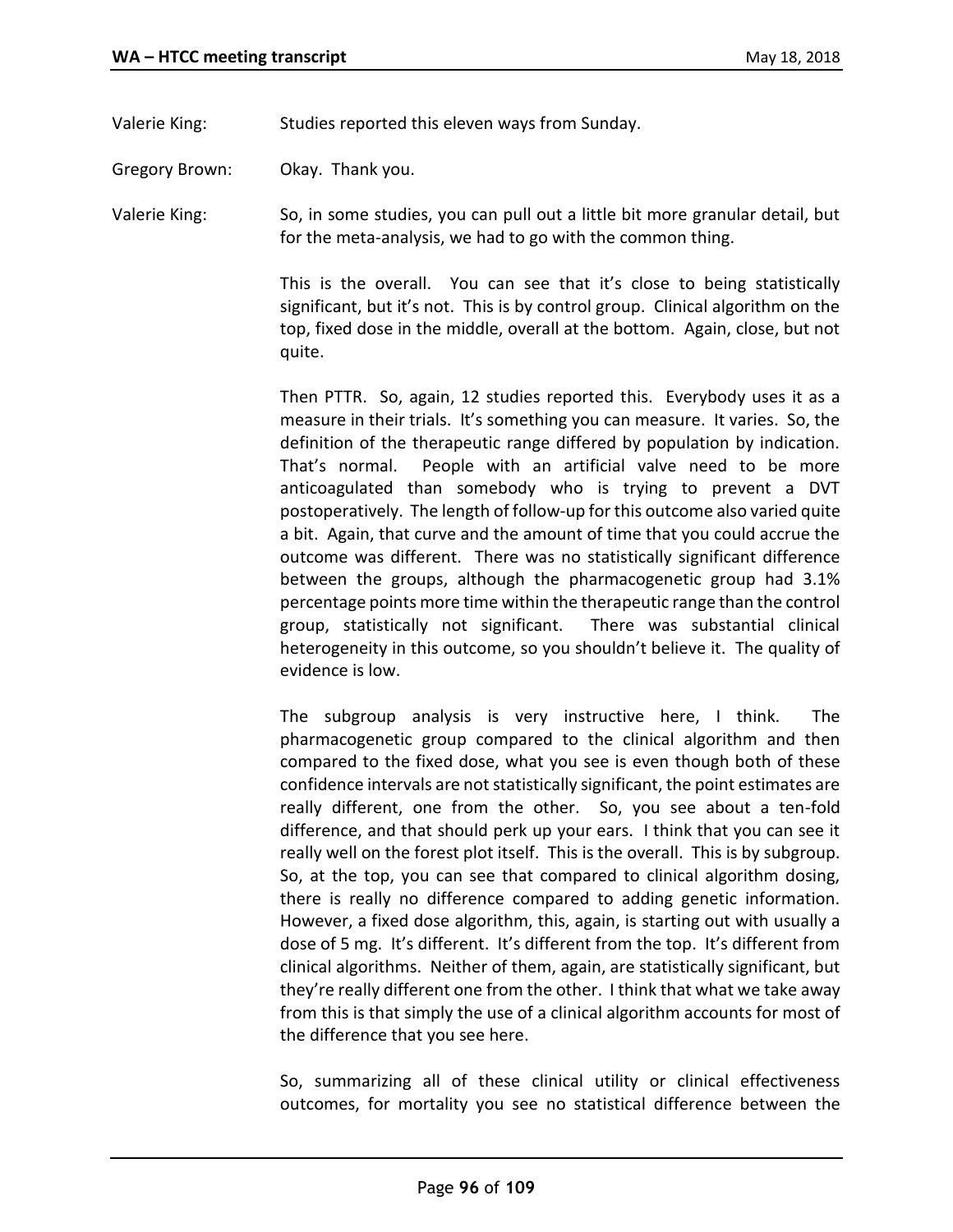number of deaths with and without pharmacogenetic testing, although our confidence in that estimate is low. For major bleeding, our confidence is moderate that there is a small difference in favor of pharmacogenetic testing reducing major bleeding events. For thromboembolic events, again, we have moderate confidence that there is no difference. For overanticoagulation, we have low confidence that there is no difference. For the time in the therapeutic range, we, again, have low confidence that there is no difference, and we believe that most of any statistical difference that you see is based on the comparator group.

So, all of these studies had limitations. There were none that were perfect. There were a couple that were at low risk of bias that were really well done, but that's still not perfect. Most of them reported surrogate outcomes quite robustly, and other outcomes not so well. Major bleeding was the only outcome that we saw even a hint of clinical difference with, and there is a statistically significant difference for mean PTTR in favor of pharmacogenetic testing that could be absolutely explained by the clinical heterogeneity of the comparator group.

For harms, those are really reflected in the meta-analytic outcomes. So, is major bleeding a harm or an efficacy outcome? It's both, and there are other adverse events that are reported um, in those randomized trials that we couldn't meta-analyze. Those included things like cardiovascular events, stroke, myocardial infarction, serious infections, way, way, way high INRs or an INR not in the therapeutic range. Then, there were a lot of composite measures of adverse outcomes that combined things like heart attacks, stroke, bleeding, all together and didn't give you a lot of information about how many of each, but there was absolutely no pattern to those other adverse outcomes that would tell you that one thing was better or worse.

For special populations, we were able to do subgroup analyses by race for major bleeding, PTTR, and over-anticoagulation. We did not perform them for the other outcomes, because there were such limited numbers. The studies that reported those characteristics and limited outcome events. So, I think that we need to consider any subgroup analyses by race exploratory and you would need to do individual patient meta-analysis to get a better beat on that. So, the racial and ethnic composition of the populations enrolled in the individual studies is in Appendix C if you want to look at that.

For major bleeding, analyzed by race, they prespecified subgroup. There was not a statistically significant difference for White or Asian subgroups, but for studies with either mixed race combinations, the difference was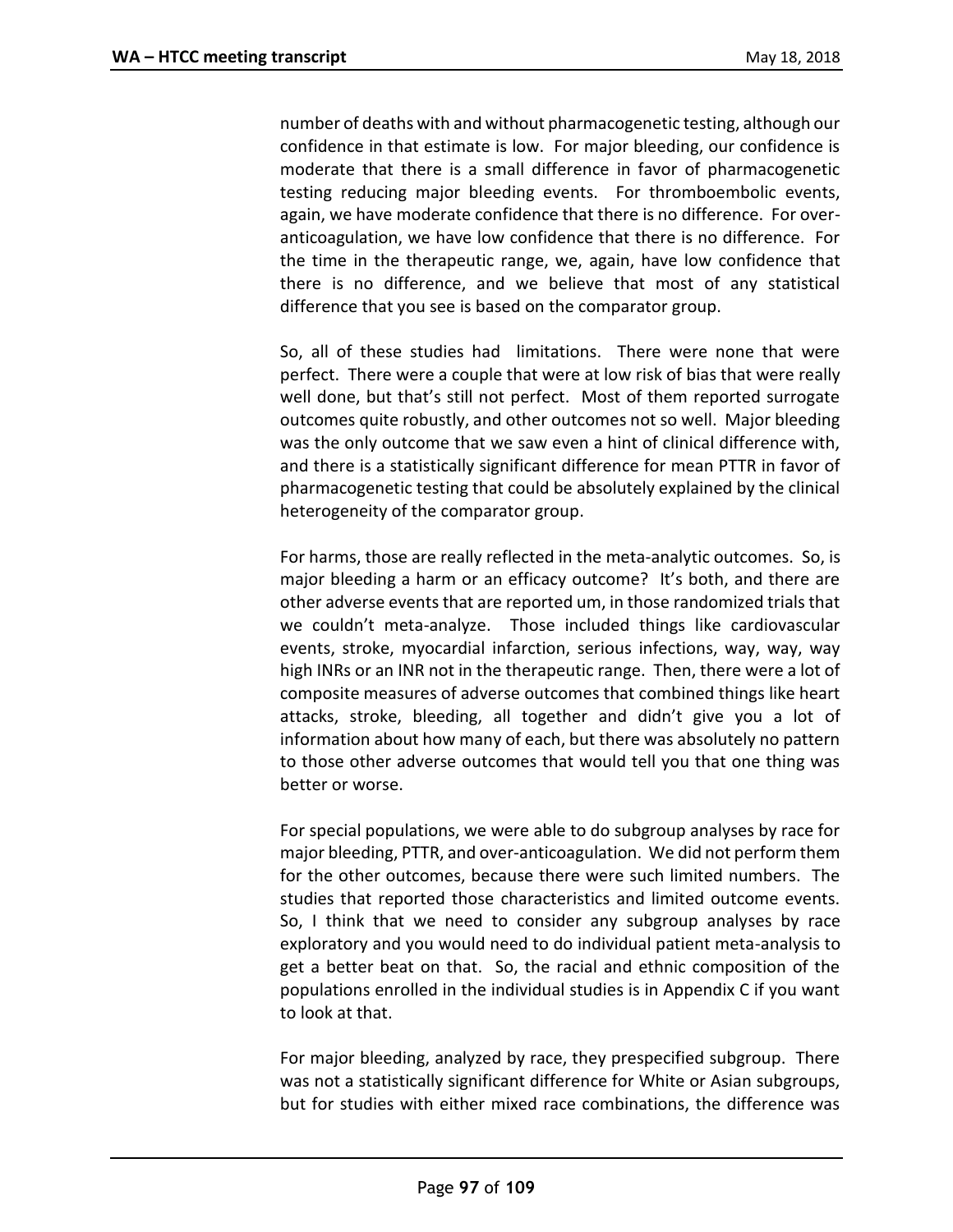statistically significant in favor of the intervention, and for PTTR and overanticoagulation, there was not a significant difference by any racial subgroup.

For major bleeding by indication in the subgroup analysis, it really didn't give you any statistically significant differences. The two groups that we could really pull out, because of the Gage study, orthopedic surgery, not statistically significant, but again, in favor of the pharmacogenetic testing, and there was a group of studies that were really mixed in terms of the indications. So, kind of a broad clinical application of anticoagulation that you might see in your anticoagulation clinic, Dr. Hall. Again, not statistically significant here.

When we looked at PTTR by the indication for the anticoagulation, this is what some people would call marginally statistically significant, the lower limit of the confidence interval sits right on 1, which is not technically statistically significant for orthopedic surgery. Then, for valve replacement, we saw quite a big difference, but again, that is a very special case where the anticoagulation is more variable at the beginning clinically, and where largely because of the anticoagulants that are given during the surgery. So, early dosing is a little bit... starts lower and is a little bit more variable. When we looked at a subgroup analysis for over-anticoagulation outcome, or an INR above 4 by indication, we did not see a statistically significant difference, and the only group that we could look at there was orthopedic surgery.

For economic outcomes, moving on to key question four, there were five economic modeling studies that were published between 2009 and 2017. Two of those studies were rated as having a high risk of bias, and three a moderate risk of bias. Interestingly, all five of them assumed a hypothetical population of people with a-fib who are having a new start on Warfarin. They didn't look at any other indication at all. Three of them assumed a U.S. perspective. One was U.K. One was U.K. plus Sweden.

These are the five studies. You can see when they were published, what our rated risk of bias was for the methodologic quality of the study. They all reported costs per QALY, or quality adjusted life year as an outcome measure. The one at the bottom, you can see, is reported both in British pounds and Swedish krona, but it's rough. The two at the bottom report in British pounds. So, those both would have a more favorable costeffectiveness ratio in those particular settings. The three that were U.S. based ranged from \$60,000 to \$172,000 per QALY. They, interestingly, all report... all three of the U.S. based studies were in 2007 dollars. So, they're really easy to look at in comparison. The first two assumed men with a-fib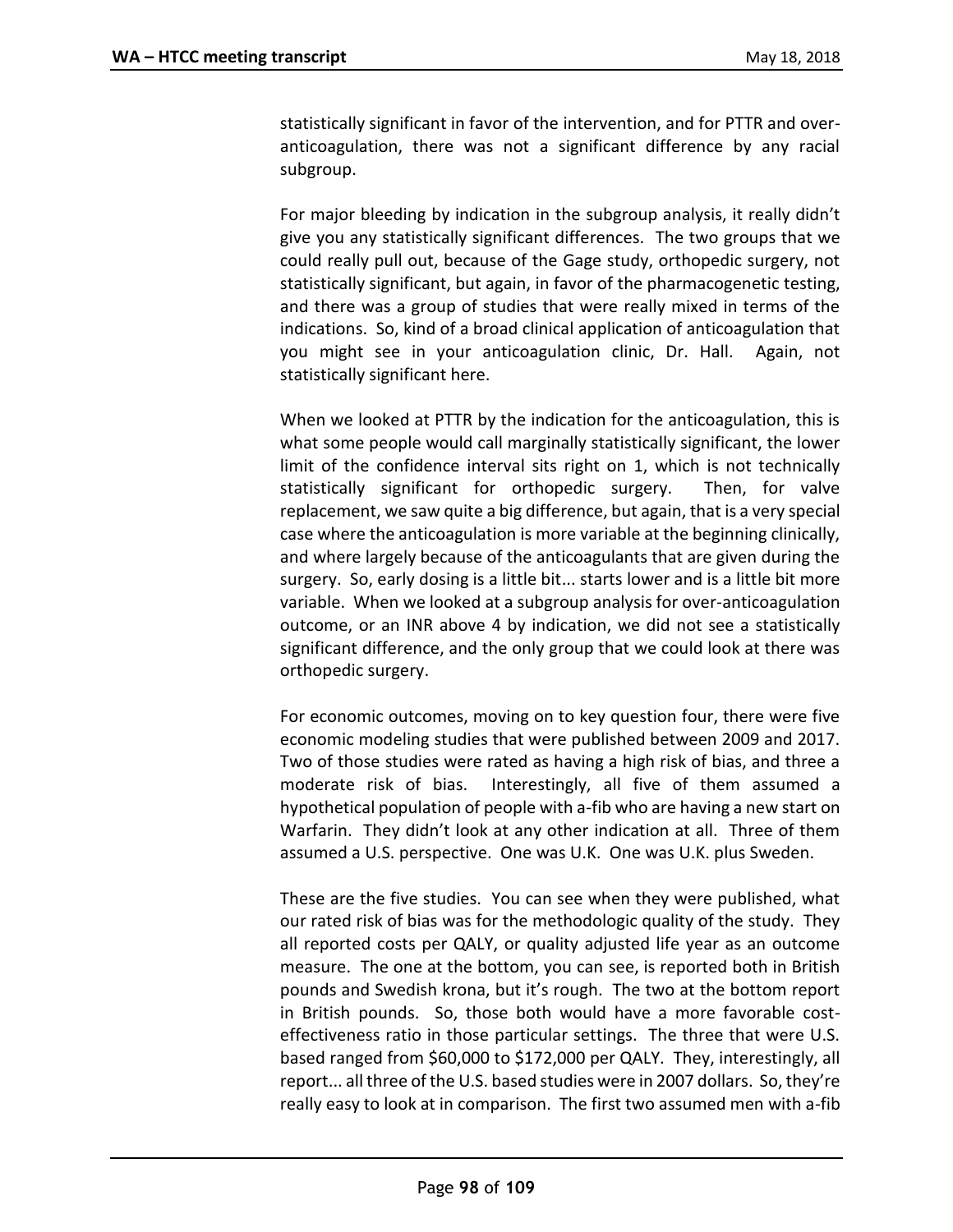who were 69 years old. So, really, almost exactly the same analysis, except that the top one assumed a societal perspective, and the second one done by Meckley assumed a third-party payer perspective. The third one Patrick, also assumed a societal perspective and took people up to a year old and took men and women, but kind of similar. It depends on where you want to draw your cost per QALY line. Some people draw it at 50,000. Some people draw it at 150,000. Really, most of the time what you would see in this analysis is that at conventional thresholds used in the U.S., they would not be cost-effective.

Okay, guidelines. There were eight clinical practice guidelines that were published, since 2012, which was our cutoff of five years. Three included active recommendations against the use of pharmacogenetic testing for anticoagulant therapy, both the American College of Chest Physicians [ACCP], the Scottish Intercollegiate Guidelines Network [SIGN], and the Australasian Society of Thrombosis and Haemostasis.

Two guidelines recommended the use of pharmacogenetic therapy. Interestingly, they both come out of organizations that were set up to be in favor of pharmacogenetic testing more broadly. Three really did not give any recommendation one way or the other. CADTH, the ACC, and the AHA, and another taskforce from the ACC and AHA for valvular heart disease, specifically. The first one is for a-fib. I should say that the FDA labeling for Warfarin and its various brand names state that you can consider the use of pharmacogenetic testing.

Dr. Fotinos has covered this already, that neither Medicare NCD or LCD recommend coverage. Aetna, Cigna, and Regence plans covering this area do not cover genotyping for CYP2C9 or VKORC1. The other gene was not even mentioned in any of those particular policies.

So, overall, there were a lot of limitations here, really a small number of clinical events, given the number of patients enrolled in these studies. That's good for them to not have a bad thing happen, but you do see a lot of heterogeneity among studies, study population, for example, the percent of men or the percent of smokers or the percent of African-Americans, etc. The indication of treatment that we've already talked about, the comparator used, and how the definition of the outcome varied and was assessed across studies, and then certainly there was some heterogeneity based on the system in which it was done. So, even among the U.S. based studies and certainly this is even more true when you group in the international studies. What you see is that different hospitals in the U.S. do this differently. Different clinics do this differently. So, there's a lot of clinical heterogeneity around Warfarin management. So, you have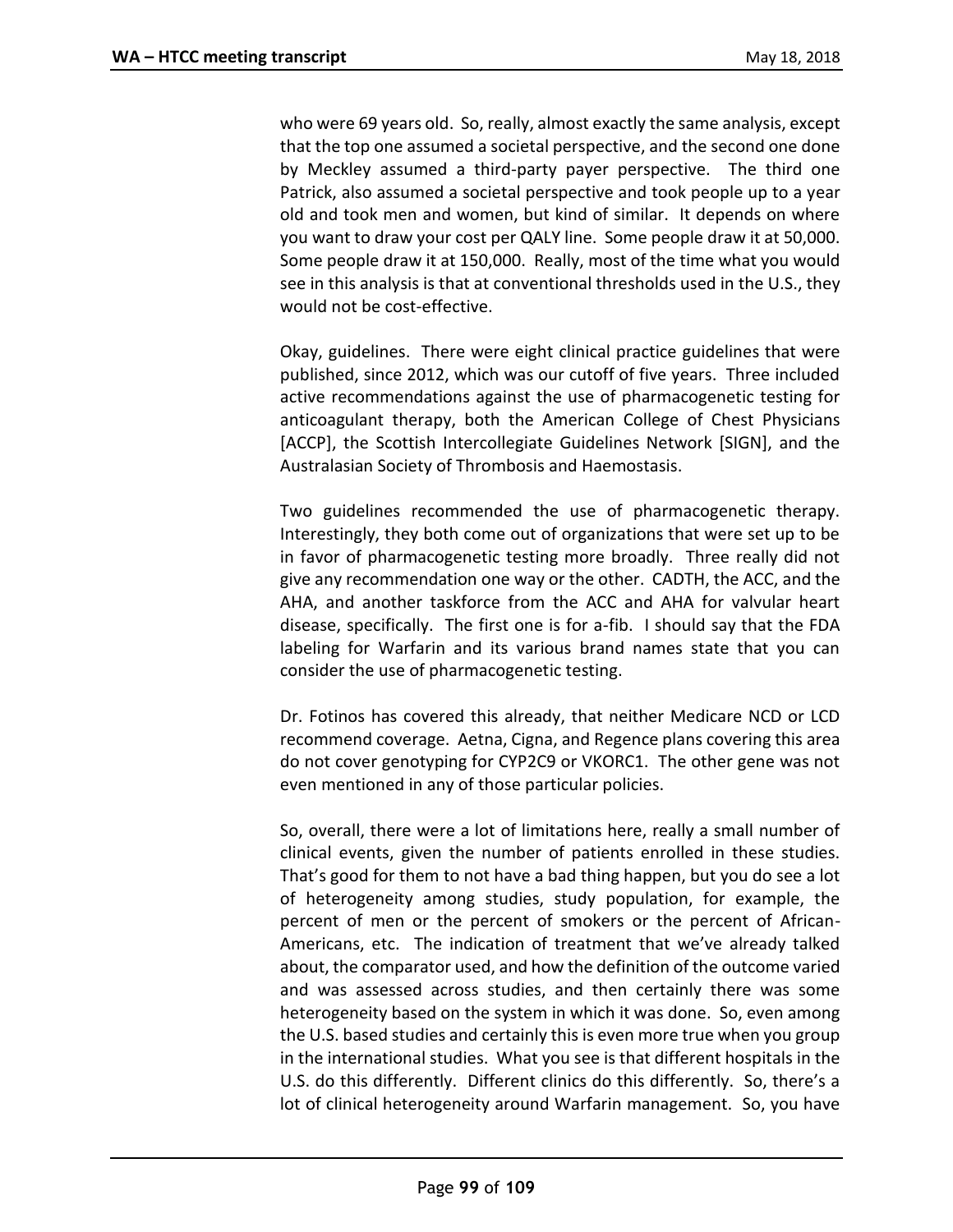to really consider all of that as a kind of big pool of clinical heterogeneity, as you're evaluating.

I think we've covered most of this. Really, no statistically significant differences, except for major bleeding. Any questions?

- Seth Schwartz: This is Seth. So, for the outcome of thromboembolic events, did you guys see any number needed to treat analysis on that?
- Valerie King: So, we gave you an absolute risk difference. I can...
- Seth Schwartz: I'm just curious, because those numbers, I mean, it's, like, thousands of patients that you're going to test to save to avoid one event or something like that. So, I was just...
- Valerie King: Yeah. You are.
- Seth Schwartz: ....the difference is, like, six per 1000 versus 15 per 1000.
- Valerie King: So, this is per... I've got this displayed as per 1000. So, 5 per 1000, half a person per hundred, yeah. So, at least 200 people.
- Mika Sinanan: From an economic standpoint, what's the cost of the test, just simply...
- Valerie King: It's actually hard to get a beat on that. These tests were really expensive when they were introduced. They have come down with time, as all genetic tests generally have. I think they center probably around 200.
- Mika Sinanan: And this is a focus test to do with things related to Warfarin. Is this information gathered in broader panels?
- Valerie King; Yes.
- Mika Sinanan: It is?
- Valerie King: Yes.
- Mika Sinanan: So, you could have a broad panel that dealt with lots of therapeutic agents.
- Valerie King: And particular the CYP genes, both of those are involved in lots of other drug metabolism. So, you do see them in other panels that relate to other types of pharmacy products. The VKORC1, that one is much more specific to vitamin K use.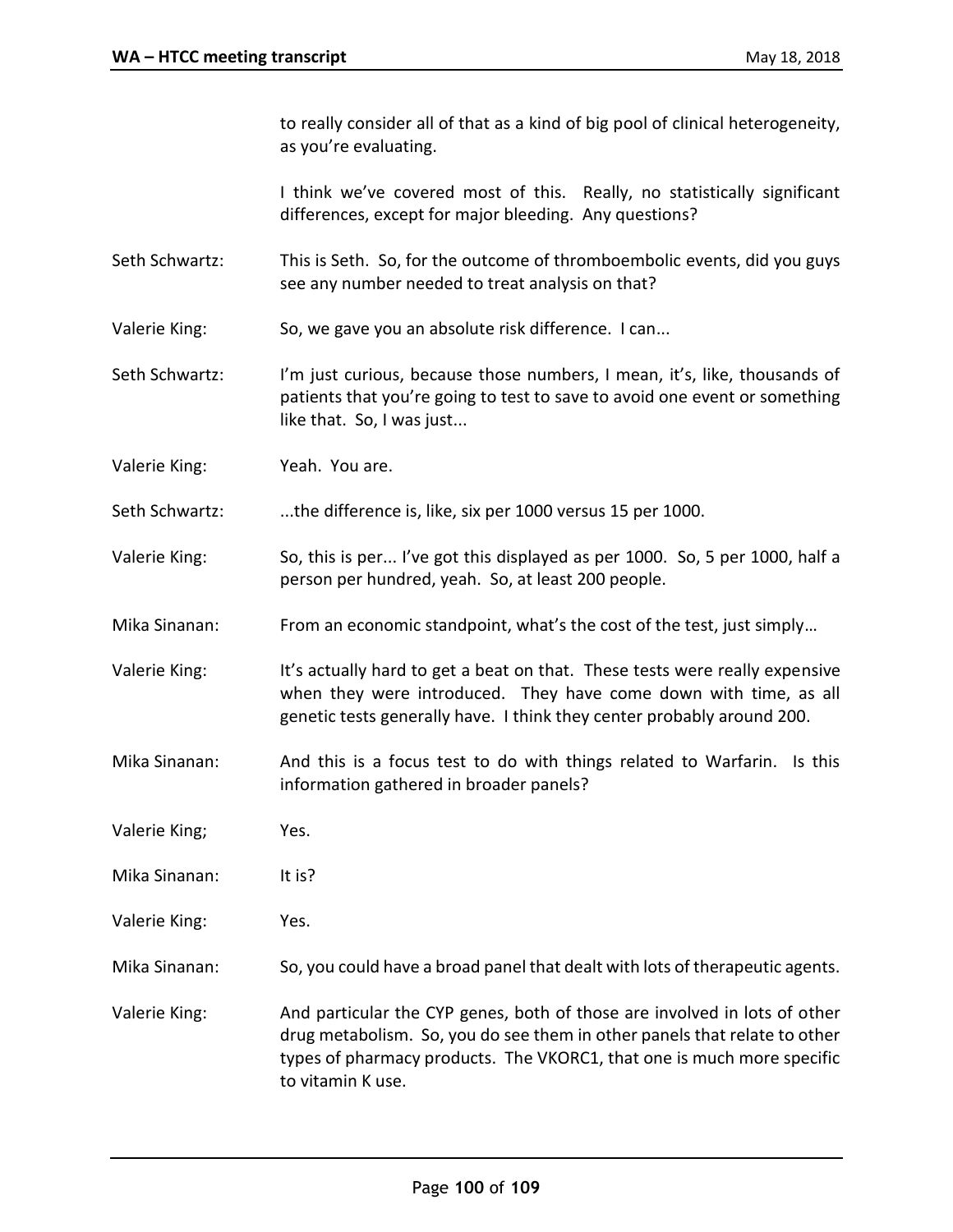- Kevin Walsh: I wanted to thank you for calculating the relative risk into absolute risk.
- Valerie King: You're welcome. I'm sorry to put it per 1000. That's a hard frame for our little brains to wrap around, but putting in a frame of 100 is even harder, because you were looking at halves of events.
- Kevin Walsh: Can I ask Dr. Hall a question? How common is the use of clinical algorithms in dosing?
- Melissa Hall: That's a really good question.
- Kevin Walsh: And I would ask, I would say outside of tertiary and academic medical centers.
- Melissa Hall: I don't honestly know the answer to that outside of studies where an anticoagulation clinic is not available. Most of my frame of reference is in a very coordinated anticoagulant service situation. Even there, it's not consistent in use of algorithms.
- Kevin Walsh: Okay.
- Valerie King: The website that Dr. Fotinos showed you with the example of a clinical algorithm is widely available and free. Warfarindosing.org. It's super easy to use. I tried it out for this topic. So, it's not a proprietary weird thing.
- Gregory Brown; Do you have the Gage study in your notebook there by chance.
- Valerie King: I do. Would you like it?

Gregory Brown: I would like to look at that. Any other questions?

- Seth Schwartz: I guess I was just curious, were there ever any instances of targeted use of this testing. So, for instance, in patients who were already high risk using it, like, using it in selected cases, or are there... is it not ever used in that way? Maybe that's more of a question for you, but?
- Melissa Hall: I'm not aware of any studies like that, but I think that would be very interesting, because you mentioned the impact of the metabolism on these genetic tests. It is only a small percent of the whole picture. We already know many factors that put patients at risk, particular for bleeding. So, it would be very interesting to see if it's helpful in that setting.
- Valerie King: It was not the subject of any trials that even were close to meeting inclusion criteria for this review. I will say that I did read about that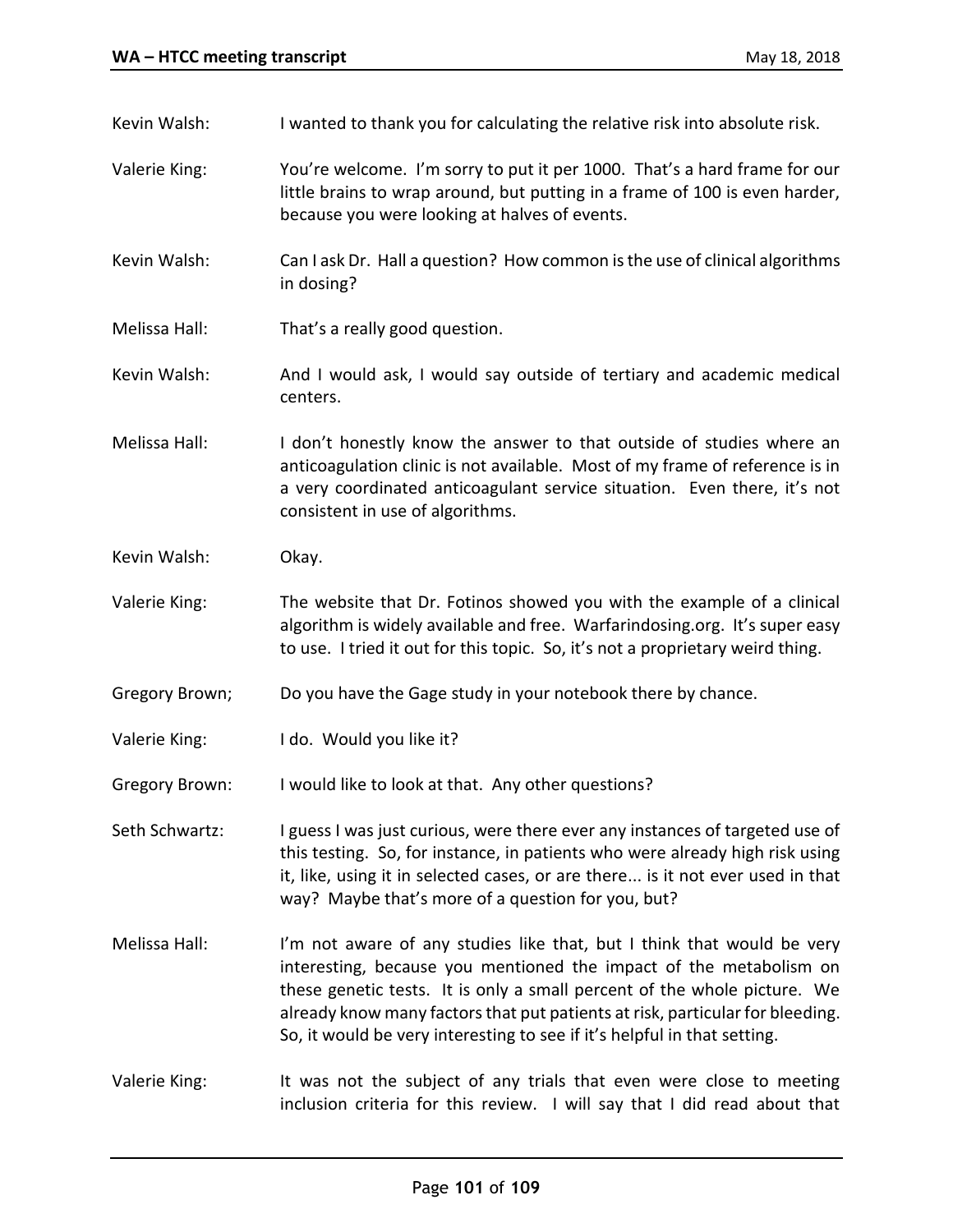speculative use in some commentaries and some editorials that maybe for... they were saying speculatively maybe for somebody who has a really high CHADS score and still needed to be anticoagulated. I think what you're seeing clinically is that most of those people end up on DOACs anyway, except for people who have got valves.

- Melissa Hall: I would agree. I think the clinical area of anticoagulation is really moving in that arena, especially in the high risk patients.
- Sheila Rege: Probably more for the expert, so in the orthopedic procedures, I heard, but now in the valves, is that something that's in any way different that we should be considering as a subgroup, or is there data there? I didn't see a lot of data in that at all.
- Melissa Hall: Nothing specific in that population.
- Valerie King: There's not a lot of data. There were two studies that were really exclusively valve populations, both of them were basically at high risk of bias, both of them were conducted in China. So, different system from zip to nuts, different ethnicity of patients compared to the broad U.S. mix here in Washington. It's why we did the subgroup analysis, and we looked at it, and we still didn't see a difference.
- Tony Yen: Can I ask you more about slide number 34 that you have. This is the slide that's most interesting to me about how each of the individual studies in and of themselves don't show really a difference in terms of major bleeding, but the meta-analysis does.
- Valerie King; Yep.
- Tony Yen: So, can you just comment, like, can you help just remind me personally about what's the validity of a meta-analysis that shows a difference when the individual studies don't.
- Valerie King: This is why we do meta-analysis. We think that by pooling studies when individual studies are really under-powered to detect a difference for a rare outcome in particular, and this, fortunately, is a rare outcome, that you can get better precision by pooling. So, as you point out, none of the individual studies show a statistically significant difference, but the pool does, and it's simply because you've got finally enough events compare to the population, and you see a spread between the groups. It's interesting here, I... although I am suspicious that there is quite a bit of clinical heterogeneity among these studies, the I<sup>2</sup> is zero. Okay. In part, that is a statistical artifact, and it is an artifact of having wide confidence intervals.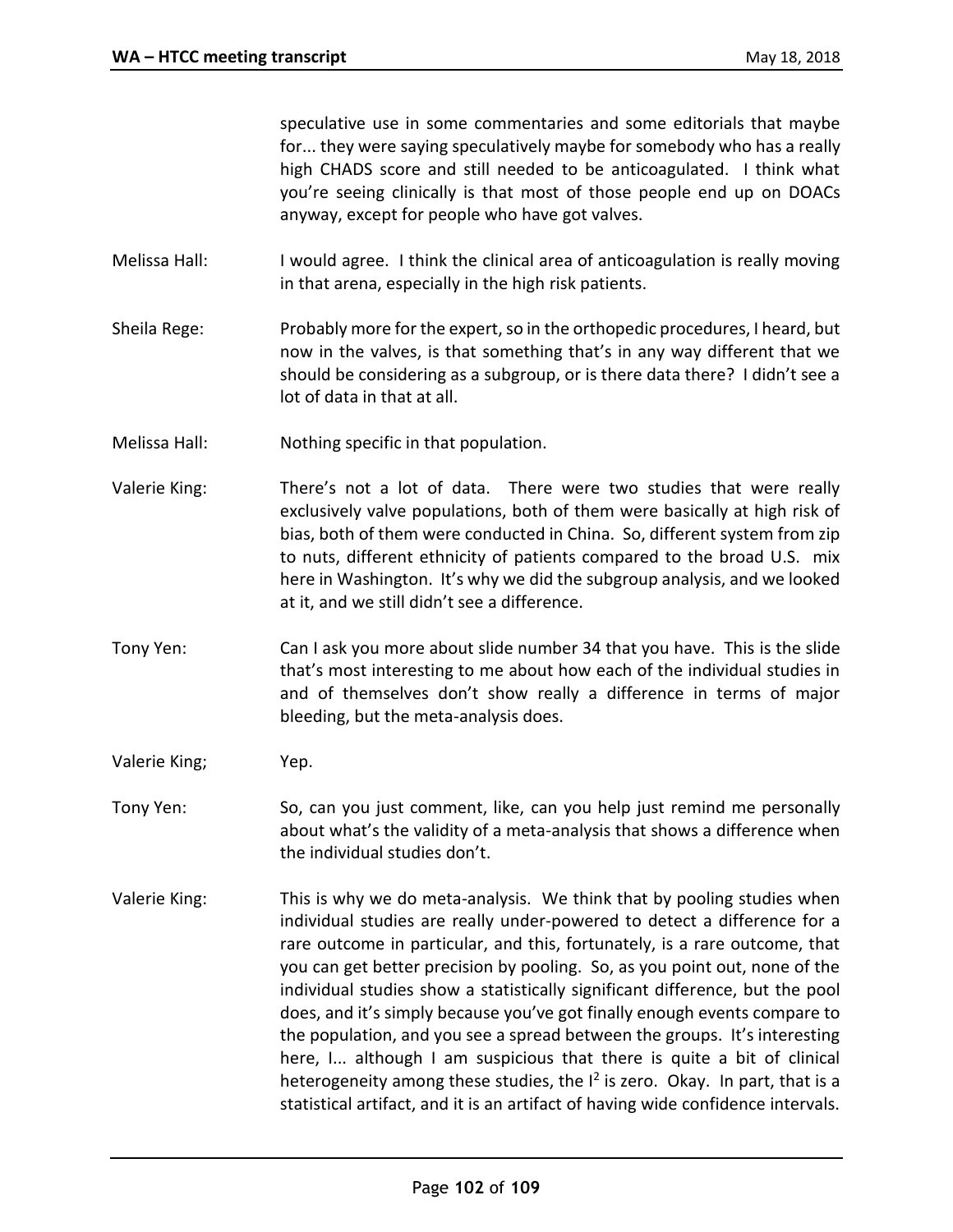So, when the confidence interval arms are wide and overlapping, it sort of tricks the statistical program into thinking that there's not much difference.

- Seth Schwartz: I also had a question about the cost-effectiveness studies. We always see wide variability, and there's obviously a lot of assumptions that go on there, but those are pretty drastically different, 6000 pounds versus 170,000 pounds. So, I'm curious if you can comment on the differences between those studies and what were the major drivers of the differences between the cost-effectiveness ratios that they reported?
- Valerie King: So, I wouldn't, even though it's a doubling of cost per QALY in the two studies that report in British pounds, so the two bottom lines, Verhoef and Pink, part of the difference here is that the cost of the test was modeled differently in those two studies. The profile of the people was a little bit different.
- Seth Schwartz: Those two don't bother me so much. The difference between 6000 pounds versus \$171,000 dollars in the first study. So, yeah.
- Valerie King: Yeah. Okay. Yeah. It's really different. Part of what you see here is that Verhoef used a lifetime individual horizon. So, talking about the individual person and the rest of their life. Eckman uses a societal perspective, also lifetime horizon, but societal perspective, because in both Sweden and the U.K. healthcare costs are borne differently and less by the individual, that may account for some of those differences. The price, the modeled price was different. So, the price had really come down in both the Pink and Verhoef cost-effectiveness analyses compared to the ones that were done with a 2007 perspective. So, it was factors like that. The perspective, the modeled population, the cost of the test, who bore the cost, and that perspective. Does that answer your question? A little? Not so much?
- Seth Schwartz: Well, yeah. I mean, I think we always take this data with a grain of salt, but I think we usually... I think it usually gives us some ballpark where we're within a range. We can sort of say, okay, this is teetering on the edge of what would be considered cost-effective, but 7000 pounds is widely cost effective, and \$170,000 is widely not cost-effectiveness. So, I'm just, it just, it makes me want to just throw out all of this. So, I was just curious if there's some specific factors that could allow us to interpret this data, but it doesn't sound like there is.
- Valerie King: I think I'd probably throw it all out. Yeah. I don't think it's very reliable for current decision making. Then again, all [inaudible], mostly men, but that's where the data really comes from. They were completely fair to do that.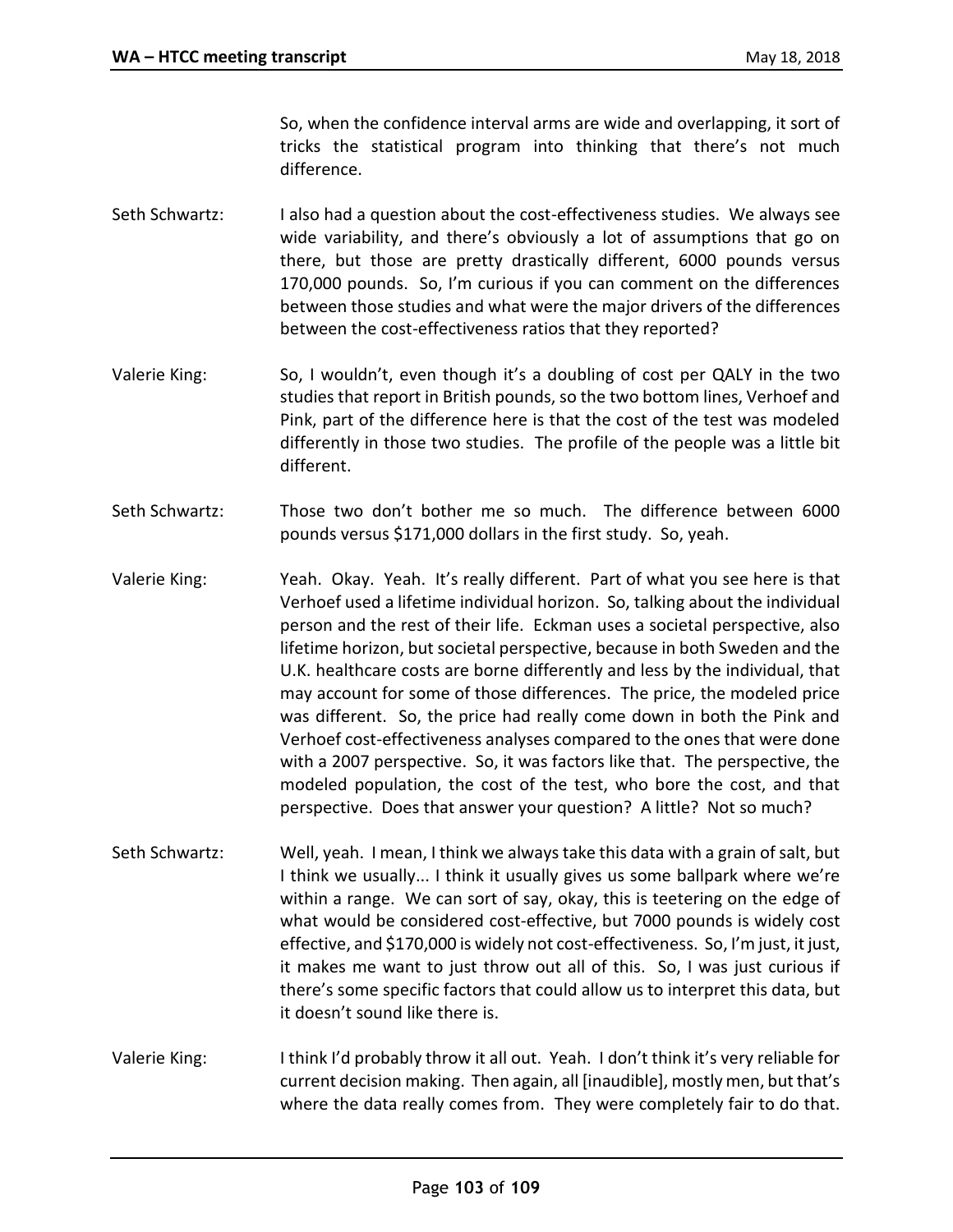It's just a limited perspective when you're trying to apply it to other populations, times, and places.

- Seth Schwartz: I guess the one other question I have, which is a broader question. So, these specific tests that we're looking at, so these specific three genes, are there implications for those specific tests on other things, because P450 is obviously involved in the metabolism of a lot of different drugs. So, are we... is this test, potentially, offering us information that would be useful for a lot of other things, or is it really only targeted for anticoagulation?
- Valerie King: Both of the P450, the CYP genes are involved in all kinds of other drug metabolism. So, potentially of use in other testing. It was not what we evaluated, but you do see those genes and those alleles more or less represented in panel tests for other drugs.
- Melissa Hall: And really, from the AMDG perspective, it's really focused on anticoagulation.
- Gregory Brown: Okay. Any other questions? Okay.
- Valerie King: Did you get what you needed off Gage?
- Gregory Brown: I did. Yep. So, just the event rates for the VTEs seemed really high, but they do what is often done in anticoagulation about total joints is they include asymptomatic DVTs found on venography that nobody uses. If you looked at symptomatic DVTs and PEs, there was no difference. Then, it was only closer to just barely over 1%, which is what you'd expect.
- Valerie King: It was a super curious thing with this particular study where they did Doppler ultrasound on every patient at about a month postoperatively. They included those asymptomatic along with symptomatic ones in their overall analysis, but fortunately, they reported it by both symptomatic and asymptomatic. What you saw in the main analysis here was everything all jumped together, but we did do a sensitivity analysis where we substituted numbers for Gage that were symptomatic only to make it comparable to the other studies. We took Gage out and looked at it in sensitivity. It didn't make a difference.
- Gregory Brown: The other thing it looks like they did is, they just did it for the first eleven days, I think, so that it... the startup period is where you have the most variability, especially without the genetic testing, and they still had a barely could find some difference, so. Time and range for the first eleven days, I'm not sure that's a clinically useful measure.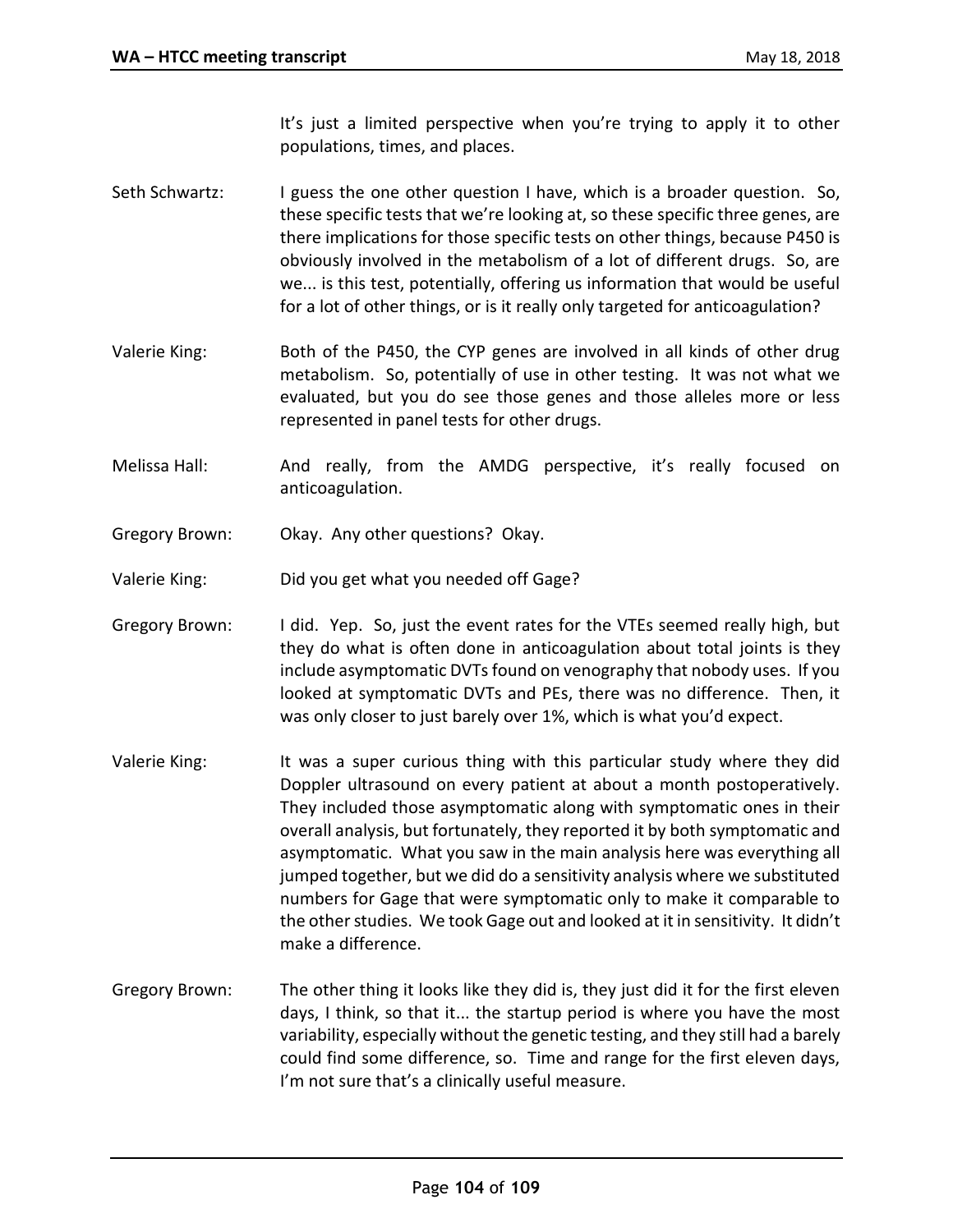| Valerie King:         | Yeah. Again, time and range, the reporting period on that really varied<br>across studies, yeah.                                               |
|-----------------------|------------------------------------------------------------------------------------------------------------------------------------------------|
| <b>Gregory Brown:</b> | Thank you.                                                                                                                                     |
| Sheila Rege:          | I have one more question. How much does this test cost? Does anybody<br>know?                                                                  |
| <b>Gregory Brown:</b> | We asked. We thought about \$200? Is that what someone                                                                                         |
| Sheila Rege:          | I think somebody asked, I don't remember, but                                                                                                  |
| <b>Gregory Brown:</b> | yeah. Is that per allele or is that for a panel of multiple?                                                                                   |
| Valerie King:         | No. I think that's just per test. They've come down quite a bit, but your<br>agency medical directors may have an idea of what they're paying. |
| Charissa Fotinos:     | The one I think we had it as \$140.                                                                                                            |
| Gregory Brown:        | And that covers all of them, all three?                                                                                                        |
| Charissa Fotinos:     | Yeah. Well, it was for the                                                                                                                     |
| Valerie King:         | That's generally per gene.                                                                                                                     |
| <b>Gregory Brown:</b> | Per gene. Okay.                                                                                                                                |
| Valerie King:         | Yeah, not per allele, but per gene.                                                                                                            |
| <b>Gregory Brown:</b> | Okay. So, for three of them, it's, you said 140? So, 3, 420? Anyway. Okay.<br>Thank you. Any thoughts?                                         |
| Charissa Fotinos:     | It's been \$140 to \$160.                                                                                                                      |
| <b>Gregory Brown:</b> | I'm sorry?                                                                                                                                     |
| Charissa Fotinos:     | The costs we have range from about \$140 to \$160, and that's just for the<br>CPY.                                                             |
| <b>Gregory Brown:</b> | And that was per gene? Yeah?                                                                                                                   |
| Charissa Fotinos:     | Yeah.                                                                                                                                          |
| Gregory Brown:        | Okay. Thank you. Break?                                                                                                                        |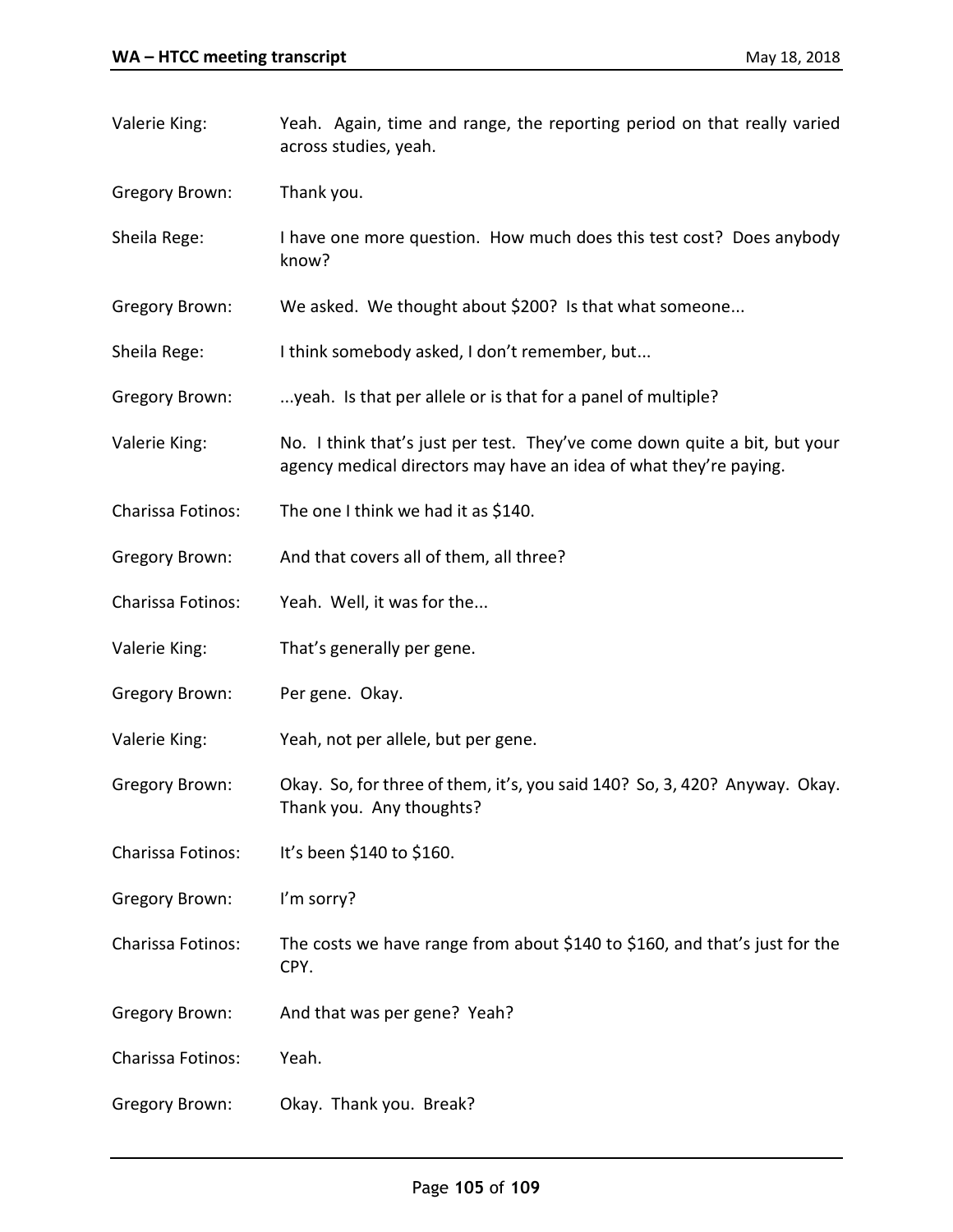| Kevin Walsh:          | Ten minute break time?                                                                                                                                                                              |
|-----------------------|-----------------------------------------------------------------------------------------------------------------------------------------------------------------------------------------------------|
| Gregory Brown:        | You getting old and you need to have the bladder needs a? Okay. There<br>we go.                                                                                                                     |
| Sheila Rege:          | We're good.                                                                                                                                                                                         |
| <b>Gregory Brown:</b> | I think we're a little ahead of schedule, or right on schedule. So, okay.<br>Yeah. Let's take a ten minute break, and we will reconvene.                                                            |
|                       | Well, Carson, this is right up your alley. What are your thoughts?                                                                                                                                  |
| Carson Odegard:       | I have a question on utilization. When this came before the agency, was<br>it what was the highest interest? Was it just the efficacy portion of it or<br>was cost a factor?                        |
| Charissa Fotinos:     | No. It's primarily efficacy.                                                                                                                                                                        |
| Carson Odegard:       | Yeah, because cost                                                                                                                                                                                  |
| Charissa Fotinos:     | It's not expensive. We are getting daily requests for more and more<br>genetic panels to do different things. So, this is a start at trying to have a<br>standardized way in which to look at them. |
| Carson Odegard:       | Okay. Yeah, because it looks like the cost has actually gone down from 15<br>to 17, so yeah.                                                                                                        |
| Charissa Fotinos:     | Yes. The cost has come down.                                                                                                                                                                        |
| Kevin Walsh:          | That wasn't an opinion. He asked for your opinion. Come on.                                                                                                                                         |
| <b>Gregory Brown:</b> | Dr. Walsh?                                                                                                                                                                                          |
| Kevin Walsh:          | No. He has to offer an opinion.                                                                                                                                                                     |
| Carson Odegard:       | What kind of opinion would you like?                                                                                                                                                                |
| Kevin Walsh:          | Well, what did you think? The same one we vote on every time, Carson.                                                                                                                               |
| Sheila Rege:          | You can use your straw poll things.                                                                                                                                                                 |
| Carson Odegard:       | Can I? Okay. Good. Yeah.                                                                                                                                                                            |
|                       |                                                                                                                                                                                                     |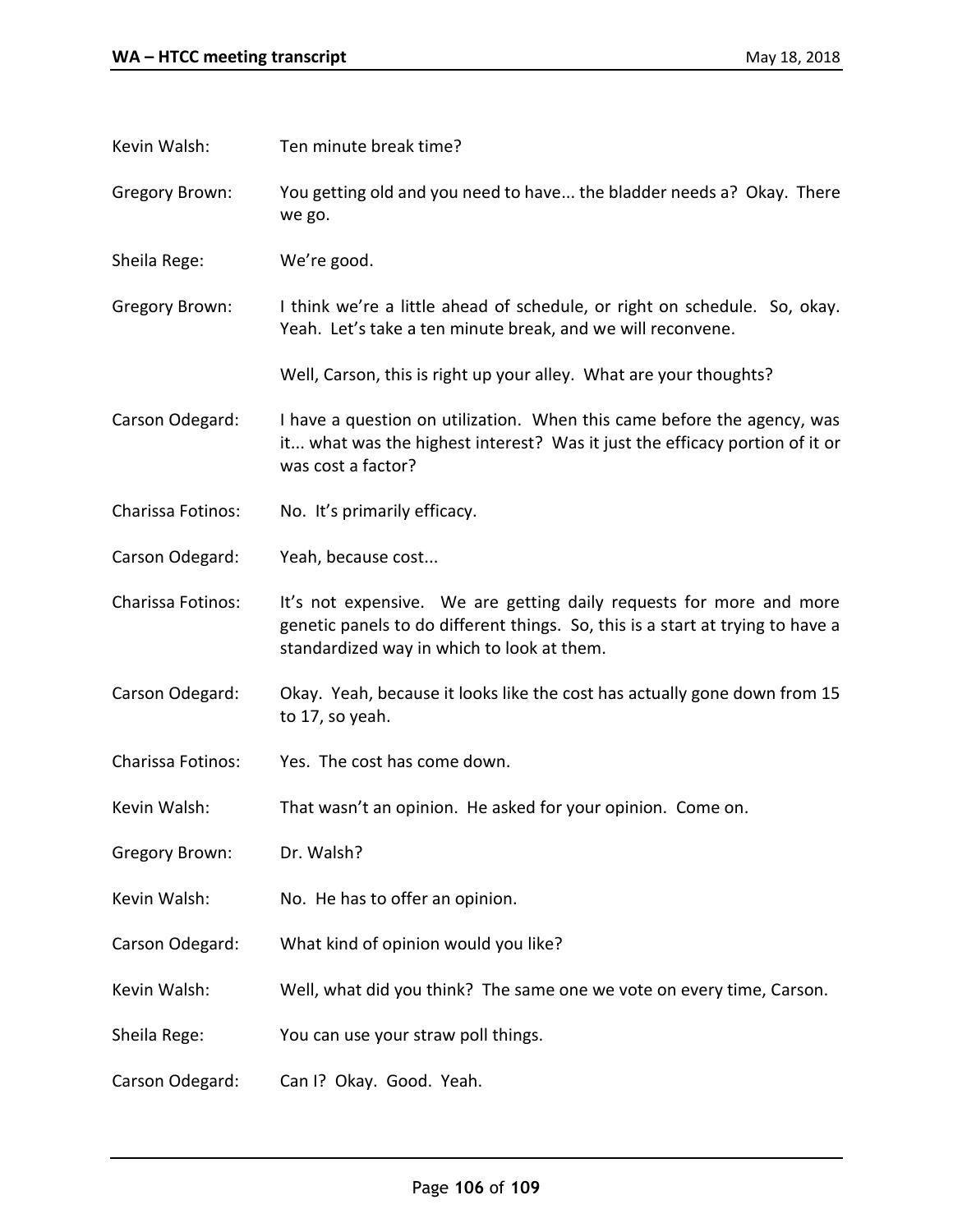Gregory Brown: Do you see anything here?

- Kevin Walsh: There is a statistically significant difference in major bleeds, but the absolute, because the absolute rate is so low, I don't feel that the statistical difference is clinically significant. That's the only benefit I see. So, I'm not enthusiastic.
- Gregory Brown: So, did that go away when they did the clinical algorithms, as opposed to just the fixed dosing in the group?
- Kevin Walsh: I think there was a bigger difference in between the pharmacogenetic testing and the clinical algorithm than there was between the pharmacogenetic testing and fixed dosing.
- Valerie King: Yeah. It did not.
- Kevin Walsh: Which was kind of backwards from what you would imagine.
- Valerie King: It didn't go away. You're exactly right. It was in an opposite direction of what you saw with PTTR.
- Kevin Walsh: Right. So, even those two rates, which were the widest rates, the biggest difference, I did not think it was clinically significant.
- Gregory Brown: Okay. Anybody else?
- Laurie Mischley: I agree with Kevin. I'm not terribly enthusiastic about it just based on the small incidence that we see overall in bleeds.
- Mika Sinanan: It's an isolated test. I was querying whether this could be a part of a more generalized assessment. It would be economically feasible in a big range of guidance for different practitioners and different specialties. So, as it stands, I'm not impressed.
- Seth Schwartz: Yeah. I mean, the same thing. I think this type of testing is clearly growing, and we've seen some instances where it has real potential for changing the management for these patients, whereas, in this situation, I think we have fairly good clinical guidelines for handling this. While it's not terribly expensive, it doesn't seem to be helping really that much either. So, I'm not seeing a significant benefit here.
- Sheila Rege: Sheila Rege here. I would agree. I'm not seeing a significant benefit.

Gregory Brown: Okay. Tony?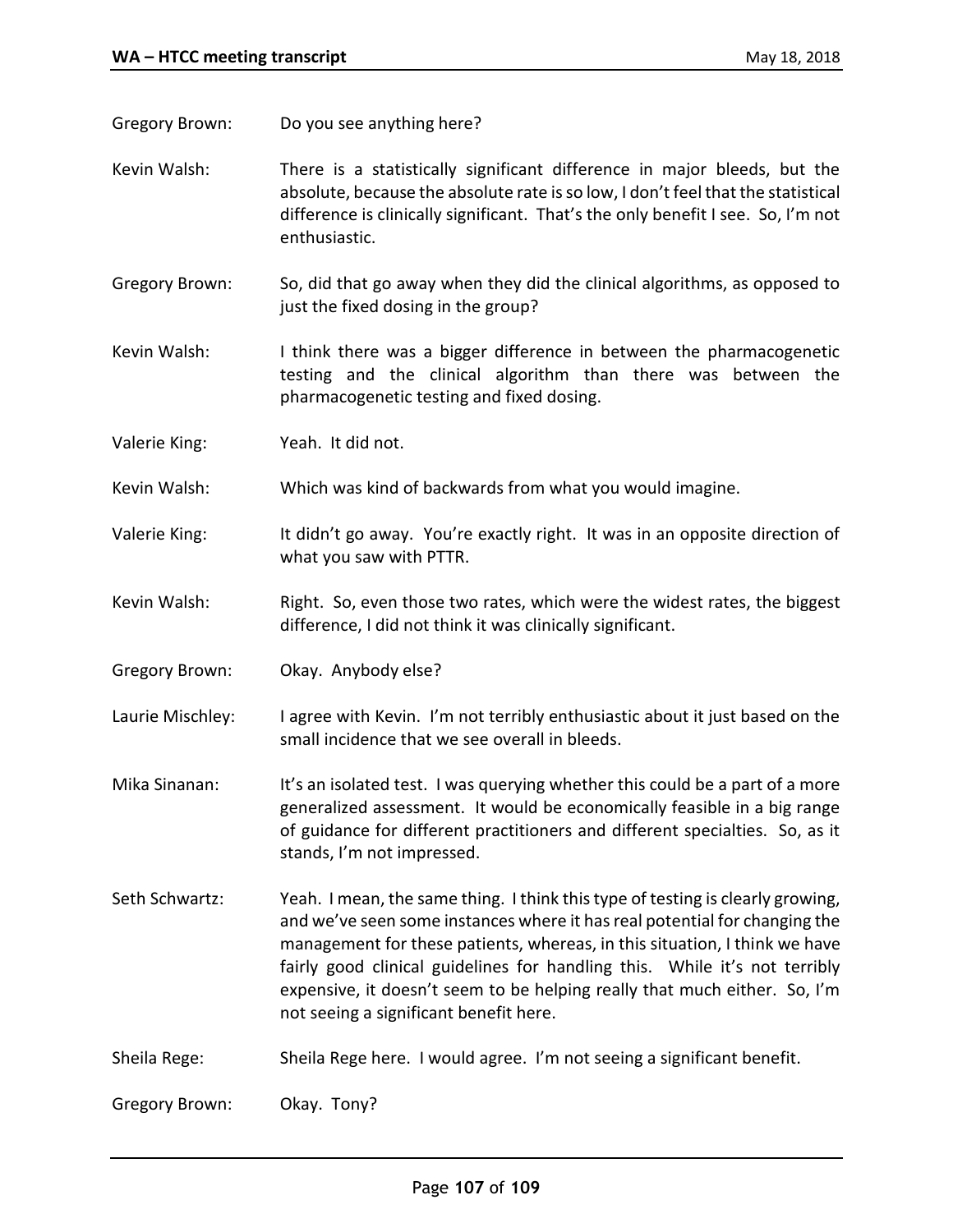Tony Yen: Sorry. [crosstalk]

Gregory Brown: Well, pretty much we have a unanimous opinion that we're not seeing much benefit here.

Tony Yen: Yeah. I don't see much benefit. That's why I was kind of focusing on just one slide that showed a little bit of benefit for a meta-analysis, and that was it. I think meta-analysis data is weaker than individual trial data.

- Gregory Brown: Should we go to our tool? Any more discussion? I don't see a lot of controversy here, I guess. We're all pretty much on the same page. We'll go through our tool. Is it page five there? So, safety concerns? I think we kind of threw out the harms of testing, you said. So, they're not really worried about harms of blood draw or whatever. Cardiovascular events, serious infection. Again, I agree. For the testing, I don't think there's really much safety concern for the actual testing. So, we're more... so I guess we should say any... so I guess if we pose the question correct, is there any... is there a difference in safety issues for anticoagulation based on standard clinical protocol versus pharmacogenetic testing. Any safety issues?
- Josh Morse: So, is this a straw or are we going to the...
- Gregory Brown: No. I think it's... we don't really have any discussion or controversy here. So, we're going straight to our tool.
- Josh Morse: Okay. Alright. One, two, three, four, five, seven equivalent, more, some; more and some.
- Gregory Brown: Efficacy. We talked about major bleeding, small difference, statistically significant but probably not clinically significant. Is that a summary of what others are? Okay. Any?
- Josh Morse: Six equivalent, two more, and some.
- Gregory Brown: In terms of cost-effectiveness, I guess, if it's not effective, how can it be cost-effective?
- Josh Morse: Five unproven, one equivalent, two less.
- Gregory Brown: So, I think we're ready to make our coverage decision. Any discussion over any of those three areas? Okay. So, cover, cover with conditions, or not cover?